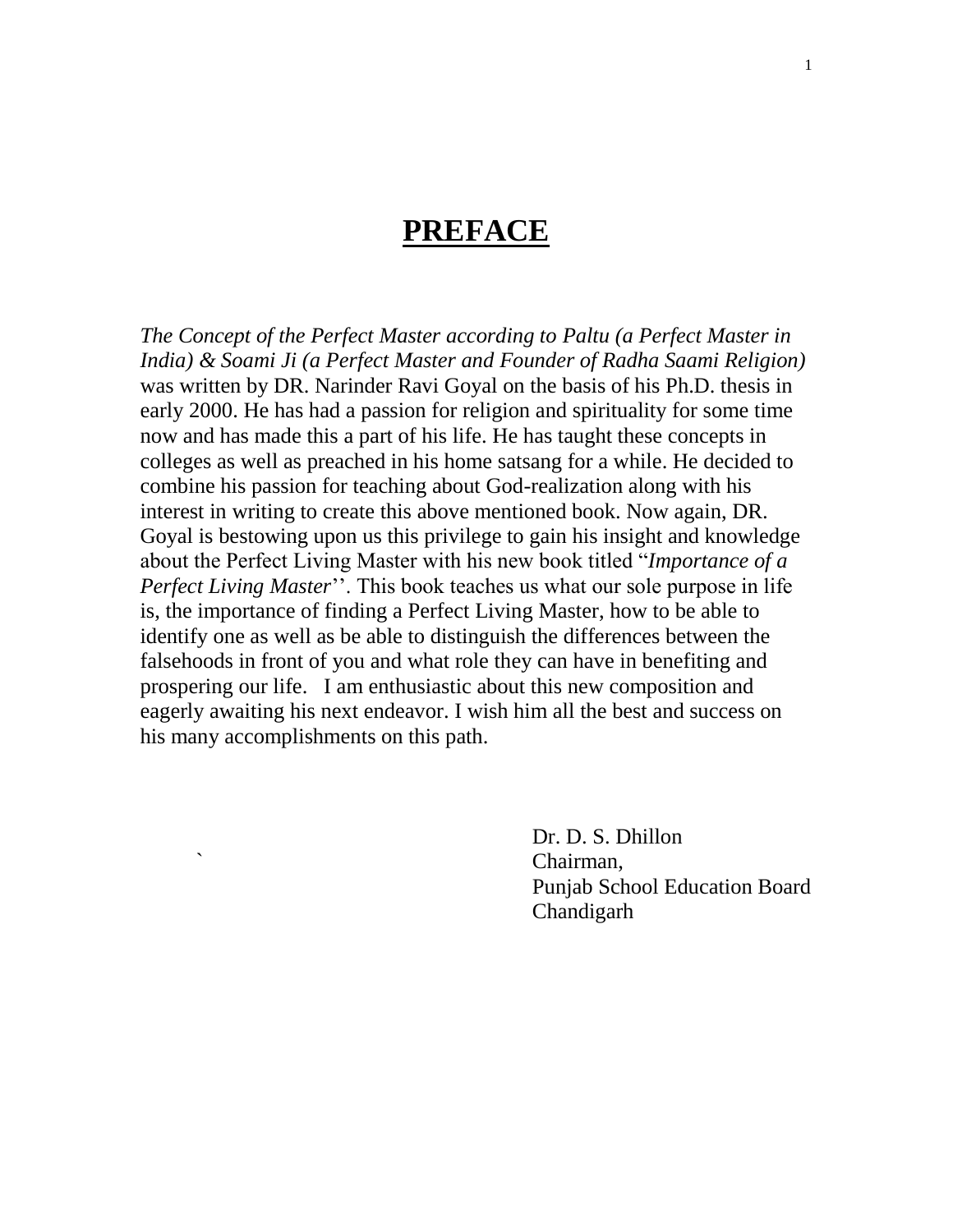## **MY SUBMISSION**

I clearly remember the times of my childhood in India when as a family we would go to see the live performances of the life story of Lord Rama (Ram Lila). This Ram Lila would start about two weeks prior to Dushehra (a Hindu festival) and last right up until this holy Hindu festival. These two weeks were very precious to me, as I would enjoy sitting on the ground with my family, covered in blankets to protect ourselves from the gentle October chill. Similarly, in the summertime, a group of actors from Mathura Brindaban (birthplace of Lord Krishna) would come to our city and act out the life story of Lord Krishna (Ras Lila).

After viewing these brilliant performances many times throughout my life, I became confident that God came to this world as both Lord Rama in Ayodhya (bithplace of Lord Rama) and Lord Krishna in Mathura Brindaban (birthplace of Lord Krishna). At the same time, I was confused as to how God, being one entity, could appear as two different bodies and in two different places. Furthermore, I was puzzled over what had become of both Lord Rama and Lord Krishna following their respective deaths. What had become of their physical bodies? A part of me believed that they hid at the tops of the highest mountains, or at the depths of the deepest waters.

For a long time, I strongly believed that God was a very powerful human, who, like Lords Rama and Krishna, wore a beautiful gold or silver crown on His head and held a bow-and-arrow or Sudarshan Chakra (holy weapon in Lord Krishna"s hand) in His hands. This God of mine would be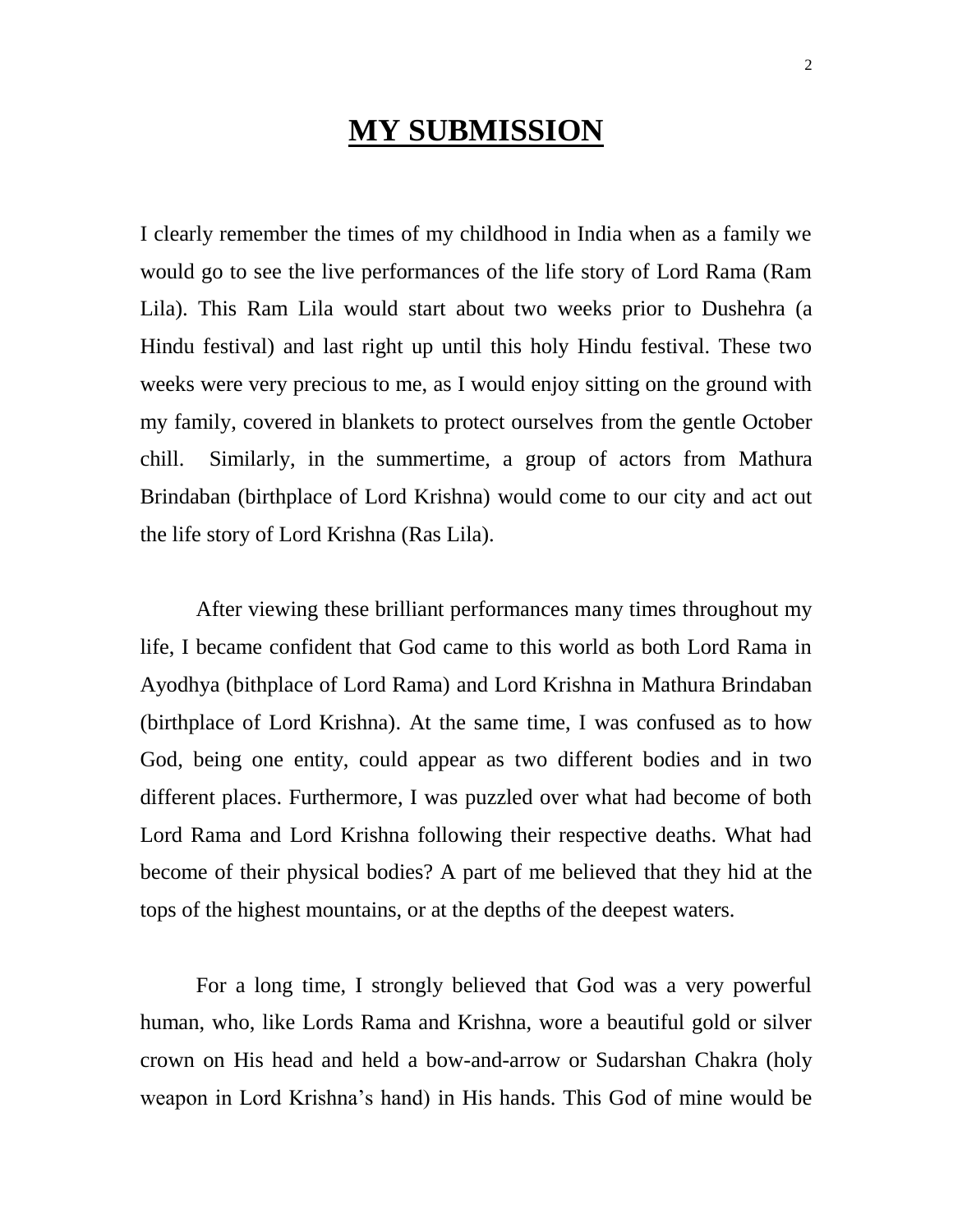found watching over the people of the world from atop the highest mountain, or from the depth of the deepest water. As a part of this firm belief of mine, I would go every year to the Temple of Nainadevi, which was situated at the top of a mountain in Punjab. Moreover, I would not simply walk to this Temple, but would lie down at every step before advancing, in a process called Dandoth. Other times, I would go to Haridwar (a holy city of Hindu pilgrimage) to take baths in the holy river of Gangaji (Ganges). Through these methods, I was dedicated in finding God.

Later on in my life, I was fortunate to visit some Sikh Temples (Gurudwaras) with a friend. Over there, I had a chance to listen to the holy Gurbani (holy teachings from Sikh Masters) from the Guru Granth Sahib (holy book of Sikh religion). Following this, my spiritual knowledge increased, and I began to believe that in 1469, God came to this world in the form of Guru Nanak Dev Ji (Founder of Sikh Religion). He continued to do this over the span of hundreds of years as ten different Gurus, up until the final Guru, Guru Gobind Singh Ji.

In the late seventies, I took admission at the Punjabi University in Patiala for my Masters of Literature (Religious Studies) degree. Here I came to know that God also came to this world in the form of other Masters such as Jesus Christ, Muhammad Sahib, Buddha, and Tao in various geographical areas.

 With the expansion of my knowledge came further confusion as I could not understand the real form of God. However, one thing was clear for me, and that was that aside from the birth of these Perfect Masters, God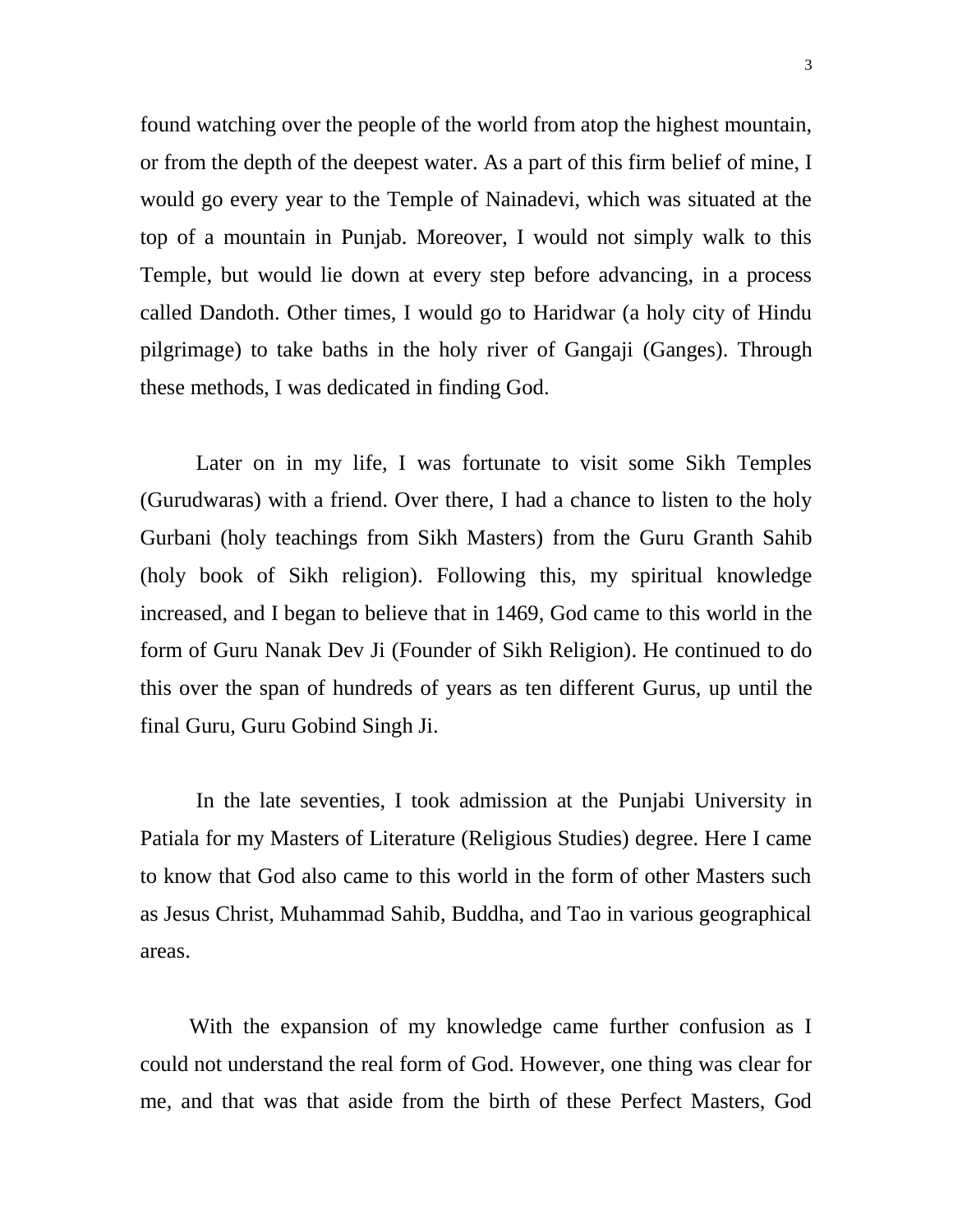must have existed in other forms in the world. I was a firm believer of Guru Nanak Dev Ji"s (Founder of Sikh Religion) quote: "In the beginning was the Lord; during four ages was the Lord; now is the Lord; and forever will abide the same Lord."

When I had the opportunity to read the teachings of Saint Tulsi Sahib (a Perfect Master) of Hathras, my beliefs became stronger. I can recall one of his sayings: "Why do you wander in search of God. The way to Him lies through the royal vein." Similarly, the third Sikh Master, Guru Amar Das Ji said, "In this cave of the body is an inexhaustible treasury where also resides the invisible and infinite Lord." He also said, "Your own body is the temple of God where He is manifested with Divine knowledge."

By gaining spiritual knowledge and reading the teachings of various Perfect Masters, I came to know that God is omnipresent and exists within the human body and can only be found inside. I then realized that I had wasted many years searching for God in the mountains and holy rivers when he was within me all along. Kabir Sahib (a Perfect Master) expressed my feelings when he said, "The thing you want is at one place, but we search for it at another, how can you ever find it?"

By now I began to ask why we do not hear or see the Lord even though he exists within the body. Also, I wondered at which part of the body He resides. Furthermore, I was led to question the appearance of God and how one can contact Him. To answer this, Guru Arjun Dev Ji (fifth Sikh Master) explained, "It is not possible to find God by our own independent efforts." However, my intellect was not yet satisfied as I felt that we should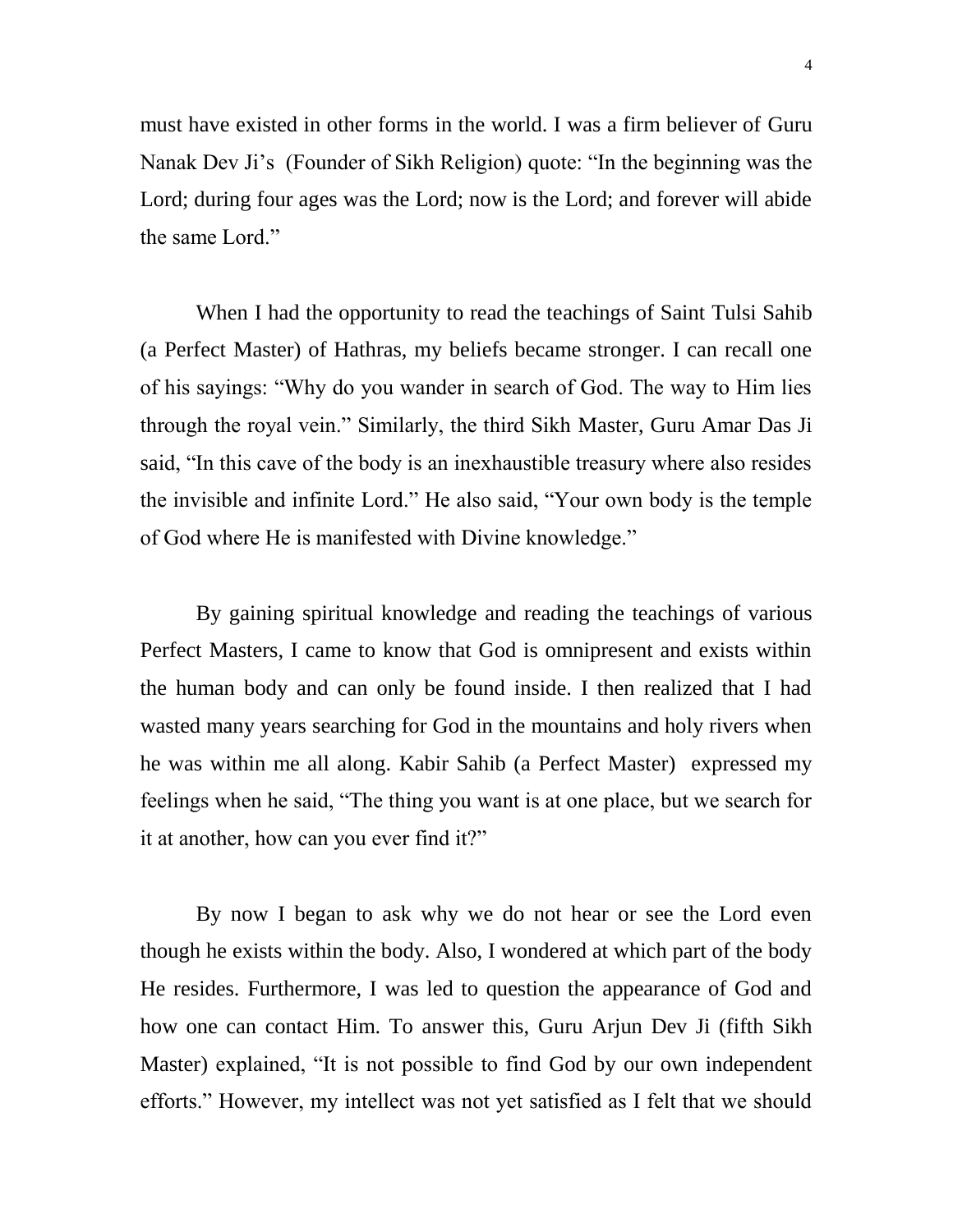not need anyone"s help to find the God that is present in our own bodies. It was not until I read Bulleh Shah`s (a Perfect Sufi Mystic) teaching that I was finally content: "The Lord, o Bulleh, is not separate from us; Apart from him, there is none else. But we have not the eyes that see, so we suffer the pangs of separation." Similarly, Maulana Rum (a Perfect Master) clearly said, "If you intend to go for Pilgrimage, take a Pilgrim with you, be he Hindu, Turk, or Arab, look not to his color or country. Seek a guide please."

As a result, I began to believe that God resides only within our body, and in order for us to find Him, we must come in contact with somebody who has real knowledge of the path and someone who has already met Him. As an example of the necessity of a teacher, I can look at my own life. I have lived in Canada for more than twenty years, and now consider myself to be a very good driver. However, this was not always the case. When I first started to learn driving, I read many instruction manuals and talked to many people, but still had many troubles driving. Only after I obtained the help of a driving instructor was I able to master it. He sat alongside me and helpfully explained to me how to control the steering, how to brake, and other such techniques. From this, I began to think that if such a simple task as driving requires an instructor, then the much more difficult task of finding the Lord would also need an experienced teacher. Thus, I understood the importance of a Perfect Living Master who, like a driving instructor, has practical experience and is qualified to teach disciples the path to God.

I wrote my Ph.D. thesis about this very being, or Perfect Master, that would provide us with the spiritual guidance necessary to find the Lord. My research was based on the following questions: who is the Perfect Master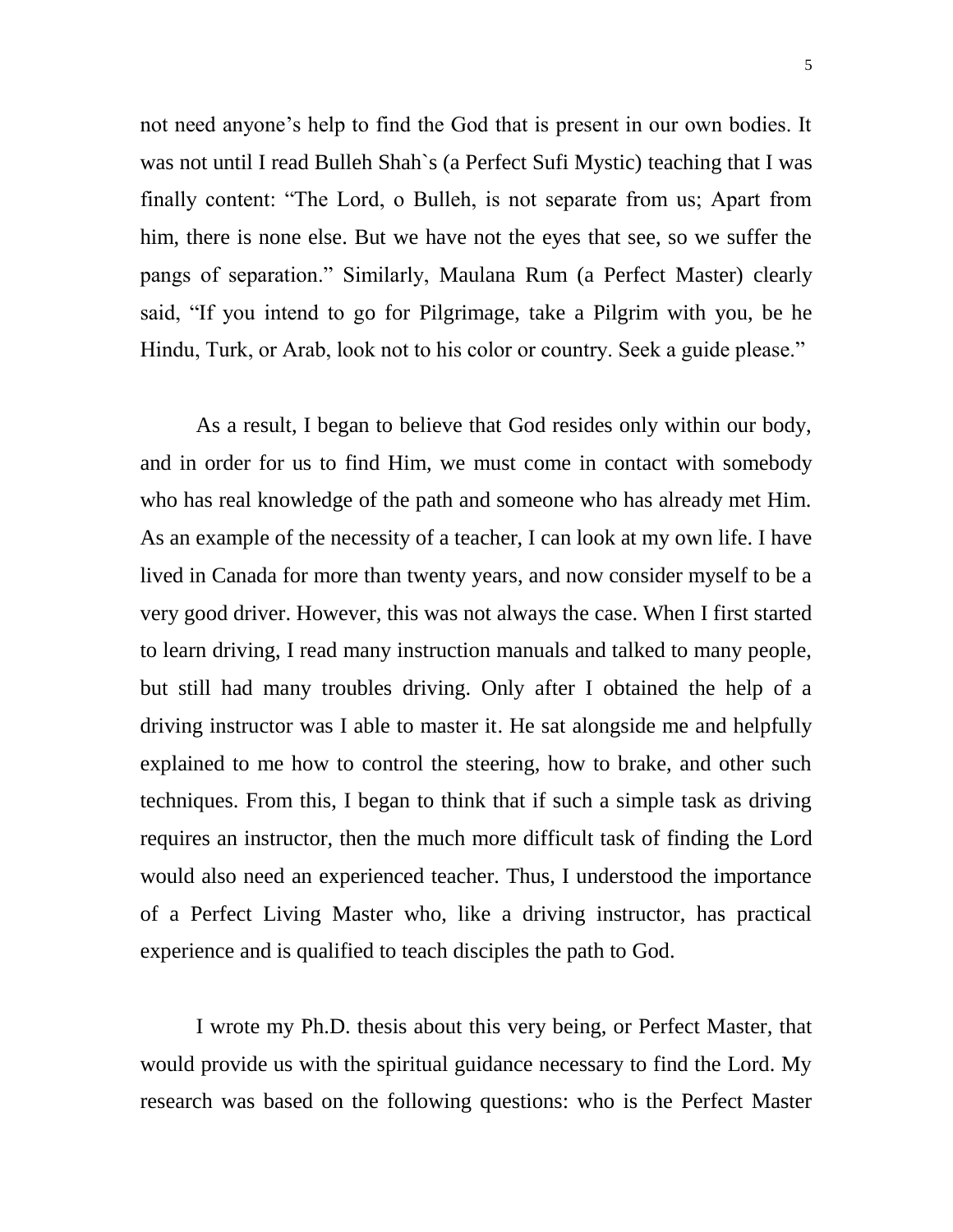and how can we recognize him; why did the Perfect Masters come into the world and what is their mission; and how we are behaving towards them.

Although for my research I read the teachings of many Masters, I primarily based my research on the teachings of Saint Paltu and Soami Ji (Founder of Radha Swami Religion). Paltu sahib, one of the greatest saints of the 18th century, was born in the village of Nanga-Jalalpur near Ayodhya (bithplace of Lord Rama), in Uttar Pradesh. He is deemed to have lived for more than sixty years and we may place his life between 1710 and 1780. Paltu was not his birth name, actually it was his Master Govind Das who, amazed to see how rapidly and easily his disciple had turned his attention inward to the Lord through Nam (Divine Melody)-Bhakti (devotion to the Word), started calling him 'Paltu'

Soami Ji (Founder of Radha Swami Religion) was born in Agra on August 25th, 1818. He was originally named Shiv Dayal Singh. From his childhood, he started practicing 'Surat Shabd (Word or Logos or Nam (Divine Melody), Yoga' (the practice of merging the soul in the divine current of the Supreme Being's melody and power) and continued this practice for fifteen years. On June 15th, 1878 he passed away, however he left behind his teachings, which were embodied in two volumes, the Sar Bachan in prose and the Sar Bachan in poetry. Soami Ji was the founder of Radha Soami Sant Mat and initiated more than four thousand individuals during his lifetime. This is why people began referring to him as Soami Ji.

I first chose these two Perfect Masters to follow since I was able to understand their writings in Hindi. The second, more important reason is that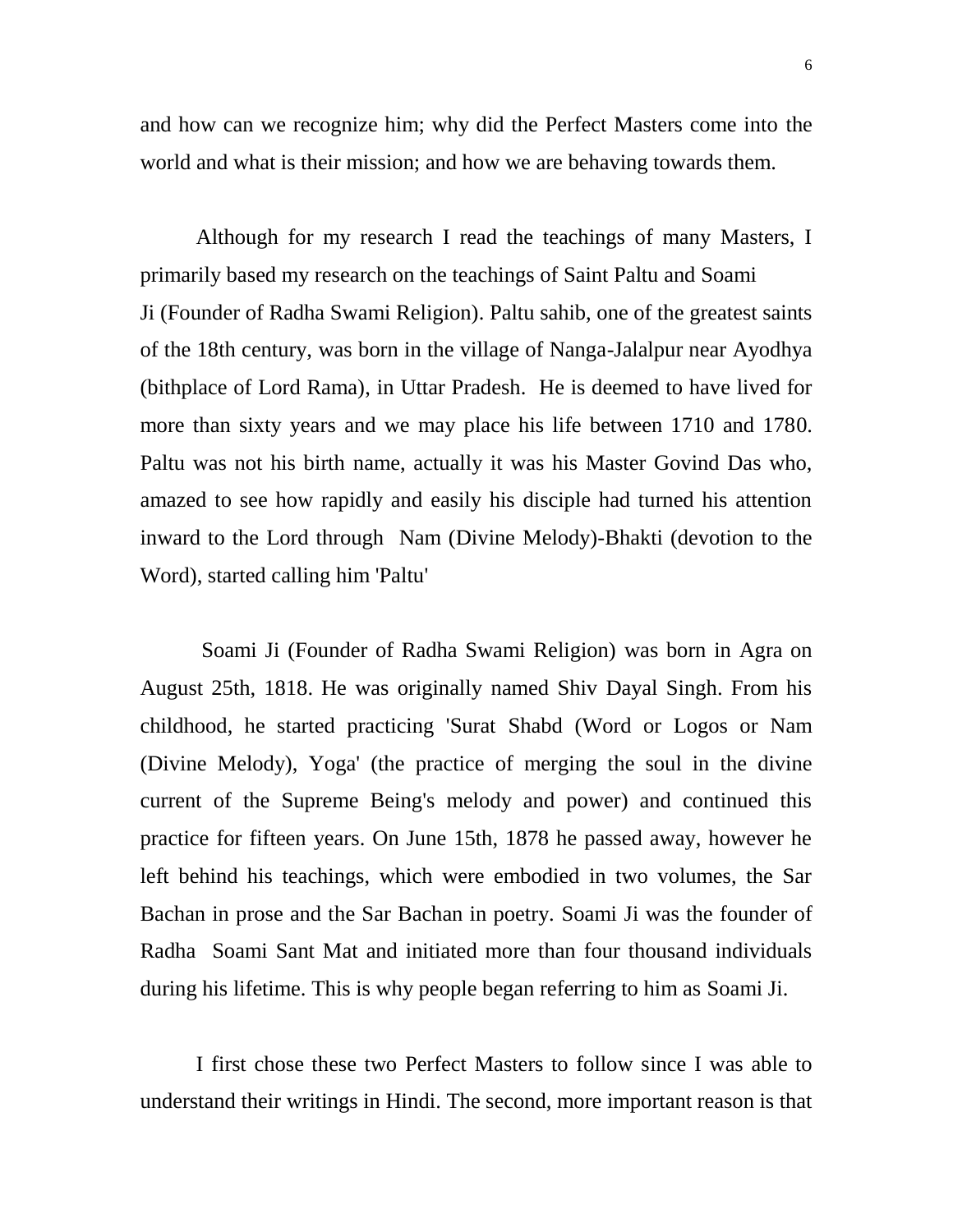Paltu and Soami Ji (Founder of Radha Swami Religion) belonged to the Hindu and Sikh religions, respectively and shared birthplaces with Lord Rama and Lord Krishna, respectively. This allowed me to make connections between the teachings of Masters from two different religions, born in two different areas. Finally, these Masters were active in this world only two to three-hundred years ago, which gave me information on the latest spiritual teachings amidst the old teachings of other Masters which I already had.

I would like to make it clear that I am not claiming that my research about the Perfect Master is absolute. However, if my work has an impact on anyone"s spiritual life, then I consider myself fortunate.

 First and foremost, I would like to pay my respect and upmost gratitude to my Master Maharaj Charan Singh Ji who has always guided me and cleared any doubts I had inside.

I would like to pay respect to my teacher and research guide, Dr. Baswati Sinha (Dept. of Religious Studies, Punjabi University, Patiala) and Mr. Michael (Chairman, Science of the Soul Society, Canada). They both were very helpful in helping me complete my Ph.D. degree. I am thankful to Dr. D.S. Dhillon (Chairman, Punjab School Education Board) and Mrs. Bindu Gupta for taking out the time to assist me. Last but not least, I would like to say thanks to my wife, Kamlesh; my daughters Dr. Kimmy and Dr. Fenny and my son Ankush for their love and support throughout.

-Dr. Narinder Ravi Goyal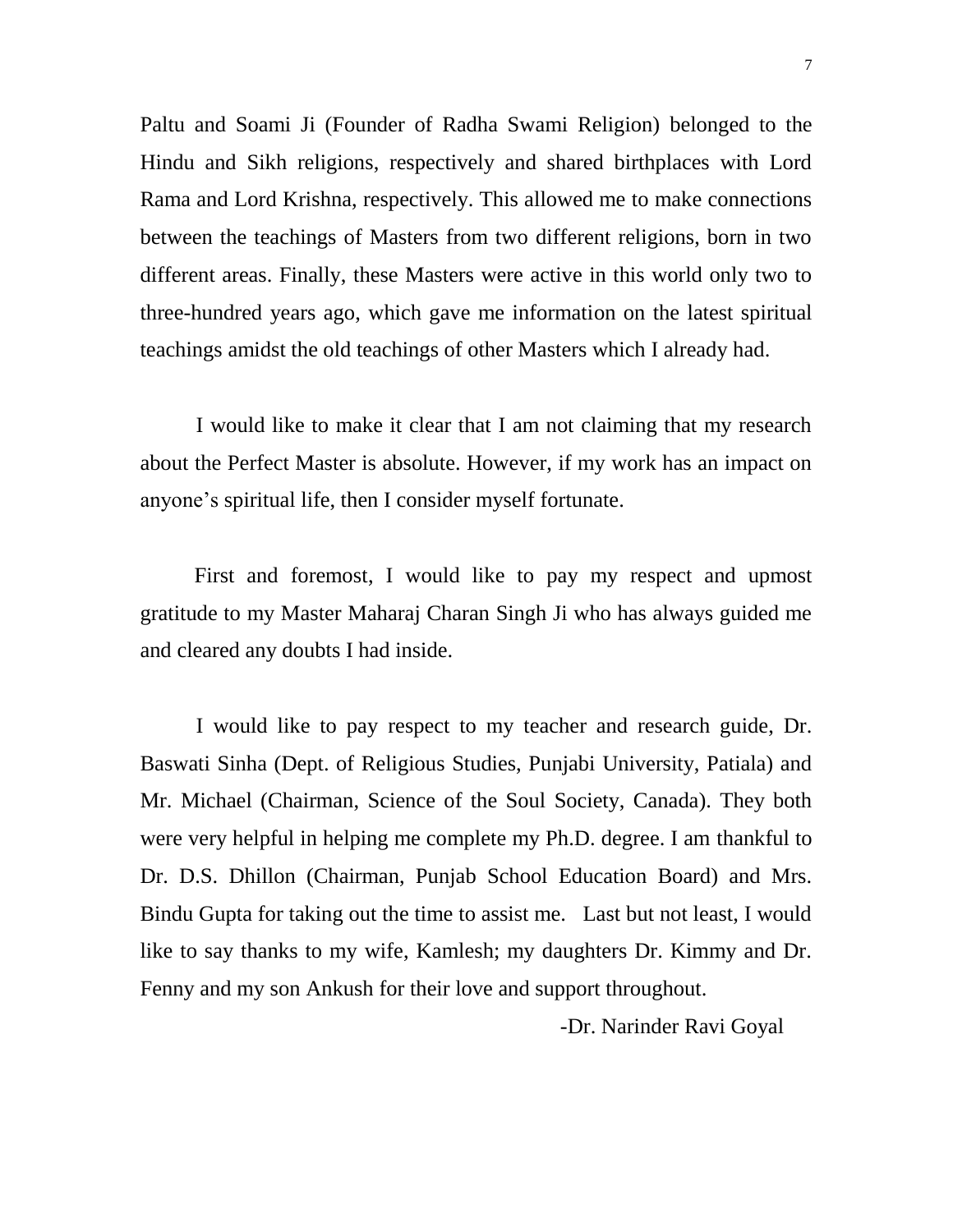### **Chapter 1**

## **LIFE'S ULTIMATE GOAL**

It is in our nature to run after happiness and try to avoid pain in any way possible. Happiness is the goal and desire behind all actions and paves the path of our human lives. We try to find this bliss in relationships, careers, money, books, movies, alcohol, drugs, food, shopping and attempting to seek power, popularity or fame. However none of us have actually found true peace out of these worldly things. In fact, it is rare for someone to actually achieve this desired happiness. How can we attain everlasting happiness from these temporary entities? Permanent pleasure is possible only from permanent sources. All Masters and religions of all ages agree on one thing: until our soul connects with the Lord, there is no way we can achieve our goal of eternal happiness. The answer to our quest is simply God- realization.

There is no doubt that all the religions of this world that we see have different types of rituals and ceremonies, but all of their platforms are identical to each other in terms of the essence of spirituality. Every religion teaches us that there is one God, who has created the entire universe. That is why God is called omnipresent. Undoubtedly, countless names for God exist in this world. In Hindu scriptures, it is said "Hari kai hazar naam, lakh naam Krishan kai, Keisho kai kror naam, Padam naam Bishan kai"-indicating that God has an endless number of names. In the Bible, God is known by the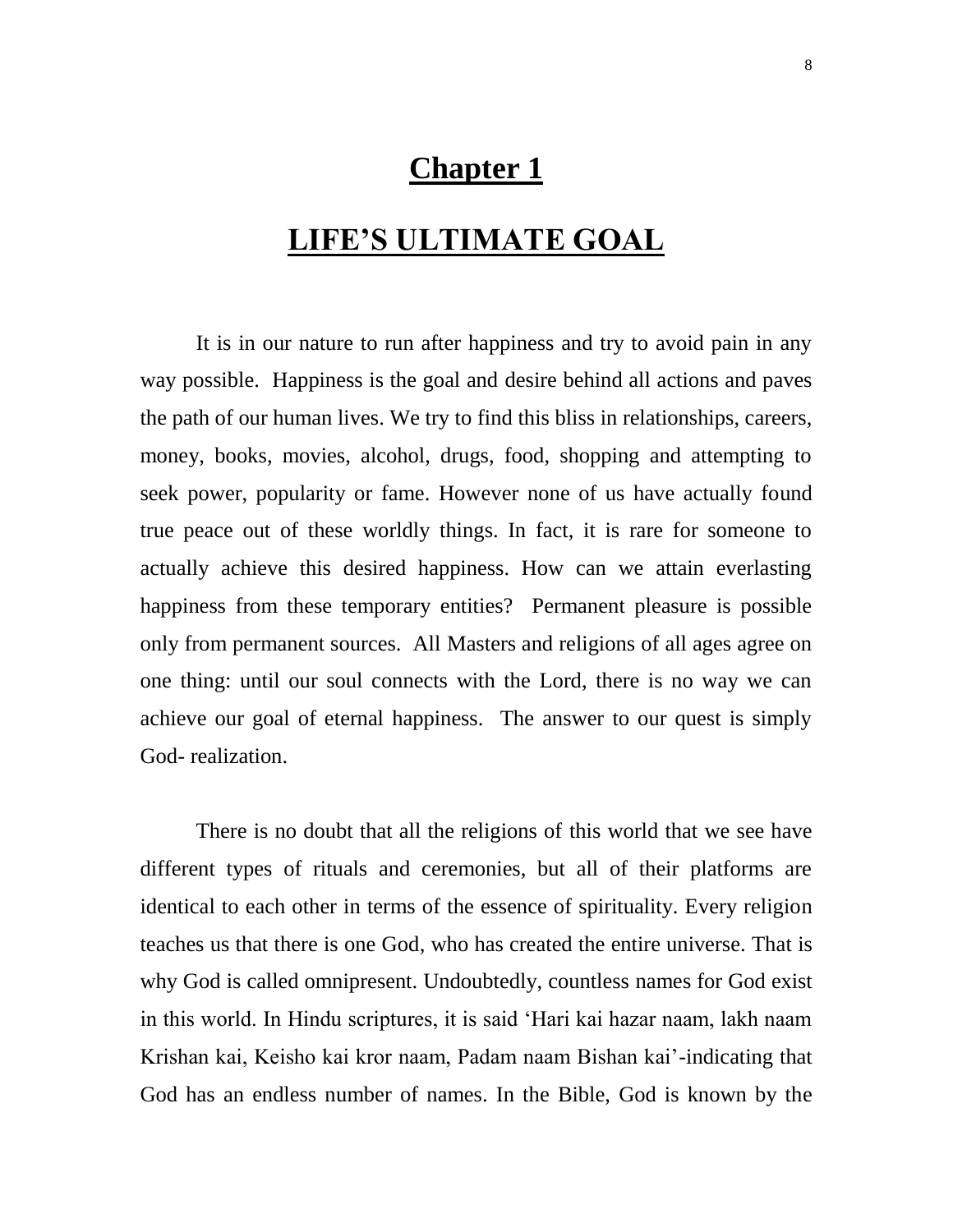words: Father, Heavenly Father, Jesus Christ, Word or Logos. In Islam, God is referred to by the names of Allah, Aula, and Khuda; Hinduism remembers God as Rama, Hari, Gobind, and Madhav; Sikhism praises him as Wah-i-Master. The Arya Samajists believe in Om as the true name of God. Similarly, Soami Ji (Founder of Radha Swami Religion) addressed God as Radha Soami .

For example, when a child is born the nurse who first looks at his fair skin calls him "Gora-lal". However, when the mother sees her child for the first time, she begins to call her child "Kala-Ram" to avoid getting the child jinxed. When the child"s head is shaved for the first time, his relatives jokingly call him "Ganja" (baldy) and when he grows up and becomes married, his wife begins to call him "Honey". We can see the various Names that were given to that one being by different people up until his married life alone. Imagine how many names billions of people around the world have given God until today. God is not a name but it is actually a power, a presence that is present in each and every particle of this universe and the names different religions have may vary but their love and affection for that ultimate power is still the same.

There is no doubt that God is omnipresent. St. John says:

*In the beginning was the Word, and the Word was with God and the Word was God. The same was in the beginning with God. All things were made by Him; and without Him as not anything made that was made. In Him was life; and the life was the light of men.*<sup> $1$ </sup>

Guru Ravidas (a Perfect Master) reminds us that our human birth is a rare opportunity obtained as the outcome of commendable deeds through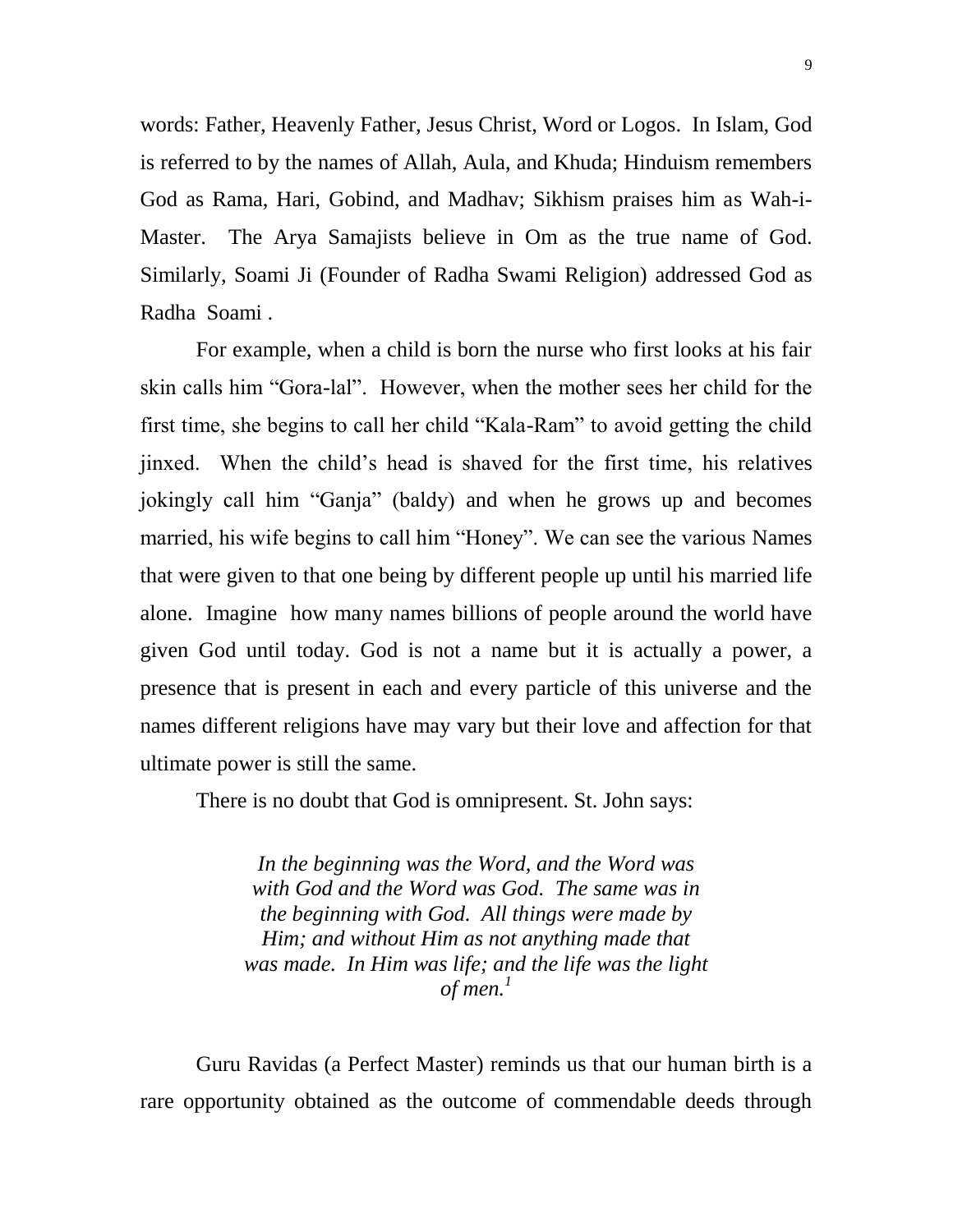countless lives. . It is bestowed upon us primarily for the purpose of Godrealization. Human beings are the only species that have the opportunity to attempt to find the Lord. It provides the only opportunity to escape from the long, never ending cycle of birth and death. The basic purpose of human life, therefore, is defeated if one remains lost in the swamp of worldly delusion and fails to complete the path to God-realization.

Man has always searched for wonders of the world outside of his own home. For example-Niagara Falls in Toronto , Great Wall of China and the Taj Mahal in India. The greatest wonder of all, seeking mortality, Man also will attempt to seek outside. Living masters do not ask us to go to forests, mountains or any religious places to meet the Lord, because he is not to found there. Paltu Sahib brings out the futility of external forms of worship in the Shabd (Word or Logos or Nam or Divine Melody) below:

> *Long did I seek Him in pilgrimages, but found Him not. The worship of idols filled me with remorse, for I saw nothing but stones. Fasts endless I undertook till I was on the verge of death. <sup>2</sup>*

Since he is not to be found outside, we ask ourselves where we can find Him. The water of immortality that he seeks, that elixir of life, that manifest knowledge of God can be attained by the seeker only within himself.

All Perfect Masters teach us that the Almighty, who has created life, who takes care of everyone, everything in all parts of the world, in fact, lives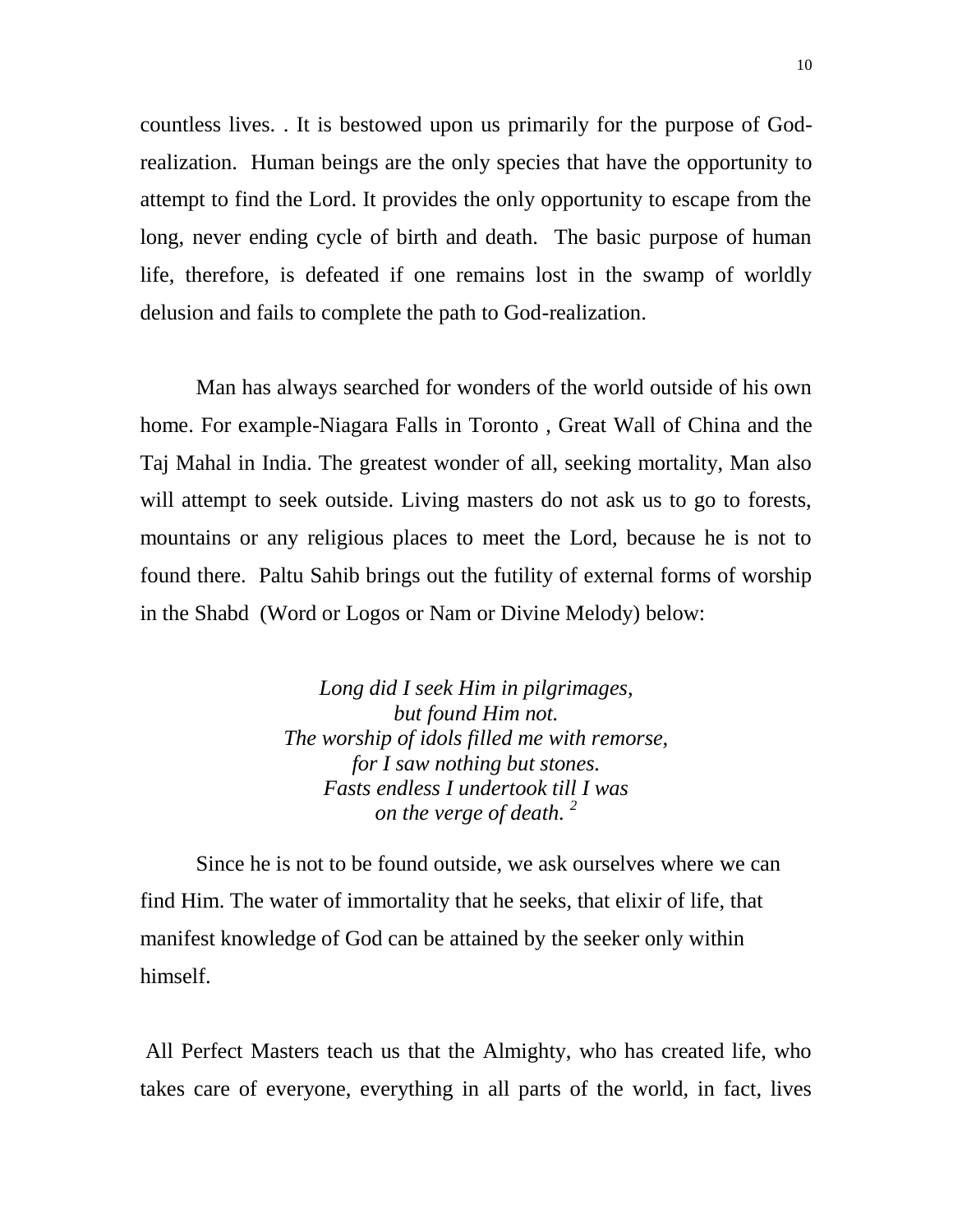within our very own body. In order to meet God, you have to go within yourself. Kabir (a Perfect Master) (a Perfect Master) Sahib says:

> *As oil is in sesame seeds and fire in flinstone, so is your Beloved within you: wake up, if you can.<sup>3</sup>*

 Guru Amar Das Ji (third Master of Sikh Religion) further emphasizes this point:

> *The Lord who has given life To the entire creation, Who is the supreme giver, Who nurtures and sustains everyone, Resides within the human body.<sup>4</sup>*

As Jesus says in the Bible, *"the kingdom of God is within you."<sup>5</sup>*

Now the question arises as to how we are to turn within and find the Lord inside ourselves? Paltu Sahib talks about the inverted well in the sky when he says:

*In the inverted well in the sky, a lamp is shining. A lamp is shining there without wick or oil; through six seasons and twelve months, it burns day and night. Only they who have found a true Master are able to see the light; without a perfect Master, no one can behold it. From within the lamp"s light emanates a sound; it is heard by one in deep meditation- no one else can hear it. O Paltu, those who hear it, their destiny is fulfilled; in the inverted well in the sky, a lamp is shining.<sup>6</sup>*

The dome of the well refers to the top of your head being inverted.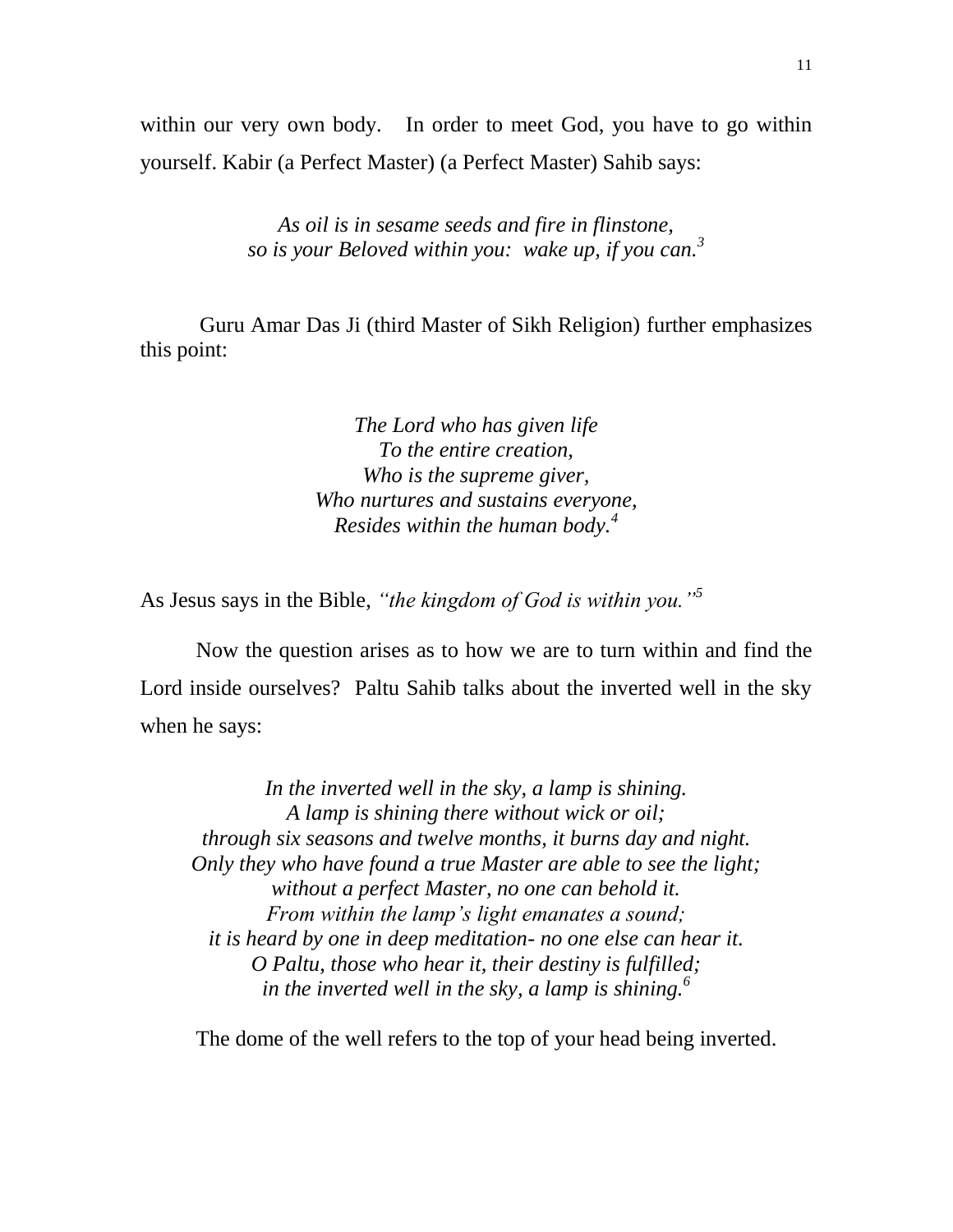He explains: "In the inverted well in the sky, a lamp is shining." Once our simran and dhyan are focused on our eye center and away from the other outlets of our body, we will begin to see an inner light. All mystics mention this light which burns on without any wick or oil at all times in each and every single one of us.

When we close our eyes, we are automatically within ourselves. Although a person will only see darkness when their eyes are shut, this darkness is actually the starting point of the spiritual journey back to God. It is all a question of the mind's attention. A mind can not begin to start on this journey if it is thinking about worldly matters. Only once their mind is clear and their attention is focused will they begin to attempt to be see what lies within that darkness, thus allowing the inner journey to begin.

Soami Ji (Founder of Radha Swami Religion) says,

*remain steadfast and apply yourself to this task. Still the soul and mind within the body, catch hold of the Melody and focus your attention on the inner sky. You are totally enmeshed in a net; without this method, you will never get free….. There you will meet Radha Soami (Lord). Your heart is now drenched in bliss. <sup>7</sup>*

Once you are able to find Him inside you will only then begin to see God in everything around you. After realizing God within Himself, Namdev Ji (a Perfect Master) began to see Him everywhere outside and within every creature. Once, while traveling, Namdev Ji sat under the shade of a tree and took out chapatis (indian bread) for his meal. He was about to open a jar of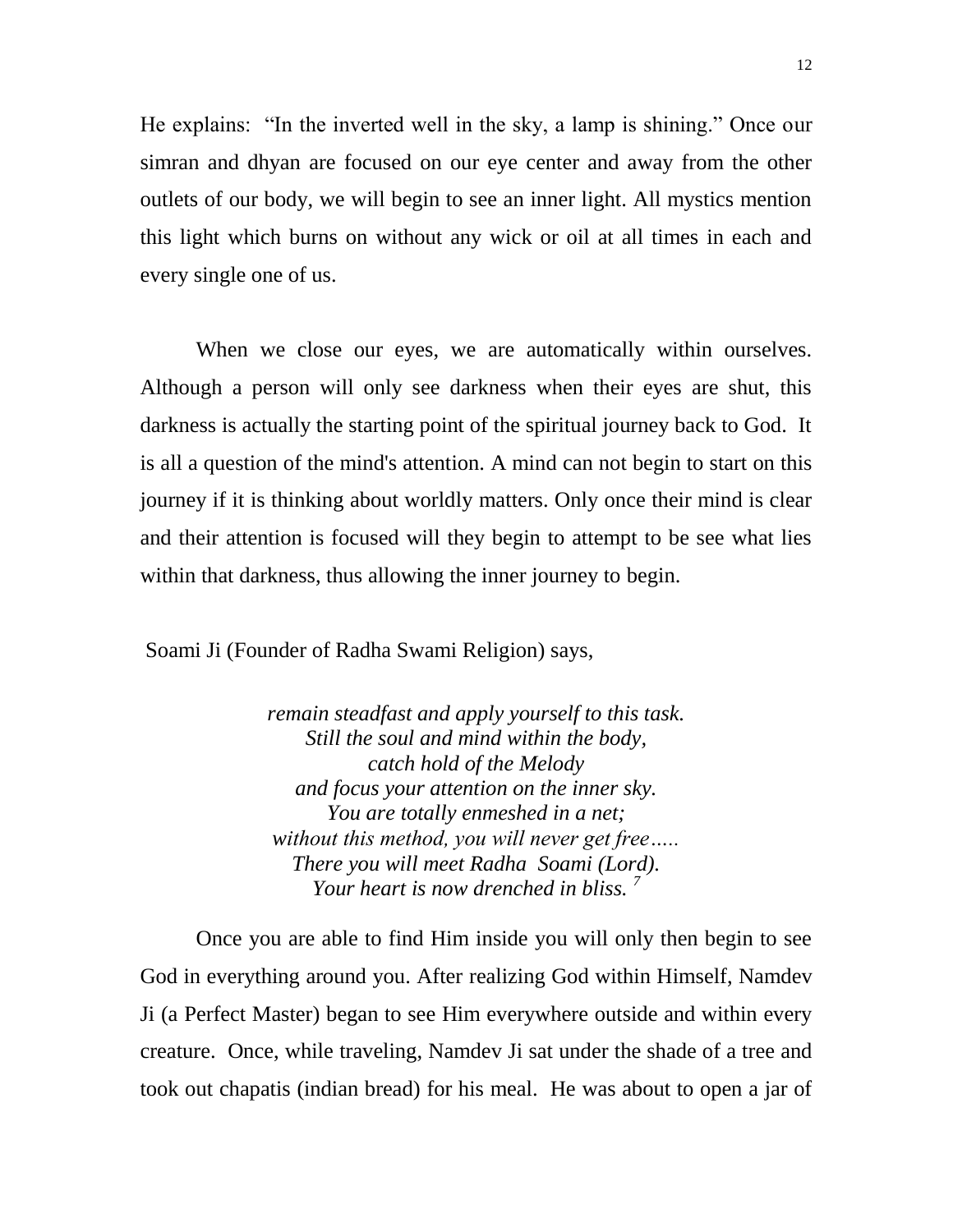clarified butter to spread on his bread when a dog, which was passing by, picked up some of the chapatis in its mouth and started running away. Namdev Ji ran after the dog with the butter bowl in his hand, and entreatingly called out to the dog:

*"Lord do not eat dry bread. Let me apply butter on the chapattis."<sup>8</sup>*

Because of his God-realization, he has not only been able to tame his mind, but has also been filled with love for the whole world.

It must not be forgotten that the human body is transient and fleeting. It is ours only for a very limited period of time. This body is similar to a hollow bubble that will burst after a short length of time. This body, for which we do so much, is as brittle as glass and may at any moment be shattered to pieces. Once you have seen this light in everything around you, our soul only finds contentment and inner peace seeking the Lord"s spiritual union. Throughout our life here on earth, we often experience feelings of loneliness and pain. According to the mystics, God has placed these feelings in our hearts in order to pull us back to Him. If we had not felt this longing, we would not have turned from outside involvement in worldly activities to inside involvement in religious pursuits. The feeling of separation will persist as long as the soul does not return to its original home and meet the Lord.

It is now evident the necessity to seek God realization but realize it is within our own human body. First, unless we have firm faith that God resides within, we cannot begin the search to find Him. A man must have some kind of faith before he undertakes any journey. For example, if a jar of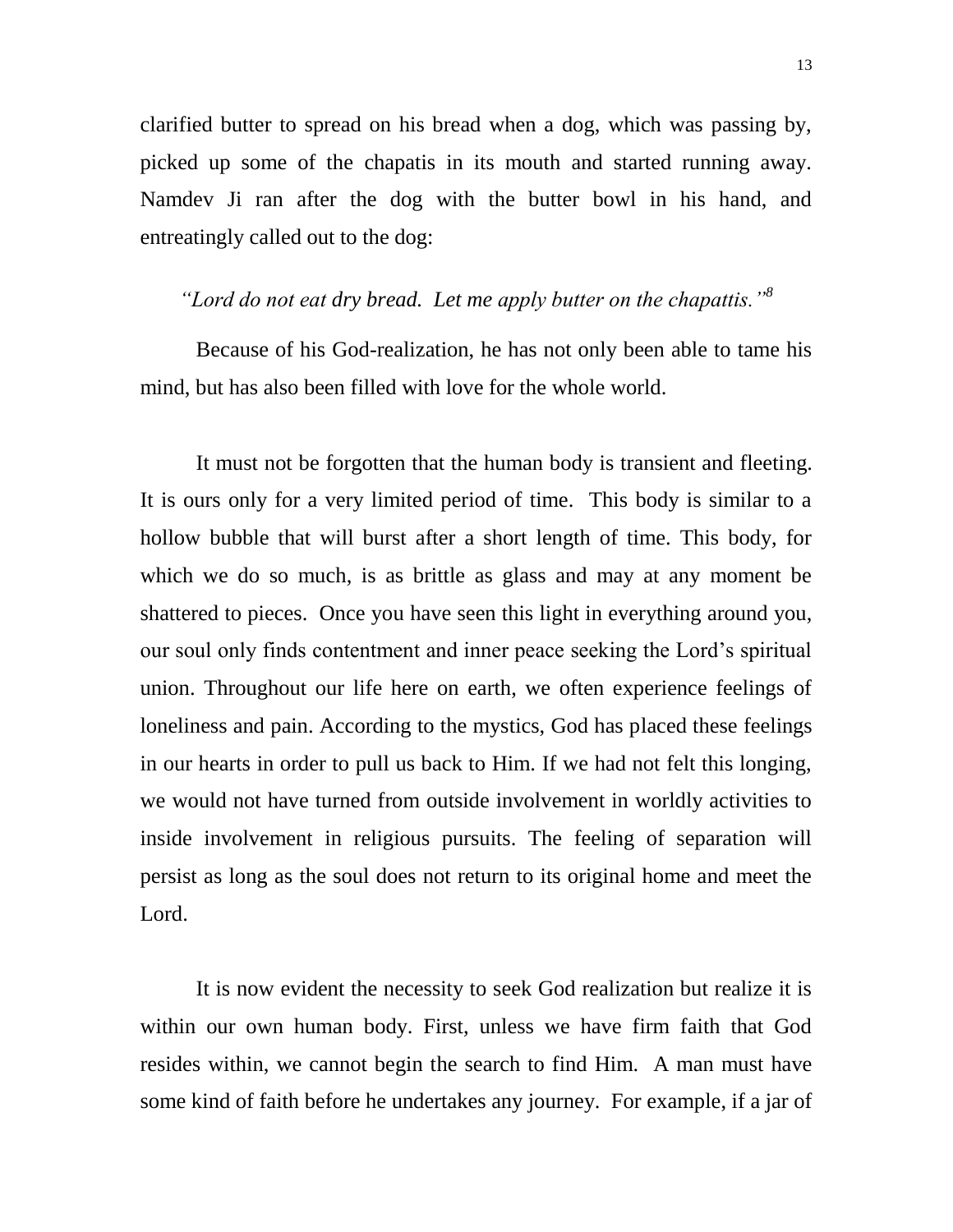gold coins is said to be hidden underground, then one must first have faith that the jar is actually there. Only then can one begin the labor required to reach this glorious prize. Likewise, a disciple starts his journey on the basis of faith alone, and this faith is proven through the progress the devotee makes. One questions if this is possible to do so and how. We need to seek out a Perfect Master that has actually been through the process and has achieved God realization. It is evident that a Perfect Master comes into this world to show us the path which leads us back to our true Home. Masters do not come into this world by means of their own will; they are always appointed by the Lord. Whenever the Lord wishes, He Himself sends a Perfect Master to come into this world and collect his Marked Souls. Christ says,

#### *"For I come down from heaven, not to do mine own will, but the will of Him that sent me."<sup>9</sup>*

Perfect Masters may be born in any country, caste or creed; however they all have a mission of mercy, which is to save us from the misery surrounding this world. The purpose of every Master is to find His chosen souls and put them on the path to God-realization. Their goal is to take the disciples back to their eternal Home with God. Unless we reach the level of the Father, we cannot attain everlasting peace. The Master puts his disciple on the spiritual path and gives him certain teachings and guidelines, which he must follow in order to be successful.

Both Paltu and Soami Ji emphasize that we cannot find God outside. God is not a material object that may be contacted in the physical world. He is too subtle and spiritual. Therefore, we have to follow suit and become equally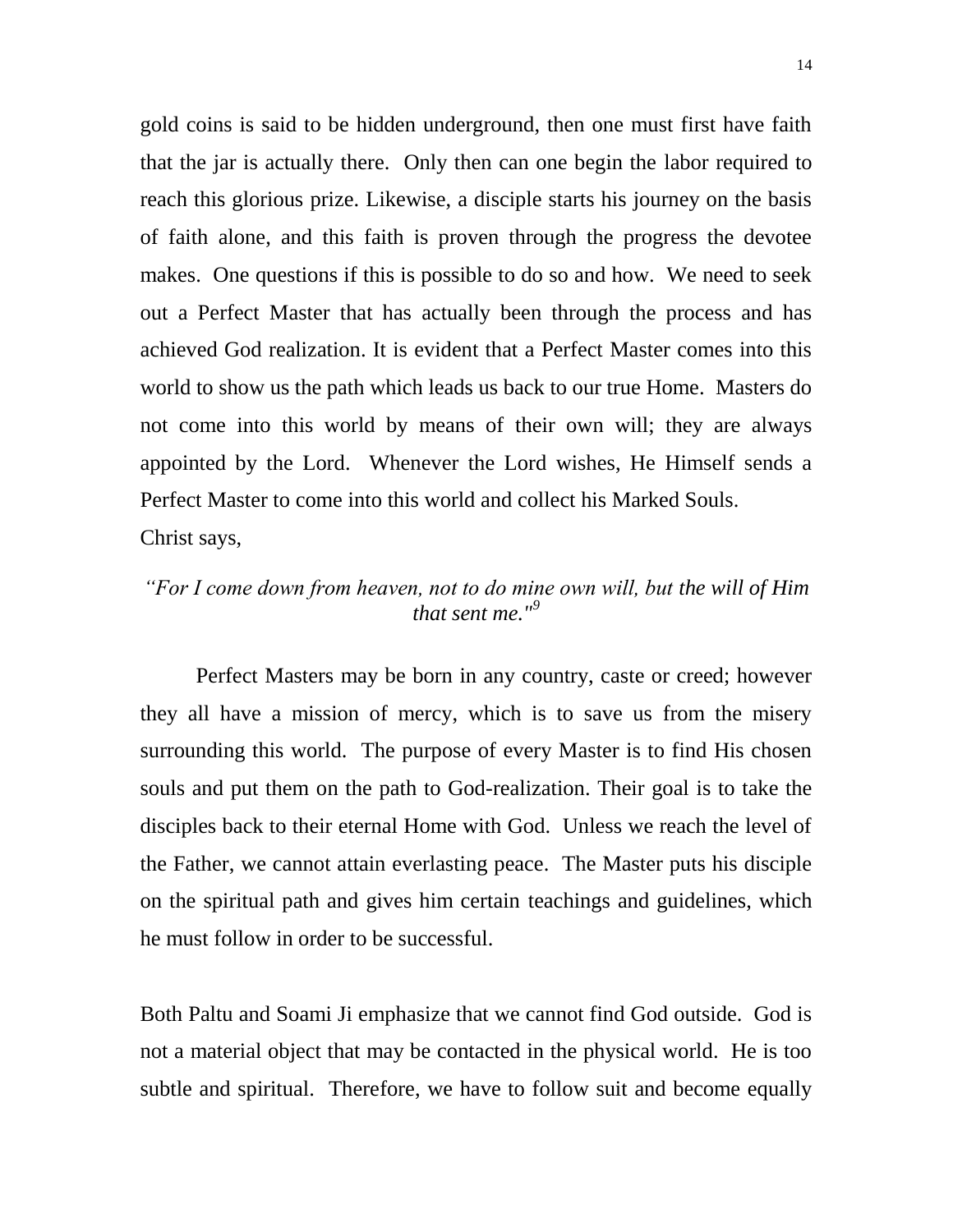subtle and spiritual in order to discover Him. This becomes possible only by withdrawing into ourselves, and concentrating our attention within the body. God exists within man; and the role of the Perfect Master is to show us the way inside. We know nothing of the world beyond death, but Perfect Living Masters have access to all planes beyond death as their souls go there every day. They can help us at our death and even after it. Soami Ji (Founder of Radha Swami Religion) says,

*"Outside in Delusion do all seek; The inner Shabd (Word or Logos or Nam (Divine Melody)) (Word or Logos or Nam (Divine Melody)) no one doth adopt."<sup>10</sup>*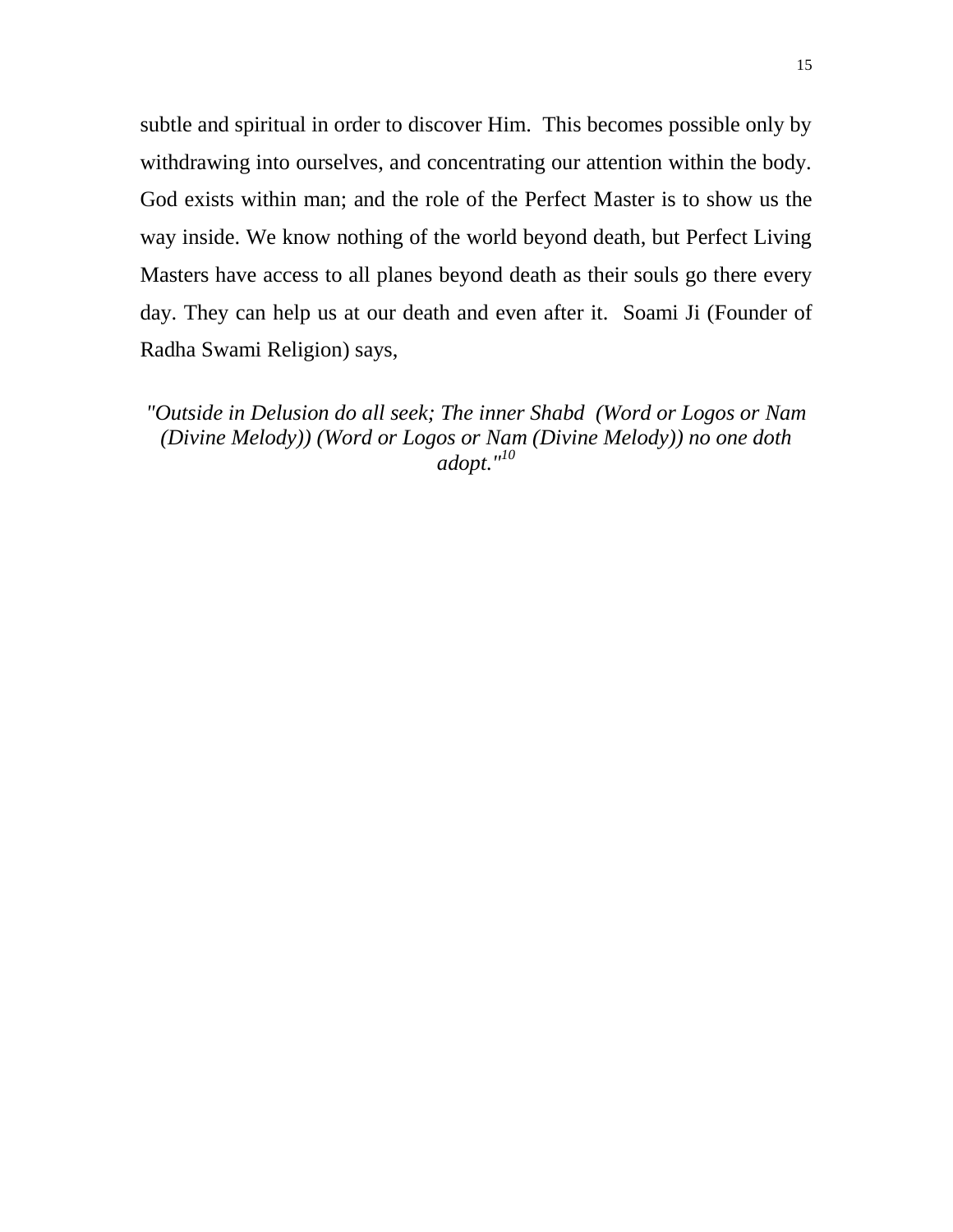### **Chapter 2**

# **IMPORTANCE OF A PERFECT LIVING MASTER**

Whenever we learn something, we need some sort of a teacher or guide who has knowledge of the material at hand. We need someone to reveal the truth to us. When we need to learn mathematics we enlist in a math teacher, for learning to play an instrument like the piano we need a piano teacher. Similarly if we desire to learn perfect we need a Perfect Master. When we were born, our teacher was our mother who taught us how to sit, stand, walk, talk, and eat. Later on our brothers, sisters, and friends became our teachers as they showed us how to socialize. When we entered school, it was our teacher who taught us how to read and write. In our lives, we have met so many doctors, advocates, and engineers and yet none of them have gotten to their current position simply by reading books or going to the library. Only after spending years in college and taking the guidance of their teachers can these people be considered professionals. Now we can see that if the aid of teachers is required for gain in worldly agendas, an even greater source of knowledge is necessary in order to advance in the path of spirituality. This help is provided by the Perfect Master, who has traversed the very path we wish to embark upon, and can alone provide the instructions we require.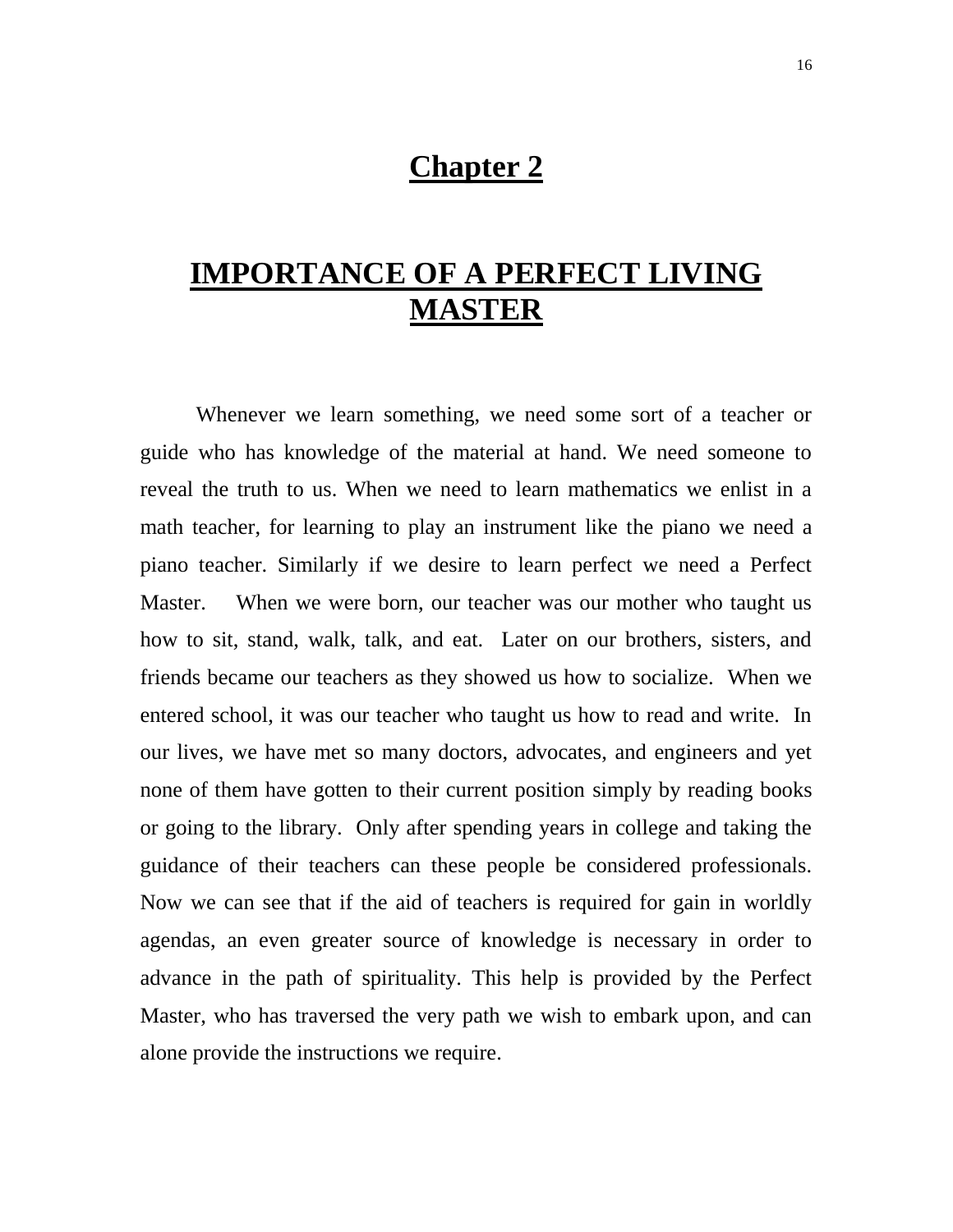Upon visiting St. Kitts, West Indies earlier this year, I decided to take advantage of the coconuts strewn on the sandy beaches and drink fresh coconut water. I figured I can purchase this in many markets but here is an opportunity to not only obtain the coconuts on my own, but drink it fresh as well. I collected coconuts on my morning walks along the beach. Excited, I slowly with pauses cut the coconut near the top horizontally. This caused it to splash out coconut water with great pressure causing my clothes to get dirty and thus wasting some of the coconut water. Even after washing my clothes the stains were still there. Frustrated , I tried to seek out another way to salvage the coconut water and my clothes. I asked a gardener for assistance as he was doing this with great ease in front of me. He explained and showed me that the coconut was to be cut vertically in one quick sharp cut. I tried this in front of this gardener teacher and his method proved to be successful. Due to his teaching I was able to enjoy fresh coconuts with my wife without ruining my clothes or having to do another load of laundry.

In this situation, I was very similar to a student seeking education. We both had the right tools in front of us. The student has \countless books and formulas; I had the beach close to me in order to get fresh coconuts as well as the tool to cut one. However, on our own with simply tools we are both at a loss. A student can not effectively learn and apply the material with just books, just as I could not cut the coconut properly. There are many problems that can follow if one were to take life"s tasks on their own without any instructions. There are many people in this world who don"t realize the necessity of a spiritual teacher or Perfect Master. They think they can gain spiritual knowledge by themselves. However, as Guru Arjun DevJi (fifth Master of Sikh Religion) says,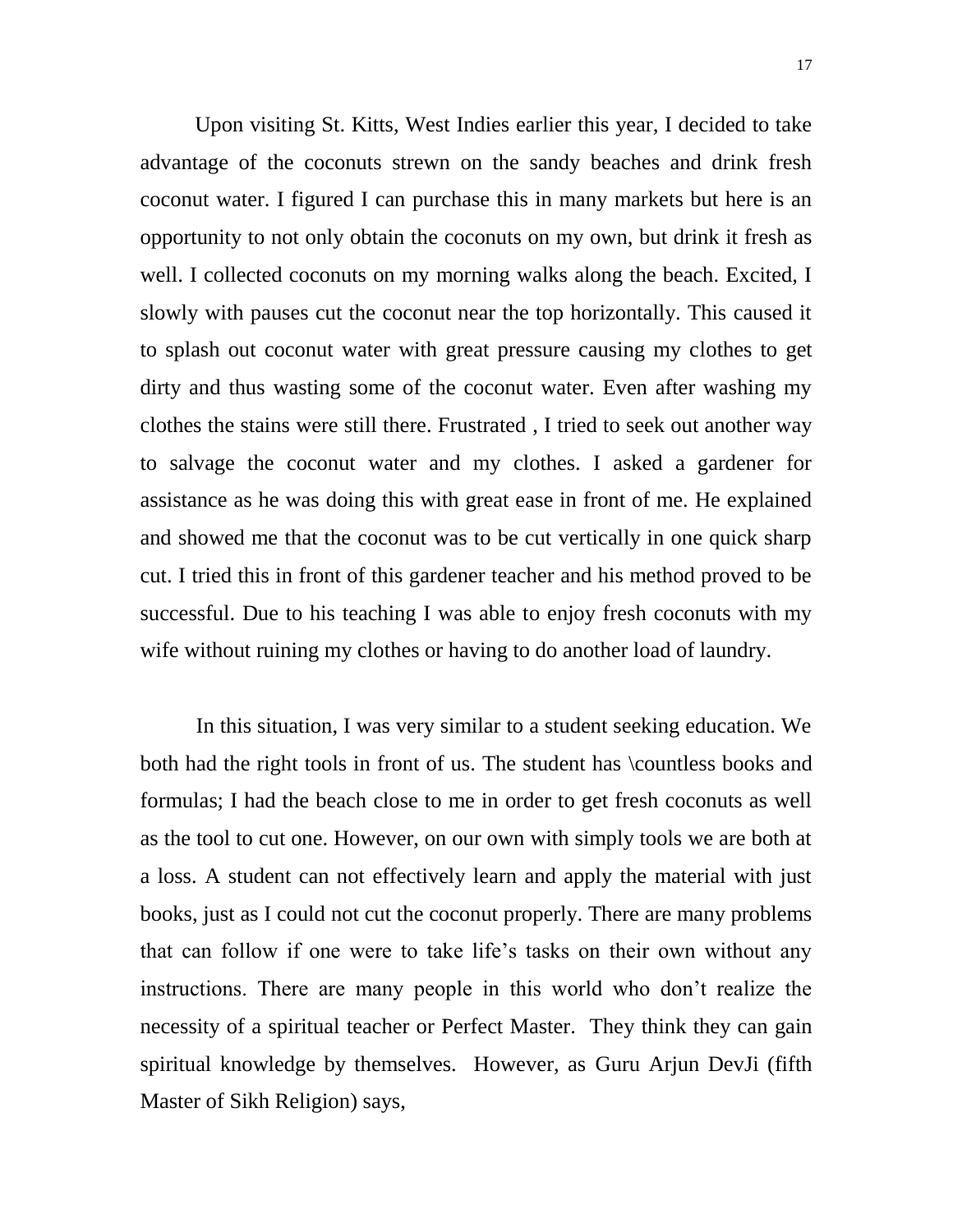it is not possible to find God by our independent efforts:

*Could man find Him by himself, why would he suffer the pangs of separation? In the company of Sadhus is He found, O Nanak, and the bliss of union doth the man enjoy.1*

We all have to enlist in a teacher, whether it be a professor, or in my case the gardener, or in God"s realizations case- a Perfect Living Master. We can take our tools and effectively apply them to the task at hand, go through trials and errors, but have someone"s guidance steering us to the goal.

 Soami Ji (Founder of Radha Swami Religion) says that these people are like a person who refuses to drink water out of the well of someone who is willing to serve him, but insists upon digging a well of his own. Complete and eternal spiritual success can be had only from a Perfect Master. There is a dynamic power of higher consciousness in Him. His touch charges us and connects us with the current of the Shabd (Word or Logos or Nam, Divine Melody) and he helps us in the higher spiritual regions by accompanying us. That soul which takes shelter with such a Perfect Master is indeed blessed.

 The formless Lord is present everywhere, but we do not receive enlightenment from Him unless we make direct contact. For example, we may have a big-screen TV, but until a connection is made with the outlet, no pictures or sounds are produced. Only when the connection is properly established can we appreciate the full effects of this high-quality television.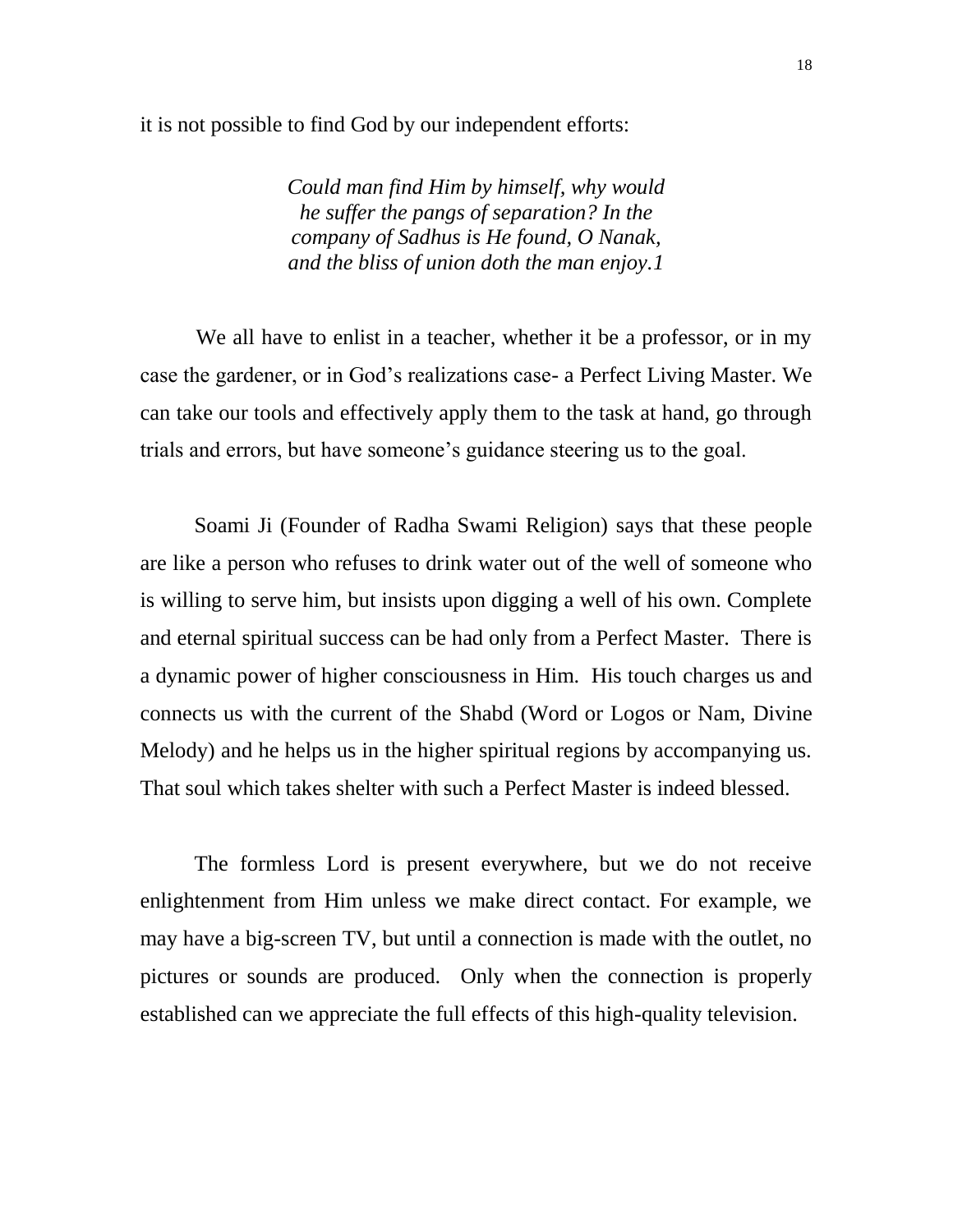My daughter, at the age of 10, used to feel cold even in summer months. She needed a winter jacket even in months of June and July. We consulted many doctors (general practitioners). They investigated this with history taking as well as lab work like blood tests and x-rays, but could not find a reason for this behavior. Finally, she was sent to a children"s specialist-pediatrician. The pediatrician, after observing and asking her some questions, concluded that this problem is due to her intolerance to dairy products. As soon as she gave up dairy products she was completely fine. This is not to say that general practitioners did not have the knowledge to assess her, but the specialist not only had their knowledge of the disease that all doctors study in medical school but he had the experience of dealing with these types of cases to be able to effectively diagnose and treat her. First, Contact with this doctor was important, because without this we would have still been doing more lab work and growing frustrated. We needed someone that was specialized in this field, someone that had experienced these situations before in past patients to easily diagnose my daughter.

Our family doctors, just like preachers and scholars, have the right tools, knowledge as well as have also found teachers of their own. However they do not have direct contact or experience with this particular situation and we will not be able to accomplish our goal. There could be many preachers and scholars with the knowledge of one"s soul and God, who are able to teach us about the ultimate goal of our lives and how it can be achieved. In holy places such as temples, gurdwaras and churches we are taught the principles of life. We feel at peace when we hear satsung and spiritual songs. These preachers, however, do not have the practical knowledge which is required to go inside to God. To achieve the ultimate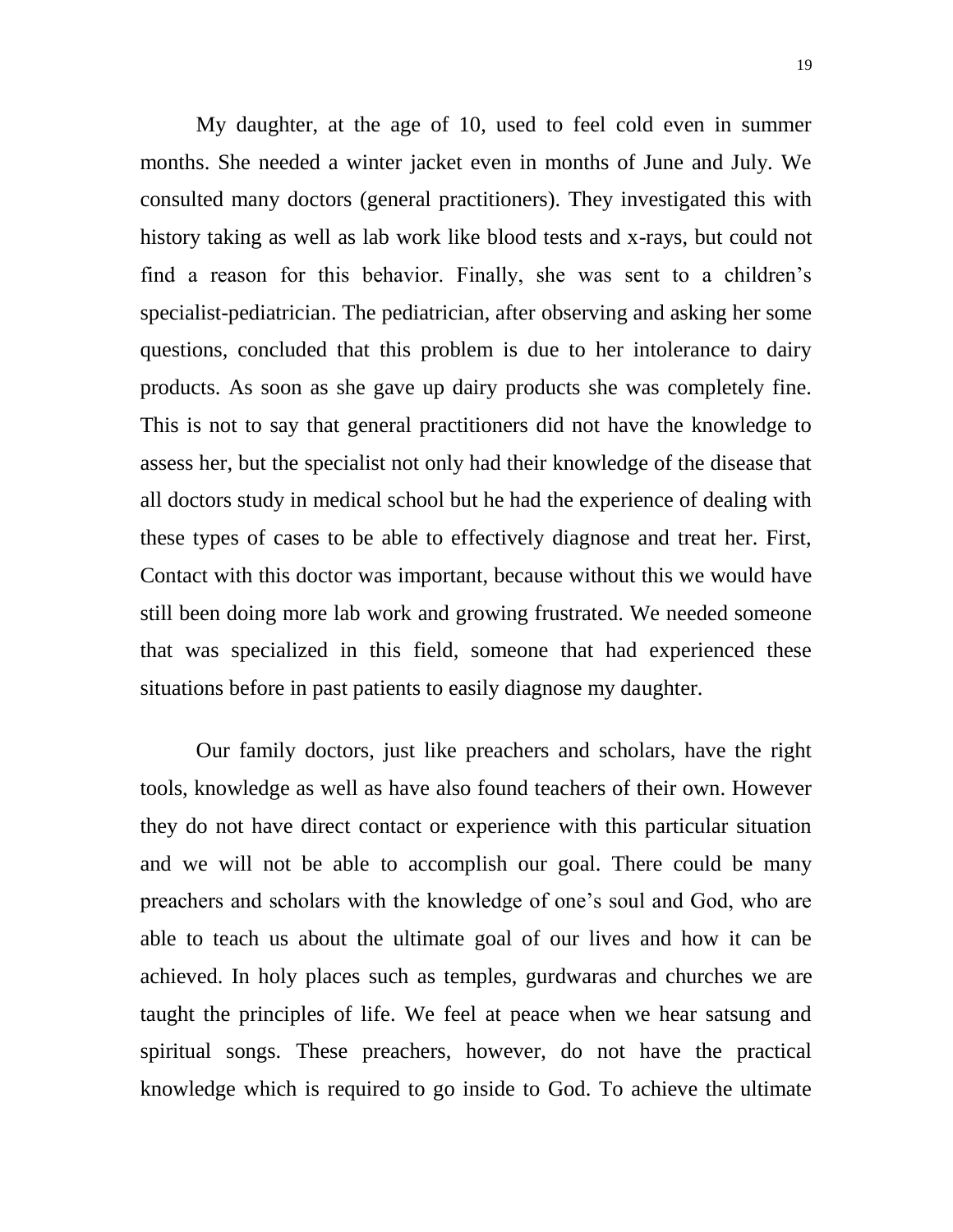goal of our life, which is to be one with God, we need a specialist, a perfect living master who himself knows the path inside to God. Not only tell us the necessity to get there, but teach us how to get there. Only a perfect living master can take us on that journey and teach us how to stay there.

Similarly, we need a means of connection with the Lord in order to realize His greatness. The Perfect Master is this very link. He is the Shabd (Word or Logos or Nam (Divine Melody) incarnate, "The Word made flesh." How can we possibly realize the Master's subtle form if we are not even familiar with his obvious physical form? No one except for the Perfect Master can reveal the secrets of Reality and without Him no one can be set free from the imprisonment of the mind. To meet the Lord, we must connect with the Shabd (Word or Logos or Nam (Divine Melody) and this is possible only through the help of a Perfect Living Master.

The Perfect Master guides us as to why we must meet the Lord, where He resides, how to find Him, and how to remove these barriers keeping us away from Him. If we need a teacher in this world to learn about and carry out so many things, then why shouldn"t we seek the help of a Perfect Master to go within and follow the real path to our home? If there had been no need of having a Master, then there would have been no need for any Master to come to this world before. If there was ever a necessity for a Perfect Master at any time in the past, then it follows that there is a necessity for one even now. In order to show others the path to eternal happiness, God had to take the form of a Perfect Master. The company of a Perfect Master is necessary for advancement on the path. Without their help, it is impossible to escape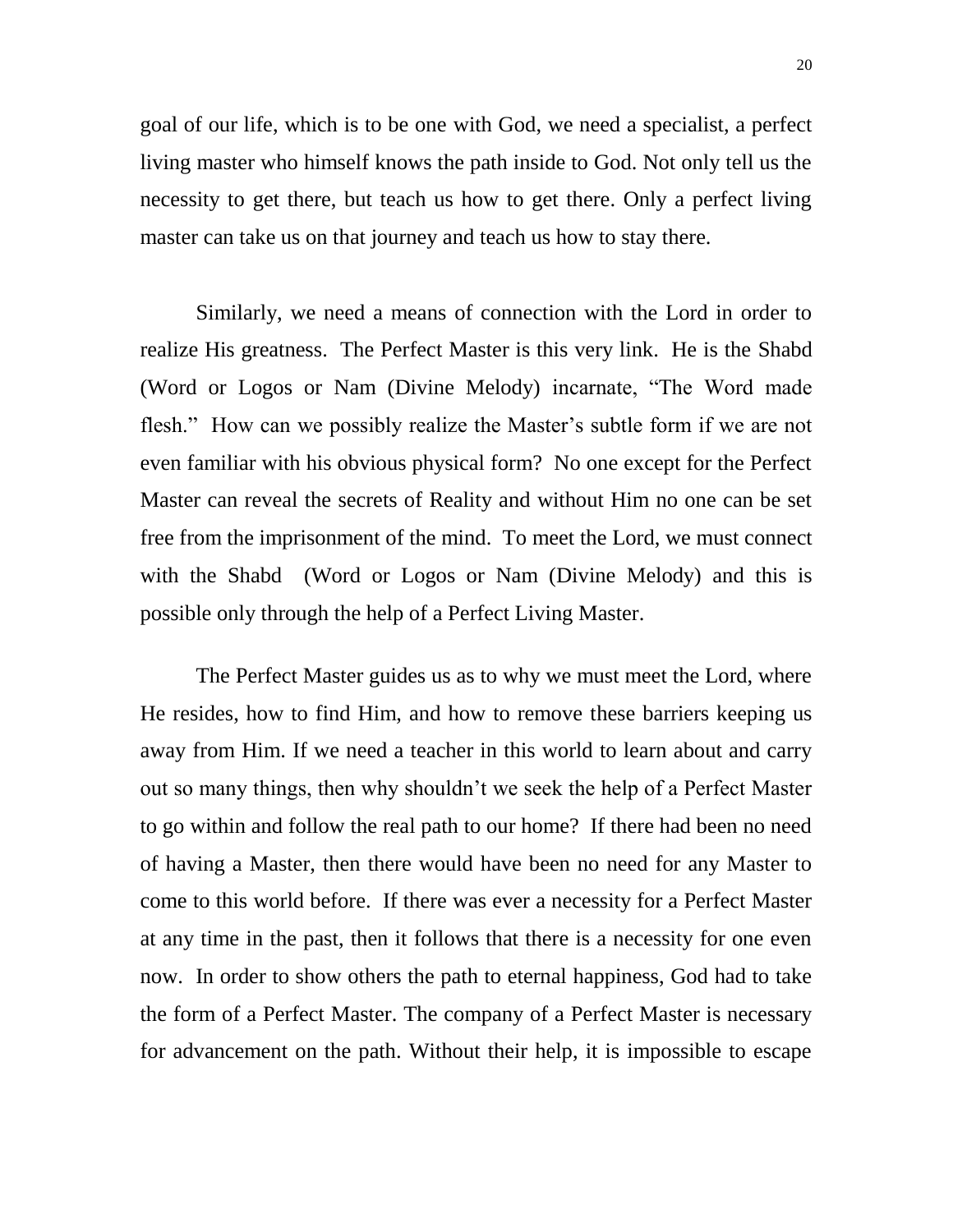the cycle of death and rebirth. As Guru Arjun DevJi (fifth Master of Sikh Religion) writes:

> *The Vedas, the Smritis And the holy scriptures, All these have I studied; They all proclaim the same truth: Reflect well within your mind-Without a Master, No one attains salvation.<sup>2</sup>*

Further, Guru Amar Das (third Master of Sikh Religion) writes:

*No one can gain Nam (Divine Melody) Without help from the Master: Such is the law the Creator has made.<sup>3</sup>*

In the Bible, Jesus Christ says:

*I am the way, the truth, and the life: no man cometh unto the Father, but by me. If ye had known me, ye should have known my Father lso: and from henceforth ye know him, and have seen him.<sup>4</sup>*

We may consider the Perfect Master as a preacher, teacher, or a guide. Once we go within with His help, we well begin to realize what He does for us. We will automatically see what He is.

Queen Indumati was a devoted disciple of her Master, Kabir (a Perfect Master) the weaver Saint of Kashi. When her soul left her body for the last time, Kabir (a Perfect Master) took her on the final voyage to Sach Khand (True Home). To her amazement, she saw that the ruler of that supreme region was none other than Kabir (a Perfect Master) Sahib himself.

*"If you had told me in the mortal world,"* she protested*, "that you were the Lord Almighty, I would not have had to work so hard at my meditation."*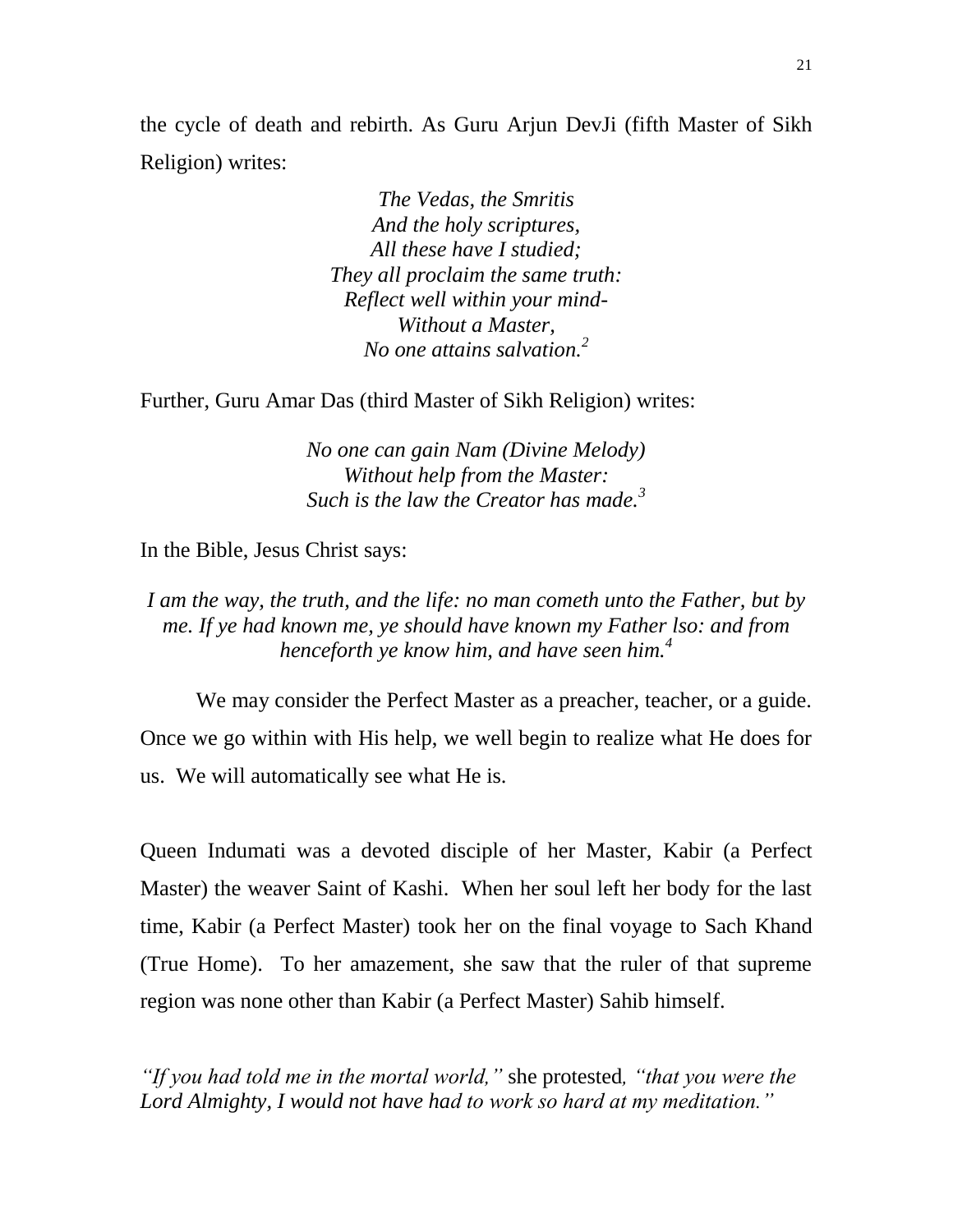*"But you would not have believed me,"* said Kabir. *"You would have just said that this is a man who claims to be the supreme Lord."<sup>5</sup>*

 Even if Perfect Masters revealed their true origin to us, we would be likely to doubt them. We have no idea who they are and where they come from. If we did know, we would never have given such crucial punishment to many of these Perfect Masters as is seen throughout history.

It is virtually impossible to enter and pass through the inner regions through one"s own efforts. We need the guidance of those who have already traveled there and experienced it for themselves. Maulana Rum (a Perfect Master) says that if you wish to go on a pilgrimage, you should go with one who has already made the journey. The worries and difficulties of the journey will be reduced. It does not matter whether such a guide is a Hindu or a Turk or an Arab.

He says:

*If you wish to go on a pilgrimage, Go with one who has already made it. Whether he be a Hindu, a Turk or an Arab.<sup>6</sup>*

Paltu Sahib says that the Shabd (Word or Logos or Nam or Divine Melody) has been realized only by a rare and lucky few. They must first control their earthly desires, and then, through their Master's grace, experience the Nam (Divine Melody).

> *Hunger and thirst he forgets, for his mind has drunk deep of the Word; The "five enemies" – lust, attachment, egotism, anger and avarice-And the twenty-five prakritis that govern the mind have fled from him.*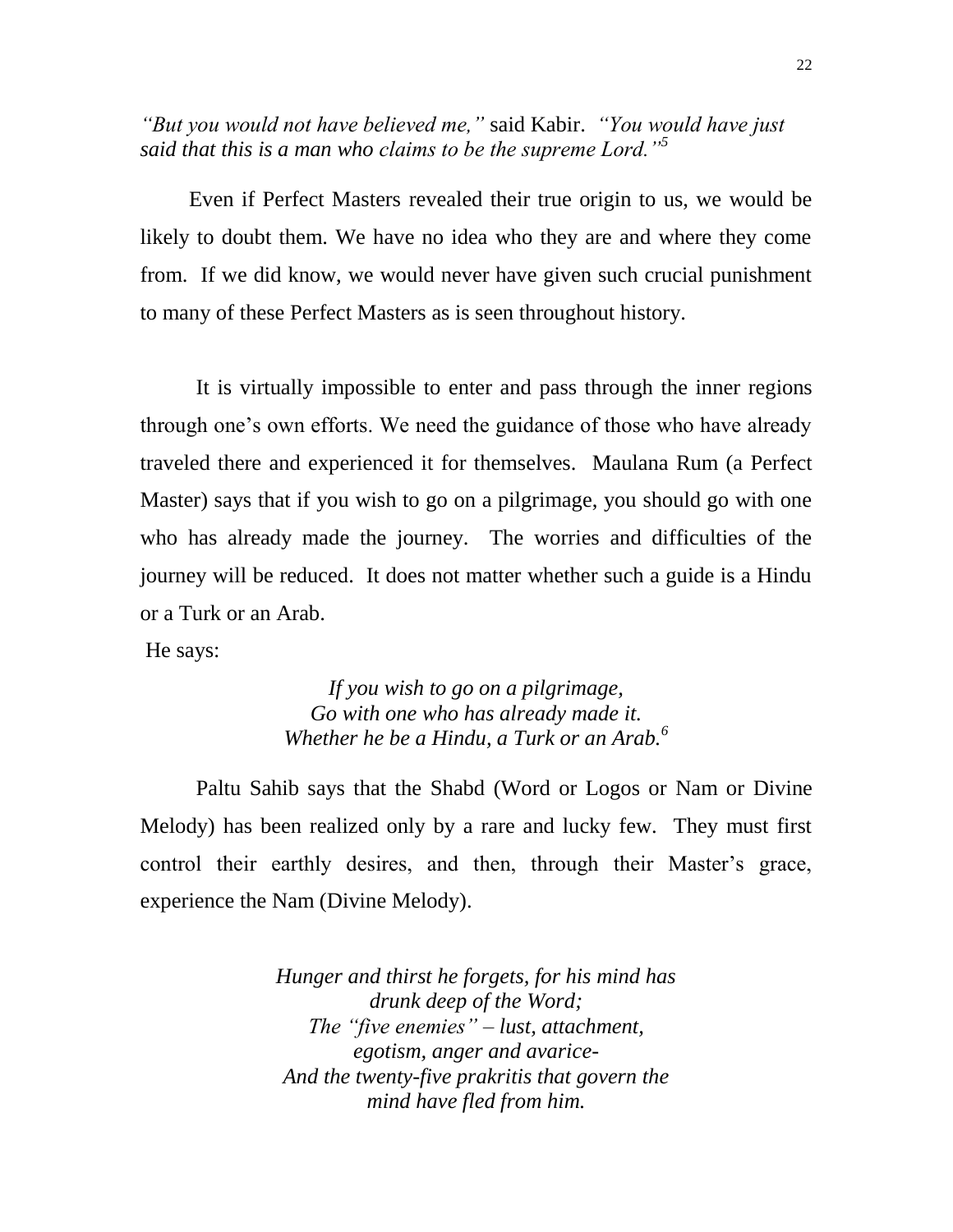*Detached from the lure of the world, he speaks a language soft and sweet. To know that Melody one has to experience, for how can I put it into words? through the grace of the Master, O Paltu, carefree I abide in the world. Of Nam (Divine Melody) do many speak, but few have experienced it.<sup>7</sup>*

Paltu goes on to say that Masters are imbued with the name of the Lord. They alone can give salvation to man by teaching him the practice of Nam (Divine Melody). All other methods, such as austerity, penances, fasts and pilgrimages are worthless. He says in his Poem:

*The Nam (Divine Melody)e of the Lord is embedded in the Saints, and the Saints are imbued with His Nam (Divine Melody)e… The chamber of Nam (Divine Melody) will not be accessible till one comes to the door of the Saint. Nam (Divine Melody) lies, O Paltu, beyond the reach of the Pranas. It is at the beginning. It is at the end. The Nam (Divine Melody)e of the Lord is embedded in the Saints, and the Saints are imbued with His Nam (Divine Melody)e . 8*

Paltu explains this by speaking of a boat without its Captain. The traveler has the boat, but there is no one to steer it. Being the travelers ourselves, we can not go across the ocean of phenomena and achieve access to the shore of everlasting bliss without the expert steering of the Master, our Captain:

> *The boat is there, but the boatman is missing; how will the traveler ever go across? How will the traveler get across, when faith*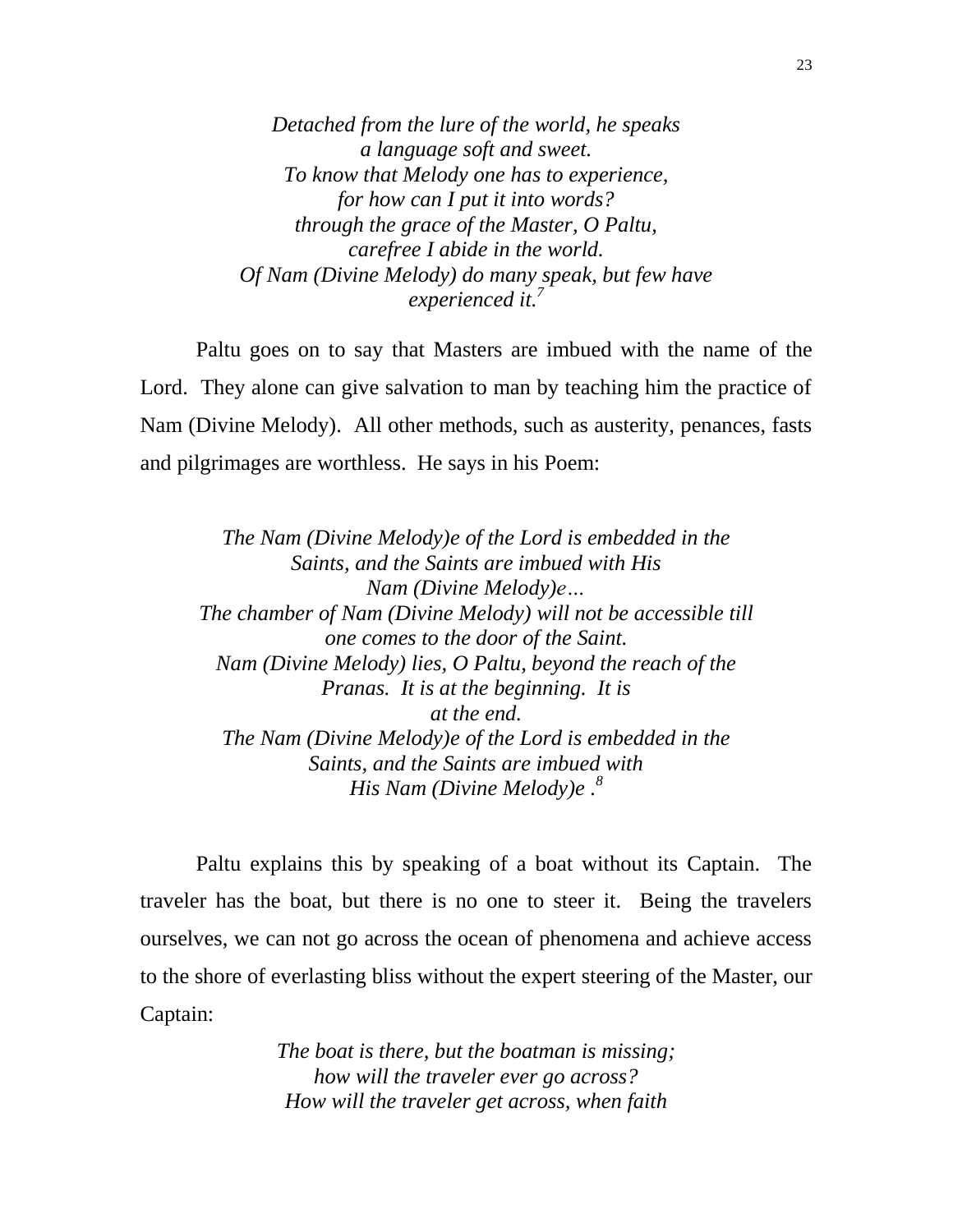*in the boatman is lacking?… He attends not, O Paltu, to the Master"s path of the Melody within. The boat is there, but the boatman is missing; how will the traveler ever go across?<sup>9</sup>*

Soami Ji (Founder of Radha Soami Religion) says that without the help of the Perfect Master, nobody can cross the ocean of Maya (illusion). If we take shelter with a Perfect Master, He will safely carry us across.

> *Without Master is no salvation; So with Master do thou find refuge.<sup>10</sup>*

*Without Master hath no one been saved. Without Master, never doth one go across.<sup>11</sup>*

 As Soami Ji (Founder of Radha Soami Religion) says, Shabd (Word or Logos or Nam or Divine Melody) is a supreme entity and we cannot grasp it from holy books alone. For this task, a Perfect Master is essential. A Perfect Master can take millions of people to their True Home. Those who desire salvation should take shelter with a Perfect Master.

> *Higher is the position of a Gurumukh (Master) Than that of any other man. To millions doth a Gurumukh give salvation… Who desireth going out of the cycle of eighty-four lac kinds of life, To the service of a Gurumukh should he devote himself <sup>12</sup>*

 In the Bhagvad Gita (a holy book of Hindu Religion), Lord Krishna says that we cannot gain knowledge of the spiritual path without a Master: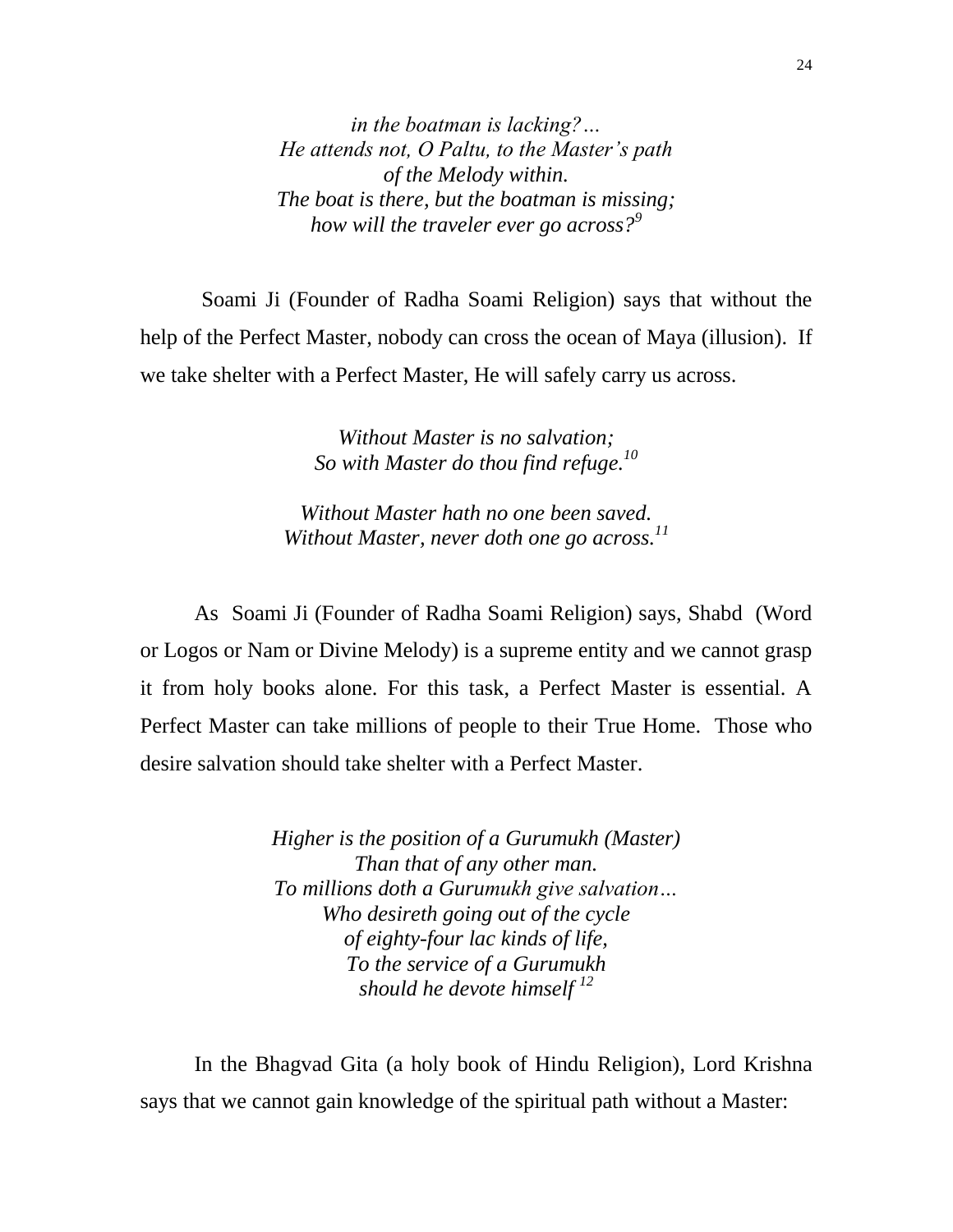*You should prostrate yourself before a perfect Master And carry out spiritual practices and serve him. Only a Master who knows the reality Can impart this knowledge to you.<sup>13</sup>*

 In the Katha Upanishad (a holy Hindu scripture), the necessity of having a Perfect Master is further emphasized:

> *People cannot know Him simply by hearing about Him. The Saint who says anything about Him is a wonderful person. He is worthy and wise who gains access to Him. No one can realize God without a Master. God cannot be realized without initiation, however much one may meditate on Him. Unless you are initiated by a true Master, you cannot realize Him because He is so subtle that He is beyond the reach of imagination.<sup>14</sup>*

 Taking shelter with the Master is the best method of realizing the Lord. Hazrat Mohammed (a Perfect Master) said to Hazrat Ali (a disciple),

*"O Ali! you are the lion of truth, a hero and a brave man; but do not rely on your own strength alone. Come under the shade of the fruit bearing tree. From among the various methods of meeting the Lord choose the best; find out the loved one of the Lord. He will hold your hand, for he is beloved of the Lord. He takes the seekers to the Court of the Lord."<sup>15</sup>*

Maulana Rum (a Perfect Master) says that the mind cannot be controlled except by taking shelter with a Master. You should, therefore, firmly clutch the garment of a master who has controlled the mind. Go and sleep under His protection, so that He will release you from this bondage. Sing His praises day and night. Search for this hidden treasure with the Masters. You should wander from door to door; roam in the streets and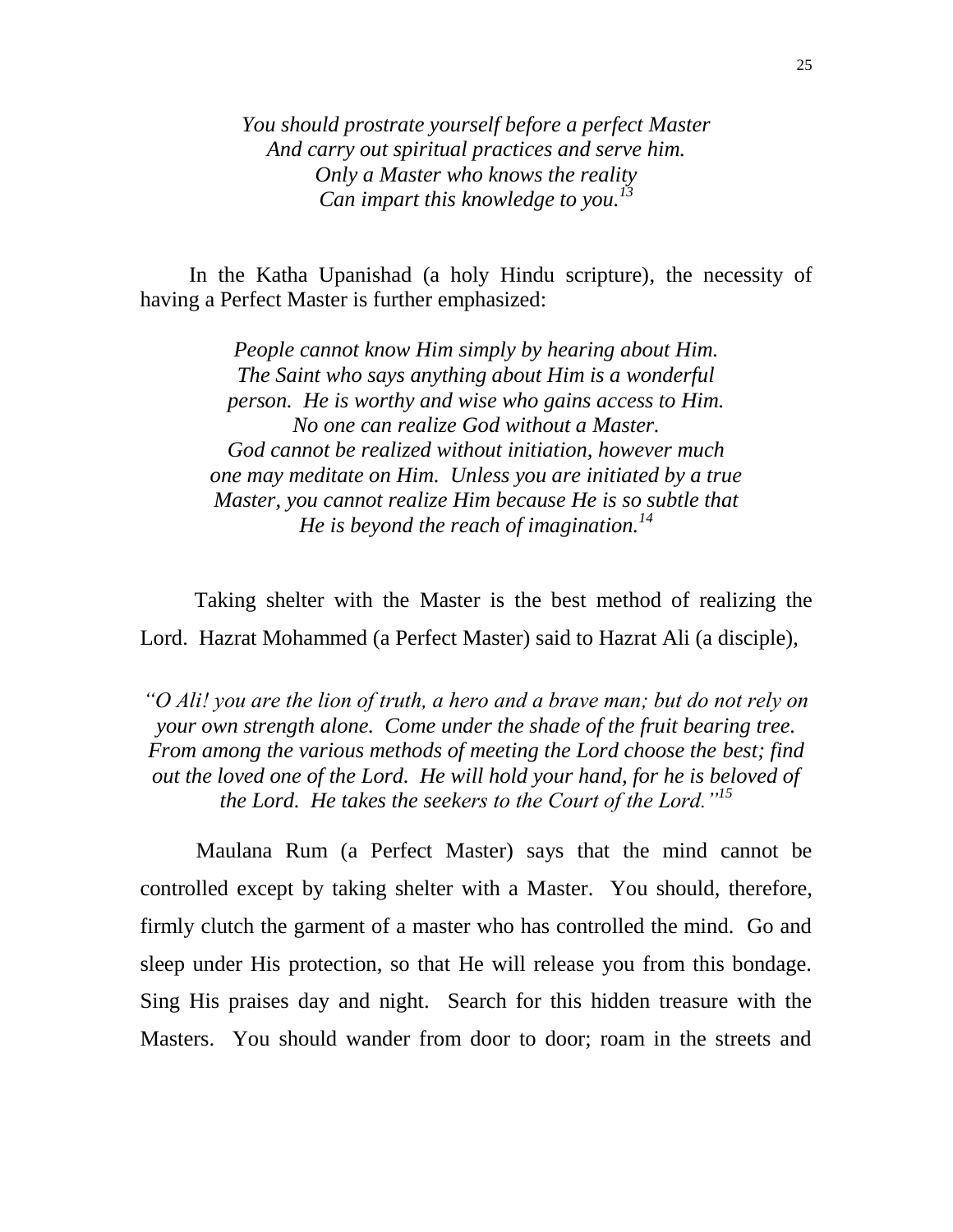search for Him over and over again. As far as possible, do not turn your back on the Masters. Make an effort to know them as they are.

> *Nothing except the grace of the Master can kill the ego; Hold fast to the garment of the Redeemer. Go and sleep under His protection; It may be that He will then grant you release; Go on cooing like the cuckoo day and night; Seek the secret of the hidden treasure from the Master. Go from door to door and street to street; Search for Him time and again; Do not turn your face away from the Saints; Then leave the rest to God.<sup>16</sup>*

 In the following poem, Tulsi Sahib (a Perfect Master) specifies the many gifts that the Perfect Master offers his disciple. Not only does the Master guide his disciple in his everyday conduct, he also guides him on the spiritual journey within.

> *Oh think thou deeply and deliberate; Without the guidance of a Master The way cannot ever be fond. He will dye thee in satsang's color, Take thy soul to regions celestial, And reveal the firmament within.<sup>17</sup>*

Dadu Dayal, a saint of Rajasthan, explains the need of a Master by giving the following example: Just as butter is in milk, oil is in oilseed, fragrance is in flower, fire is in wood, and an image is in a mirror, so the Lord is within man. However, it is only with the grace and guidance of a Perfect Master that man can see the Lord within himself and realize the secret of how the macrocosm is contained within the microcosm.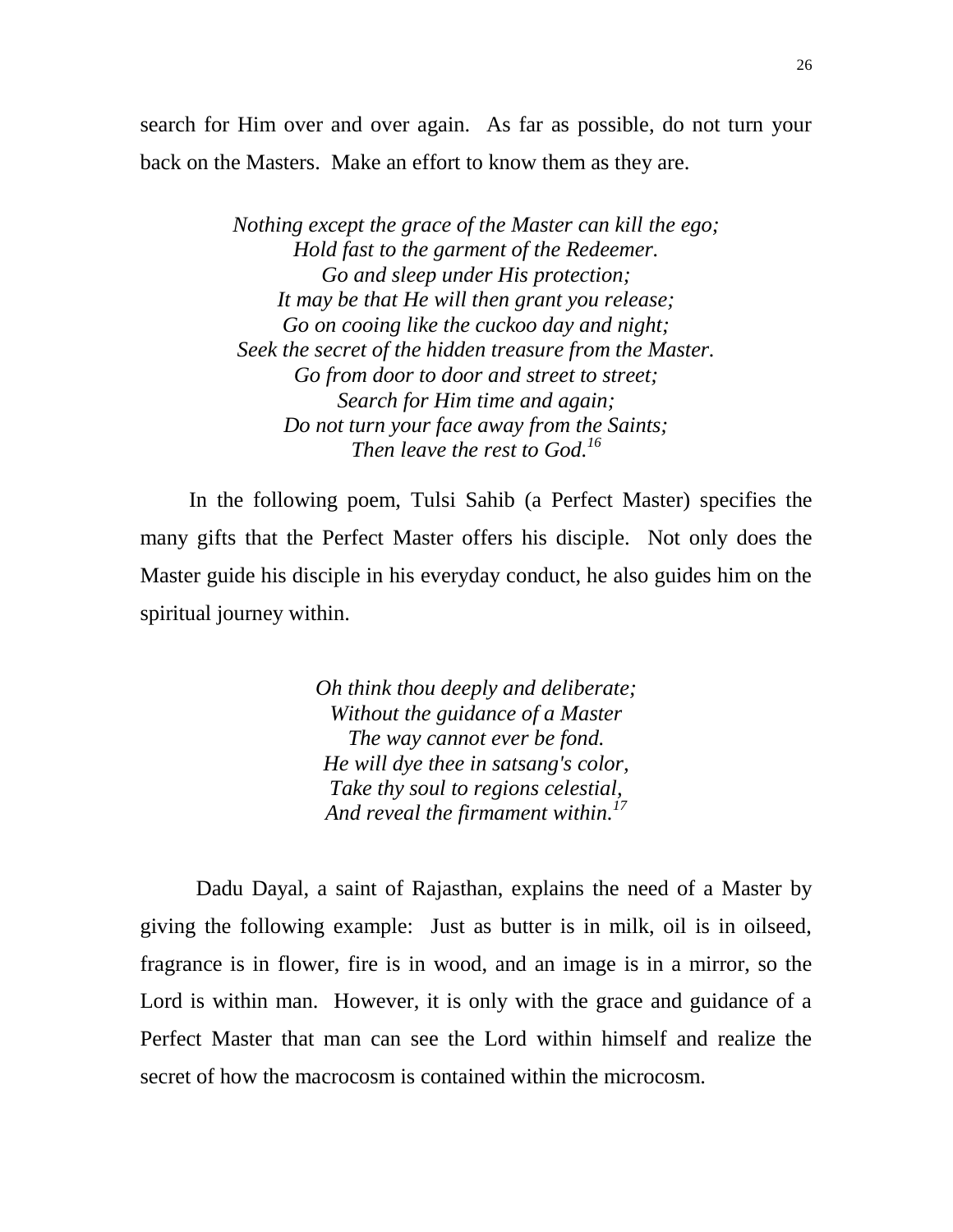*Where there is God, there is the Saint; Where there is the Saint, there is God. The two are together, O Dadu. Interpenetrating Each other, they rest in perfect communion. Thus shouldst thou find God and the Saint, O Dadu, The inaccessible goals of contemplation. God is found through the company of the Saint, And the Saint through the grace of God.<sup>18</sup>*

 Guru Ravidas (a Perfect Master) says that one can never realize God without the grace and guidance of a Master, who is in reality God made flesh. This Master is the only means by which man can establish a connection with God. He alone shows us the way to God, by first washing away our sins and then connecting us with the Nam (Divine Melody). He teaches us the true technique of love, and unlocks the door to Divinity, thereby saving us from the delusions and dangers which occupy this world.

> *Master hath give the lamp of wisdom And hath kindled the wick, Enabling me to practice devotion to God. He hath terminated the cycle of birth and death for me, sayeth Ravidas… In the Ocean within lie all diamonds and rubies, But one can have access to them only through a Master. If thou wishes to have them, then follow his instructions with reflection, Only then canst thou lay hands on them. Reflect on it, O holy men, sayeth Ravidas, This is an esoteric message. One who seeketh and realizeth this secret,*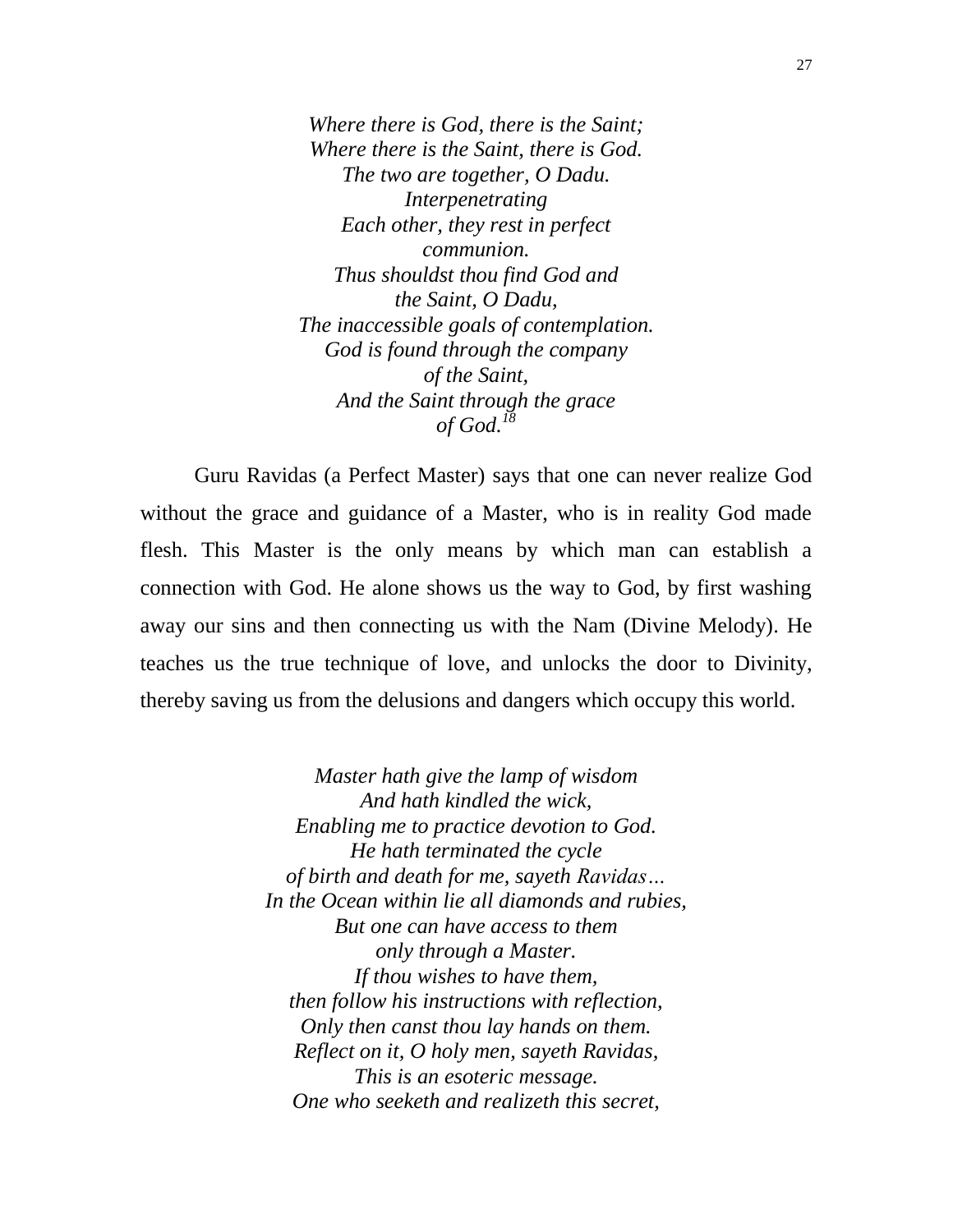#### *He alone attaineth the illumination of a Saint.<sup>19</sup>*

Sultan Bahu (a Perfect Master) a well-known saint of West Punjab, wrote a large number of books in Arabic and Persian. He urged the seeker to find union with God by finding a Murshid (Perfect Master) and serving him with all his heart. Through the grace of his Murshid, he would experience God within. All his philosophical doubts would be resolved and he would be freed from all of his worldly desires.

Since God has no form or shape whereby he can be perceived, he is virtually non-existent for us. He is no more than a word or an abstraction, and therefore can not become the object of our love. The Perfect Master, however, is not an abstraction; he is a living person who can be the object of our love. Moreover, he is not an ordinary person but a realized soul. Through love and spiritual practice, he has attained union with the Lord. He has become one with Him. Through love for the Master, we too can rise to the level of God. Since God is love, the Master is the physical form of this very love.

Sultan Bahu (a Perfect Master) considers worldly attachment to be the main stumbling block in our path to God. Only a rare faqir (saint) breaks the shackles of the world. A person is able to tread the mystic path only when a Perfect Master showers grace on him and initiates him into it. Only then is he able to detach himself from the world and turn his attention to the realization of God.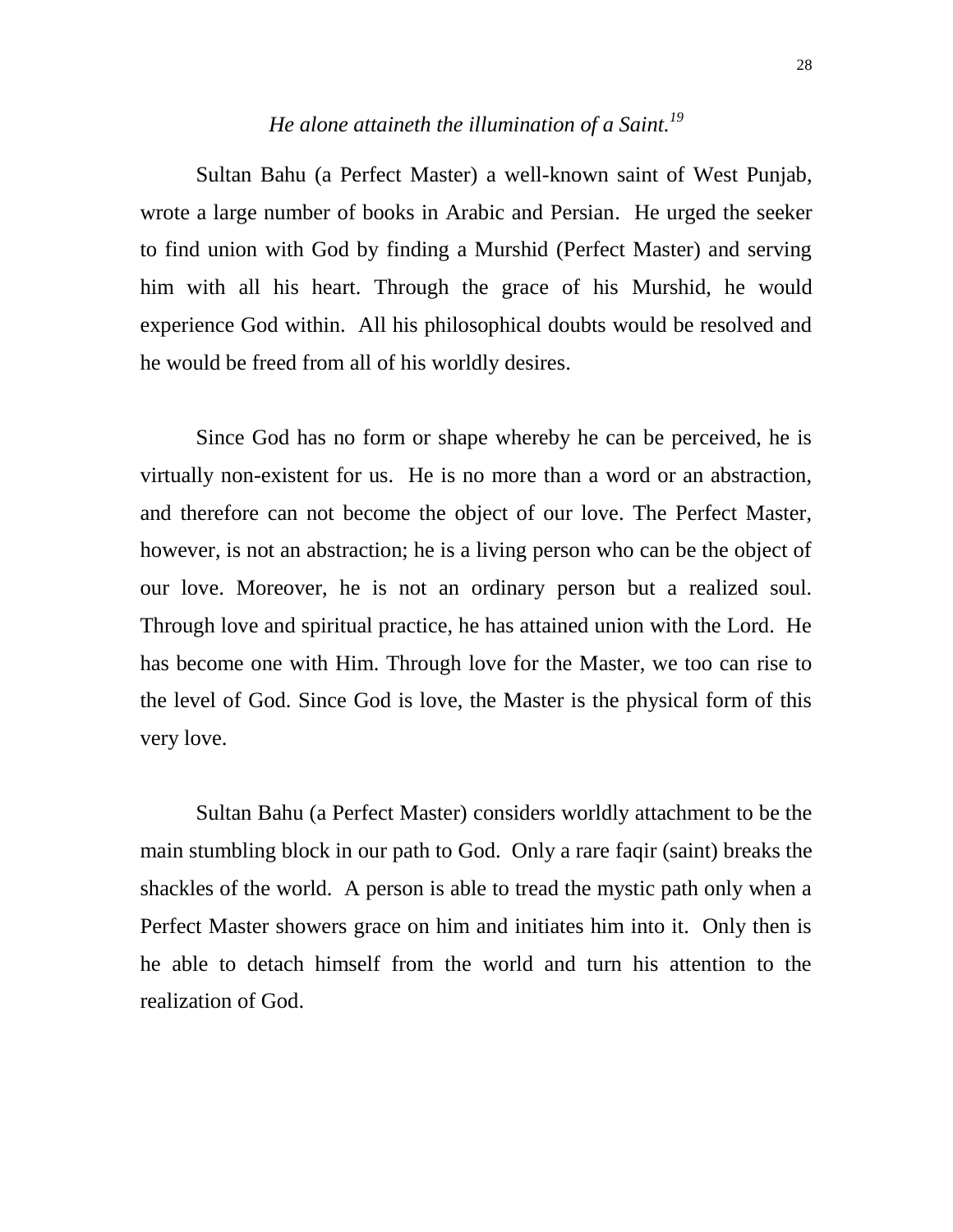The following poems, written by Sultan Bahu, demonstrate the necessity of a Perfect Master in our lives.

> *O Shah Jilani, Master of Masters, listen intently to my supplication: my ship is caught in perilous seas where even mighty whales dare not venture. O Shah Jilani, beloved of God, make haste and come to my rescue! Those who rely on you, O Meera Bai (a Perfect Master)n, as their Master and Saviour, will safely swim across the ocean of life.<sup>20</sup>*

We go to holy places on pilgrimage, we read the holy books and scriptures, we hold spiritual meetings and discourses, we bathe in tanks and rivers, and we search in caves and deserts, but Guru Arjun DevJi (fifth Master of Sikh Religion) says that without a Master none can get liberation.

> *Say thou O Nanak, this hath God revealed to thee: without Master is no salvation, O Brother<sup>21</sup> .*

 God is realized by the spiritual repetition of His transcendent Nam (Divine Melody), which can only be learned from a Perfect Master. Therefore we are repeatedly told that a true Master is essential for spiritual enlightenment.

> *Let no man remain in delusion in the world; without Master non shall go across. <sup>22</sup>*

Without the key, we cannot open the lock of the Anhad Bani (Divine Melody). This transcendent Sound removes our spiritual darkness and brings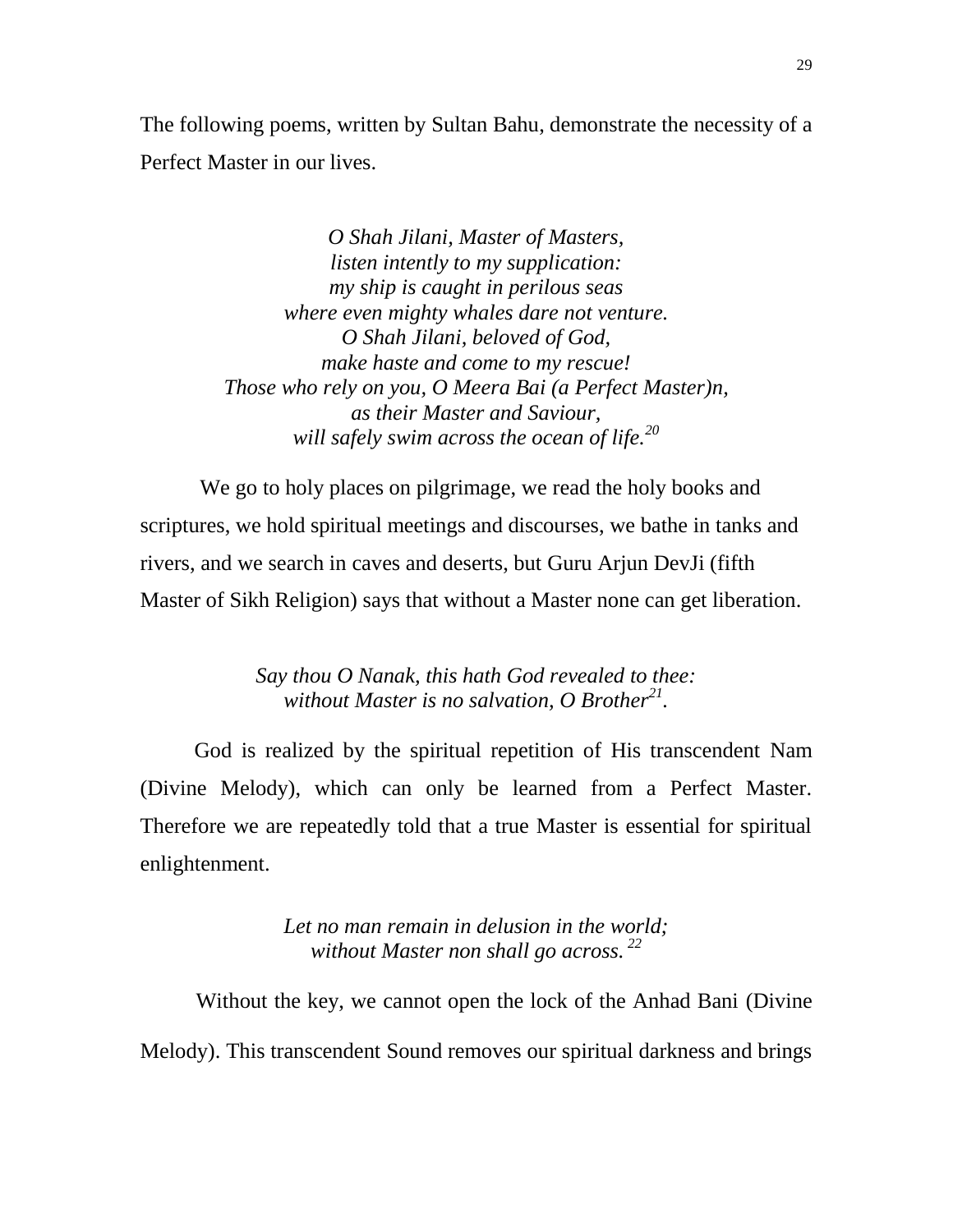us salvation. We should, therefore, make our best effort to search for a perfect Master, who will provide us this very important key.

> *Without Shabd, there is darkness within; One neither finds the precious thing, Nor escapes from birth & death; Only Saint has the key to open the door. <sup>23</sup>*

It is quite bizarre that we can have deep faith in ancient saints and previous Masters, but find it difficult to bring forth such faith for a living Master. During the lifetime of those ancient saints, they were generally persecuted by their peers because their teachings were considered skeptical. Recognition for them came only after they had passed on from this world. This pattern follows even to this day. It seems that the common practice of this world is to persecute living saints while worshipping dead ones. This is not to belittle the greatness of past Masters. They contributed tremendous benefit to those who came in contact with them, and others living in their times.

Sometimes we become doubtful as to how the present living Masters can compare to the Perfect Masters of the past. This is because we see that they are very similar to us in certain physical aspects: they have the same physical bodies, they eat and drink like us, they dress like us, they live like us, and ultimately, they die like us. However, we can clear this doubt by looking at the history of any Perfect Master. For example, Jesus Christ, Lord Rama, Lord Krishna, Muhammad Sahib, and Guru Nanak Dev Ji all portrayed these very physical characteristics and are considered today as Perfect Masters.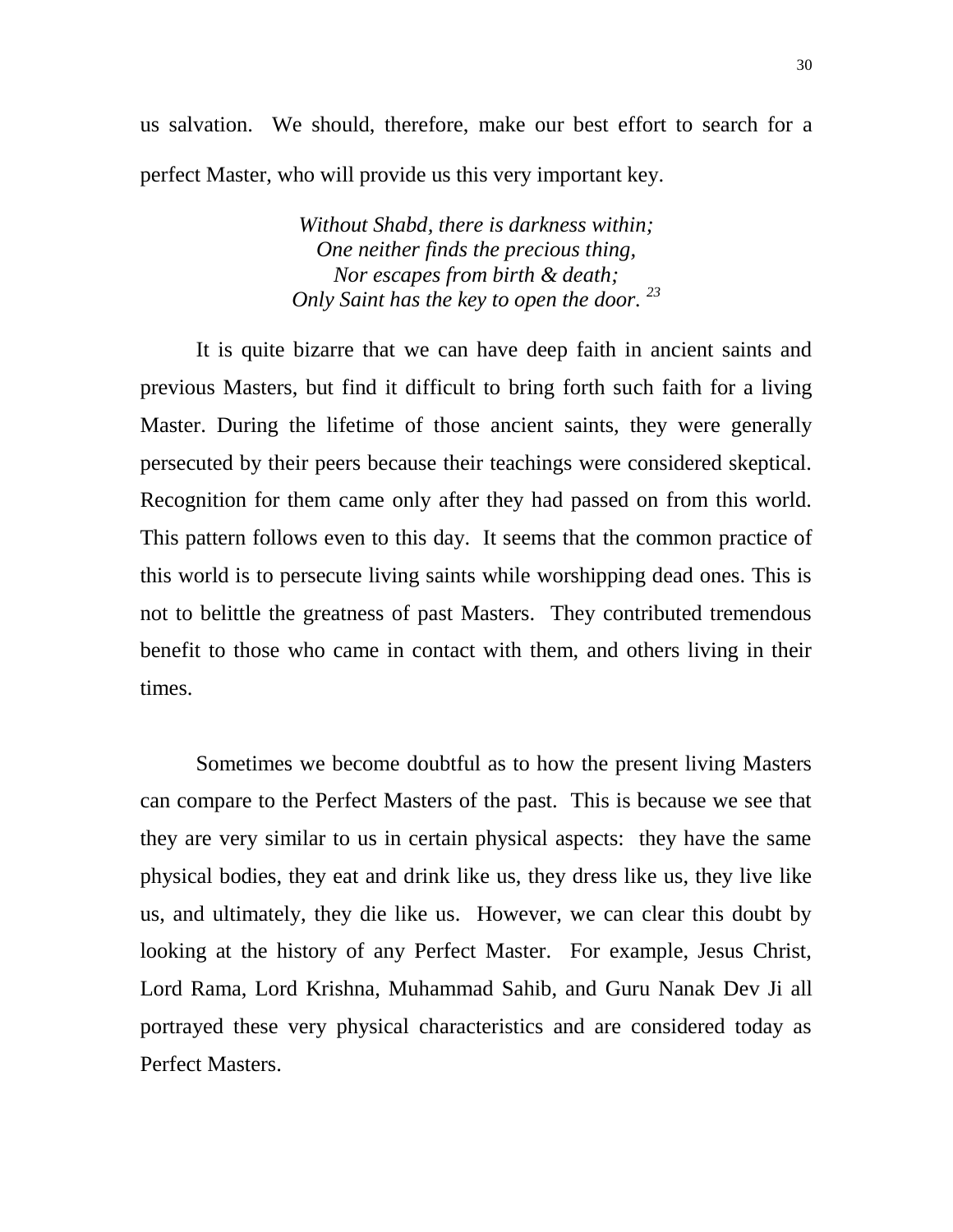A living Master is essential for a seeker to attain God-realization just as a living husband is necessary for a woman to produce children. Though the past may be filled with excellent doctors, a sick man needs the help of a living physician to get cured for his illness. A student, despite such great historical teachers as Plato and Aristotle, needs the practical guidance of a living teacher to acquire knowledge and wisdom.

 When great doctors, musicians, generals, painters, philosophers, scientists, and the like can be born at any place and at any time, why should the birth of Masters be restricted to particular places and times? Just as God has given great reformers to people for solutions to their worldly problems, He has also sent Masters in all ages for satisfying people"s spiritual needs.

In several of the poems by Bulleh Shah (a Perfect Sufi Mystic), the necessity of the guidance of a living Master is made obvious. In fact, the main feature in most of his compositions is love for his Master, Inayat Shah. Love for the Murshid (Perfect Master) is the cornerstone of his teachings. In one of his poems, Bulleh Shah (a Perfect Sufi Mystic) refers to his Master, who is a merchant who deals in precious stones, as the seller of rubies. He warns people that the jeweler is there only for a short time, and the opportunity in striking a rare bargain should not be lost. In another sense, he"s saying that the Master in the human form is in our midst for a short period of time and we should therefore take full advantage of the opportunities he can and will provide for us through Nam (Divine Melody). After the departure of the Master, the secret of the Word will remain unraveled.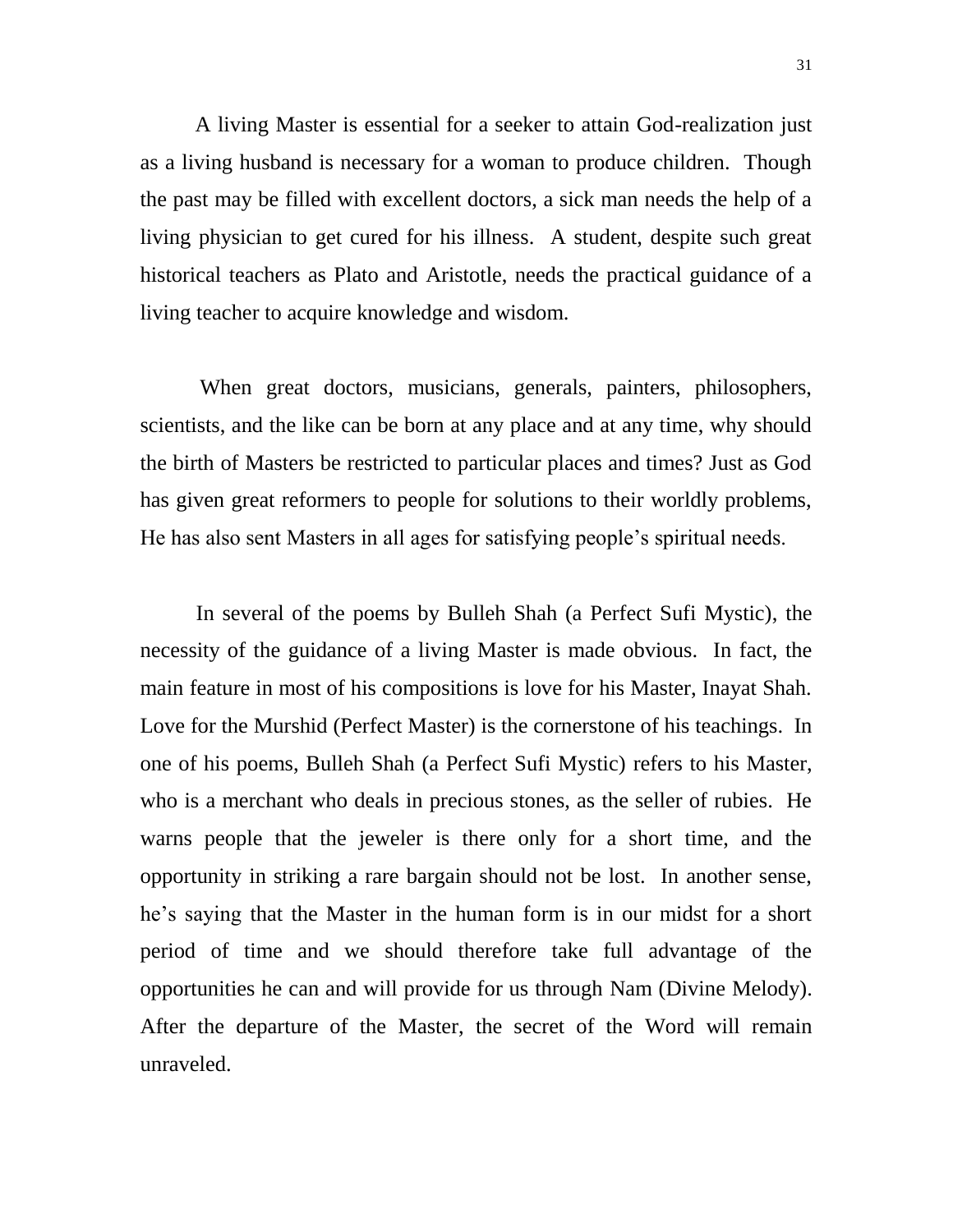*Strike a bargain, the merchant is here. Such a chance will not come again. Make haste to buy the precious stone, For the tradesman will soon depart, Nothing will be possible to do that day, When the bugle will summon you with the last call. You are loath to live the life of piety; How long will you issue imperious commands?*

*O Bulleh Shah (a Perfect Sufi Mystic), sit at the door of Inayat, Who has made you wear garments red and green. Look what tricks he plays with me. My Master and Lord, Shah Inayat! Sometimes he comes, and sometimes not. Thus he enkindles a fire in my heart. O" bring me the message of Nam (Divine Melody) from God; And deprive me not of a glimpse from you.<sup>24</sup>*

The spiritual path is infested with wild animals and poisonous snakes in the form of greed, lust, anger, hatred, jealousy, and ego, all of which become more and more ferocious the more they are suppressed. Only a Perfect Master can show us the way to tame them. A disciple can do nothing without the grace of his Master. Even genuine devotion comes only through the Master"s grace. The Master teaches us that within our body the entire creation can be found.

The key to the inner door is only with the spiritual adept, the Perfect Master or Master, who has himself traveled through the inner regions and become one with the Absolute. When Christ revealed his decision to appoint St. Peter as his successor, he declared:

*"And I will give unto thee the keys of the kingdom of heaven: and whatsoever thou shalt bind on earth shall be bound in heaven."<sup>25</sup>*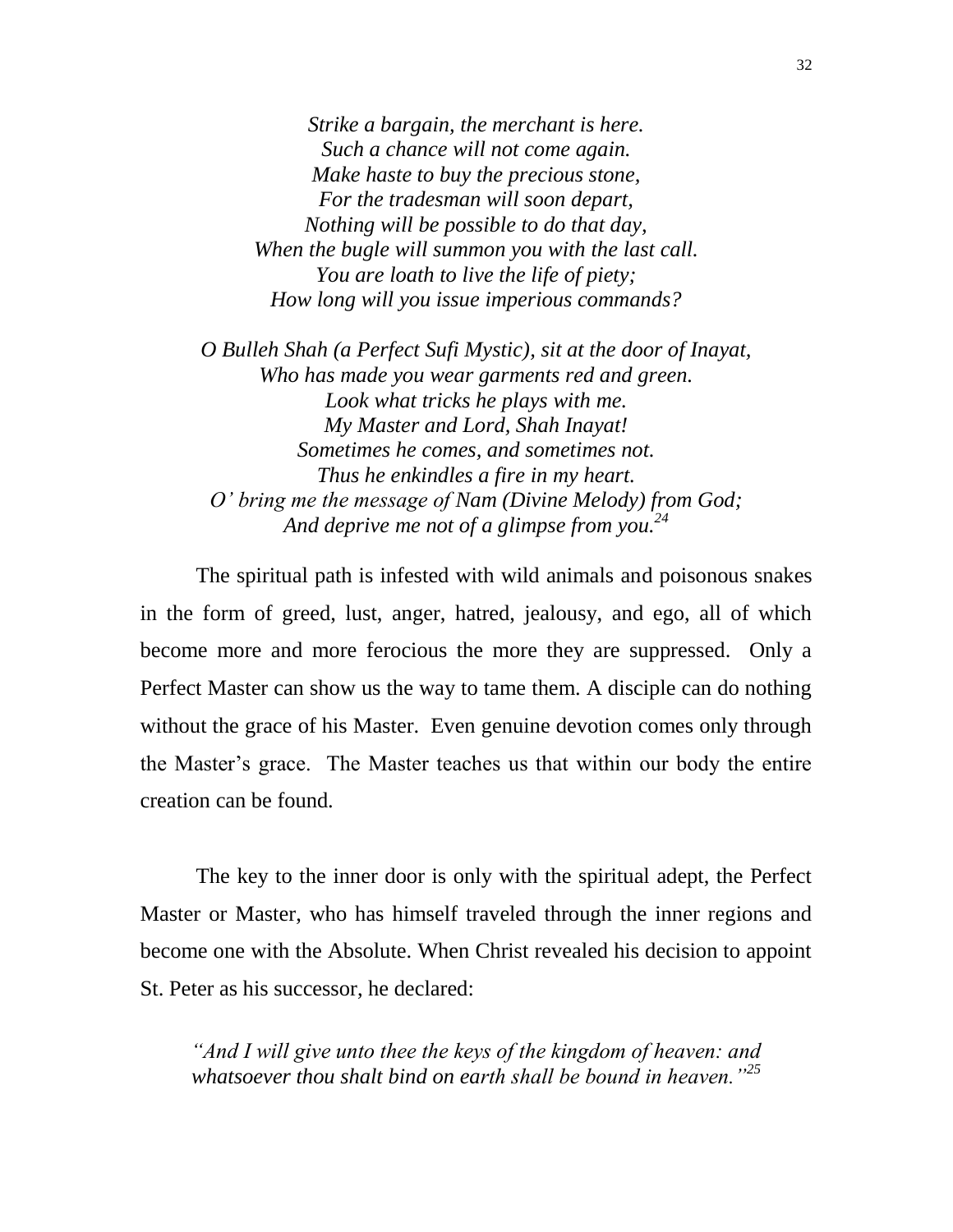This 'key' is the method of meditation and spiritual practice, which enables the seeker to go within and fundamentally die while living. The disciple vacates the physical body and withdraws his consciousness to the eye center, thereby entering the inner regions of divine bliss.

 It is for certain that the Perfect Masters of the past are not dead. In truth, they are immortal and have united with the Lord and are identical to Him. We can take the help of past Masters only after ascending to the regions where they reside. Unless our inner eye is opened, we cannot be certain where our inner thoughts emanate from. When we have not seen a past Master, any negative power or soul can claim to be that Master and deceive us.

 If something that we want is at one place and we search for it at another, how can we ever find it? If, however, we take with us someone who has this key knowledge which we lack, we can certainly find it. The path which would otherwise take innumerable lives to cover is then traveled in a moment. Kabir (a Perfect Master) says:

> *The thing you want is at one place, But you search for it at another, How can you ever find it, O Kabir, if you want to find it, Take one with you who knows where it is. He will then show you the thing you want. It is a long, long way to go, But he will take you there in a moment.<sup>26</sup>*

Two of the most dominant obstacles on the path to God-realization are mind and Maya. Mind is intensely attached to the objects and pleasures of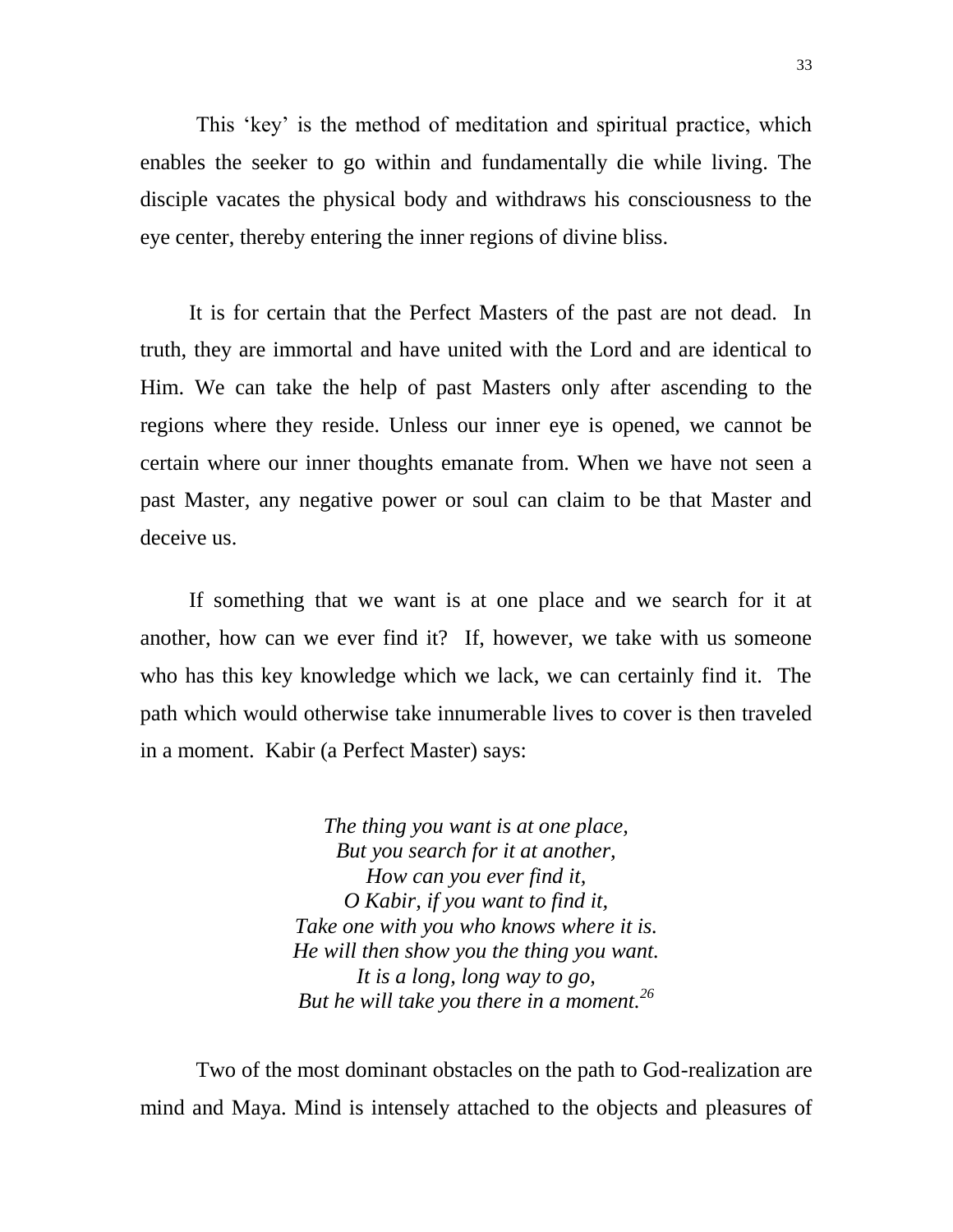this world and remains in pursuit of them. The mind is always thinking of something and never remains still. The only way to rid the mind of this dirty habit is to satisfy it with a joy which is greater and more lasting than the temporary pleasures of the world. This joy is obtained from contact with the Nam or Shabd (Word or Logos or Divine Melody). Mira says that her mind, which for ages was completely oblivious of the spiritual bliss within, became aware of it upon listening to the Shabd (Word or Logos or Nam or Divine Melody) of the Master:

> *My mind, birth after birth, lost in slumber, Awoke on hearing the Shabd my Master gave.<sup>27</sup>*

Mira (a Divine Lover) compares the stubborn and disobedient habits of the mind with those of a rogue elephant, which can only be tamed by the goad wielded by an expert trainer:

> *My mind is like a rogue elephant, Willful, wicked and wild; Place thy hand on my head like a goad, O Master, and tame this wayward mind.<sup>28</sup>*

Because of its long and continuous indulgence in sense pleasures and its deep attachment to the world and its objects, the mind has accumulated thick layers of dirt. Mira says that the Master is an adept washer who can cleanse our mind of all its impurities. With simran, or the constant remembrance of the Lord, as the 'soap' and love as the 'water', the Master washes the disciple's mind, which will never again be covered by debris: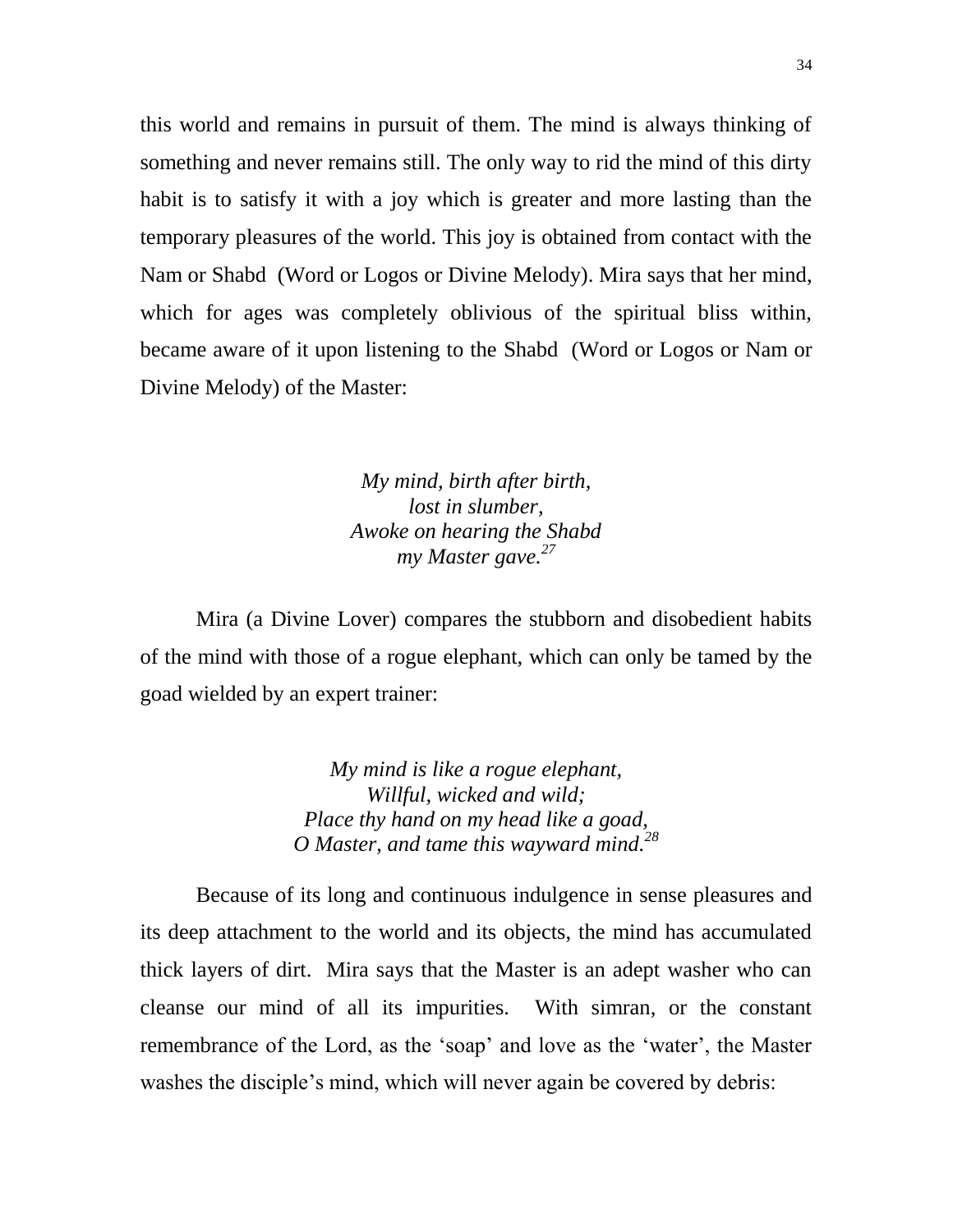*If Master, the washerman, washes your mind, It will never be soiled again.... With remembrance as the soap, With love as the water, Your mind, cleansed of all blemish, With virtue will shine. So deftly will the washerman scrub it clean, Even a speck of dirt it"ll not gather again.<sup>29</sup>*

In the following poem, Mira expresses her love and longing for her Master. Having come to the feet of the Master, she has become impervious to the world and its attractions. Liberation is no problem for her now, since the Master"s feet are the threshold of salvation.

> *I am smitten with a longing For the lotus feet of my Master. For the Master"s lotus feet, aye, And for crossing this ocean deep. Mohe lagi lagan Master charanan kee.<sup>30</sup>*

Mira points out that devotion to a Perfect Living Master is more fruitful than external observances, austerities and pilgrimages. She says that this profound truth, the secret of God-realization, was imparted to her by her Master.

The mystery behind all perfect Masters is that they are the "Word made flesh". They are realized incarnations of the creative power of God. The Master can also be referred to as the "Son of God". It is from this reality that the Christian concept of the Trinity has come into being. There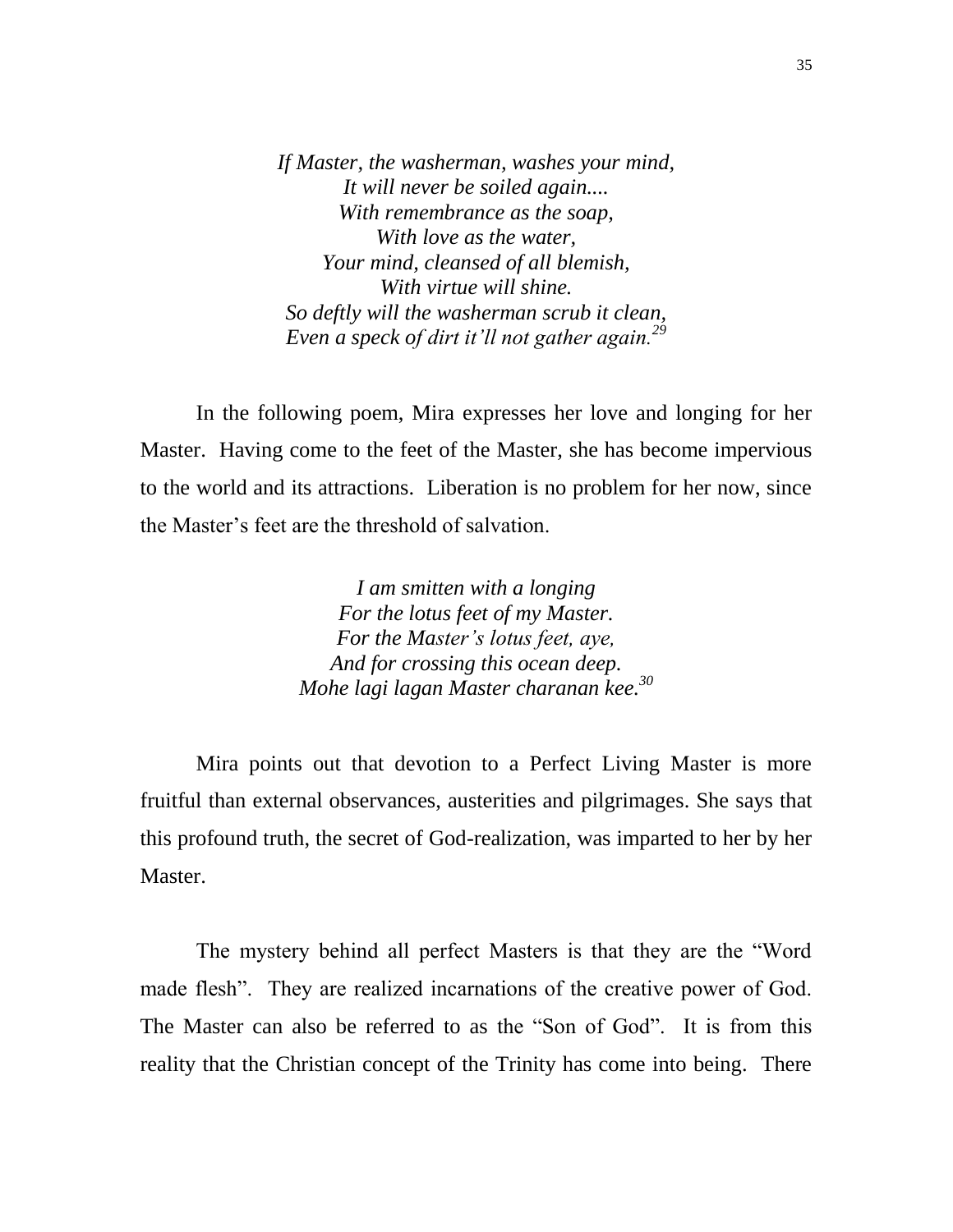is God as the Father, the Word as the Holy Ghost, and the Master as the human Son of God, a manifestation of the Word at the human level.

John's gospel is a rich source of Jesus' teachings concerning his life, his mission, and his relationship to God. Though these have to be understood within the context of what is known about John"s gospel, they remain as one of the greatest sources outlining Jesus' teachings.

 According to John, Jesus makes the incredibly definitive statement: *"I and my Father are one."<sup>31</sup>*

Jesus says there is no difference between himself and God. Furthermore, he emphasizes the point that he is God in human form and possesses all the power of God. He says:

> *He that hath seen me hath seen the Father;... Believest thou not that I am in the Father, and the Father in me? The words that I speak unto you I speak not of myself: but the Father that dwelleth in me, He doeth the works. Believe me that I am in the Father, and the Father in me: or else believe me for the very works" sake.<sup>32</sup>*

Normally, the reason souls take birth into this world is because of their sins. They come here to fulfil their debt of sin. Masters, on the other hand, are free from such constraints and come with a different purpose altogether. Jesus, too, is very clear about his intention in coming to the world and his role and relationship to the real seekers of the mystic truth. In St. John"s gospel, he says:

*To this end was I born,*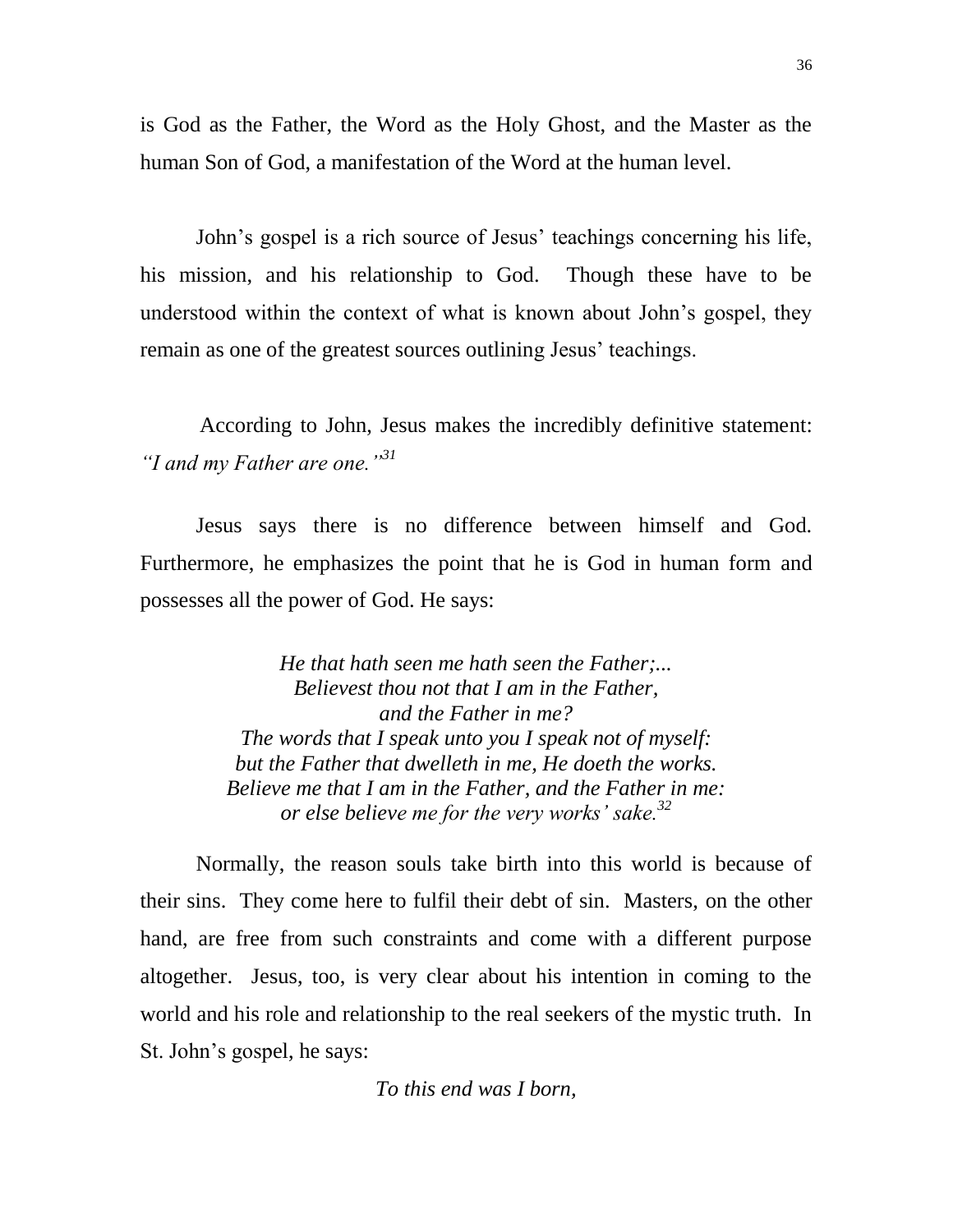*and for this cause came I into the world, that I should bear witness unto the Truth. Every one that is of the Truth heareth my voice.<sup>33</sup>*

The only way back to the Father is through the Son of God. The real Son of God is the Perfect Living Master, who holds the path that leads back to the Lord. Jesus says that the disciple who believes in him actually believes in God:

> *He that believeth on me, believeth not on me, but on Him that sent me. And he that seeth me seeth Him that sent me.<sup>34</sup>*

 A Master only comes into this world for a short period of time. Although Jesus said that he came into this world to be the light, he pointed out that this was true only as long as he remained here with us:

> *As long as I am in the world, I am the light of the world.<sup>35</sup>*

After a Perfect Master leaves this world, one must search for another Perfect Master. While a disciple is with his Master, he should take advantage of his Master"s presence and guidance and work on the spiritual path. However, the time will come when even the Master will have to leave this world. No physical body can live here forever, nor would a Master ever wish to do so, as he can soar through the inner realms and return to God after death. After helping his allotted prisoners to escape this unbearable world, a Master willingly wishes to return to God. This is what Jesus meant when he said to a group of Jews who were not his disciples: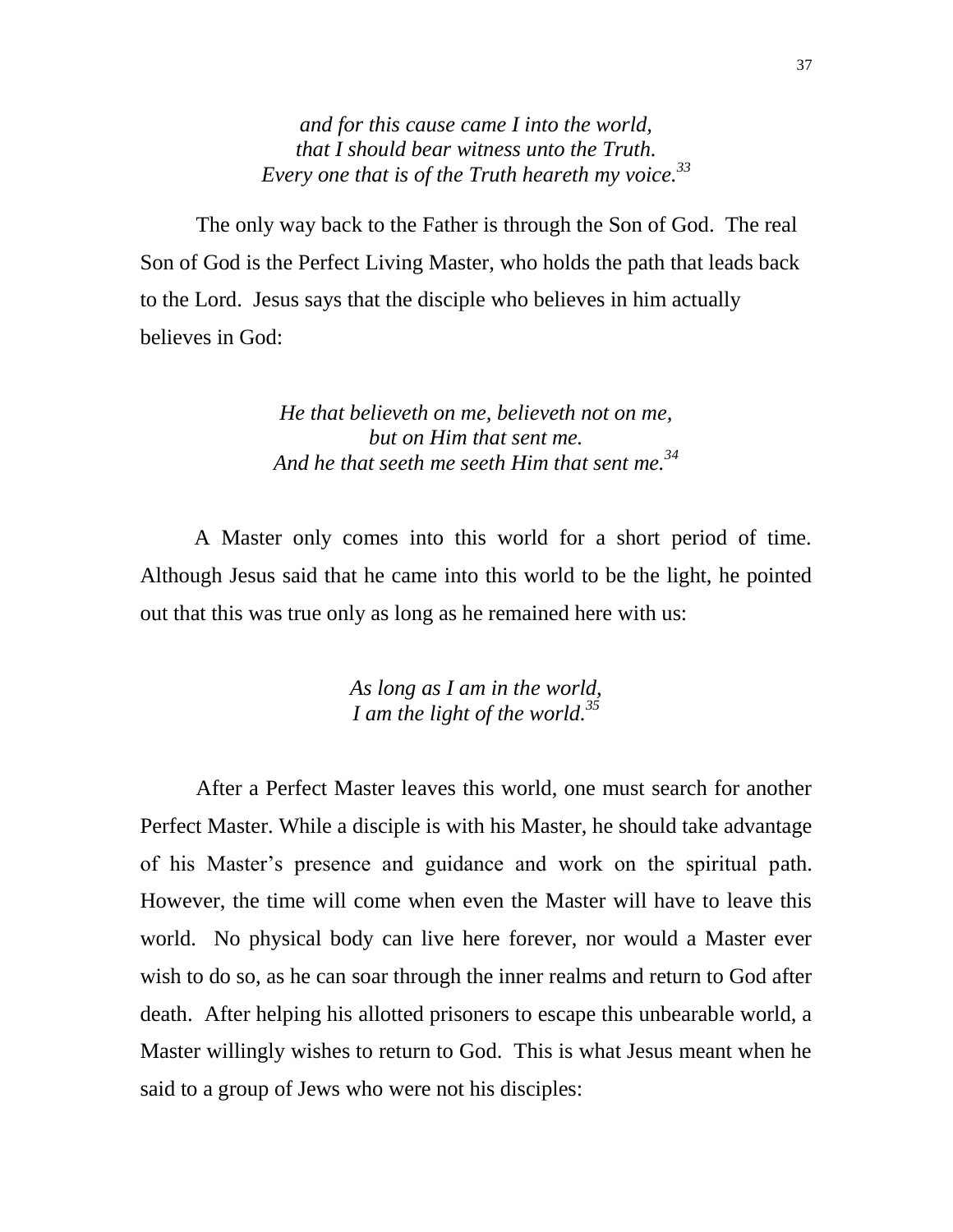*Yet a little while am I with you, and then I go unto Him that sent me. Ye shall seek me, and shall not find me: and where I am, thither ye cannot come.<sup>36</sup>*

 Earlier in his life, Namdev ji (a Perfect Master) had worshipped idols. He also had strong belief in fasting, going on pilgrimages, bathing in holy waters, and carrying out other rituals. He later realized that they were all meaningless. In one of his poems, he says:

*"God, made of stone, never speaks. How can it heal thy worldly sorrow? If God of stone can fulfill man"s desires, then why should it break, when given a blow...In all the places of pilgrimage, small or great, there is nothing but stone and water. When I received initiation, I came to realize that there is no place without the Lord. That Lord has been revealed unto Nam (Divine Melody) a within by the grace of Khechar, his Master."<sup>37</sup>*

 When Namdev later realized the Truth, he declared that he had reached his goal by meditation on the Nam (Divine Melody) of the Lord alone, which was taught to him by his Perfect Master.

*Who hath retained the stain of sin after uttering the Nam (Divine Melody) of the Lord? The sinner is turned into the holy as soon as His Nam (Divine Melody) is uttered. Nam (Divine Melody)dev, the slave, hath realized through union with the Lord: Fasting on the eleventh day and going on pilgrimages are futile. Says Nam (Divine Melody)dev: "My thoughts and actions have been cleansed. Who hath not attained deliverance by uttering the Nam (Divine Melody)e of the Lord under the Master"s*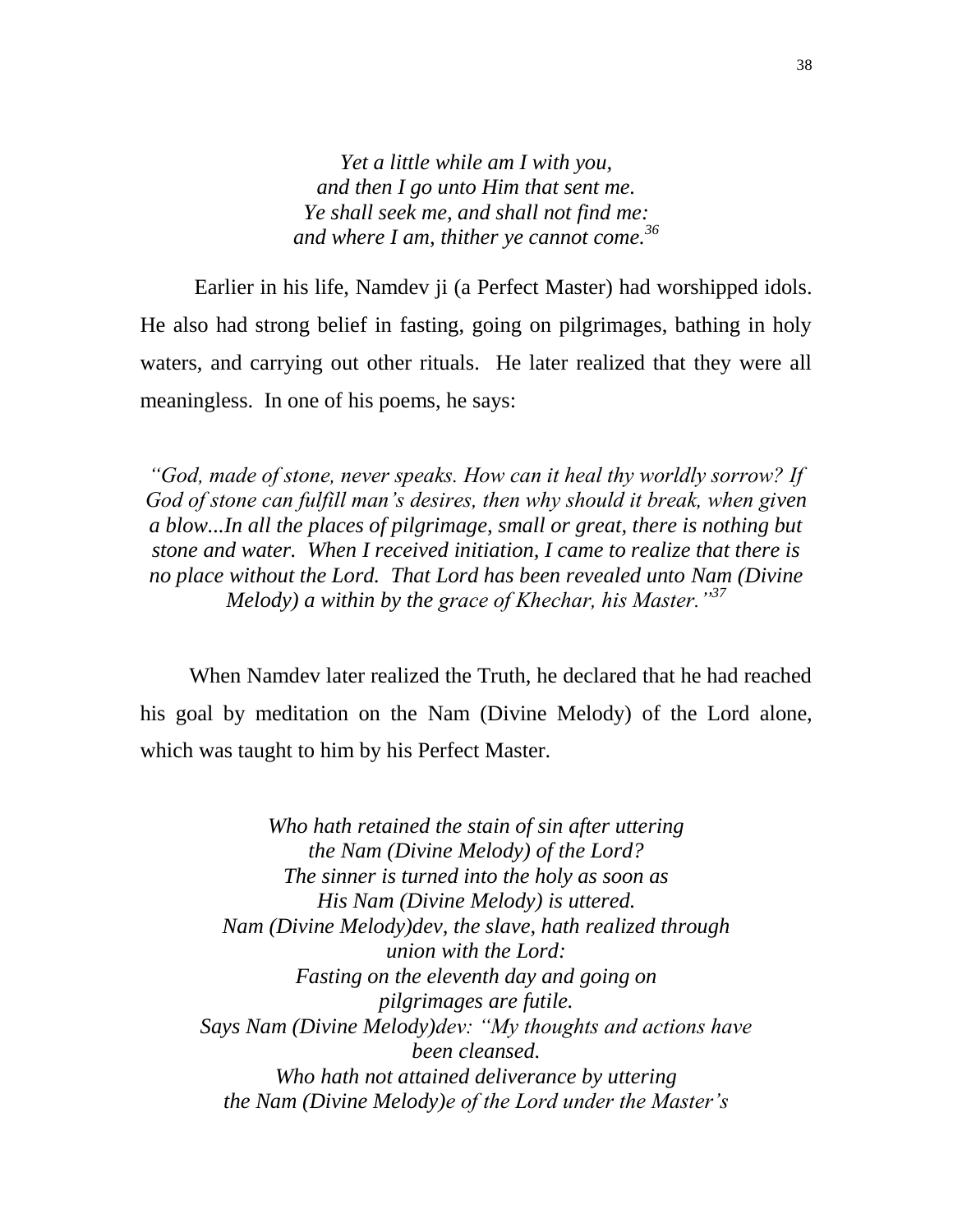### *instructions?<sup>38</sup>*

Tukaram is a renowned saint of Maharashtra. His poems are simple, yet full of deep meaning and profound truth. Even after more than three hundred years, their appeal both to the common man and the intellectual remains strong. In one of his poems, Tukaram says that it is through love that the Lord can be realized, and the secret of this Divine Love can be obtained only from Perfect Saints. He says that unless you seek the guidance of a Perfect Master, all talk of liberation is meaningless.

> *Without the Master, all talk of liberation is the whispering of ghosts. Vyas, other sages, and scriptures, too, sing the glory of the Master. Consider the one without a Master as ever in mourning; Do not even glance at his face. No efforts will ever liberate him from birth and death; Know that his human life will go to waste. Holy books have stated thus, O Tuka, And thus have declared all Saints in the past.<sup>39</sup>*

 Dr. Julian Johnson, the theologian and physician, explains the need of a Perfect Master by giving an example of a patient who needs the skilled hands of the surgeon to heal him. If he does not submit to the operation and trust the competency of the surgeon, he will die.

*"A person trusts his higher interests in the hands of an expert… Complete surrender to the Master is the only avenue or path to complete liberation."<sup>40</sup>*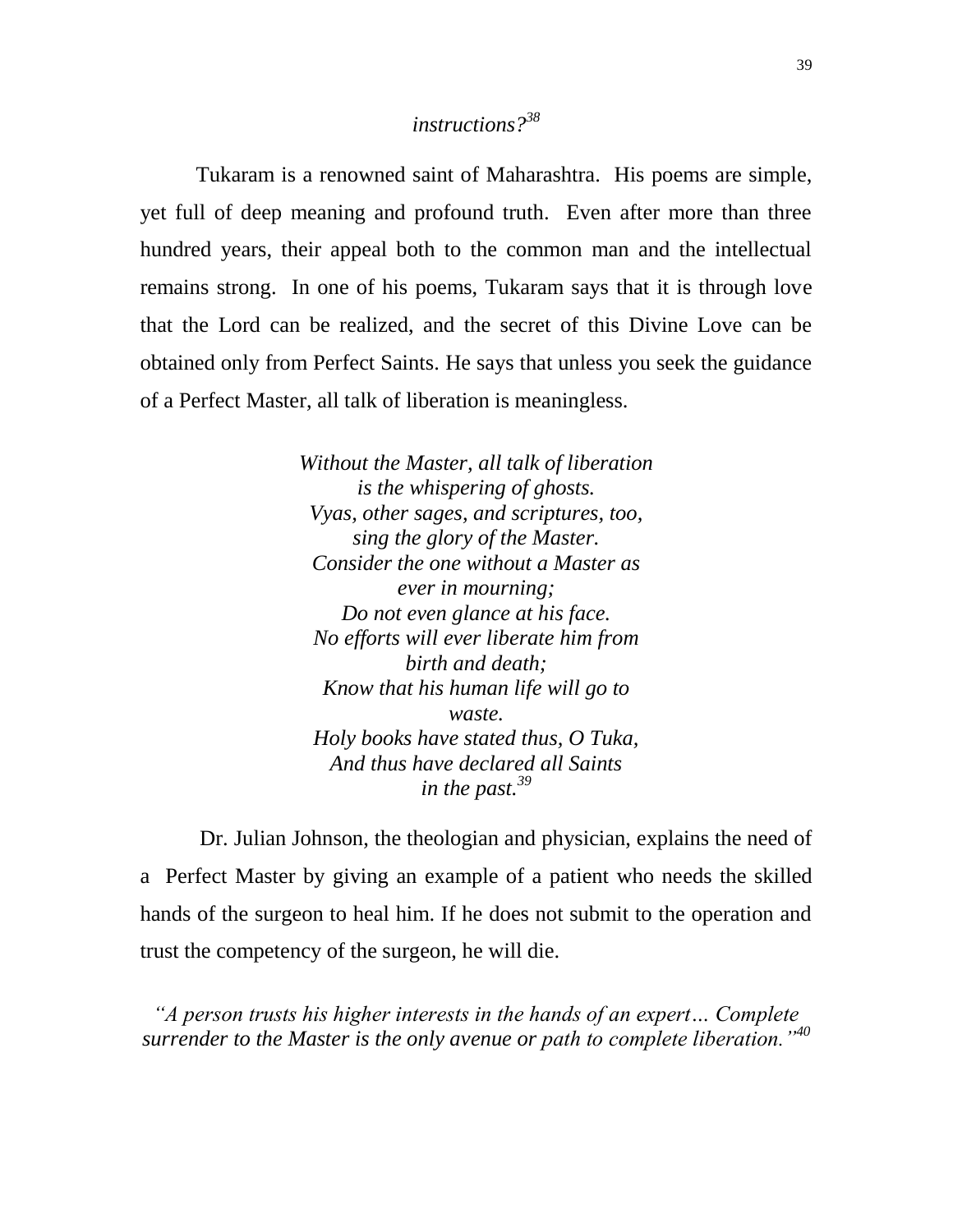We cannot perceive the Lord or embark upon our spiritual journey without a Master. We, who are trapped within the mind and senses, do not have the power to go above and beyond the mind to the higher spiritual regions. We function in this world through the senses and the intellect, but we are limited by them. We need the help of someone who stems from the regions of pure spirit, whose home is in the highest region, and who can direct us back there.

 We can be compared to flowers in a garden, which are surrounded by weeds. We cannot, through our own power, water the flowerbed or pull up the weeds that are choking us; nor can we cut down the tall grasses blocking the sunlight. The Master, acting as our gardener, waters the earth, pulls up the weeds, and cuts the grass so that we can grow toward the sun without hindrance.

Holy books detail the stories of the Masters and their quest for union with the Divine Shabd (Word or Logos or Nam or Divine Melody), but these books do not contain the Word itself. This can only be obtained from a Perfect Living Master. Just as we need a living lawyer to defend our case, we need a living Master to instruct us in the method of meditation and to guide us on our spiritual path.

 For a long time, Jewish people have yearned for the coming of the Messiah who will lift them out of oppression and exile and establish a time of peace and harmony on earth. On a mystic level, we can understand the concept of the Messiah as the true spiritual Master, who comes in every generation to rescue suffering humanity from its pain in the world.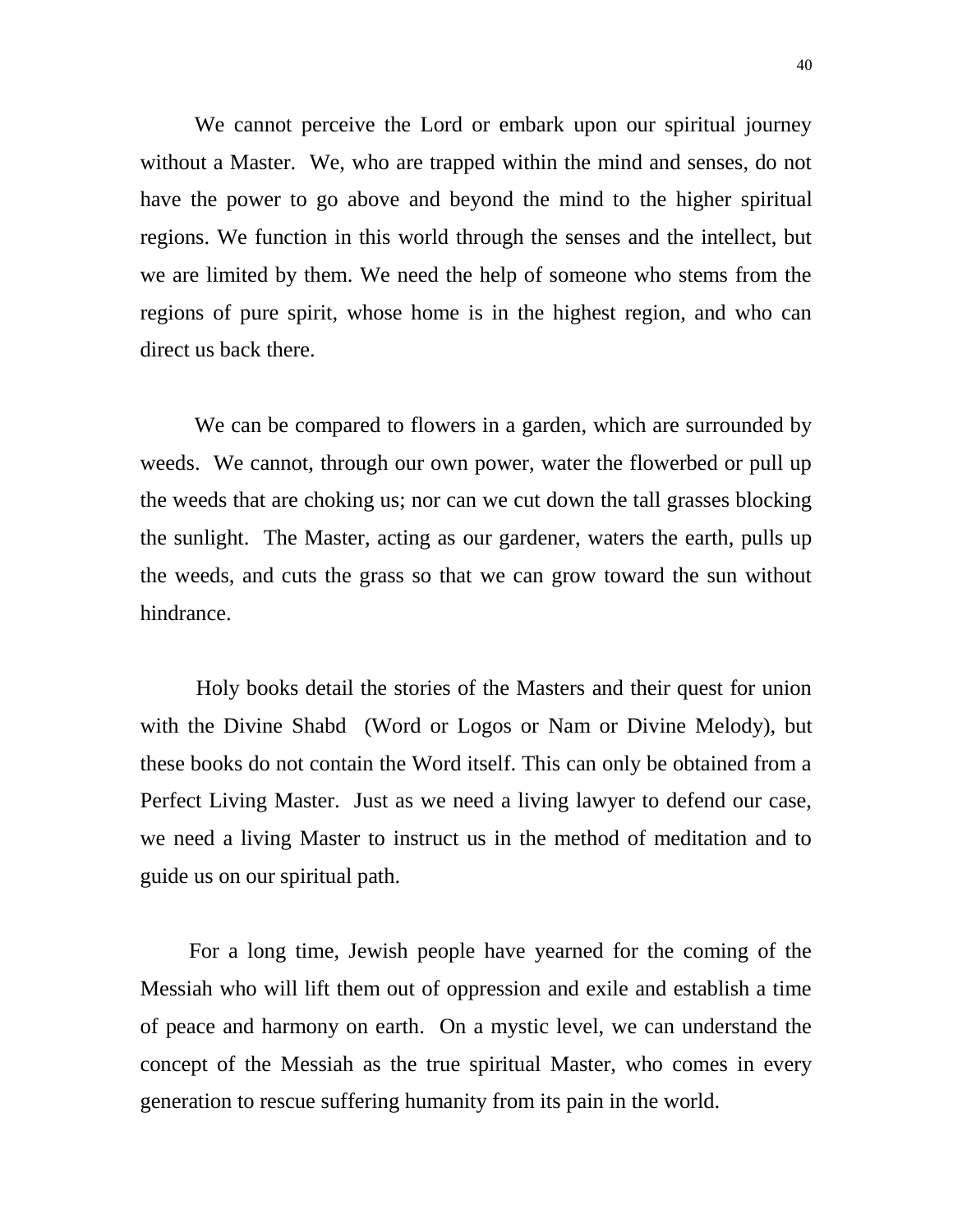Although we are attached to the past Masters, we are not really following their teachings. By the time our religions become institutionalized, we have lost touch with the true inner teachings and have become involved with rituals and ceremonies. Our religions have even become commercialized, corrupted, and politically oriented. That is why a new mystic has to come to teach us about the path in our own time. There was nothing wrong with the teachings of the past mystics; it is just that we have forgotten their spiritual essence and have lost touch with their inner truth.

 Without a Master, it is virtually impossible to have access to the spiritual regions. In Hindu scriptures, it is said that when Narad Rishi (a saint) went to Vishnupuri (the home of Lord Vishnu), he was denied access because he had no Master. Therefore, he had to adopt a Master. Similarly, Sukhdev, (a saint), maintained spiritual knowledge even while in his mother's womb, but when he visited Vishnupuri, he was turned away because he had no Master. He also could not visit the spiritual regions, and had to first adopt King Janak as his Master.

There is no case in history which tells of any man climbing the spiritual ladder without a Master. It is a well-known fact that even though these Saints had knowledge from the time of their birth, they still received much benefit from being in the company of other Saints. Guru Amar Das (third Master of Sikh Religion) said that it is intended by the Lord right from the beginning that no one can obtain God-realization without the help of a Master.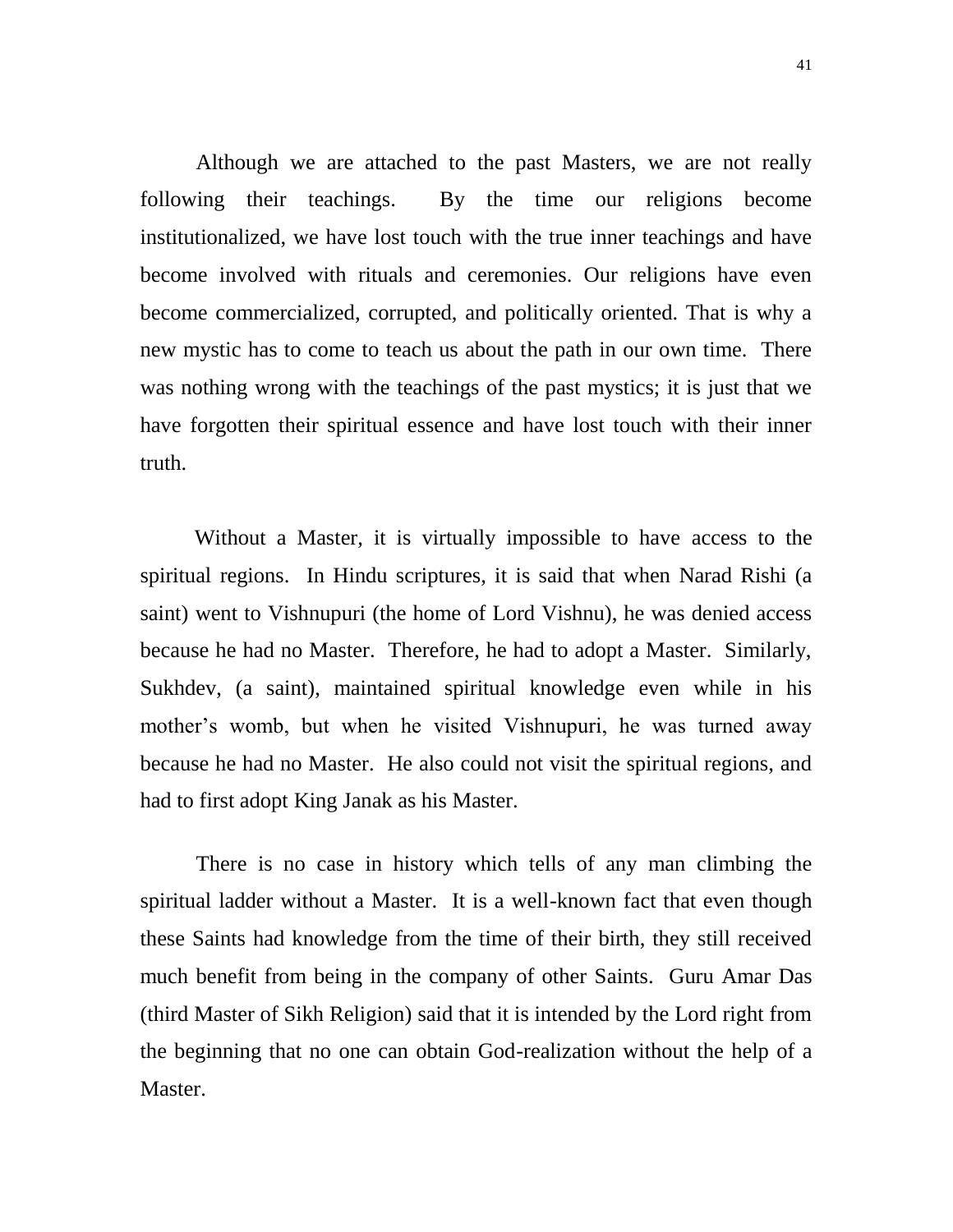#### *It has been ordained by the Lord since the beginning; No one can know Him without a Master.<sup>41</sup>*

According to tradition, even the incarnations of Lord Vishnu, Lord Rama and Lord Krishna- adopted the Rishis Vashist and Garg respectively as their Masters. Since even Rama and Krishna, who were Lords of the three worlds, had to obey this law, common men can claim no exception. In support of this, Guru Nanak Dev Ji (Founder of Sikh Religion) says that no one has ever had knowledge without a Perfect Master. You can verify this truth, he says, from Brahma, or the great sages Narad and Ved Vyas.

> *O brother, none but a Master can tell the secret of God-realization. You may ask this of Brahma, Narad or Ved Vyas.<sup>42</sup>*

It is quite obvious that no one can be successful on the Spiritual Path without obtaining guidance from a Perfect Living Master. Ashtavakar imparted knowledge to Raja Janak. Gorakh Nath obtained it from Bhartri Hari, Arjun from Lord Krishna, Soami Ji from Tulsi Sahib , Paltu Sahib from Gobind Sahib and Vivekananda from Ramakrishna. There is no doubt that many Masters have mentioned their Masters in their hymns, even though some have not. However, this does not mean that those who gave no mention of a Master had no Master. This idea can be further clarified by the following example: It is a universal law that nature provided milk for children born in the past, is providing milk for children being born in the present, and will continue to provide milk for children born in the future. This law of nature is immutable. Similarly, it would be incorrect to say that no help was available for someone seeking the spiritual path before Jesus, or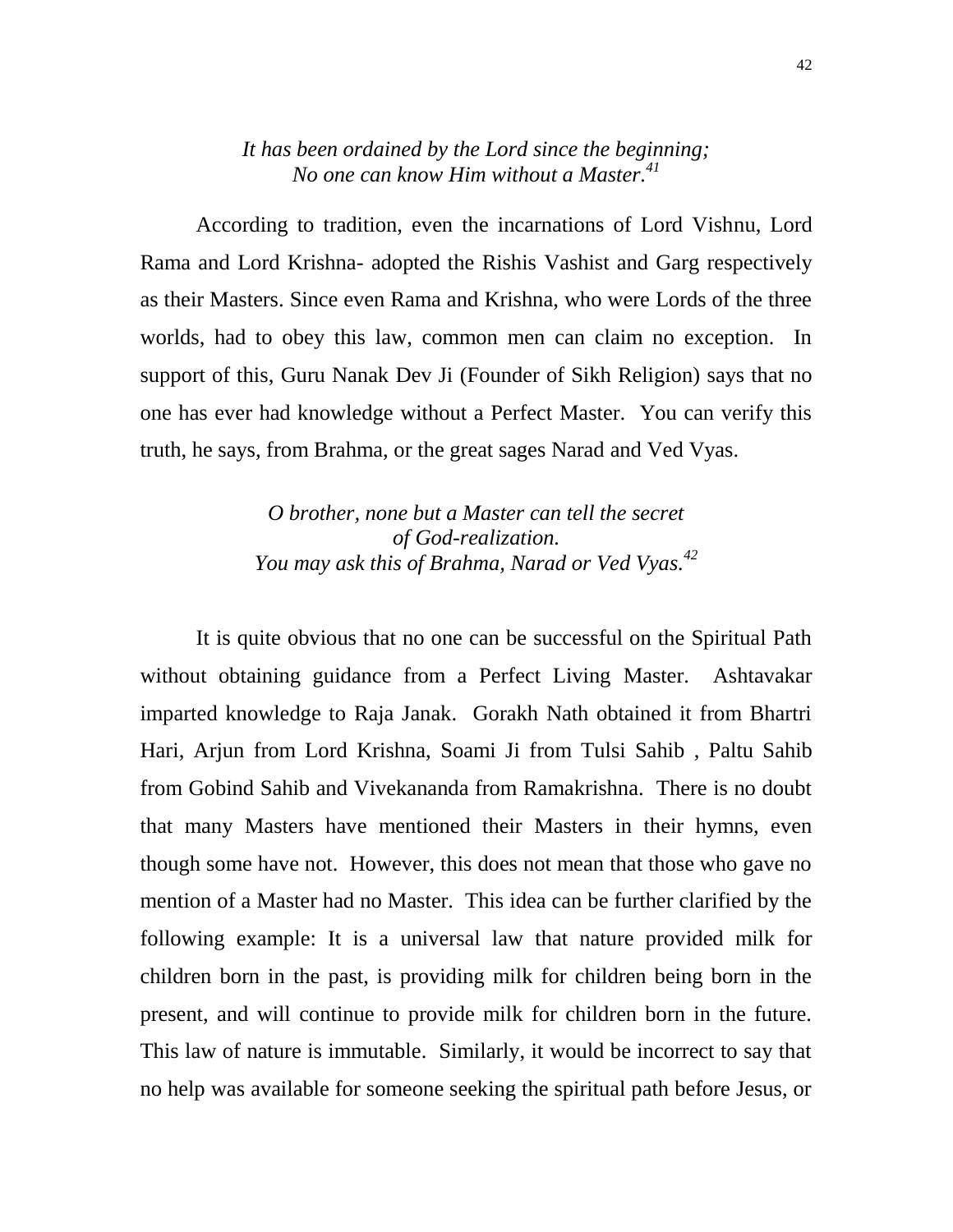that no help was available for a seeker born after the time of Jesus. It is not logical to say that Perfect Masters visited this earth for a few centuries, but before and after their time, the world was and will be without Perfect Masters.

The teachings of all mystics are the same: Find the Perfect Living Master of your own time and learn the mystic practice from him. Do not get confused by rituals and outward ceremonies. Do not give blind allegiance and belief to unsubstantiated dogmas. Sit in meditation, follow the inner path for yourself, and merge your soul in God. Soami Ji says we cannot achieve God-realization by reading and reciting books or through our faith in Masters of the past. Only a living person can connect us with the Nam (Divine Melody). Just as a lit candle can light other candles, a realized soul can awaken other souls as well; but these souls must be working on the same plane of consciousness; otherwise there will be no contact between them.

> *O, do not take thou Master as a man; The very life and being of Sat Purush is He… Master hath assumed the form of man. So that somehow or other, salvation he may get thee. Serve thou him, and him do thou worship; Him do thou know as Master Nanak. Kabir is he, and Sat Nam (Divine Melody) is he; In Him all Saints do thou consider. Thy salvation lieth in his hands; O do not thou wander about but give up thou thy vanity.<sup>43</sup>*

It is said through devotion to the Master can we get rid of the ego which fogs our soul. Our so-called love for the Masters of the past is more like admiration rather than intense love. For this, we need a living Master.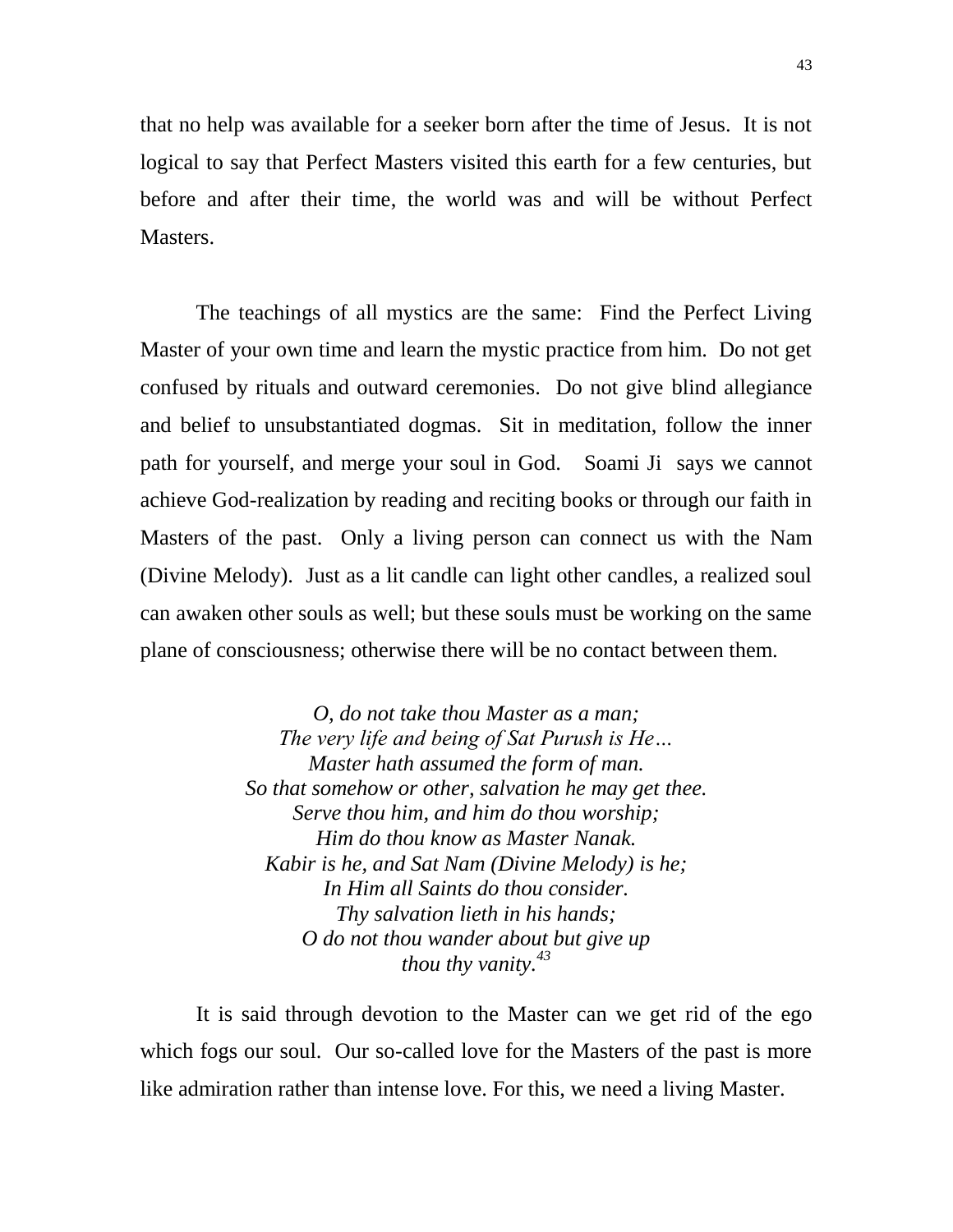We can relate the importance of the Master on our spiritual journey to the importance of a pilot on an airplane. With the door and engine locked by the pilot, one first faces the task of gaining access to the plane. If this is achieved, this person must still figure out how to unlock and start the engine. After many troubles, the person may accomplish this, but then faces the hardy task of actually getting the plane into the air. If, through some miracle, the person is able to get the plane into the air, he would not be able to successfully fly the plane. As a result, the individual would likely crash the plane and end his life. Without an experienced, professional pilot, one can not fly a plane. Similarly, without a knowledgeable, experienced Master, one can not gain entry into Sat Lok. Paltu Sahib gives a similar example of a boat without a boatman. The traveler cannot go across the ocean of phenomena and achieve access to the shore of everlasting bliss without the expert steering of the Master, the boatman.

> *The boat is there, but the boatman is missing; how will the traveler ever go across? How will the traveler get across, when faith in the boatman is lacking?..... How will he reach the Beloved across the ocean, when he is reluctant to renounce worldly pleasures? He possesses neither knowledge in the mind, nor has he adopted the virtuous way. He does not listen to the Master"s sagacious words, And without love in the heart, his speech gets divorced from action. His boat does not cease wobbling, for he heeds not the boatmans"s words. The fool, bereft of all wisdom, brings in his*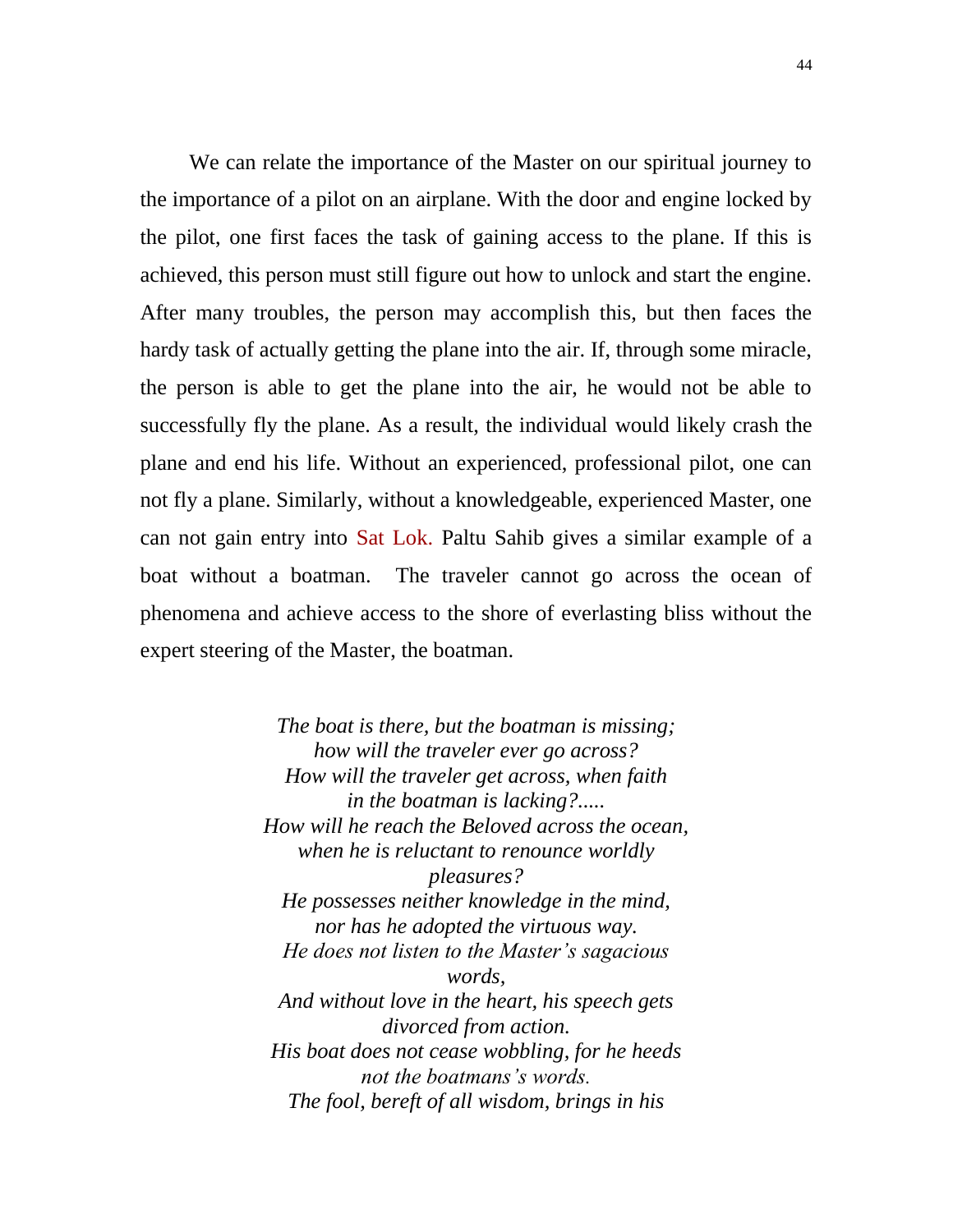*own cleverness. He attends not, O Paltu, to the Masters path of the Melody within. The boat is there, but the boatman is missing; how will thy traveler ever go across?.<sup>44</sup>*

 Out of respect for their Master, the disciples of every saint refuse to believe that their own Master ever had a Master. In our appreciation, we think that our Master may not be considered great if we admit that he had a teacher of his own. This thinking is cutting at the very root of the teachings of those Masters. Every Master needs a teacher. Before he becomes a Master, he is a disciple, and is guided by his own Perfect Master.

It is said that each and every man seems to think that he is on the right path and becomes anxious to preach his view to others. However, his faith is most likely based on intellectual reasoning rather than spiritual insight. Only the faith which is based on one"s own inner realization of transcendent truths by transport of the soul into higher spiritual planes is dependable and true.

 For the realization of God, no previous Master or holy book is required. One needs only a Perfect Living Master who may unite us with "Shabd (Word or Logos or Nam or Divine Melody)" and through its five Melodies, take us to Sat Lok (True Home). The only useful purpose of books is to serve as reminders and to convince us to give our devotion to our Master and practice Shabd (Word or Logos or Nam or Divine Melody). Meeting with a true Master and being initiated by him into his fold depends solely on the grace of the Master.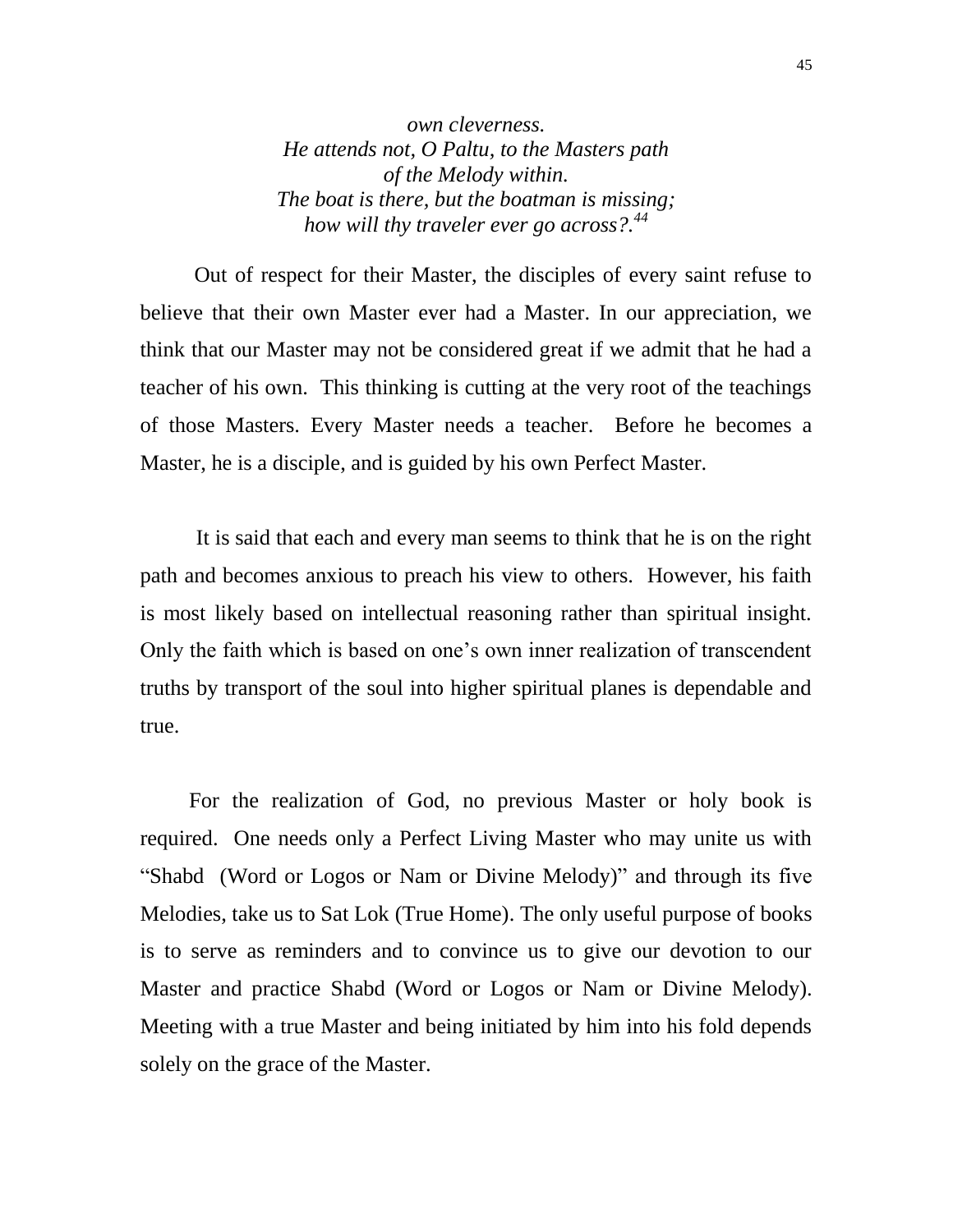After discussing the various saints of different cultures, times and places, we reach the following conclusion regarding the Importance of a Perfect Living Master.

Everybody wants happiness and hardly anyone wishes against peace. However, our approach in seeking this is usually wrong. People search for happiness in worldly things such as politics, economics, and society. Though these things may help us achieve happiness, it is only temporary. In the long run, we are still not at peace. On the other hand, if we try to find peace in a spiritual manner, we will not only get peace within ourselves, but we will also radiate peace to our surroundings. True peace can only be found within our body and unless we seek it inside, we will always be unsuccessful in attaining permanent happiness. In order to find this peace, we must learn the secrets of spirituality.

 The secrets of spirituality, or of the practical means by which the soul can become united with the Lord, can only be dispensed by a Perfect Master. The Master gives us spiritual knowledge not by mere words, but in an unspoken language. Although religious books can inform and encourage us about the spiritual journey, they are not enough. They only touch the tip of the iceberg and do not go into depth as to what awaits us on the Path back to our Real Home. Since a Perfect Master is one who has been to the Real Home and has the ability to merge with the Nam (Divine Melody) at any time, he is the only one who can help us reunite with the Lord.

 Now that it is clear that a Perfect Living Master is vital, the question arises as to how we can recognize such a being.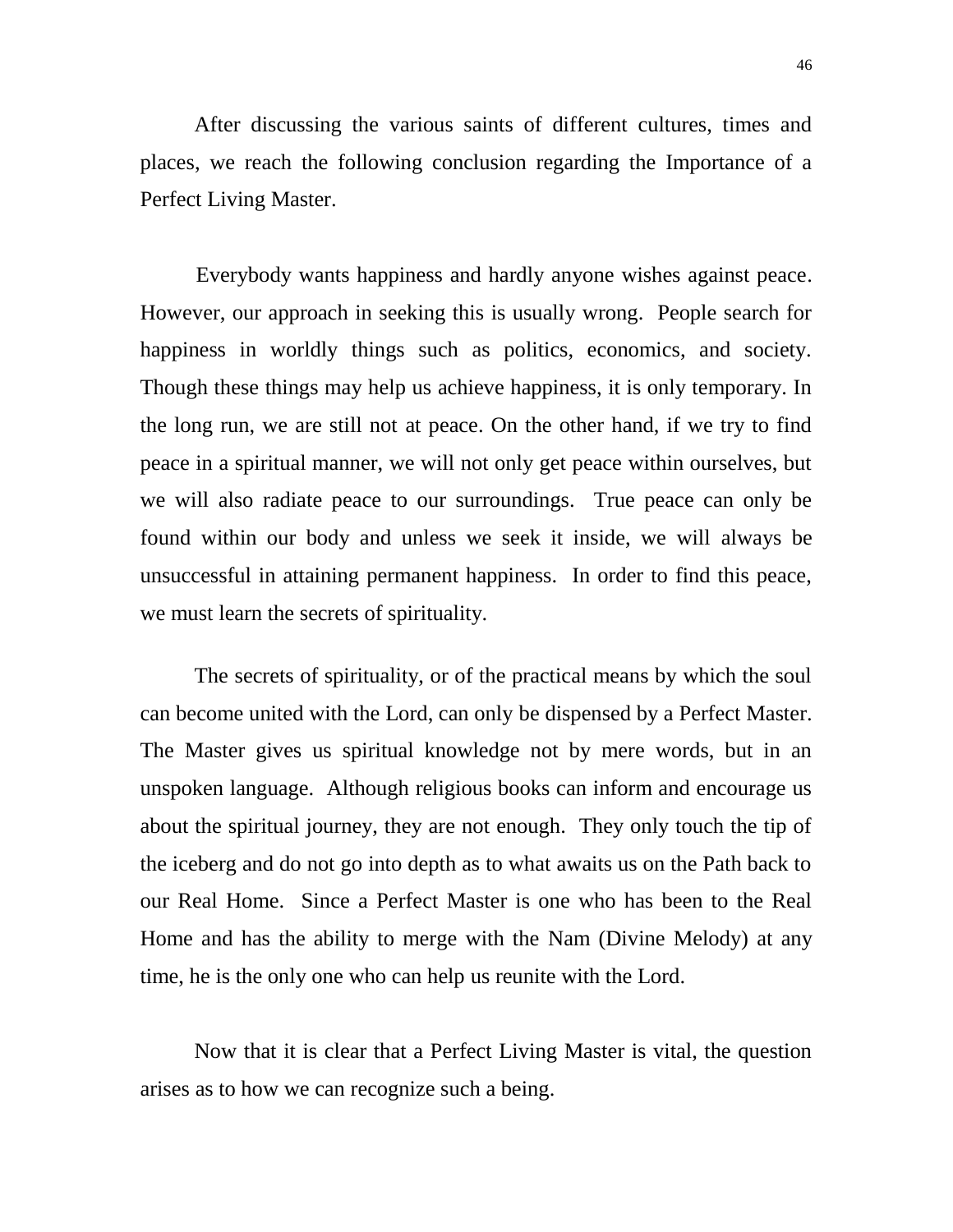## **Chapter 3**

# **RECOGNITION OF A PERFECT LIVING MASTER**

As discussed in the previous chapter, we have come into this world for the sole purpose of God-realization. This path to God is kept securely locked within us, yet the key to access it is not within our hands. Only the Perfect Masters hold the key required to open the lock. The Perfect Master can show us the direct path to God, and allow us to merge with Him.

The term Master is equivalent to the term Saint (Sant in Sanskrit). It is also holds the same meaning as Master. However, while all Masters are saints, not all saints are Masters. This is similar to the higher responsibility given to the Prime Minister in the Parliament of any Country. While the Prime Minister is also a Member of Parliament, all of the other Members of Parliament are not Prime Ministers.

 The terms Master, Master and Saint are interchangeable, and refer to one who has made it to the fifth region by his own efforts as well as with the aid of his Master. The term "Saint" is not used in the sense in which it is generally applied in the Christian world; that is, one canonized by the Roman Catholic Church. The terms "Sant" and "Sadhu" are like degrees in the school of Spiritual Science. However, the actual meaning of Sadhu is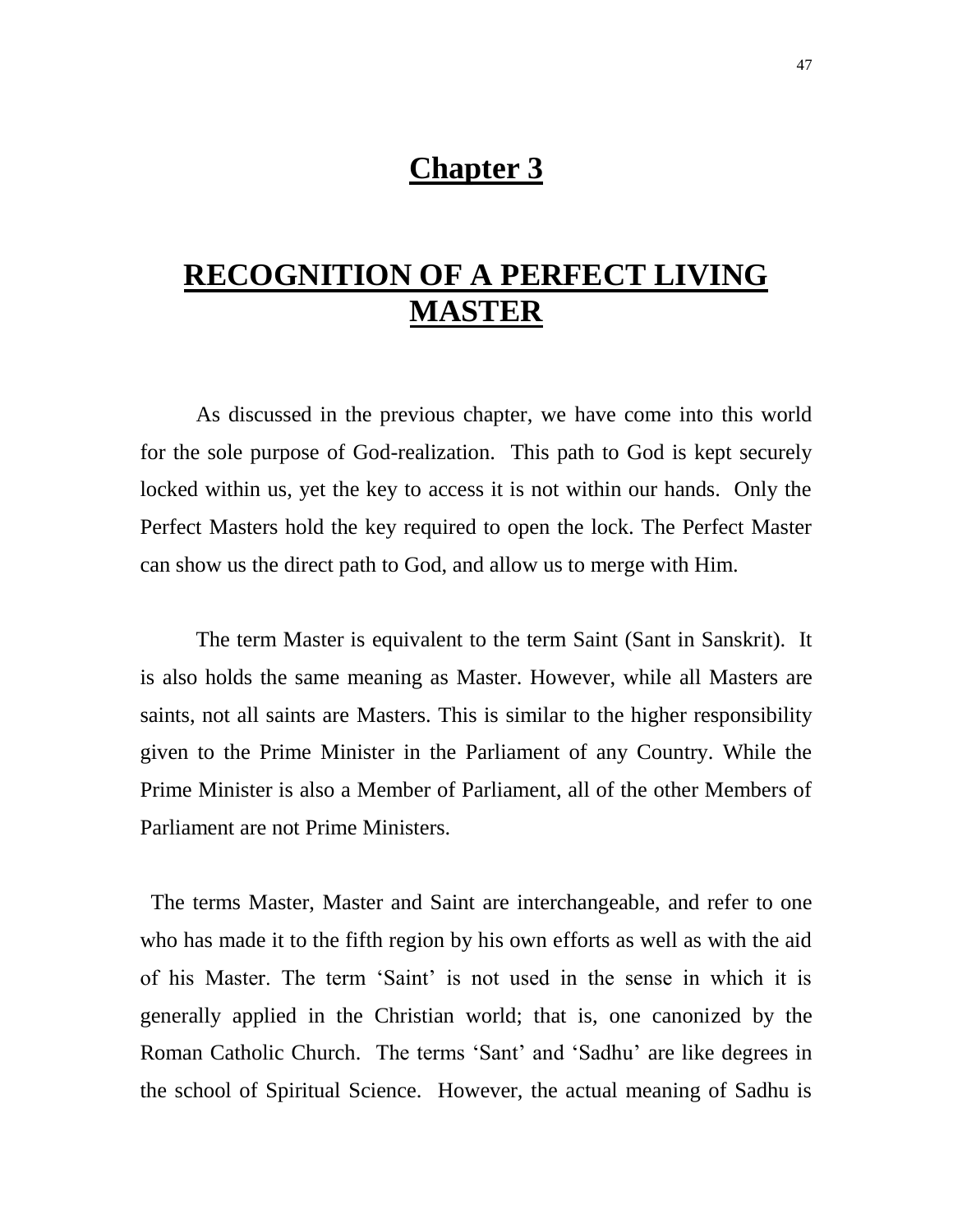48

someone who is highly developed spiritually and has crossed the regions of matter and mind. This is because while both Saints and Masters have reached the highest stage in spirituality and merged with the Lord.

The term 'Master' refers to one who has himself crossed all the stages on the spiritual path and has ultimately merged into the Lord. To highlight this, saints sometimes add the word "perfect" to the word "master". The Perfect Master is thus vital on the path to God-realization. A Perfect Master is both God and man. He is a man because he takes on the human form and is God because he has merged with Him. The reason a Perfect Master has to take on a human form is so that he can show other humans the method to realize the Truth. Only a Perfect Living Master has the responsibility of giving Nam (Divine Melody), or initiation and of leading his disciples back to their home.

Saints do not preach outward formalities such as rites, rituals, modes of livings, or any special type of clothing. They are above all of these things.

Perfect Masters are identical to the Lord. They are born into the human form for the sole purpose of helping souls from the lower worldly regions to become one with Him. They help only those who follow their instructions. Perfect Masters not only look after human beings, they look after the entire universe. A man who stands on top of a very high hill can see a fire whether it is near or far away. Likewise, the Perfect Masters, who are spiritually higher than us, seek out those who are in search of the Lord, and help them unite with Him.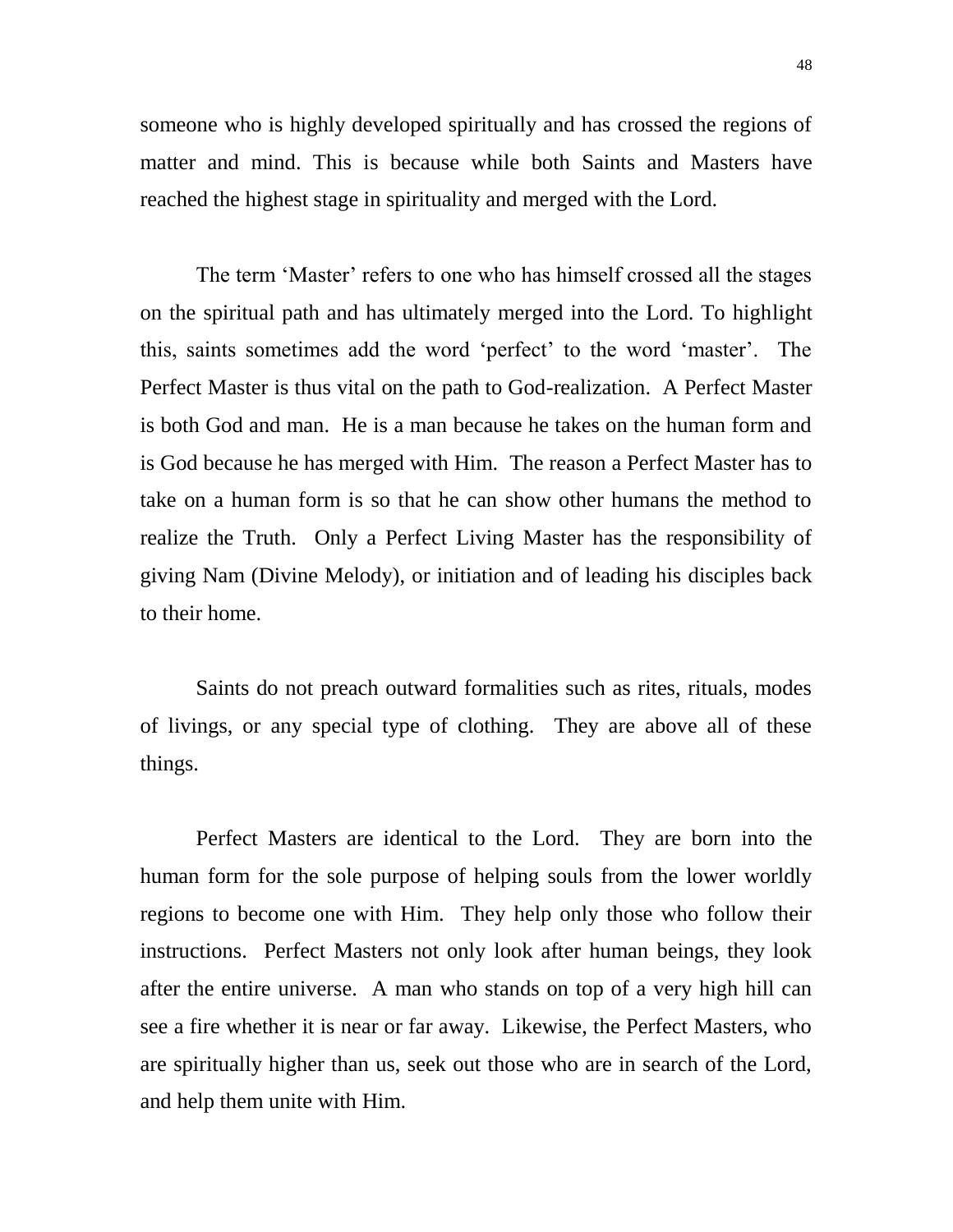We are aware that the Lord is full of wisdom and power and that he is omnipresent. The Master is exactly the same, except for the fact that he has physical limitations. Spiritually, he has no limitations and may leave the body and advance to any of the higher planes at will. Furthermore, the Perfect Master is as omnipresent as the Lord. For example, if a Master has a thousand disciples, each disciple will see the living Master in the inner chambers of his being, no matter where he may go. Of course to do this, the disciple must have attained some spiritual development. The disciple views his Master as the giver of all life and the lord of the universe. This is strictly because the Master is identical with God.

The Christian belief that Jesus was the true God in his very essence is not wrong. Jesus himself said: 'I and the Father are one.' This is what all Masters teach. When any being attains sainthood, he gains conscious oneness with the Lord. It is true that all men have that oneness to a degree, but few of them are conscious of their noble inheritance. The Perfect Master, however, is conscious of this. That is one of the distinguishing qualities of a Master. He knows his relationship with the Lord and is consciously able to exercise his powers and duties as His son. He is no longer a mere man with a limited understanding, but has become like God.

According to Maulana Rum (a Perfect Master), we should not try to judge the Saints by means of our intellect. In Persian, the words 'shir' (milk) and 'sher' (tiger) are written almost alike. However, the sher is the tiger which kills and devours, while the shir is the milk that sustains us.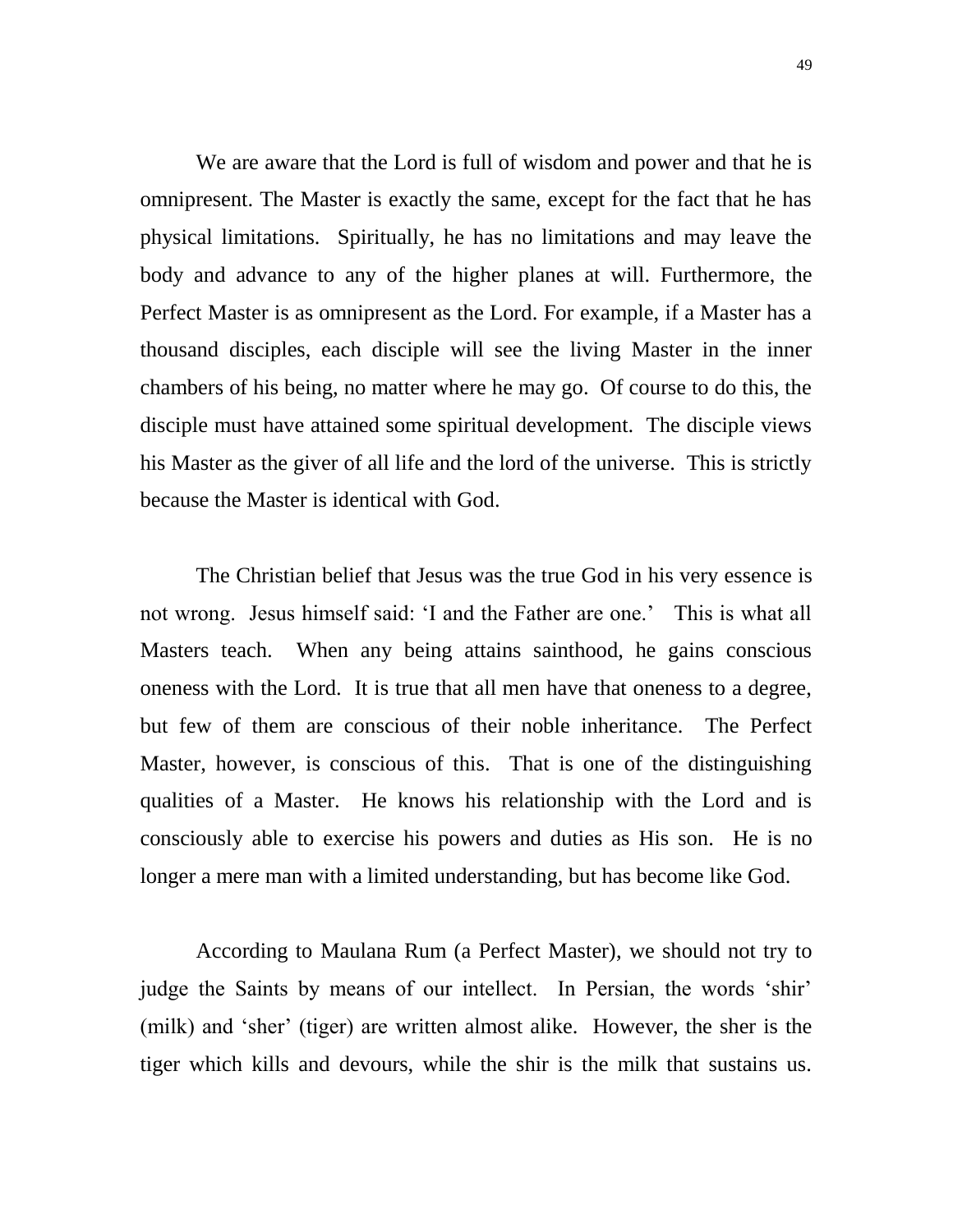Similarly, humans and Perfect Masters have similar outwardly appearances, but differ significantly in inwardly attributes.

In a way, the Perfect Master can be considered a Superman. However, he is still more than a superman because he surpasses all of the limitations of a mere man. He can see beyond what the eye can see and can hear more than what the ear can hear. He can go where the microscope cannot follow and where the scalpel cannot dissect.

Often, we find it difficult to believe in Perfect Masters and their powers. It is a tragic human tendency to discredit modern ideas, especially those relating to religion, but to honor those which are ancient. We cannot acknowledge that which is right before our own eyes, but will automatically accept what was written in a book thousands of years ago. As such, we can not believe in a Perfect Living Master, but find no problem in accepting the stories of Masters of the past.

A Perfect Master appears to be an ordinary human being. He leads a stable family life, earns an honest living, shows no outward display of spiritual height, and bears no particular clothing or marks. The Perfect Master may be rich like Raja Janak, a soldier like Baba Jaimal Singh, a farmer like Guru Nanak, a grocer like Paltu, a cobbler like Ravidas, or a woman like Mira Bai or Sahajobai. The criteria do not involve caste, creed, color, race, religion, wealth or poverty. The only characteristic of importance is spiritual progress.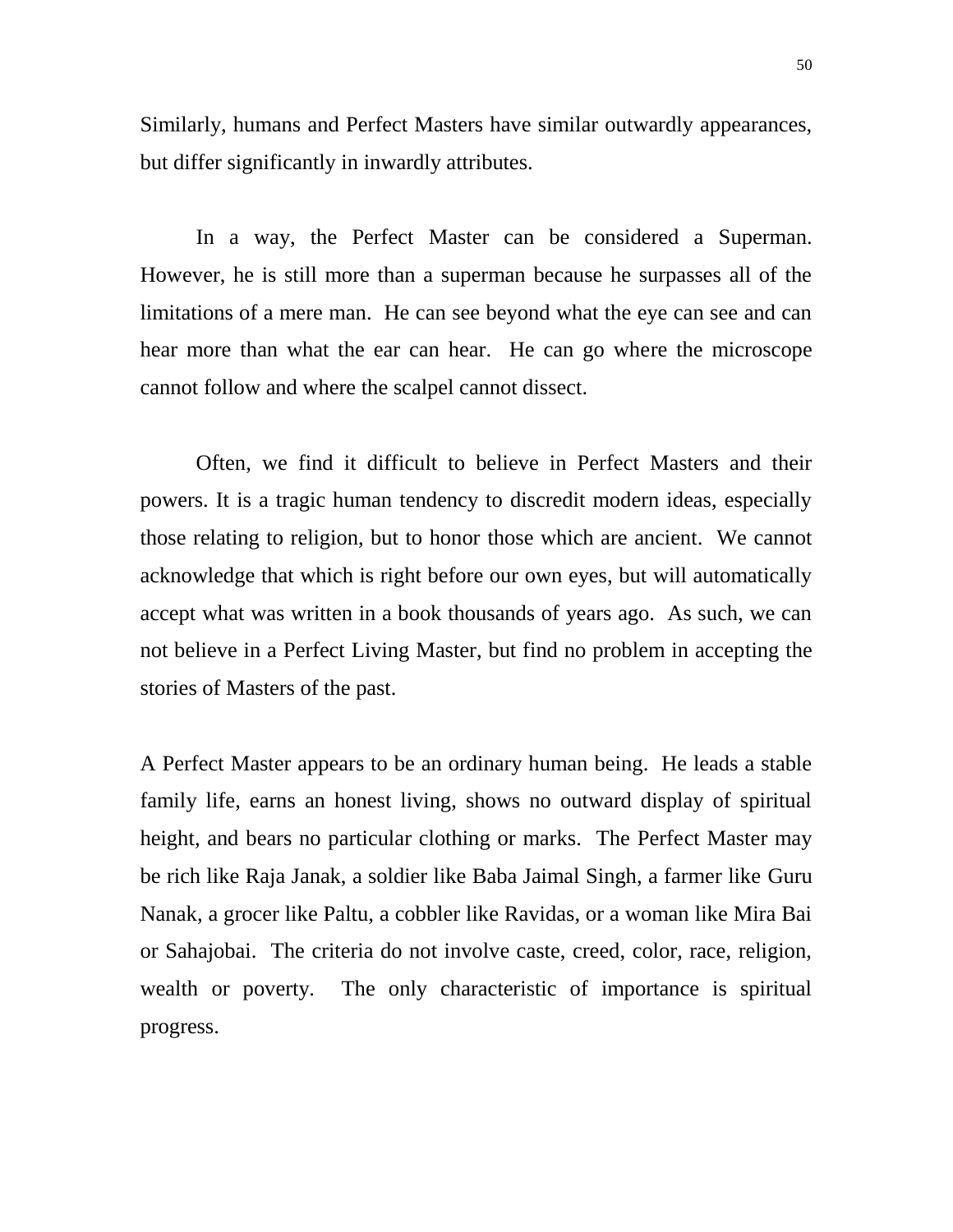A couple of years ago, one gentleman from India was traveling by airplane. He was in his early 50"s, in a turban and tight beard. He was wearing blue jeans, short sleeve t shirt and running shoes. A flight attendant thought she recognized him and asked in secret one of her fellow Indian colleagues. Her friend dismissed this because even if he looks like that Perfect Living Master by his face and turban but his tight beard and westernized clothing was completely out of the typical appearance of a Perfect Living Master. When the plane landed both the flight attendants were standing there to greet goodbye to the travelers. When this man approached he smiled, called them sisters and told them that spirituality doesn"t lie within clothing but comes from within. When he spoke this, the flight attendant had tears well up in her eyes and realized this was indeed the Perfect Living Master she had thought she recognized. These days society will base choosing a Perfect living Master on the basis of their physical appearance. Such as wearing traditional white clothing, kurtha pyjama, a long white beard, and a crème turban.

It is clear that the Perfect Masters are God made flesh. They have to take birth, eat, drink, and dress like us so that we may understand and relate to them. If they were to look like extraordinary human beings and have a different way of thinking and speaking, we would not be able to understand or follow them. When a mother tries to talk to her child, she uses baby talk so that the child can follow her better. Similarly, the Master takes on human form and talks to us in our language and at our level of understanding so that we may grasp his teachings.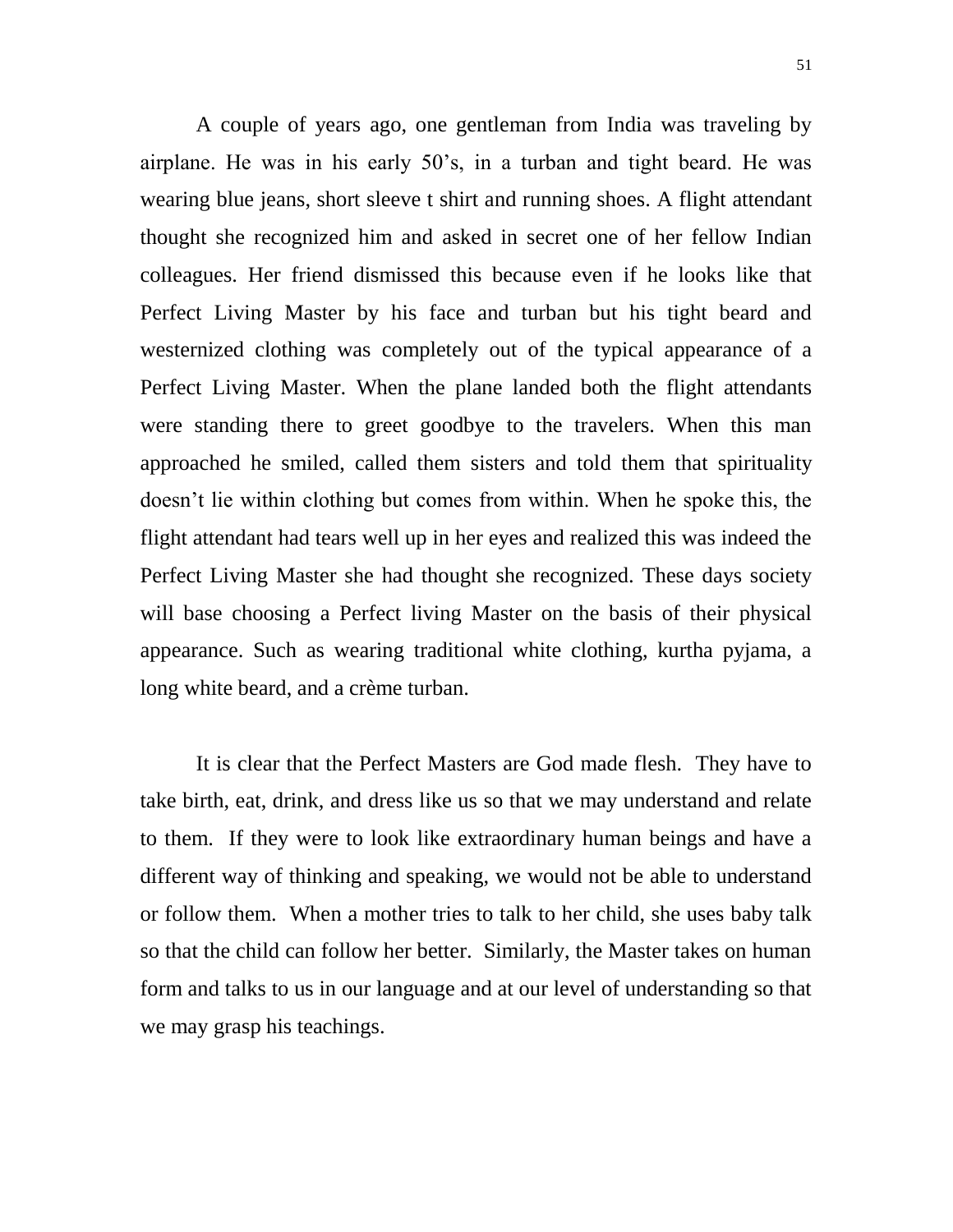The Perfect Master is the most highly-developed man and even though not much emphasis is laid upon physical perfection, his body must be fit. This is similar to a skilled workman who must have good tools if he is to do his finest work. Throughout history, it is evident that no man with any bodily defects or deformities can become a real Perfect Master. Other than his body, his mind must also be of very high standard: keen, penetrating, quick of wit, and sound of judgment. Whether or not the Perfect Master has participated in any worldly education, his mind must have undergone the severest training and discipline. In each and every respect, the Perfect Master is the highest standard of man possible.

 Being a student of religion, I could never grasp how these days there were numerous, almost thousands in a country at a time, considered Perfect Living Masters. It is true that in history, there have been a few together at one time but in different places. But these days I was surprised to see that only in a few years of time, there have been so many new Perfect Living Masters found. I was always curious to see how this was possible, have there been more Perfect Living masters truly created and found or is this a false finding. Luckily, a couple of years after I was reading in the Canadian newspaper that a spiritual living master from India was coming to give spiritual discourse in Toronto. I was eager to attend as well as hopefully solve any doubts.

I saw the Master sitting on his platform, clothed in pure white and sporting a long white beard and white turban. There were spotlights down on him and he looked like the spitting image that we all have in mind of a Perfect Living Master. When I was listening to his discourses it became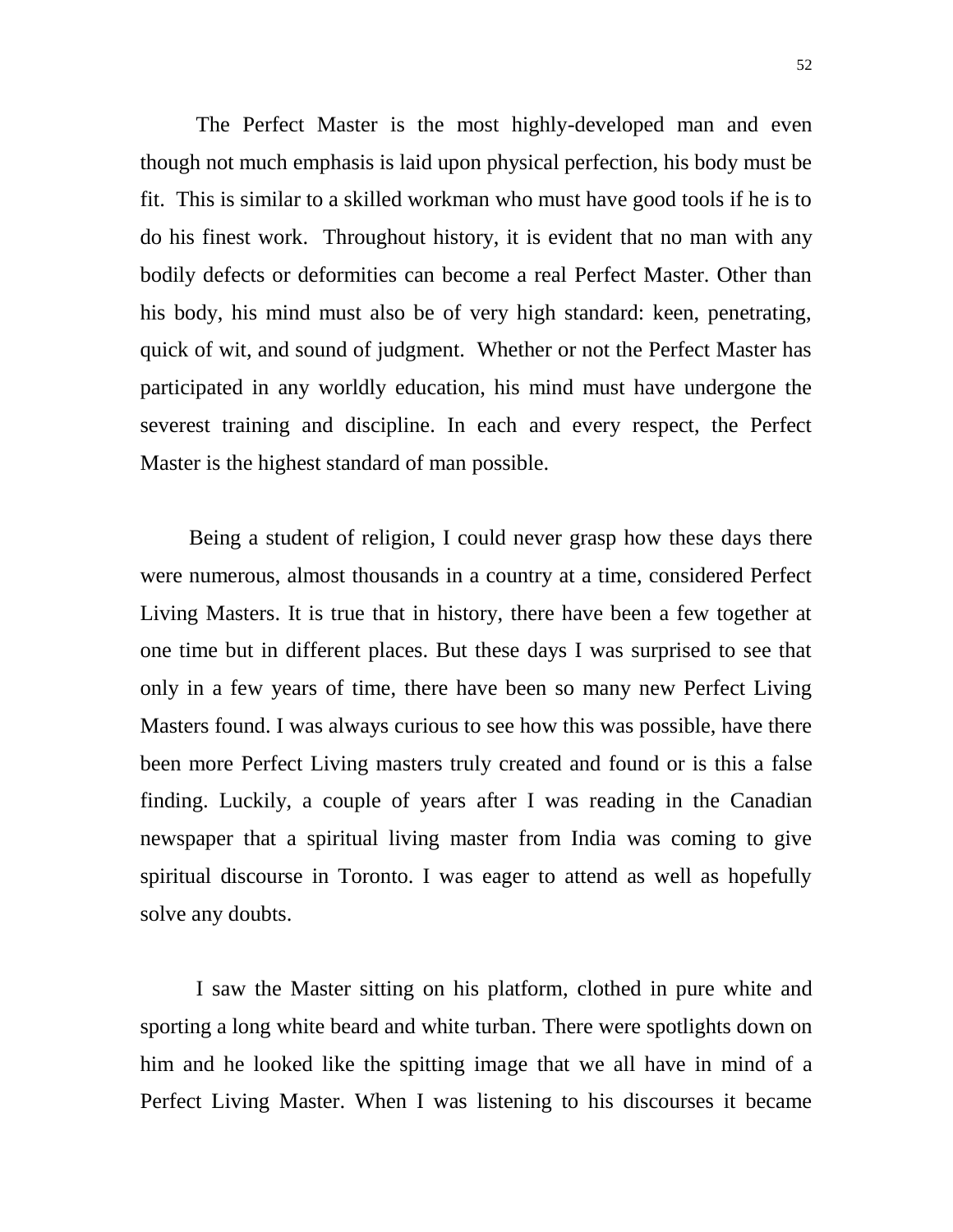apparent and unfortunate that he was criticizing most of the other religions and indicating his belief"s superiority.

I was surprised at this because I do not understand how a Living Master would be able to find fault in any other faith's beliefs, especially voice them. I feel that a Perfect Living Master will simply outline the basic principles of spirituality and how to achieve God-realization. There will be no bashing or ridiculing any other faith or belief. They will take another religion for example and show that its idolistic devotion, or certain fasts or ceremonies are symbolic in nature. However a Perfect Living Master will immediately stress that although this practice is sometimes important and ritualistic to one, the bigger picture is the deeper meaning and feelings it provides the disciple in simply trying to invoke the love and spirit of their God and keep them at the center of their mind.

I am very distraught when I hear on the radio, see on the television and read in the newspaper about certain accusations of some Perfect Living Masters in India. Some have murder accusations, some are currently fighting rape accusations and they need to be constantly with police protection for their safety. In Punjab there have been some cases where the Perfect Living Master's are involved in property disputes.

These days, the Perfect Living Masters have created large, wholesome city-like deras. They drive fancy imported cars, gorgeous bungalows and money is clearly not an issue for them. Furthermore, Perfect Living Masters reside in India during the winter and travel abroad in summer for satsang, allowing them to stay warm and comfortable.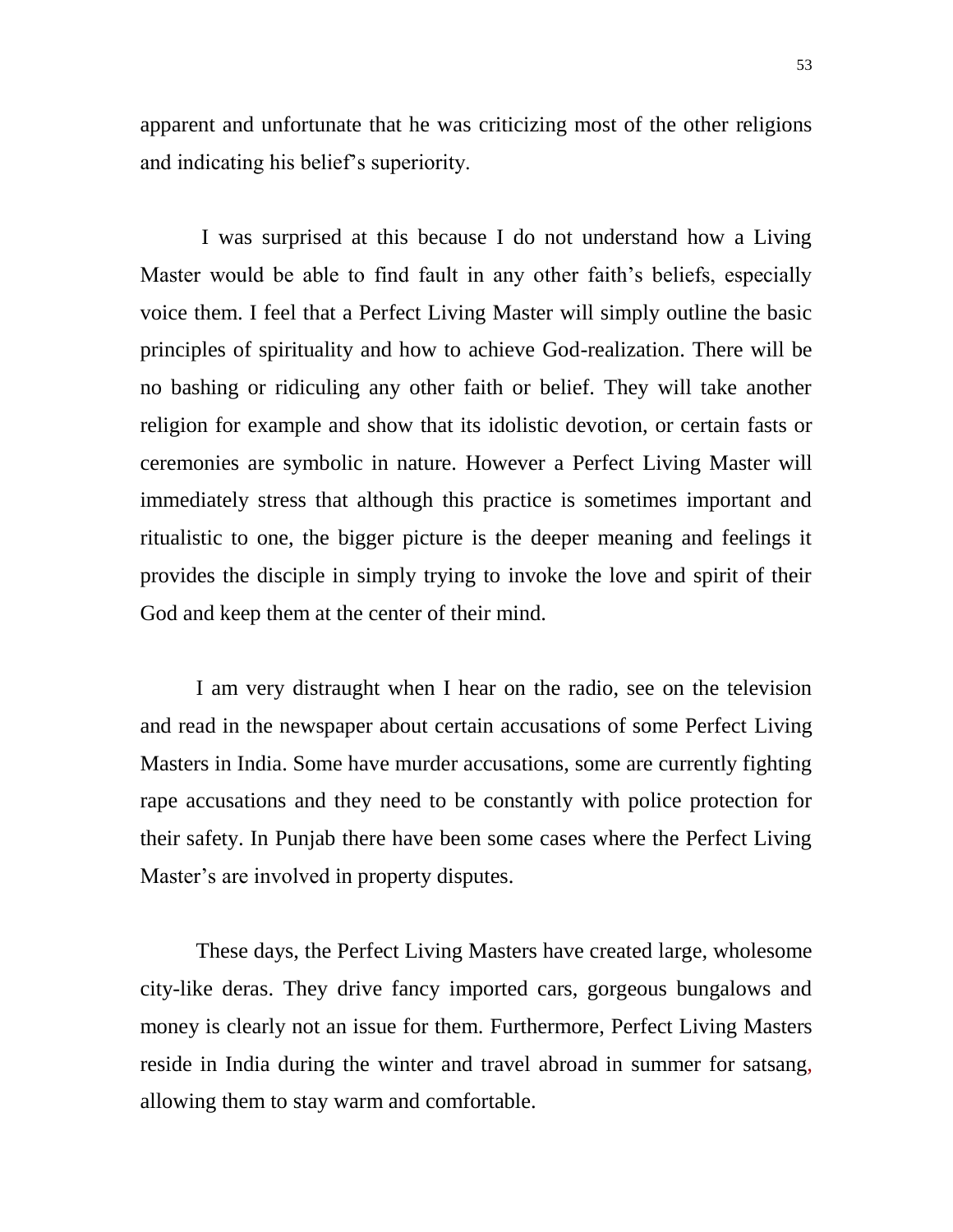They have hundreds of thousands of disciples who offer their Seva (personal volunteer time) to be able to stay in the Master"s presence. With so many disciples it is very hard to find the time and opportunity for one to ask a Perfect Living Master one of their many questions and doubts.

It is preached to practice truth and humility, however; unfortunately, sometimes even the closest follower has been involved in malpractice or belittle and insults other disciples whom, in his eyes, are not as significant. An honest living is advised but sometimes the disciples are misusing the Sangat's (Disciples') donations. A Perfect Living Master stresses to maintain a high moral character, however these days there are many stories brought to light about their bad character.

The Perfect living Master is the teacher, light, and inspiration of all. Those who meet him are fortunate whether they realize it or not. He breaks no law of the country and supports all good governments. His life and teachings are universal. He belongs to no particular race or time, but to all nations and times. He is simply a friendly visitor to this world. The Master is the best example for all men, whether they are kings or peasants.

The Perfect living Master is the ideal in religion. He is the strongest among men and possesses absolutely no weaknesses or faults. He has no religion, but remains the most religious person on earth. He has no creed, but does not discredit any other creeds. He never condemns any man or religious system. Though he finds no faults with anybody, he draws the sharpest distinctions between the good and the bad. He has only pity, never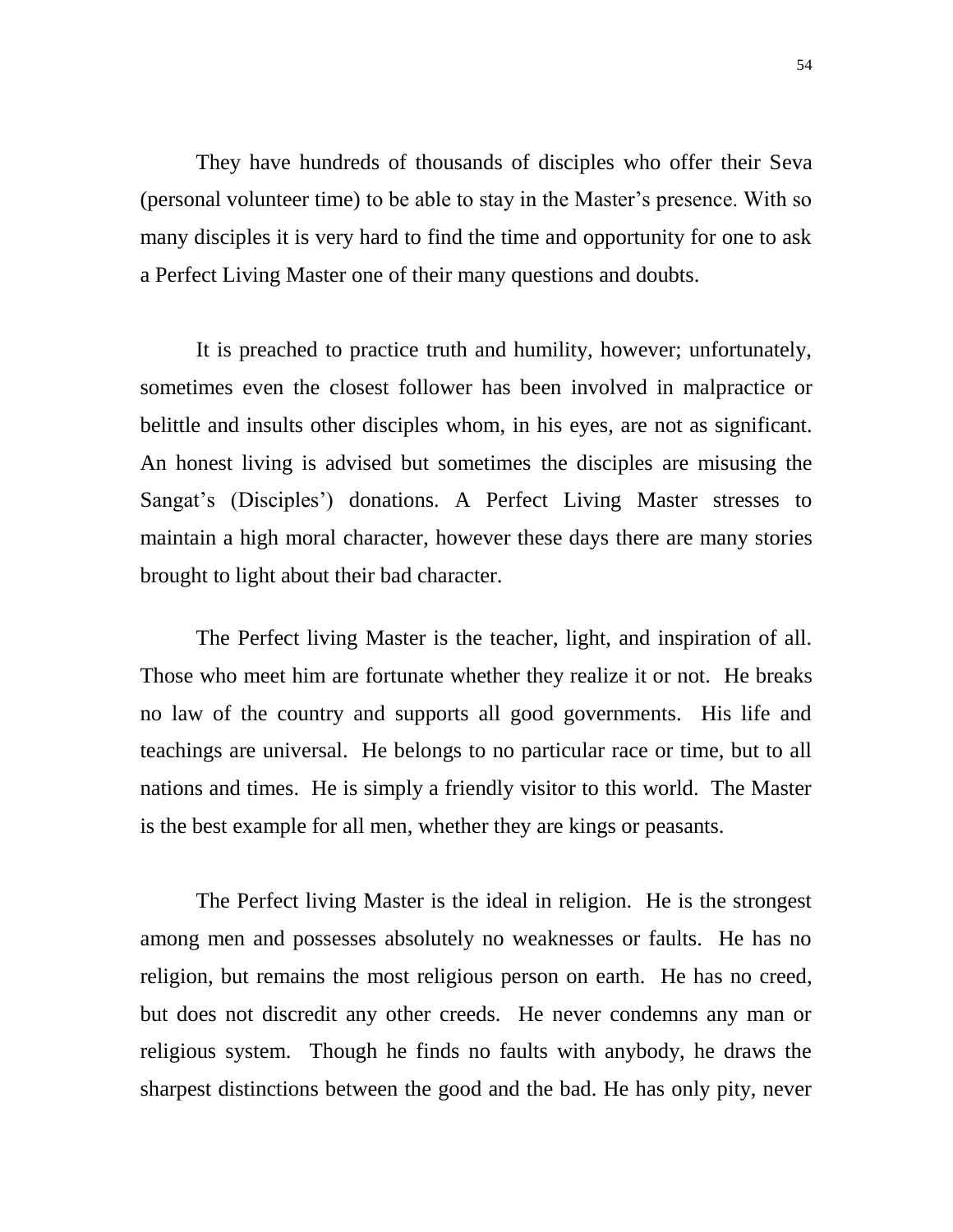blame. Even for the worst of sinners, he never criticizes scolds, abuses, or lectures.

The Perfect Master lives and teaches positive truth and overcomes all evil with good. To correct the faults in his disciples, he points out the opposite virtues. He believes strongly that to point out a fault never removes the fault, but actually strengthens it. He never holds ill will, not even against his enemies. He gives love to all and seeks to serve all. In the book "Legacy of Love", a poem is written by Paltu:

> *Soft and tender are saints, no one else in the world is like them. There is no one else like them; they are kind and merciful to all. Foe and friend are alike to them, and alike are bad luck and good fortune. They are as tender as flowers; not even in a dream do they see others" faults. They ever wish well to others, for they savour the wine of divine love. Affable to all, with a gentle smile, soft and sweet of speech are they. Cheerful whatever happens, they emanate coolness; in every glance they radiate compassion. Whatever one might say to them, O Paltu, they are not in the least perturbed. Soft and tender are saints, no one else in the world is like them.<sup>1</sup>*

Dr. Julian Johnson describes his own experiences about the recognition of the perfect Master:

*"When you see him, give him the most critical study. For one whole year, I lived and worked and traveled right by the side of my Master and took note*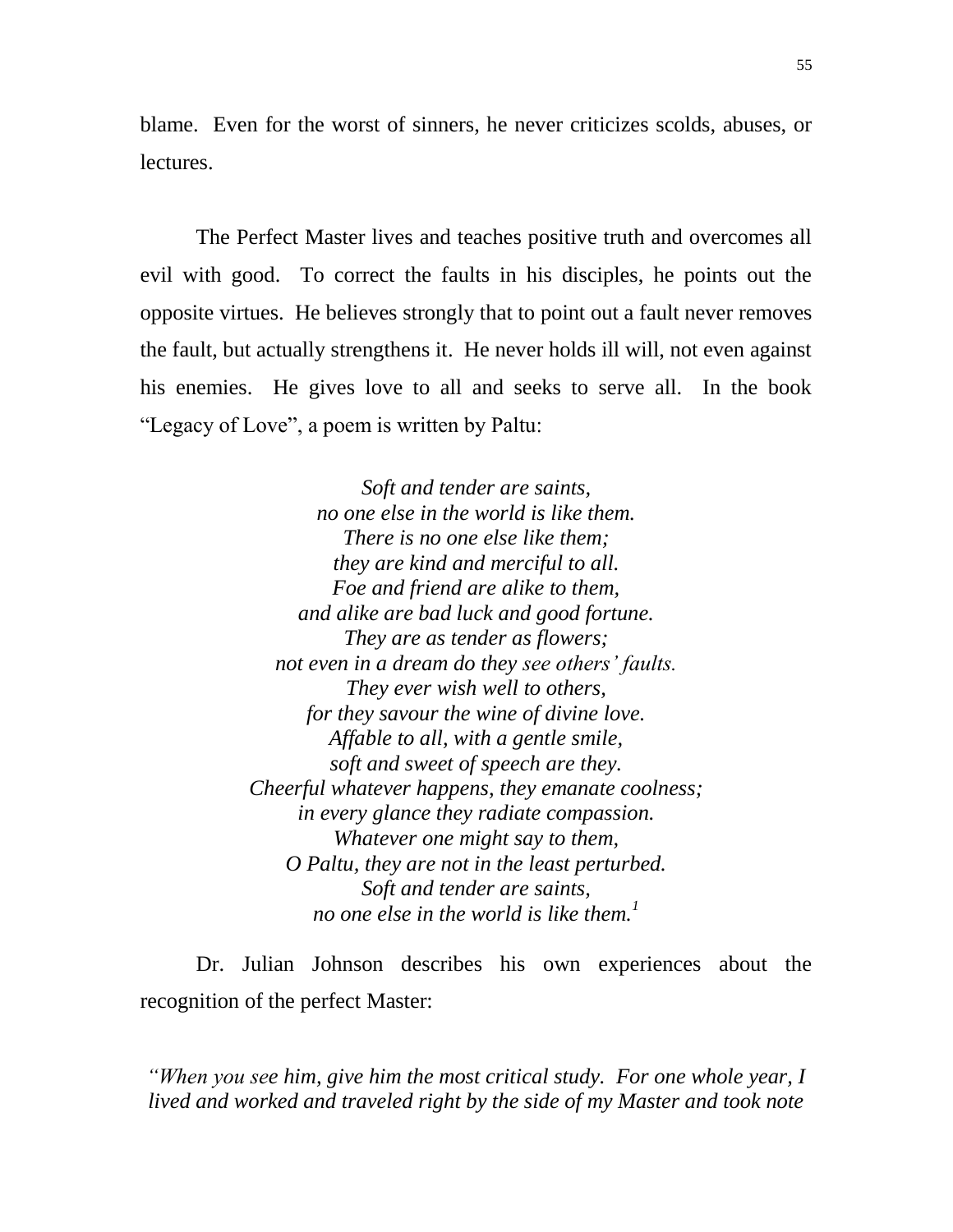*of everything he said and did, even watching the expression on his face during crises, such as when we were attacked by opponents with fierce arguments and abuse. I watched his reactions when people came before him confessing their sins. I watched him when he went into the hovels of the poor to see the sick, and I studied him carefully when he entered the homes of the rich. I observed him carefully when dealing with two rajas who tried to bow at his feet. I took a careful note when streams of people came along offering money for some public building, like the satsang hall; also when people tried to give him money or other things for himself. Under all conditions, I found him a perfect man, as a Master is supposed to be. A perfect character- as a man- is the foundation of the spiritual mastership. If a man has not that to begin with, one had better let him alone."<sup>2</sup>*

History shows that Perfect Masters do not accept any gifts from their disciples for their own use. Similarly, disciples should not accept any gifts from others. The law of karma recognizes no gifts. Whatever we receive, we must eventually return; if not in material possessions then in some other way. As Kabir says:

> *The first rule of "paramarth" (the spiritual path) is: never eat anything which does not belong to you (earn your own living). Even if one is a ruler of the whole world- even then he should honestly work for his living.<sup>3</sup>*

Many people claim to be Perfect Masters, but very few are truly able to put individuals on the Spiritual Path to God. There are frauds along the way. This is likely the work of Satan (Kal), who tries to cover up the Perfect Masters by creating more frauds, in an attempt to distract people from finding the way to the Lord. Kabir says:

*Of what avail thy dyeing thy garments in ochre,*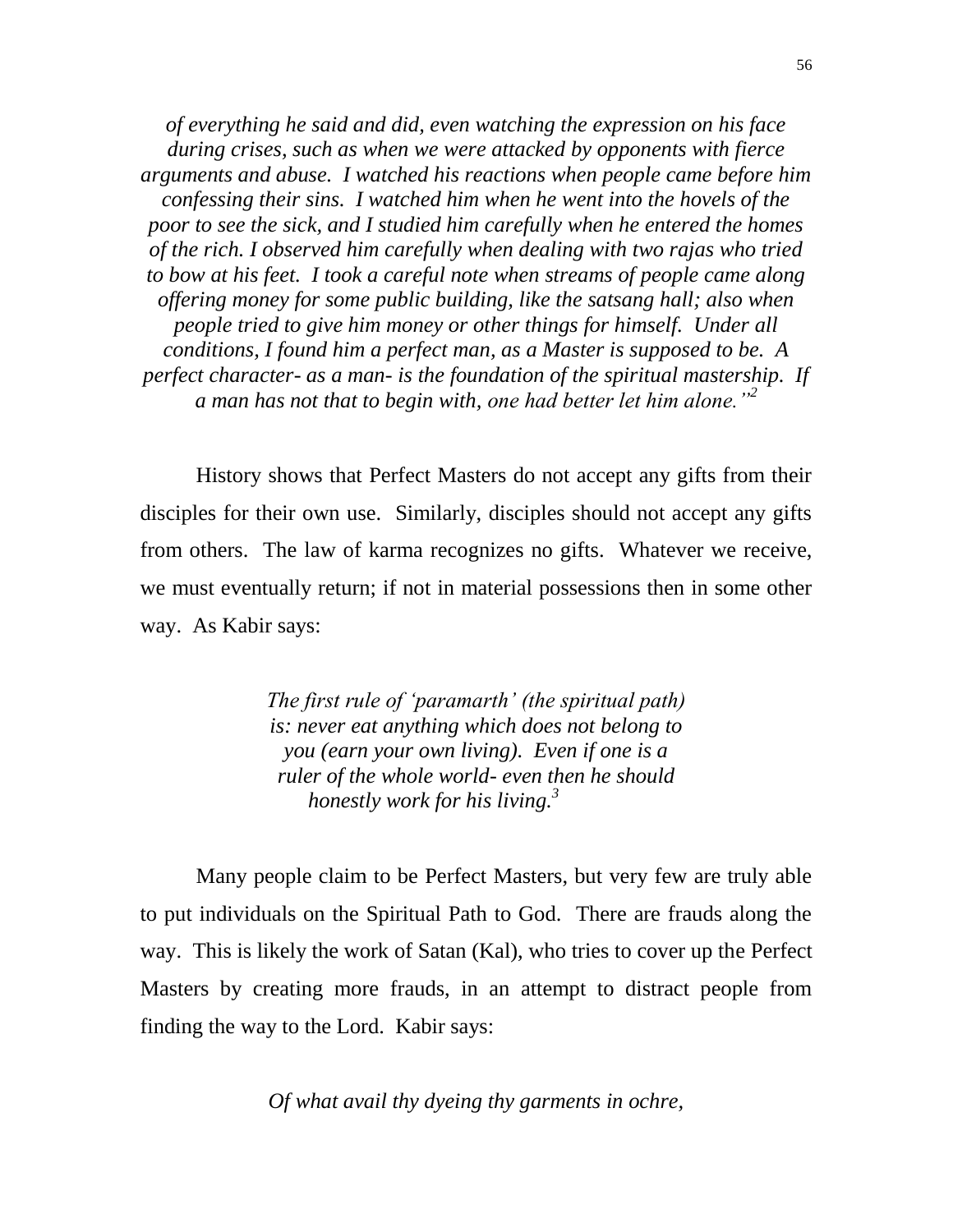*If thou hath not dyed thy mind in the dye of Nam (Divine Melody)? Of what avail is thy sitting before an idol, Abandoning the Nam (Divine Melody)e of the Lord, The only worship that takes you across? Oh sadhu, thou hast pierced thy ears, And hast grown long tresses and a beard In the fashion of the yogis. But if growing a beard could make thee a yogi Look at the bearded goat. Retiring into the forest, thou hast Lighted fire all around thee, But if that could make thee free from passions, Look at the eunuch, he indulges not in sex, But is filled to the brim with sexy thoughts. The external fire is useless For reducing to ashes the passions within. by shaving thy head, dyeing thy garments, And reciting the Gita parrot-wise, Thou pretendest to be a learned yogi. But Kabir warns thee, listen, my brother seeker, Such fakes are taken captives To the door of Yama, tied hand and foot. Of what use is such pretence?<sup>4</sup>*

In truth, the fake Masters are dangerous to society. Some are drug addicts; some find non-honest ways to make a living; some find it assuring to give discourses to others; some are astrologers or palmists who read the past and future; some run employment exchanges of sorts; some work as stock exchange experts and some offer marriage advice.

Outwardly, they appear to be great beings, friendly in all aspects, and highly eloquent. In reality, they do not act on what they preach. Furthermore, they ask others to pay in cash for their services. Their prime goal is to give certain services for the purpose of getting money or other material wealth.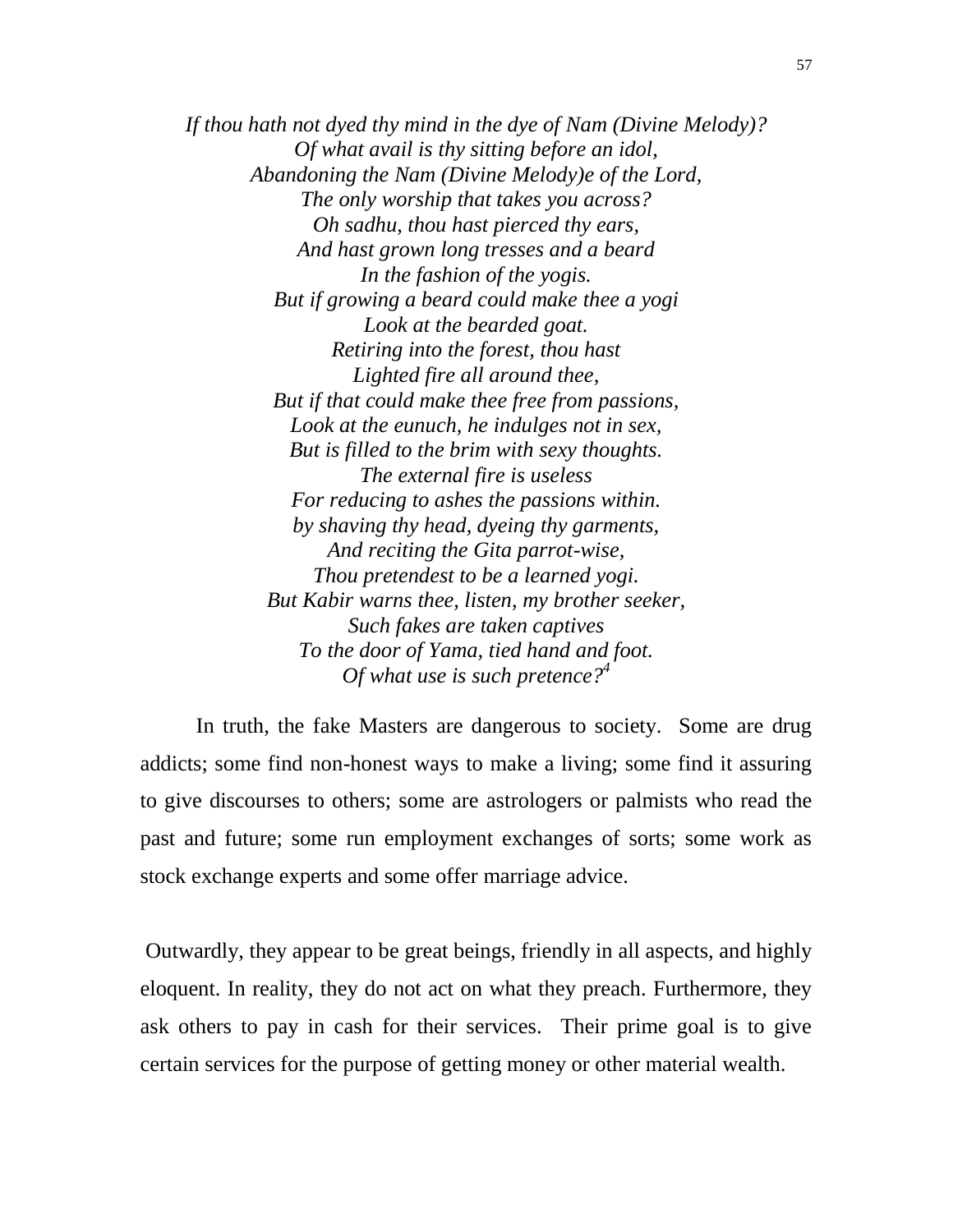On the other hand, Perfect Masters such as Kabir , Paltu, and Soami Ji belong to a different category. They are not concerned with outward shows and are in tune with the Lord twenty-four hours a day, seven days a week, even while occupied in worldly work.

The following poem by Paltu Sahib outlines the qualities of a Perfect Master:

> *Very near (and dear) to God are Saints. Whatever they ordain, happens. Yes, what they order, occurs; For the Lord is within their command. Whatever Saints ask, He does. He never goes against Their wishes. In the Mansion of the Lord, All work is done by Saints. Three hundred and thirty million gods, Pay homage to Them. They may turn a mole into a mountain, Or reduce a mountain to a mole. In the Lord"s Mansion, Their glory is ever proclaimed. In fact, O Paltu! in the Lord"s House, There is no other Doer<sup>5</sup>*

Perfect Masters have distinct characteristics which separate them from others. All those who go about in the world as saints are not necessarily Perfect Masters. Many of them are fakes. These false saints, who wear robes and go begging from door to door for donations, are far from perfect. The Perfect Masters do not involve themselves in magic or miracles, even though they have the power to do so. Often, scholars give spiritual discourses based on holy books, but should not be classified as saints or Perfect Masters as a result. Paltu says in one of his songs: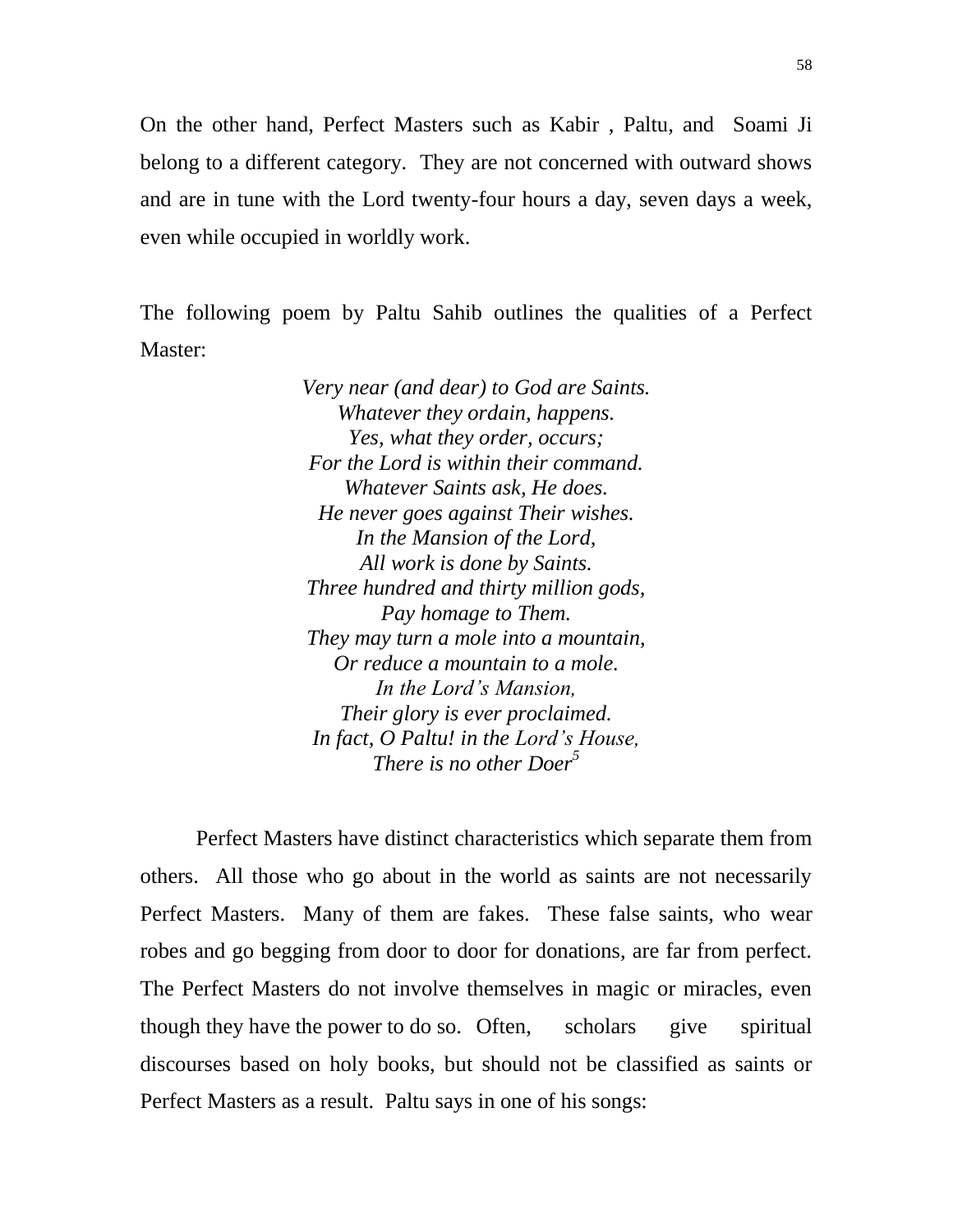*Saints aspire not for Salvation, nor are they tempted by the four coveted things of the world. Not tempted by the four coveted things, Salvation rather is a slave in their court. On Riddhis and Siddhis they spit; and Paradise they despise. They are above all desire. They neither undertake pilgrimage nor do they keep fasts. Indifferent to honor and fame, they seek neither power nor glory. They do not want Vishnu"s paradise, nor a mere release from the cycle of birth and death. The pleasures of all the seven heavens are, to them, contemptible. O Paltu, I seek nothing; I long only for the company of such devotees of the Lord, Who desire neither liberation nor the four coveted things of the world<sup>6</sup>*

According to Paltu, Perfect Masters hold the priceless treasure of eternal bliss within themselves. Those who follow the outward rituals such as fasting, praying, and practicing charity may be religious, but this does not mean they are Perfect Masters. The qualities and powers of Perfect Masters are made clear by Paltu. The Master is the "word made flesh." It is he alone who can put the disciple in touch with the Nam (Divine Melody) which is ringing within all people, yet cannot be heard with the physical ears.

The Perfect Master's love flows to each and every person, whether he is a king or a beggar. The Master is free from joy, sorrow, praise, and blame. He makes no distinction between gold and brass, friend and foe, or good and bad. Hunger and thirst do not affect him, nor can lust and anger ever attack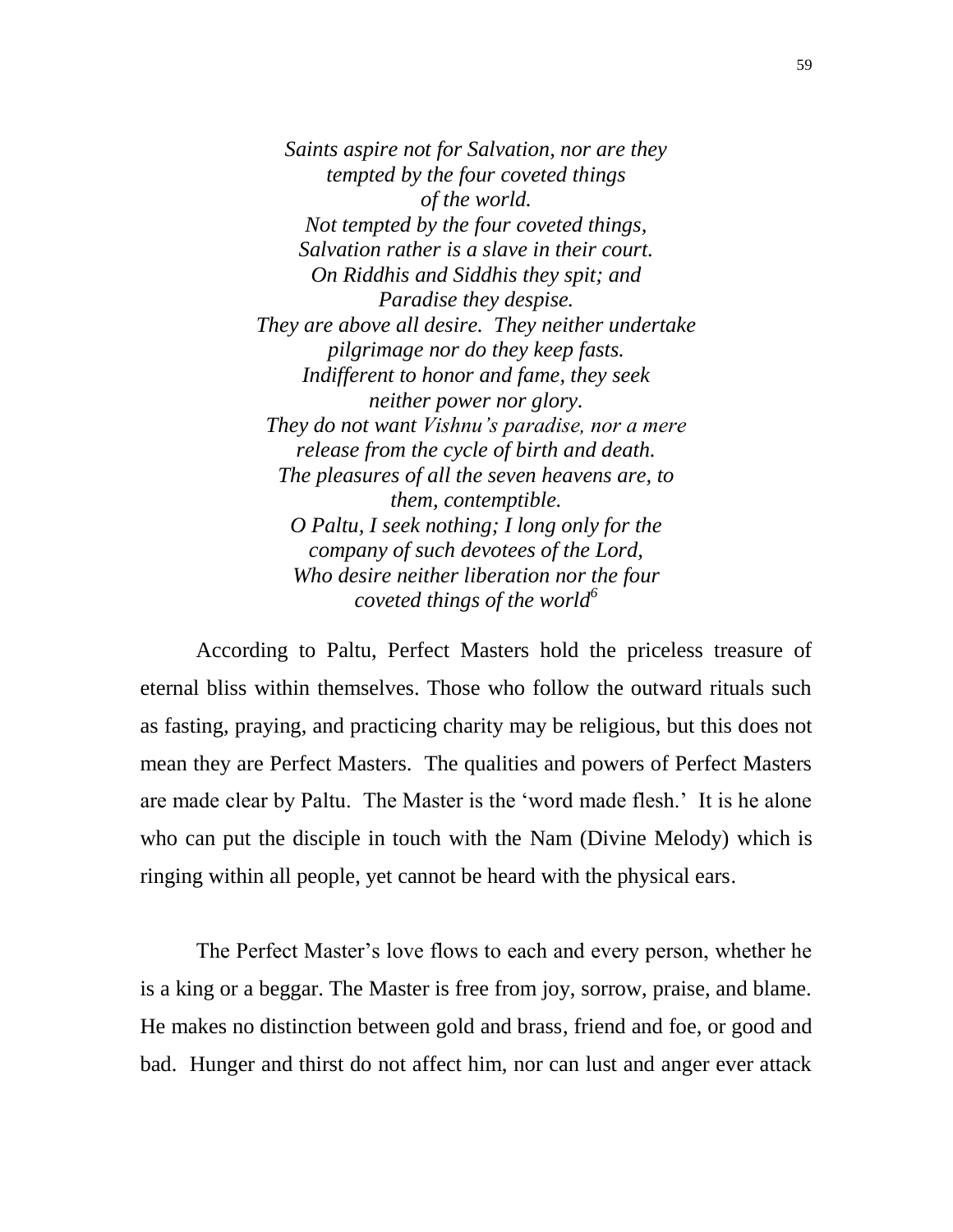him. He has broken the binds of greed, ego, and attachment. Even though he lives in this material world, he is completely detached.

It is very difficult for an ordinary person to describe or even imagine the spiritual powers which all Perfect Masters possess. The Perfect Masters have all of the secrets of this world and beyond. They don"t practice the common formalities of religion such as yoga, pilgrimage, fasting, and charity. They possess such immense powers that they can sidetrack fate, eliminate karmas, and redeem sinners. They can enable the mute to recite scriptures and can make stones float above water. However, they do not perform these miracles as they do not want to interfere with the ways of the universe.

The Perfect Master is generous. He provides free teachings to all those who are willing to listen. He showers worldly and spiritual grace upon seekers, and his weapons are strictly knowledge and meditation.

A Perfect Master descends from higher spiritual regions for the sole purpose of redeeming mankind. He appears in the human form and dedicates his life to the Lord"s service. He expresses his love to the good and bad alike and saves humans from their earthly desires. Perfect Masters are extremely rare on this planet. Paltu compares them to lions, which are never seen in groups and are always wandering alone and independent of one another. Perfect Masters are also never found in large groups and are usually isolated. On the other hand, it is the false saints which are found in large groups in each and every corner of the world. He says: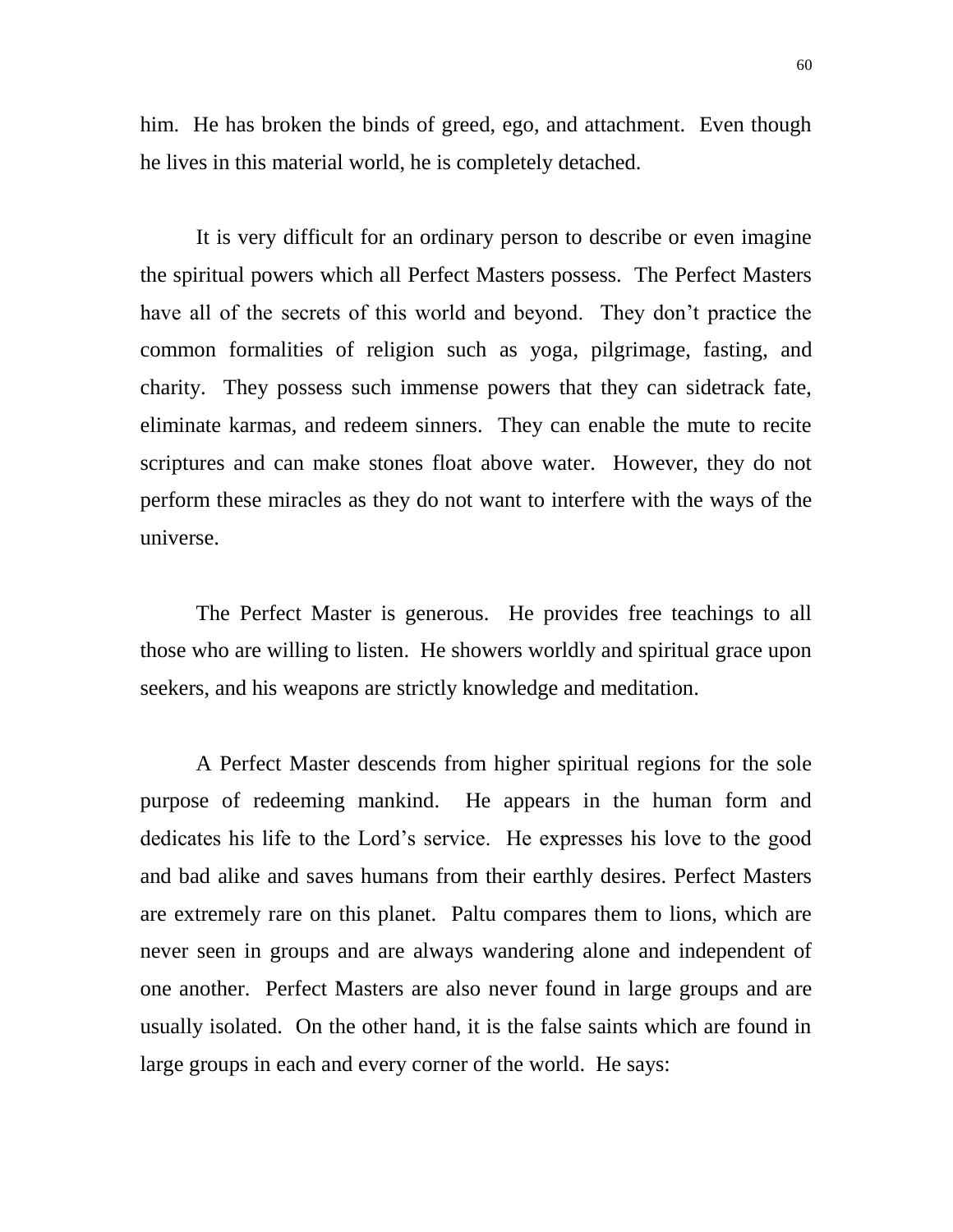*Sihon\*lion ke lahanda\*group kin dekka. Basudha barmain ek. Asai sant koi ek hai, aur rangai sab bhek.<sup>7</sup>*

Absolutely no importance is placed on the nationality, race, or religion of the Perfect Master. He may or may not be educated; he may travel by plane or by foot; he may live in a mansion or a hut; he may be well or poorly dressed. Such things have no affect on his sainthood. The Lord may appear in any shape or form and the disciple must accept him as he is. Paltu was a perfect example of simplicity. Though he was a Perfect Master with many disciples, he earned his living on his own through his grocery business and never accepted anything from anyone. Paltu says:

> *A lion would rather die than take to eating grass. So also a Saint would rather die than live on charity. A swan would rather die than eat shell-fish. So is a Master; he would sooner die than beg for his living.<sup>8</sup>*

In the Adi Granth,Guru Nanak Dev Ji (Founder of Sikh Religion) illustrates this same idea beautifully:

> *He is no Master, who begs from door to door. Do not bow to such a one. He who labors and gives in charity, O Nanak, he is on the right path.<sup>9</sup>*

 The Perfect Master appears to be an ordinary human being, having come into this world like one. In reality, there is a great difference in the way in which he enters this world and the way in which we enter. For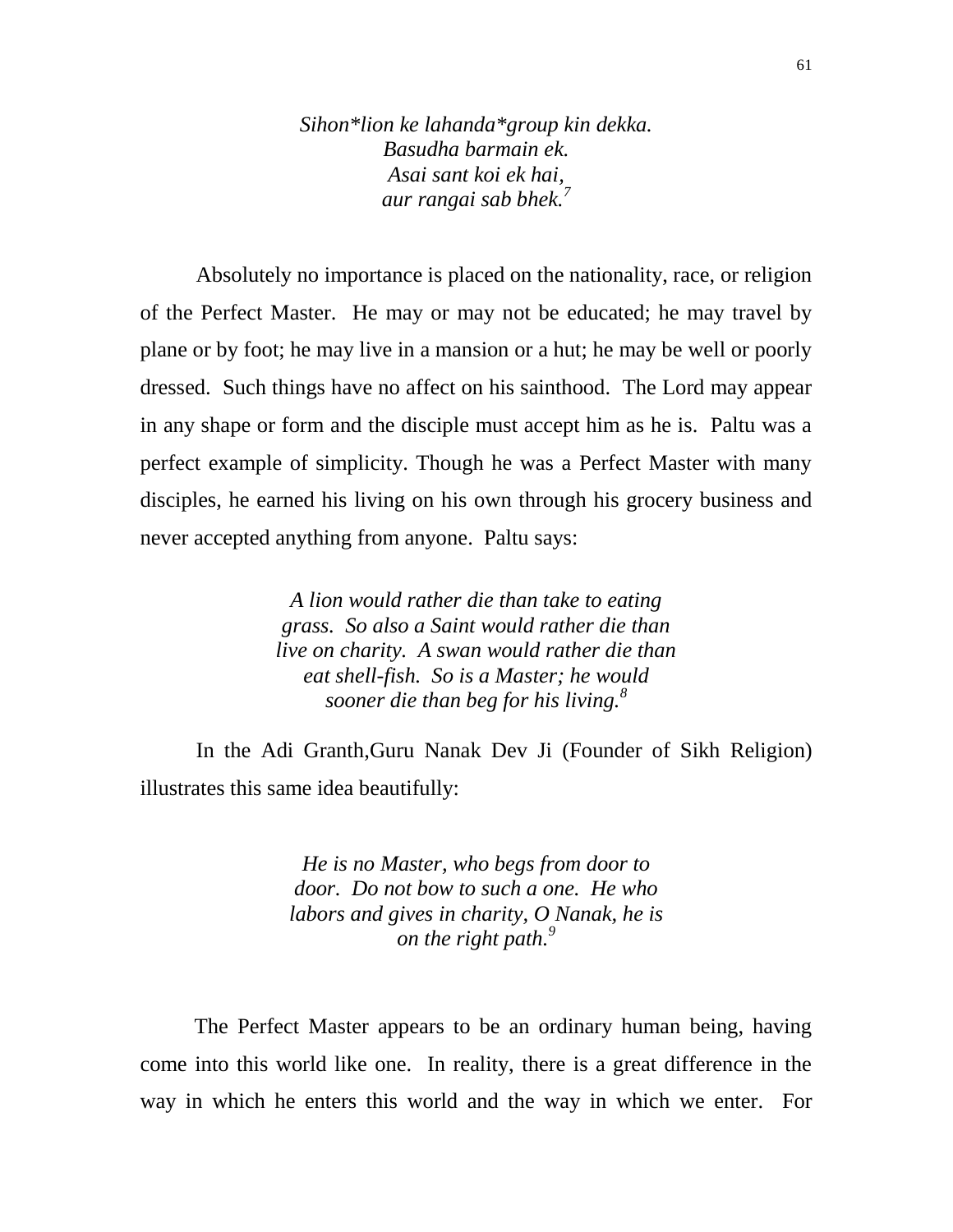example, both prisoners and doctors go to jails. However, the prisoners go there in order to receive punishment for what they"ve done wrong, while the doctors go there in order to help look after the health of the prisoners. The prisoners are not allowed out of the jail until their punishment is complete; however, the doctors can come and go as they please. Similarly, we come into this world to pay the debts of our good and bad karmas and cannot leave at will, whereas the Perfect Masters come into this world to help guide us back to the Lord and can leave at any time.

Perfect Masters never open their hands to receive anything. The world is full of holy men living on the charity of others. These men impress people with their false spirituality. Paltu Sahib says that such men are not true saints. One of the most important qualities of a Perfect Master is that he supports himself and earns an honest living. Those who live off of others are classified as frauds of holiness.

> *A swan stoops not to peck at shell fish, nor does the lion eat grass. The lion eats not grass, he would rather kill and eat an elephant. He shuns the carcass of an animal killed by another and never goes near it. It is tradition, a point of honor with is kind, that he will rather die than eat such meat. He would court starvation rather than stain his honor. Saints are the crown of all creation, taking nothing from it except the human form. They awaken men from ignorance, pointing to new paths, and seldom have they smooth sailing. Says Paltu, saints never stretch their hands*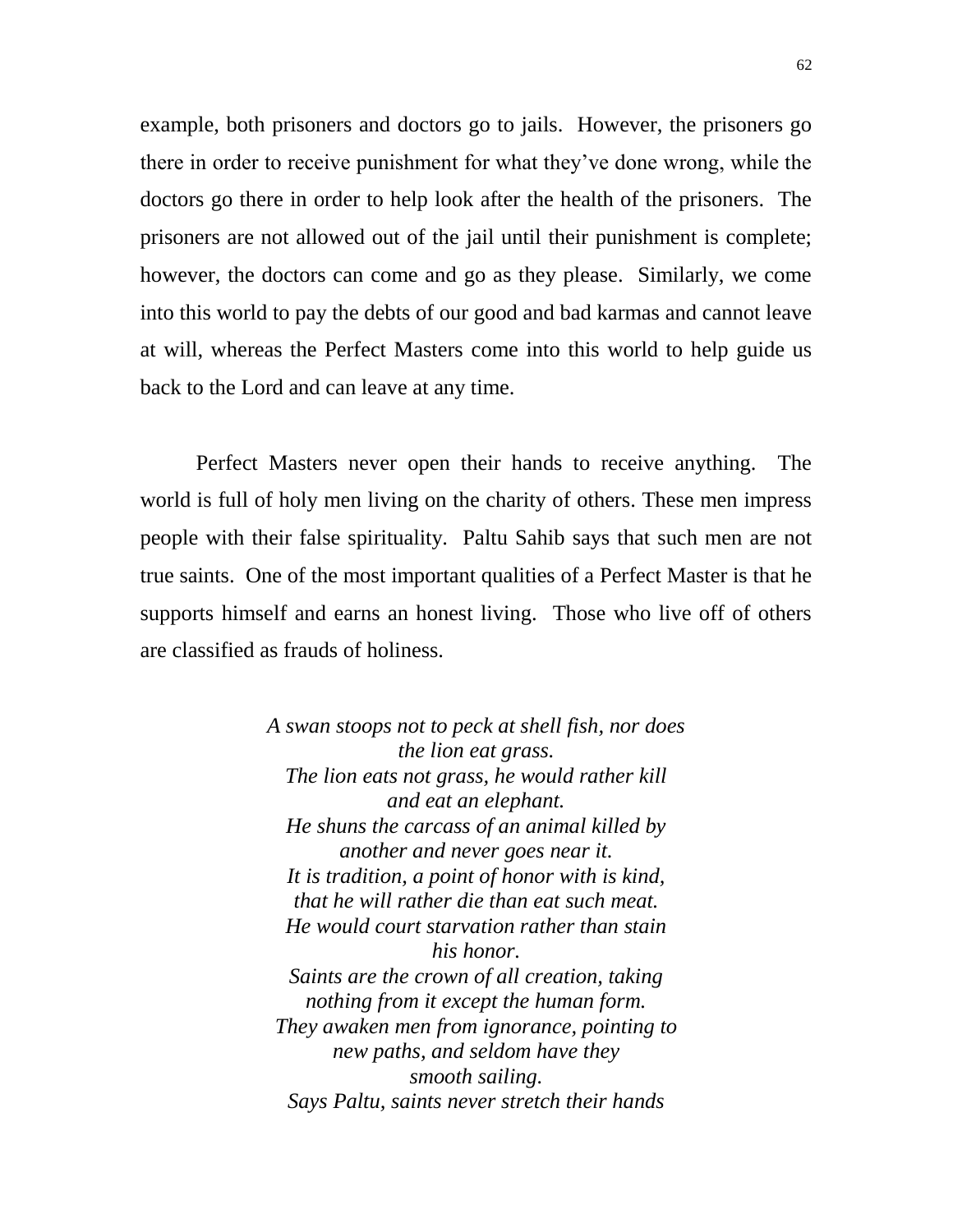*before others, seeking alms. The swan stoops not to pick up shell fish, and the lion scorns to browse on grass.<sup>10</sup>*

A Perfect Master will not be a burden on anyone no matter what the circumstance. They live off of their own hard-earnings and teach their disciples to also support themselves through honest means. Saints and mystics have made their own lives into perfect examples of how we must live ours. For example,Guru Nanak Dev Ji ran his farm with his own hands in the village of Kartarpur. He took care of his own needs as well as those of his family, and he served the sangat for free throughout his life. At the end of his life, he left behind the following message:

> *Never bow down before one who calls himself a Master and spiritual preceptor and goes begging. He who eats what he earns by his honest labour and from his hand gives something in charity, Nanak says, he alone knows the true <sup>11</sup>*

One should look for a Master who earns his own living, earns for his own needs, and serves his disciples while living amongst them. The saints certainly encourage their disciples to give in charity, but they never stretch out their hands before anyone for their own needs. Be aware of the frauds that go about begging from their disciples.

 Throughout his entire life, Kabir earned his living by weaving. This was despite the fact that people like the King of Balkh-Bokhara were amongst his disciples and could have easily provided him with a palace to live in.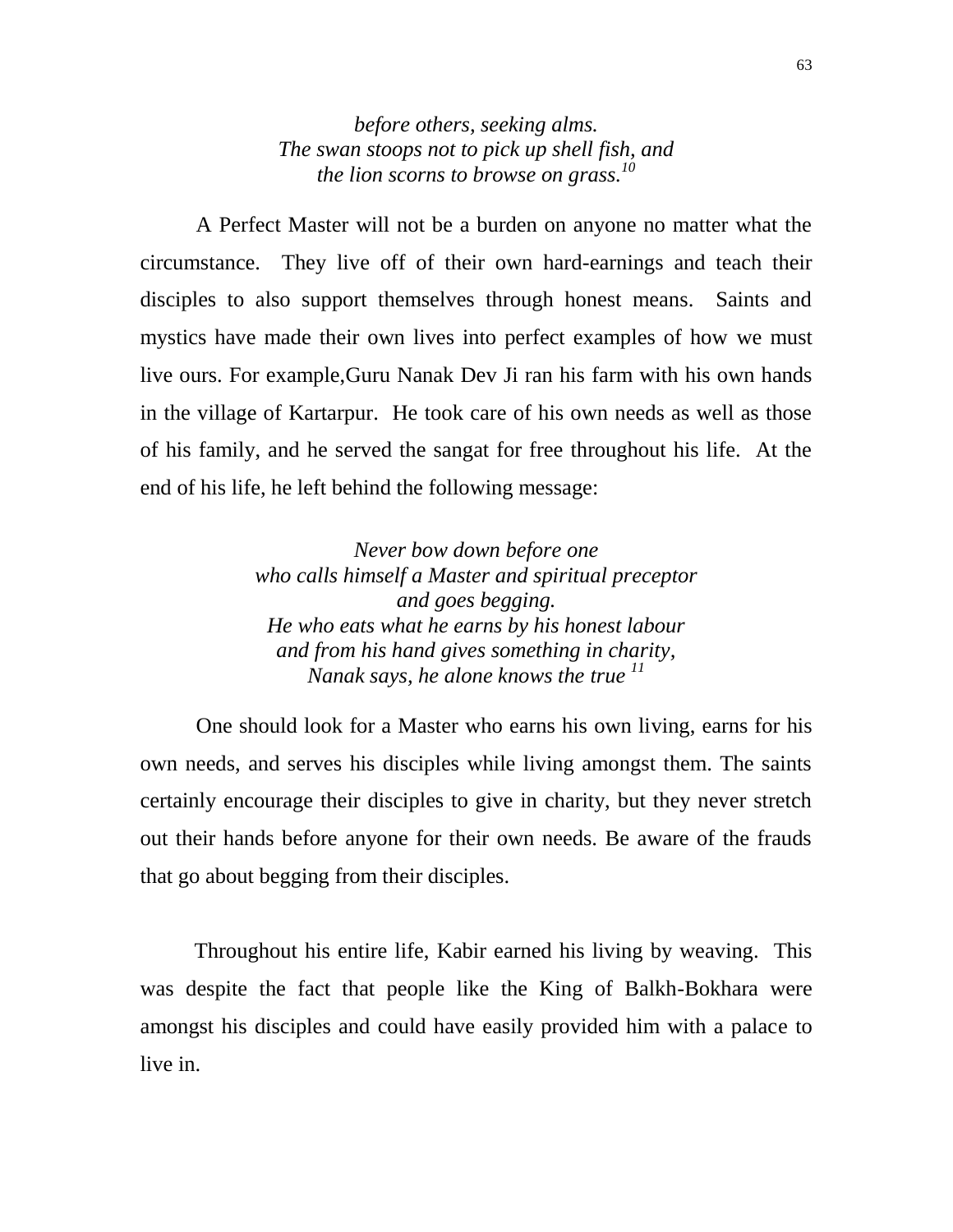It is the disciple"s duty to use everything as if it belongs to the Master, but it is a fundamental principle that no Master takes even a pin from his disciples.

If we read the life of Saint Ravidas, we see that he supported himself throughout his life by making shoes, although Raja Pipa, whose writings are included in the Adi Granth, and Mira Bai, the famous princess of Marwar, were among his disciples and could have given him anything he needed. In the life story of Mira Bai, we read that her relations taunted her for having a Master who lived below the fort stitching shoes, while she was a princess living in the palace.

One thing is certain: it is very difficult for a disciple to bear taunts and criticism concerning the Master. Mira took a valuable diamond and presented herself at Saint Ravidas"s hut and entreated him: *"Master, my relatives are harassing me. Please sell this diamond and build yourself a nice comfortable home to live in*." He replied, "*My child, whatever I have received has come from this tanning tank and from cobbling shoes. If this disturbs you, then you may please sit at home and do your meditation*."

Even so, she concealed the diamond in the thatched roof of the hut, in the hope that her Master would sell it later and build a house. When she visited him again a month or two later, she found him in the same state, working at his shoes. She asked about the diamond and he said, "*You can take it, child, from wherever you left it.*" And there it was where she had put it.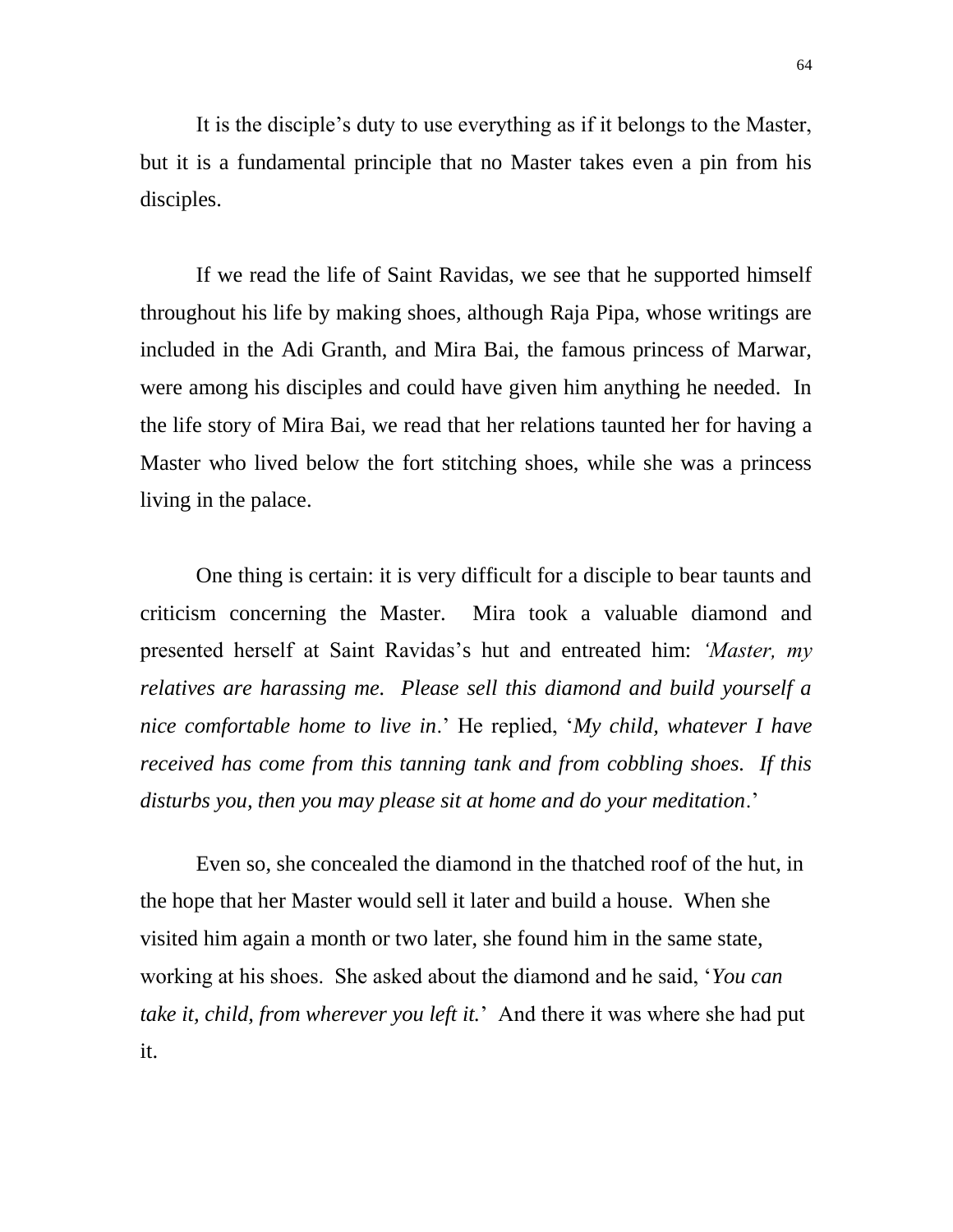Giving these examples is simply to show that saints always live by supporting themselves from their own honest earnings. Read the life of Namdev Ji and you will see that he earned his livelihood printing cloth by hand. Paltu Sahib, whose writings we are discussing, worked as a shopkeeper. Dadu Sahib carded cotton.

### *Saints are never a burden on society. They work hard to support themselves, and they teach their disciples to do likewise<sup>12</sup>*

If our goal is God-realization, then we should create humility, meekness, and longing within our hearts. We can learn the meaning of humility by examining the lives and writings of the Perfect Masters. In MasterGuru Nanak Dev Ji (Founder of Sikh Religion)Sahib"s writings, he refers to himself as a slave of slaves and as a servant. He writes:

> *Says Nanak, my deeds are despicable. I have taken your refuge: oh, protect my honor!*

*Kah naanak ham neech haramaa. Saran pare kee raakhah sarmaa.<sup>13</sup>*

Saint Ravidas, although he had merged himself with the Supreme Being, wrote:

*Low is my caste, low my rank, low my birth.*

*Jaatee ochhaa paatee ochhaa ochhaa jaNam (Divine Melody) hamaaraa.<sup>14</sup>*

When we say that the Perfect Master is equal to and above God, it appears to be a contradiction. However, one must look at the sense in which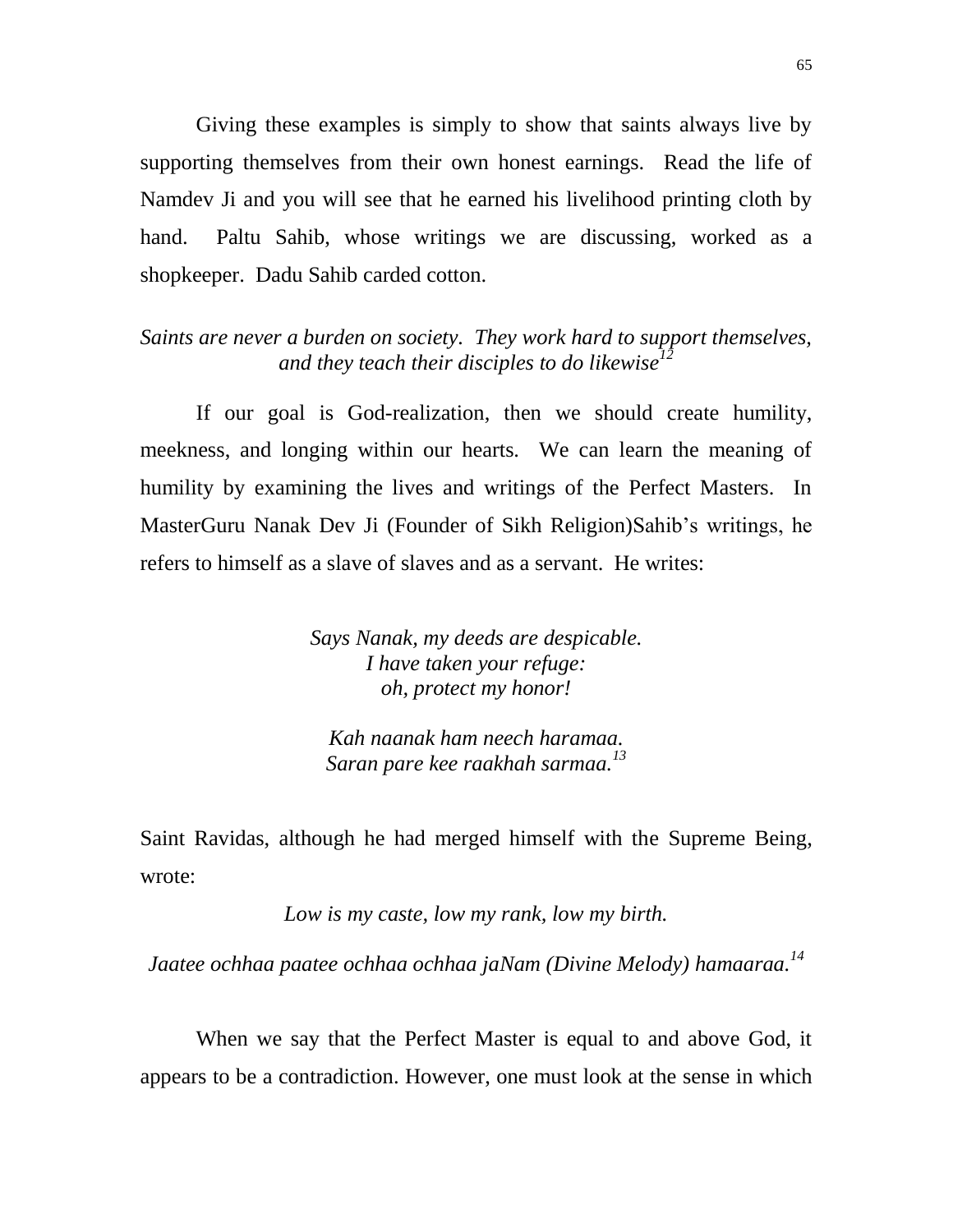this statement is made and the contradiction will be resolved. The Master is equal to God because his soul has merged in Him and they have become one. The Master is greater than God because he is a man and comes in contact with other humans and lovingly helps them on their path to Godrealization. As God can not directly help us, the Master is indeed greater than Him as it is he who unites us with Him. At the same time we should not forget that it is God who has sent the Perfect Master. In fact, God manifests himself in this world as the Master by donning the human form in order to take us to our true home.

People believe that there can only be one Perfect Master in the world at a time. However, as we have already discussed, a Perfect Master is one whose soul has already reached Sat Lok (True Home). If many people merge into the Nam (Divine Melody), then all of these people will become Masters. There is no rule stating that only one being can reach Sat Lok at a time. Furthermore, this truth again becomes evident if one takes a look through history. Guru Nanak Dev Ji and Kabir Sahib were both Perfect Masters and lived in the world at the same time for about forty-nine years. Similarly, both Guru Angad Sahib and Dharam Das Ji were Perfect Masters and were contemporaries of each other.

A Perfect Master never claims to be a Perfect Master. His greatness is gradually revealed when his disciples remain in his company. When one first meets a Perfect Master, he does not display his spiritual powers. As a disciple becomes more deserving, the Master becomes more revealing. At the beginning, the Master appears as an ordinary man and it is not until later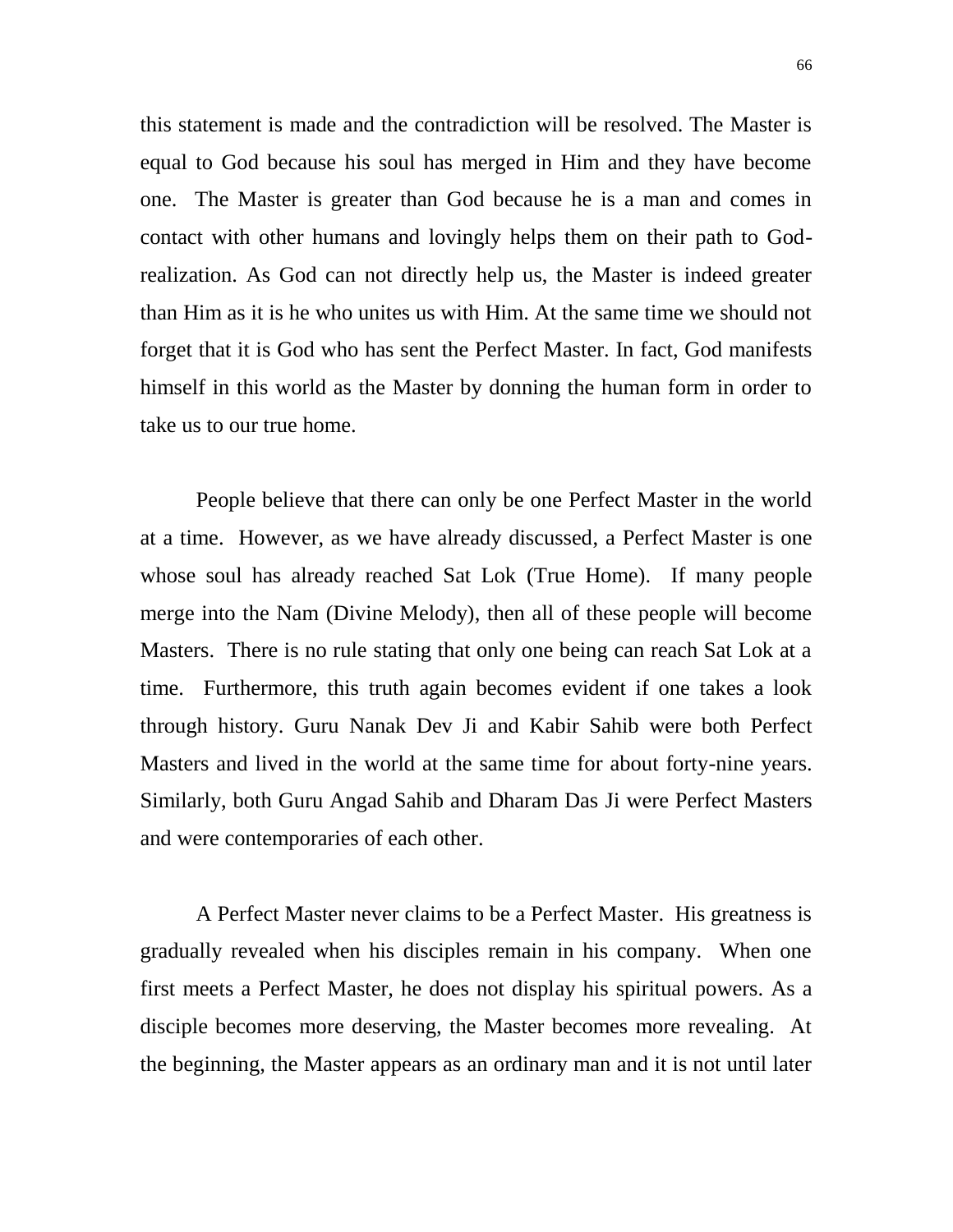that he reveals himself as the Master, though he does not say it. With time, the seeker sees no distinction between the Master and the Lord.

While it is not easy to recognize a Perfect Master, we receive a glimpse of his perfect qualities through his style of living and through the spiritual benefits we obtain while in his company. He is always kind and merciful and looks upon all with compassion. He possesses no ill feelings, and sees no distinctions between receiving praise or blame. His is always the giver and never the receiver. He earns his own livelihood and is not a burden on anyone. He serves the needy and seeks no reward. He accepts nothing for his teachings because they are as free as the gifts of nature. He gives all credit to the Lord and his own Master for whatever he does.

 The Master looks upon no one as an enemy and does not complain of anyone"s behavior. Even if someone has wronged him, the Master forgives. He does not criticize or slander anyone and has love for all. He loves even those who show enmity towards him. The principle of 'love thy enemy' is present throughout his life.

He is imbued with purity, knowledge and spirituality. His entire life is dedicated to both spiritual realization and the liberation of others. He does not adopt any particular garb to distinguish himself from others, nor does he resort to any ascetic practices to control his mind. He does not display his miraculous powers and though he possesses them, he wisely keeps them hidden. He has a magnetic pull, and his very presence is uplifting and produces a state of peace and bliss. His voice attracts listeners, and his eyes have a sublime light which pierces the heart. His speech has a unique effect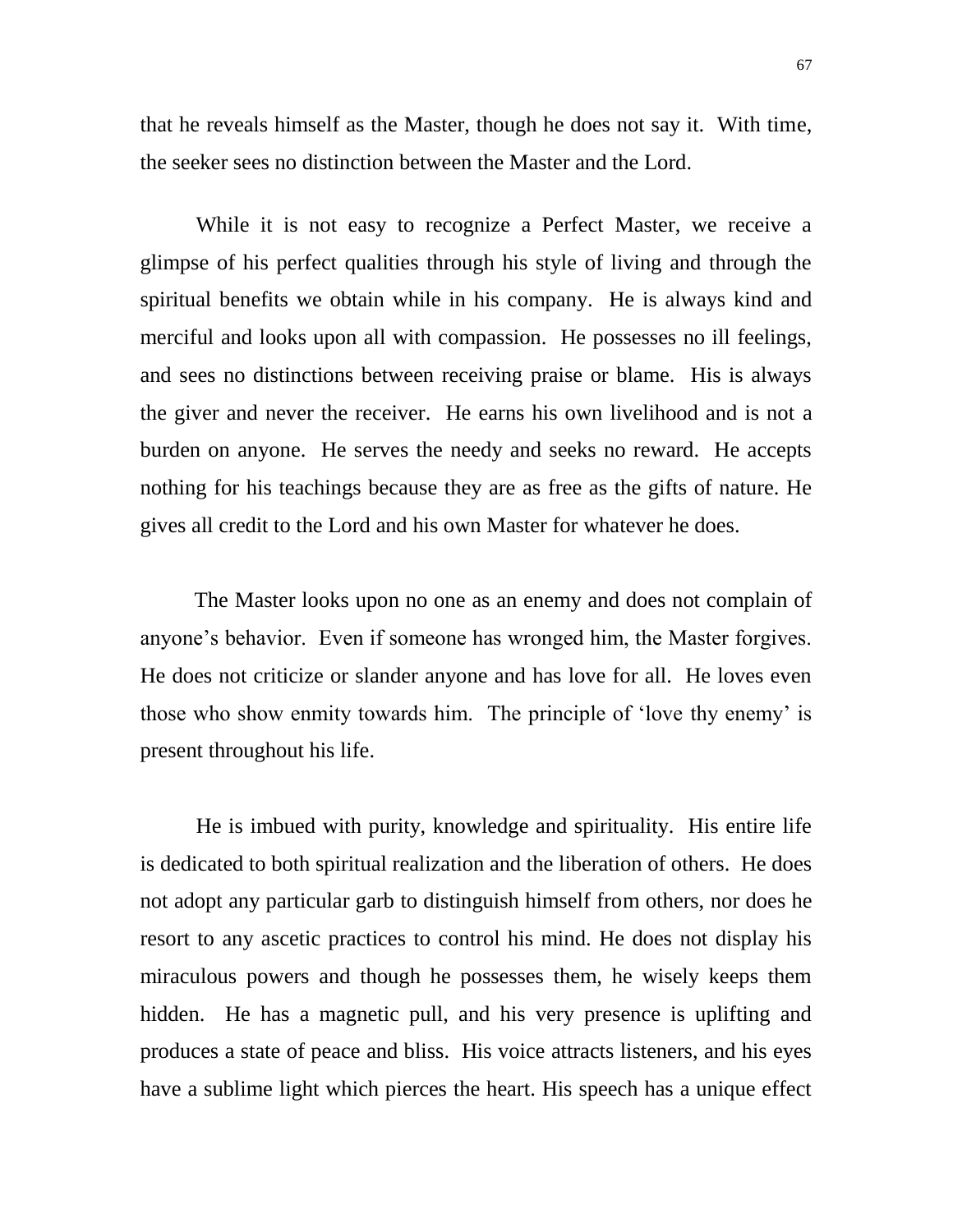and penetrates the very core of the listener"s heart. His teachings dispel all doubts, and he delivers them boldly and without fear.

The Perfect Masters know our inner condition as clearly as one sees the contents of a glass bottle. They see our faults clearly but do not disclose them. He sees the same Lord in all creatures, and all castes and creeds are the same to him. He looks upon all human beings equally and as children of God.

The Perfect Master does not ask anyone to give up their religion and adopt another. His concern is only with one"s soul. All the Master asks is that the disciple have a sincere longing for the Lord. Fearlessly, he gives only pure spiritual teachings and has no concern with the observance of rituals and ceremonies. One would not hesitate to receive benefit from a true Master, wherever he may be found and to whatever caste he may belong. Maulana Rum (a Perfect Master) says:

> *If you wish to go on a pilgrimage, go with one who has already made the pilgrimage. It is immaterial whether he is a Hindu, a Turk or an Arab. Do not give any importance to his external appearance. Look at his aim and his reach.<sup>15</sup>*

In the book "Hinduism", Dr. K. R. Sundararajan says that the Perfect Master is free from hatred, anger, fickleness and fear. He does not go back on his words under the influence of either desire or greed. He always practices forgiveness, speaks well, eats nourishing food, extends courtesy to all, is pure, is sweet in speech, is free from jealousy, and is truthful. He is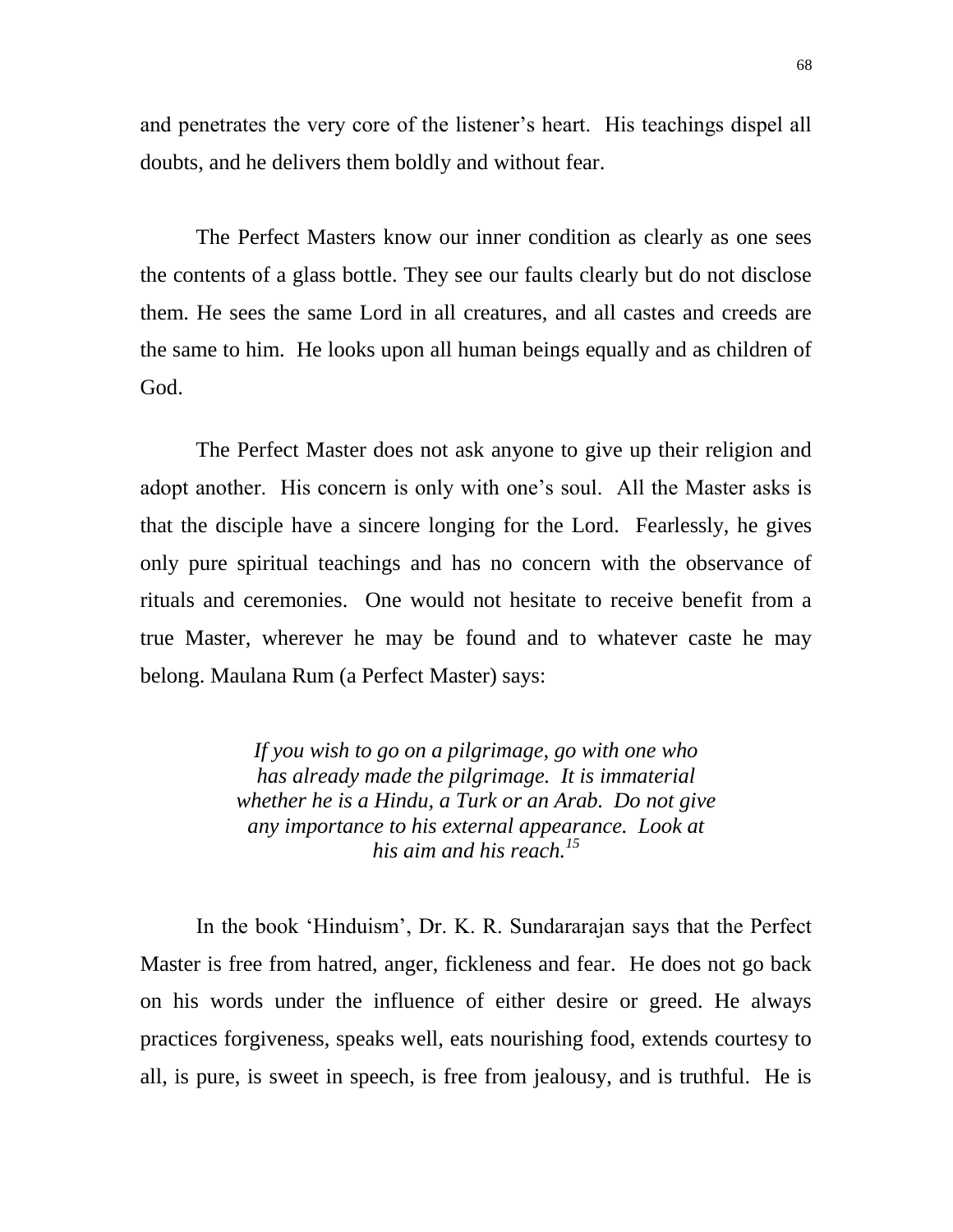inclined to do well towards others, is free from sins, and is never happy on seeing others in trouble.

 Many people visit with and see the Perfect Master. They hear his discourses and form their own views on him. There are only a few amongst these millions who actually see the Lord residing within the Master. In reality, he is not a simple human being. Unless the perfect master, who is truth incarnate, chooses to reveal himself, one cannot recognize him. Very often, even the members of a Perfect Master's own family fail to recognize his superior qualities. Paltu explains the good fortune of those individuals that can see God within their Master. He says:

> *When Master, the grinder, you meet, then would be rubbed off the age-old rust of karma. Then would be rubbed off the age-old stain, four your mind is covered by layers of rust. And the deep stain will not go without the perfect Master. Get the pumice stone of love and devotion from the master; rub hard the rusting sword of your mind. The quintessence will come out when you cleanse the spirit, filing off the rust and crust of karmas. The melody of the Word is the emery stone, and knowledge esoteric the corundum. Follow meticulously the Master"s instructions, then alone will go the stain of mind. Clean thy scimitar, O Paltu, and sharpen its edge on the hone of inner detachment. The age-old stain will be rubbed off only when Master, the grinder, comes to help you.*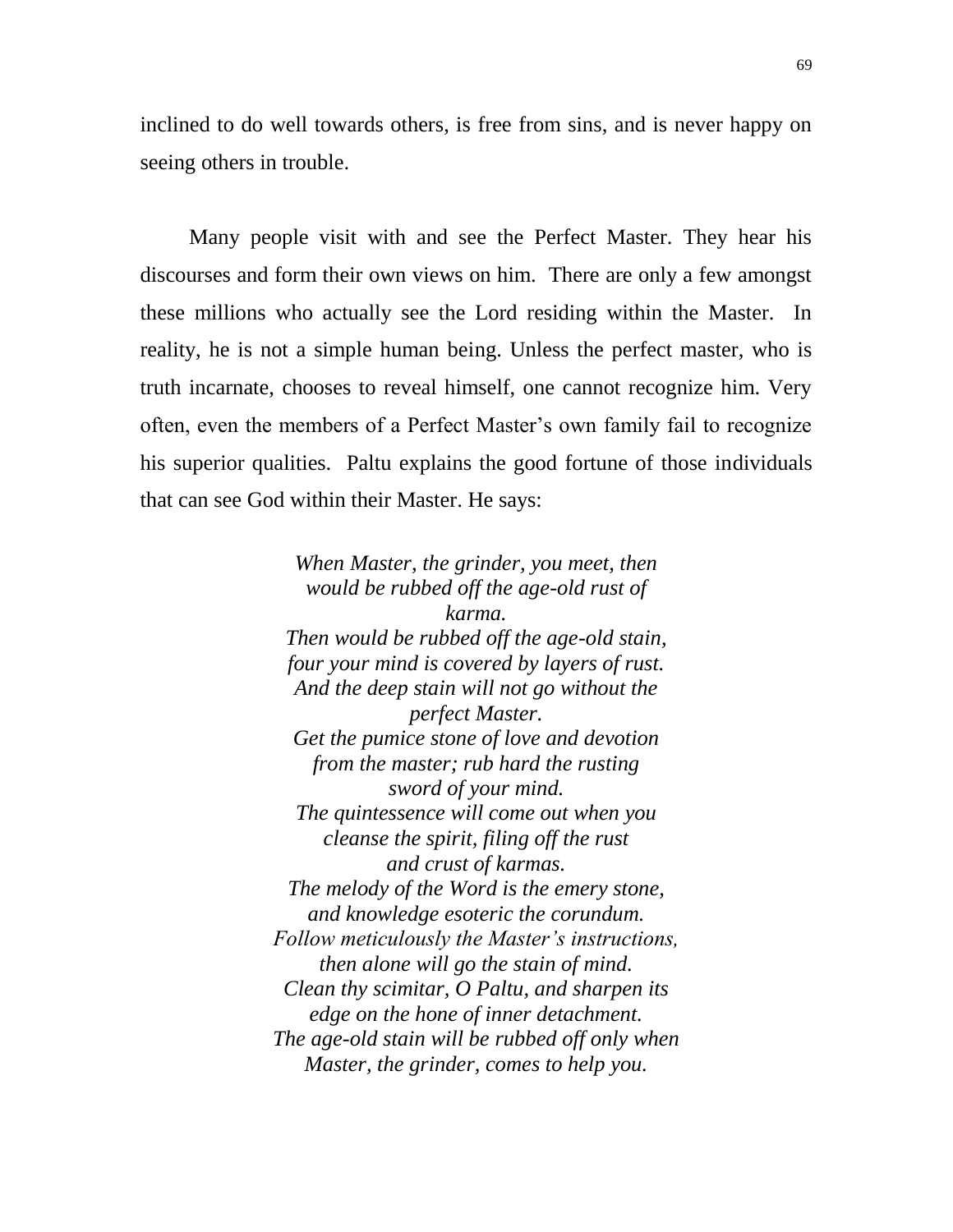*Master sikleegar milen, tab chute purana daag. Chute purana daag, ghada mann murcha mahin. Master pure bina, daag ye chute nahin. Chamma leva jog, teg ko male banayi. Johar de nikar, surat ko rand chaliye. Shabd maskla kare, gyan ka kurand lagave. Jog jugat se malee, daag tab mann ka jaave. Paltu saif ko saaf kar, baad dhare bairag. Master sikleegar milen, tab chute purana daag.<sup>16</sup>*

In another Poem, Paltu Sahib stresses the need of a living Master:

*So act, O Paltu, that your mind does not become impure, For, remember, the washerman will not live forever. Make haste, therefore, and get your sheet cleansed. Dhobi phir mar jayiga, chadar ligiyai dhoi. Chadar ligiyai dhoi, maal hai bohat samani. Chal Master ke ghat, bhara jahain nirmal pani.<sup>17</sup>*

In this scientific time, artifical can easily mask into original and it is very difficult for one to identify what is true and what will cheat them. This is suffice to say with as complex as a task as to find a Perfect Living Master.

 After discussing in detail the importance of recognizing the characteristics of a Perfect Master as well as how to do this, we must now question his role in reuniting us with the Lord. This matter will be discussed in the following chapter: "The Role of the Perfect Master".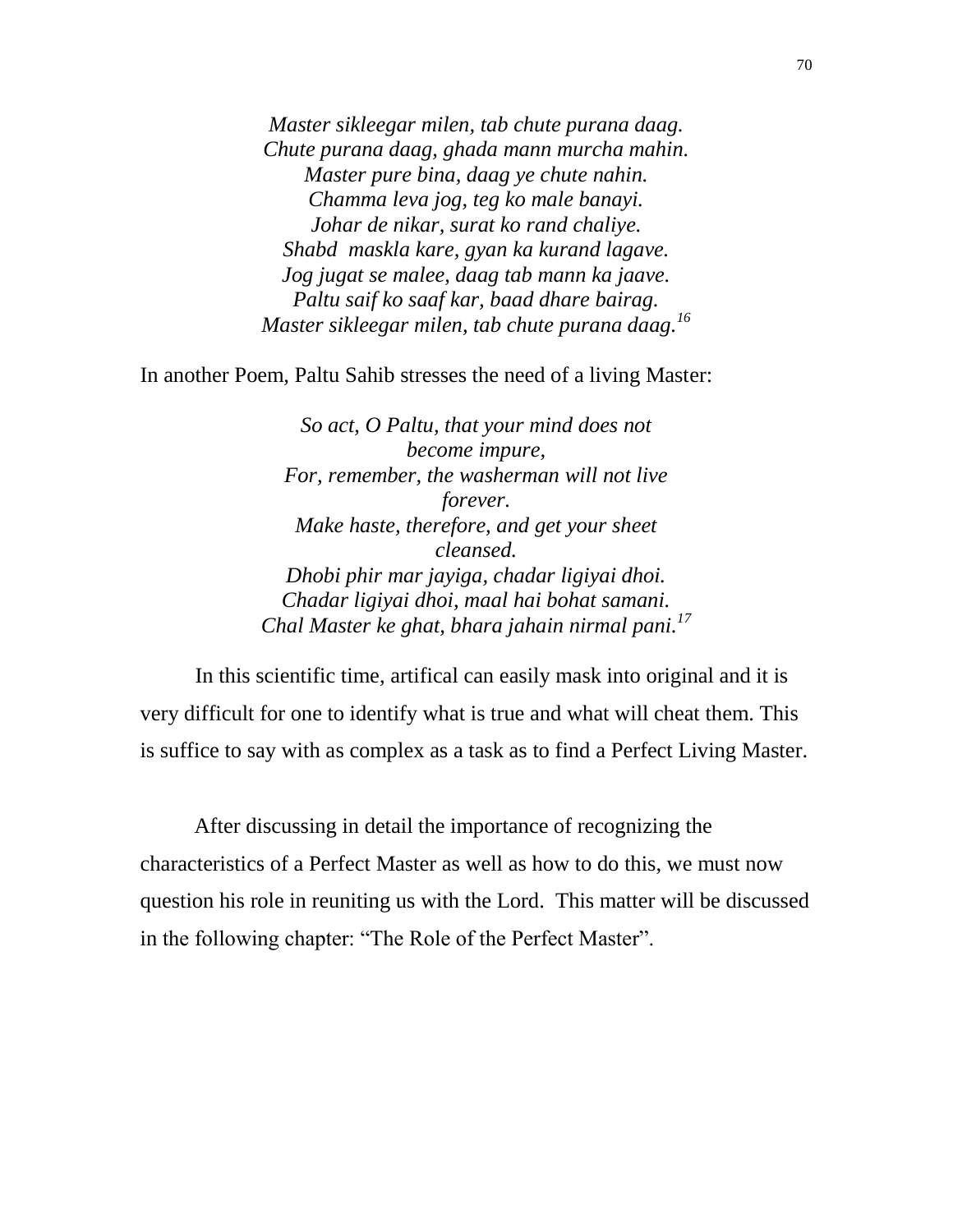### **Chapter 4**

## **ROLE OF THE PERFECT MASTER**

As discussed in the previous chapters, our soul is a particle of God but has been held captive in the cage of the body. The Perfect Masters come from the True Home for the purpose of taking souls back with them and uniting them with the Lord. Throughout history worldly people have always been against the teachings of the Perfect Living Masters. However, it is once these Masters leave this world that the people begin to worship them. Perfect Masters lovingly teach us that in order to attain permanent happiness we must devote ourselves to the Lord. We must understand that the Masters do not choose to come here. They come here by the will of the Lord. They travel the world searching for souls that have been marked by the Lord, so that they can reunite them with Him. Paltu explains these points in the following poem:

> *Parswarat ke karne, Sant liya autar. Sant liya autar, Jagat ko ra chalawen. Bhakti karen updesh, Gyaan de Naam sunave. Preet badame jagat men, Dharti par dolen. Kitno kahen kathoor, Bachan be amrit bolen. Unko kya hai chah, Sayeth hain dhuk ghaneera. Jeev taran ke haith,*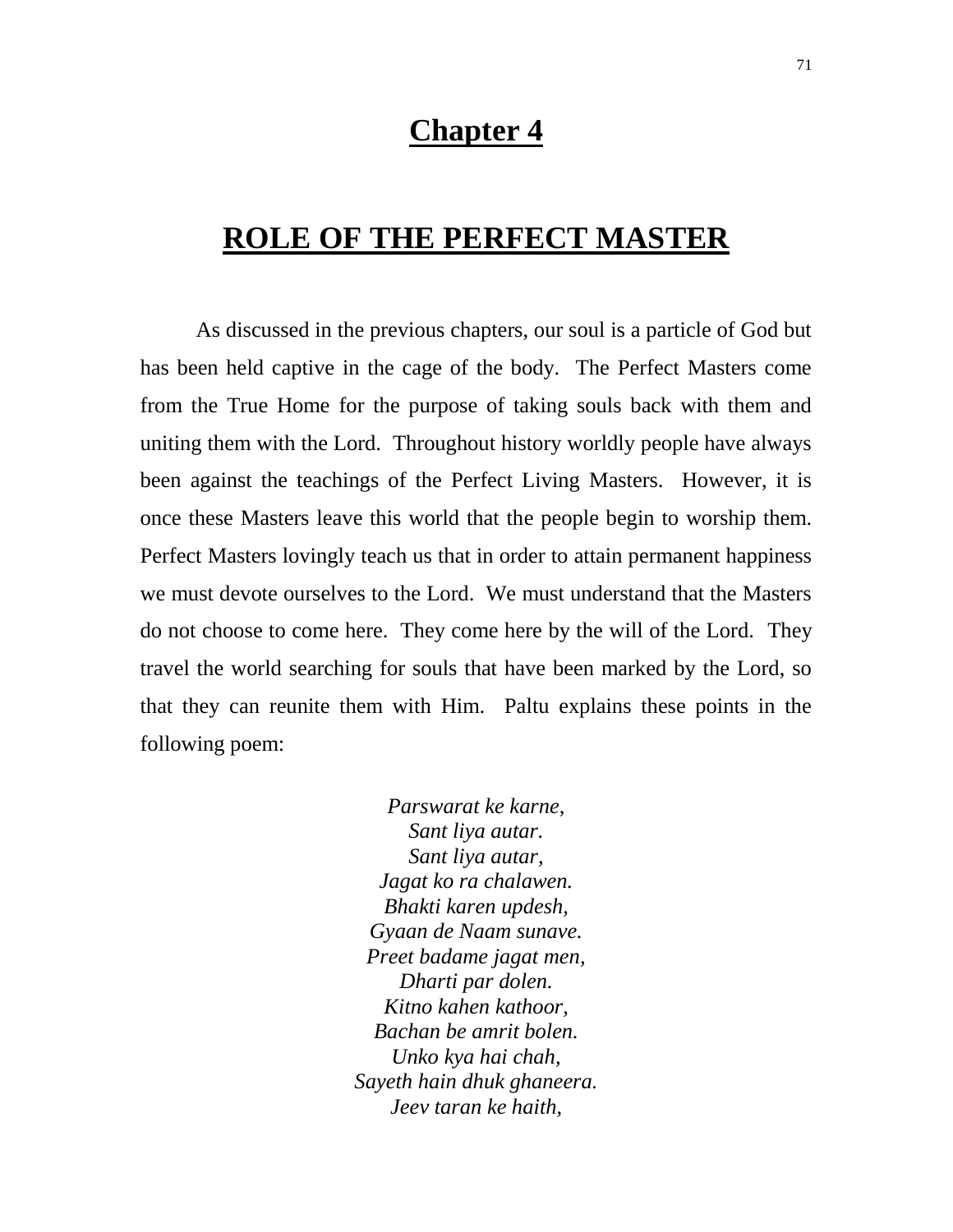*Mulak firtee bahatera. Paltu Master paye ke, Das beha nirvar. Parswarat ke karne, Sant liya autar.<sup>1</sup>*

Similarly, the tenth Sikh Guru, Guru Gobind Singh, says:

*From two we became one. I did not like to come; The Lord willed it, And sent me to this world.<sup>2</sup>*

In the above, Paltu Sahib says that since we separated from the Lord and came into this world, we have been miserable. When the Lord sees us in pain, he takes sympathy over us and sends a Perfect Master here to help guide us back to Him. Perfect Masters always have been and always will be coming to this world on their mission of mercy. Soami Ji says:

> *Sat Purush hath assumed a physical form; In the form of the saint hath he become the king of the world. This final order hath he given: Without devotion can be no salvation. Without devotion to Master, no one can go across. Without (transcendent) knowledge got from Master, no one can go across (the ocean of phenomena).<sup>3</sup>*

This same truth is again stated in the Master Granth Sahib (holy book of Sikh religion), on page 749:

> *Saints are without birth and death, Saints come for the benefit of worldly people. They give the initiation, To unite others with God.*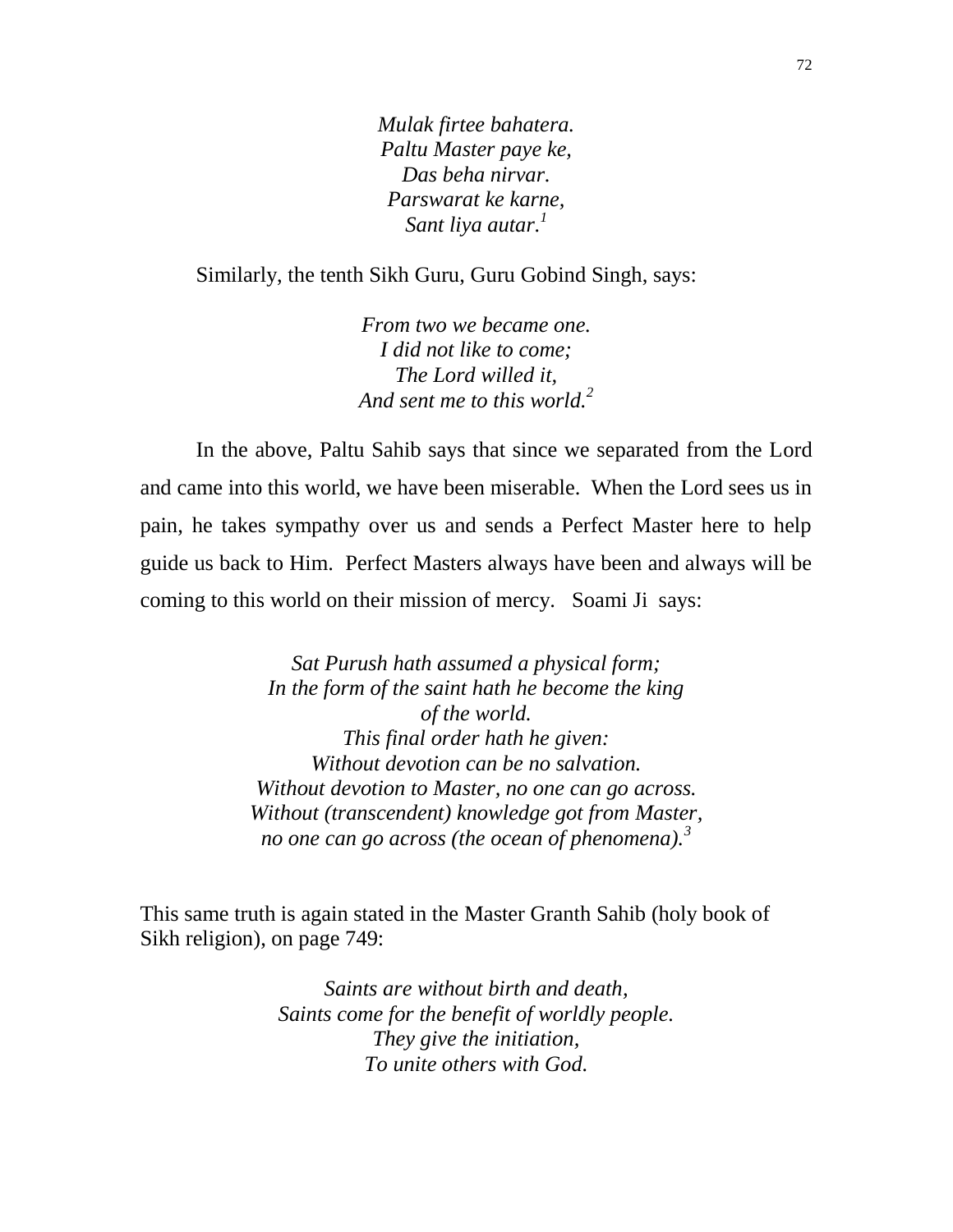The Perfect Masters do not bar us from undergoing our worldly duties. However, they kindly ask us to restrain our lust, control our greed, limit our social life, suppress our desires of personal ambition, eliminate our anger, live honestly, devote some time for meditation every day, and increase our devotion. These restraints do not inhibit us, but rather they enable us to perform our duties with a stronger will. Spirituality is founded on an individual's attempts at achieving victory over the mind.

We have a zucchini plant in our backyard at home, which unfortunately had not yielded us any zucchinis. During the season, it grew flowers but these flowers never grew into any zucchinis. Once, we had a friend visiting us who was a horticulturist. He was taking a tour of our backyard and when we told him of this useless zucchini plant, he immediately told us the reason and how to fix it. He told us that there are male and female flowers but they were far apart. We had to put both the male and female flowers together in order to mate them and produce zucchinis. We did that and from then on, we enjoyed zucchinis every season. Again similar to the coconut example, we had the tools in front of us. Just as a disciple we have the human body ready for God-realization. We had assumed that having the source of this zucchini plant was enough for us to grow this vegetable. We needed someone that had expertise in this field to teach us how to properly craft and use this resource. I had deemed the zucchini plant as useless and assumed that my job was simply to water and plant it. If I had not met my friend and asked him about this plant, I would continue to be ignorant about this. That is what a true master does. A Perfect Living Master is immediately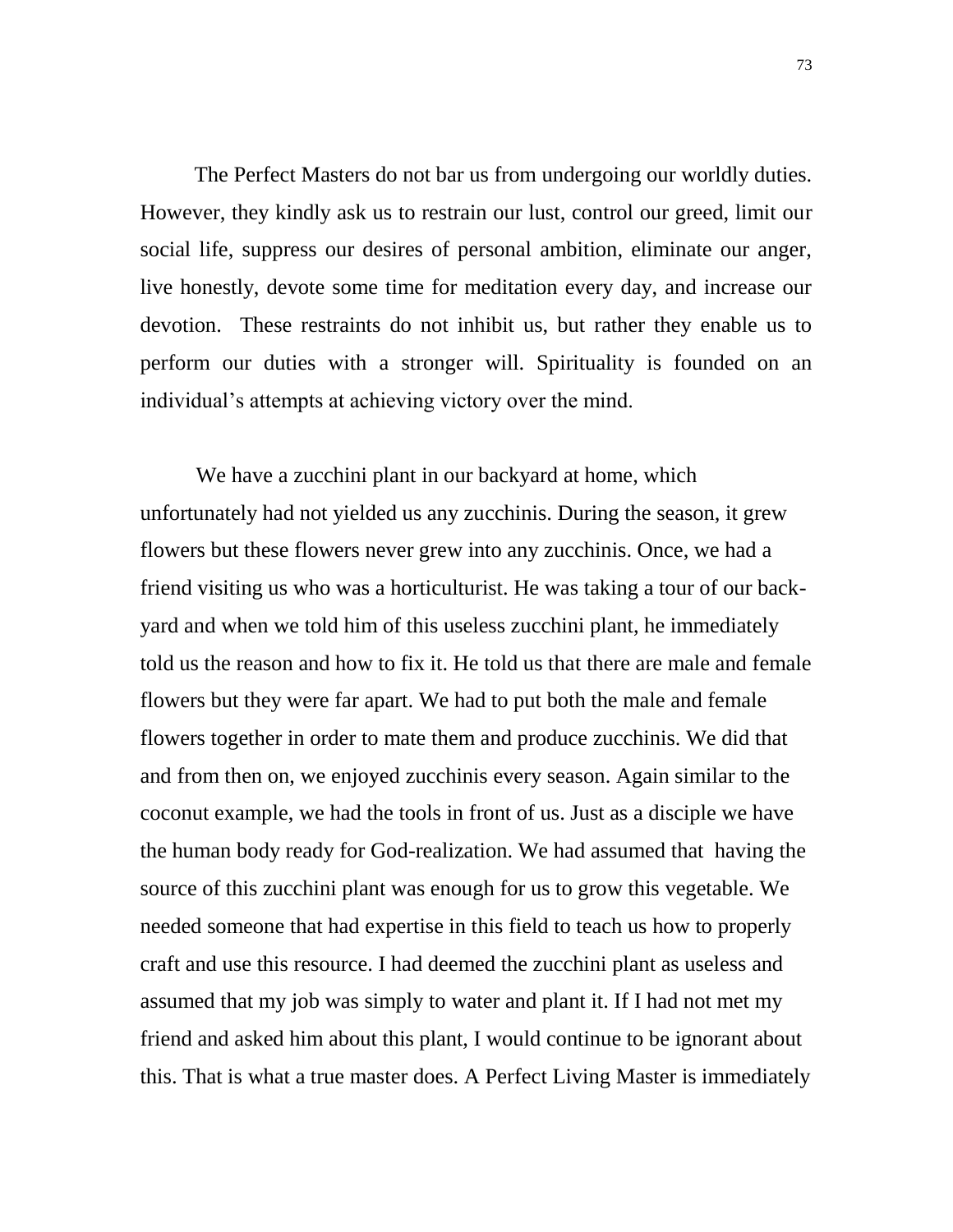able to identify the issue or the obstacle we are facing to realize our goal and offer us a solution. We put our tools and faith in His hands and he takes the ingredients and produces the results that reap us benefits.

 The Perfect Masters are one with the Lord. Their goal in this world is to reclaim human souls and connect them with God. The first step of the Perfect Master is to initiate his disciples and teach them the correct method of meditation. As the disciples continue to follow his instructions, they are eventually able to see the Divine Light and hear the Nam (Divine Melody) which resides within them at all times.

When a Perfect Master initiates a man, his Radiant Form comes into the Third Eye focus of the man. This form remains there for the disciple"s entire life, providing him with all of the necessary help he requires. When the soul goes inside, either during meditation or at the time of death, the Radiant Form of his Master receives the soul and takes it to higher realms. Soami Ji says that we should behold that Radiant Form of our Master by concentrating our attention at the Third Eye.

> *O behold thou the form of thy Master, By making thy seat in the "Til" (Third Eye).<sup>4</sup>*

*Master showeth thee this wondrous form, Whose glory cannot be described. When his human form doth he show thee, Then doth he draw up thy mind.*<sup>5</sup>

The true existence of the Master is the Nam (Divine Melody) ("Shabd (Word or Logos or Nam (Divine Melody)) (Word or Logos or Nam (Divine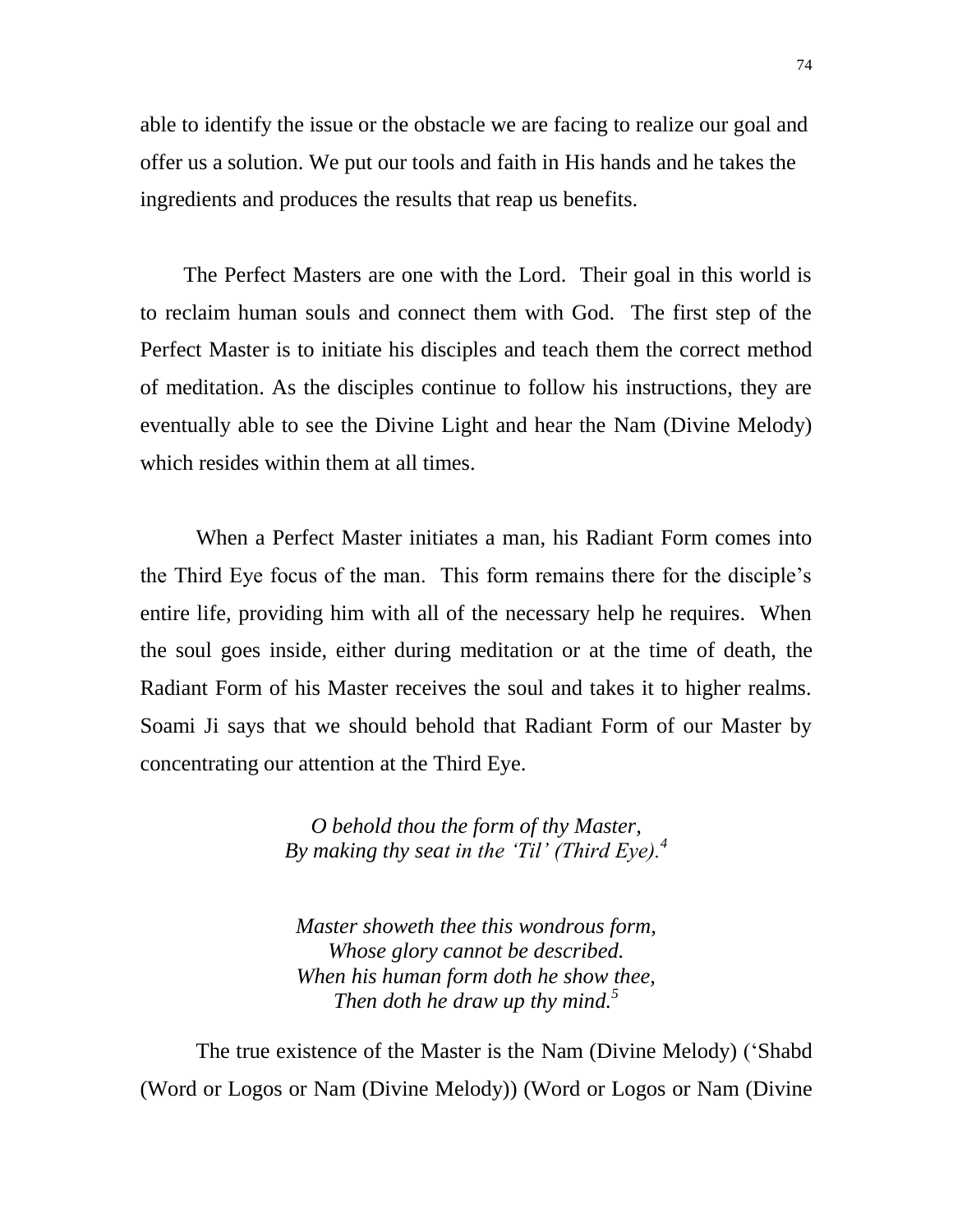Melody))'). If we listen to it with love and devotion, it transforms our being and eliminates all of our weaknesses. The real Master is this "Shabd (Word or Logos or Nam or Divine Melody).

> *To the Shabd form of Master do thou ever listen; By this means do thou burn all thy lower desires and worldly inclinations.<sup>6</sup>*

*Draw thou thy senses, mind and soul within thy body; And by ascending to the (inner) sky do thou meet the Shabd form of thy Master. Ever do thou listen to the Melody of Anhad Shabd ; And behold thou the wondrous "Flame" of God.<sup>7</sup>*

 We cannot have any success on the path to God-realization without the grace and help of a Perfect Living Master.

> *Without the grace of a saint, none doth find (the Lord); Without the saint, nothing is gained. Even the practice of Shabd is told by the saint; Without his grace "tis all vain effort. So, the vital thing is grace and kindness (of the Saint); Fall thou at his feet and seek thou his protection: saith Radha Soami . 8*

 During meditation, the soul goes inwards and upwards like a kite. It is at all times connected with a string which rests in the hand of the flier. When play is over, the kite returns downwards just as the soul comes back into the body after having reached the bliss of higher spiritual planes. There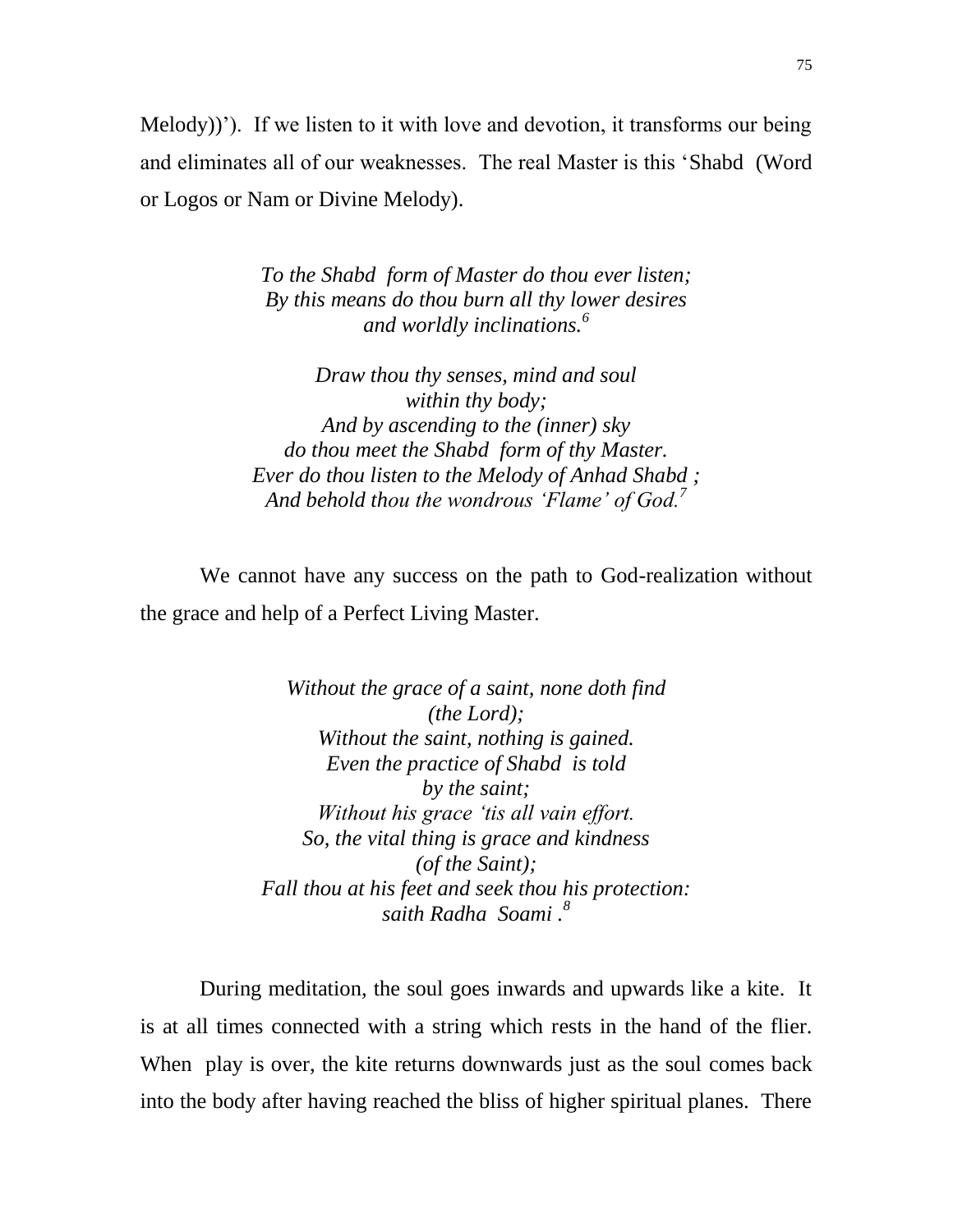is no doubt that this is like temporary death. This condition is similar to dreaming except that in dreams the soul goes downwards into the throat center, whereas in meditation the soul goes higher up into the Third Eye. Throughout the entire spiritual journey, the Master remains with the disciple, but in his Astral Form.

In 2002, I had a chance to go to China on a business trip. A bus picked us from the hotel in the morning and dropped us back in the evening. Unfortunately, I missed the bus to the hotel one day. I was very scared because since language was a huge barrier I couldn"t understand any of the signs. Show organizers told me that there was another bus going close to the hotel. After taking the bus, I managed to find an interpreter who took me to the underground sub-way. He showed me the train to take and told me to come out after two stations. I was thankful that he had given me the route and obliged. When I stepped out after my second station, I was shocked to see no hotel there. It was dark, I couldn"t understand the writing around me, and it was hard to find someone who could understand my problem. I was very terrified especially being in a new country and worried I had misunderstood the instructions. With God"s blessing, all of a sudden I met a student who could speak English. It turned out he was an employee at the same hotel and told me that we could not see the hotel because it was one floor above us. I was relieved and also a little embarrassed at how I could find the hotel so close to me. Like our lives, we are enveloped in darkness. We blindly grasp at corners trying to find our way to escape through this cycle of birth and death. We need someone to open our eyes, shine an inner light and allow us to see what is in front of us, a palace within. In this example's case, it was a hotel employee. In order to find our true home, we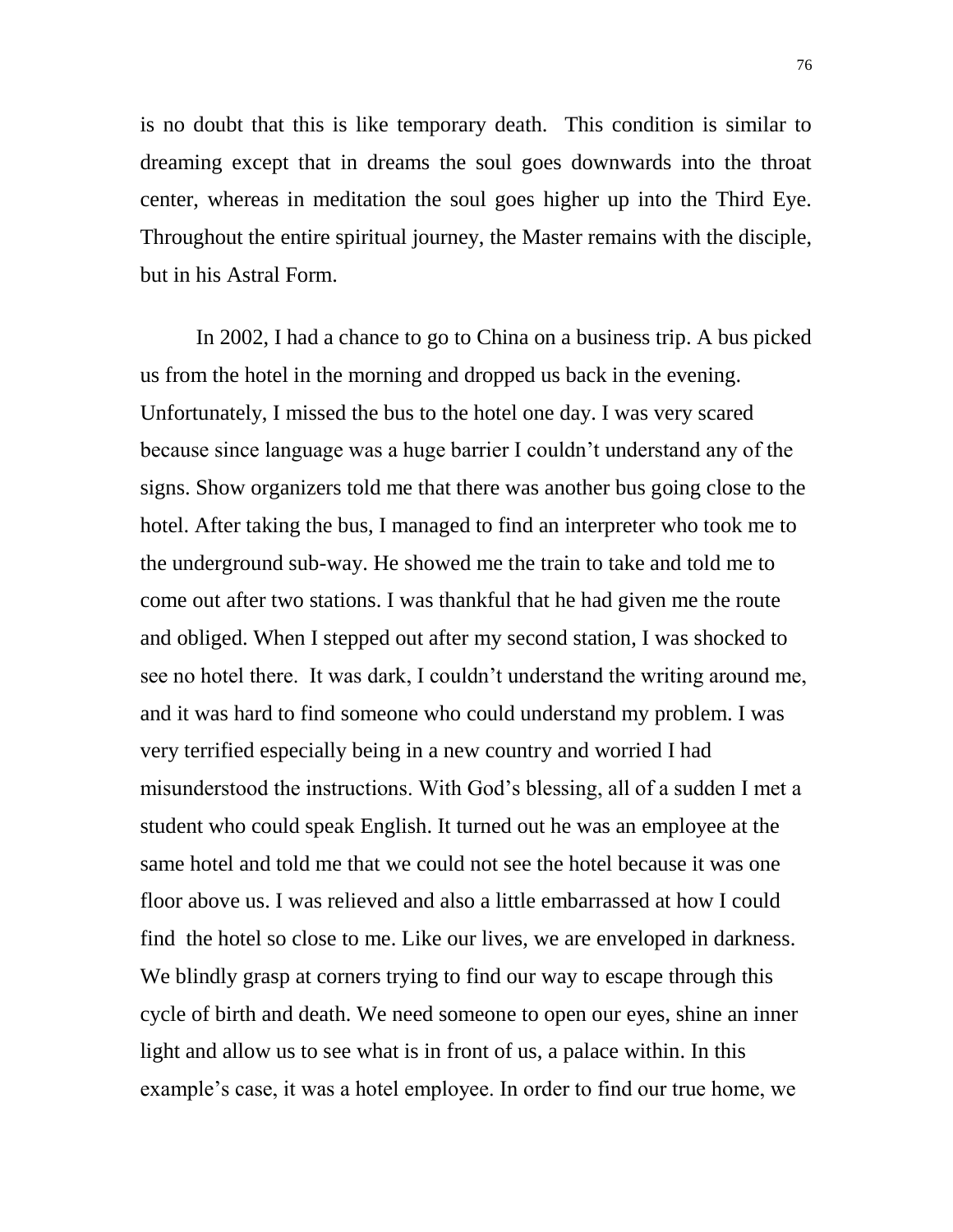need a Perfect Living Master to help us shine that light within us and realize that our true destination has been within us all along. Master comes to us in many forms to guide us. I had show organizers tell me about the bus that would go near my hotel. I found an interpreter to tell me about the subway. He sent me a student, that turned out to be working at that very same hotel, to take me from the bottom to the top. We should never think we are alone if we have a Perfect Living Master, He is there with us from beginning to end and through out it all.

Paltu explains that the Master gives his disciples Nam (Divine Melody), which makes them fearless and immune to all harm; no one can injure even a hair on their head. He says:

> *The Melody of the Word makes the seeker indifferent to the crown and turns him into a fakeer. The Word of God turns the king into a fakeer and attaches him to the Lord. The sweet Melody of the Word makes the world insipid and tasteless. He who is struck by the Word, how can one bring him back to worldly life? His object is achieved and he cares not for the world. Wounded he wanders from place to place, grievously injured by the Word. He dies while living, but resurrects eternally O Paltu. he whose heart is pierced by the arrow of Nam (Divine Melody) Grows indifferent to the crown and becomes a fakeer.<sup>9</sup>*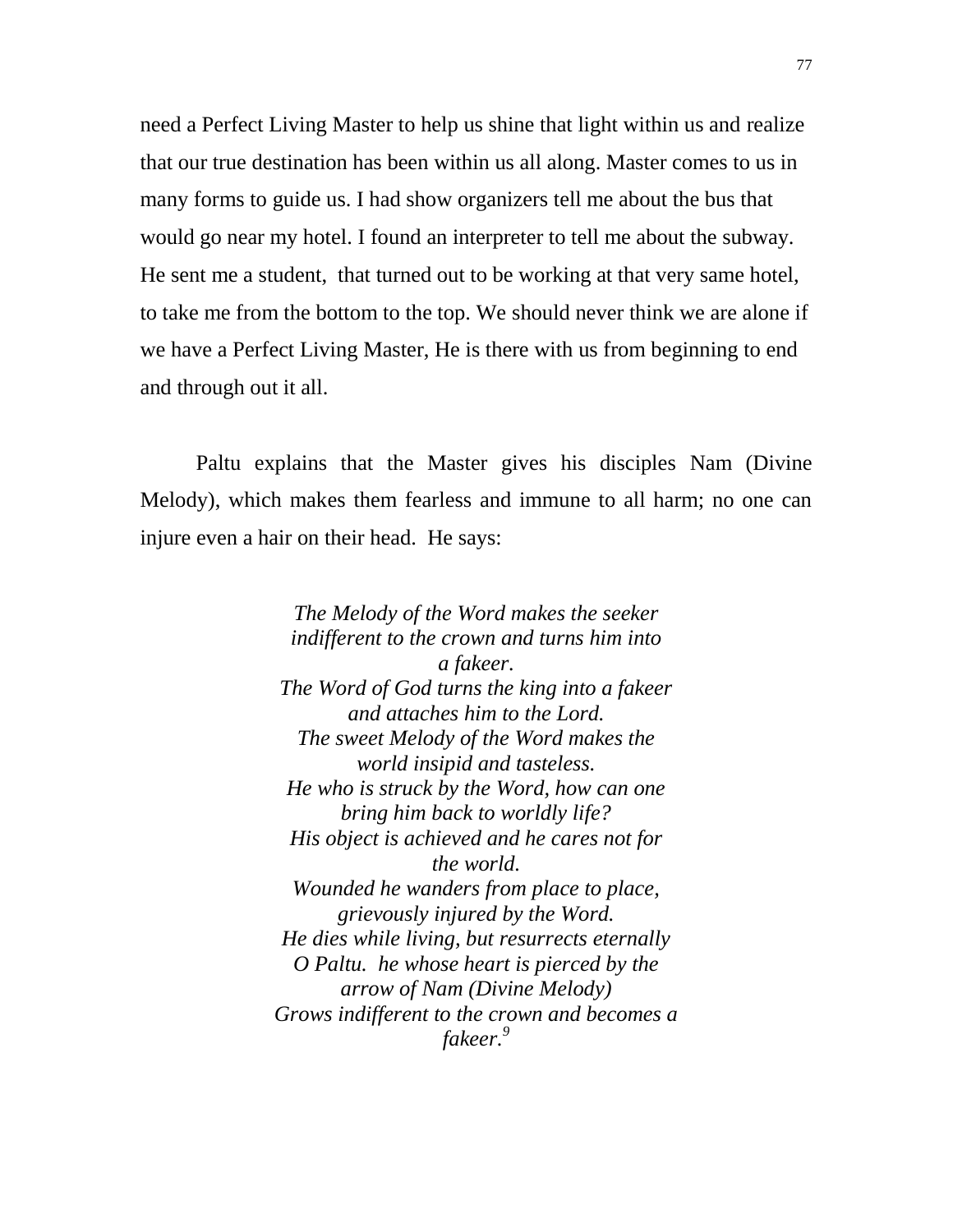Nam (Divine Melody), or the Name, gives life to all creatures. Moreover, it nourishes, develops, perfects, and protects them. One can only receive Nam from his Master. Paltu exclaims excitedly,

*"I have been transformed from a sinner into a saint, rescued from the pains and sufferings of the passions, taken out of the clutches of desire and consequent transmigration, and brought to the feet of the Lord through His Nam (Divine Melody)e. Therefore, let us worship the Nam (Divine Melody)e of the Lord. As oil becomes perfume when mixed with sent, so have I become fragrant by the fragrance of Nam (Divine Melody). He who does not worship the Nam (Divine Melody)e is the lowest of the low, unworthy to be called a human being. He should have died at birth."<sup>10</sup>*

Nam (Divine Melody) is the one and only power which can take over the mind and establish control over the passions. Baba Jaimal Singh ( A Perfect master) confirms this:

*"If you listen for ten minutes or five minutes or four minutes or two minutes or even one minute to this Nam (Divine Melody) or Nam (Divine Melody), with love and devotion, millions of sins will be washed away and obstacles removed."<sup>11</sup>*

Paltu says:

*There is no salvation without Nam (Divine Melody), no Nam (Divine Melody) without a Master, and neither is possible without the grace of God.<sup>12</sup>*

 The Master is more than willing to give the gift of Nam (Divine Melody), but few are willing to receive it. In truth, people want worldly treasures, not spiritual wealth.

 Perfect Masters advise their disciples to die while living. They say that one who dies this death awakens to everlasting bliss, and avoids the cycle of birth and death. Through daily meditation, one"s mind begins getting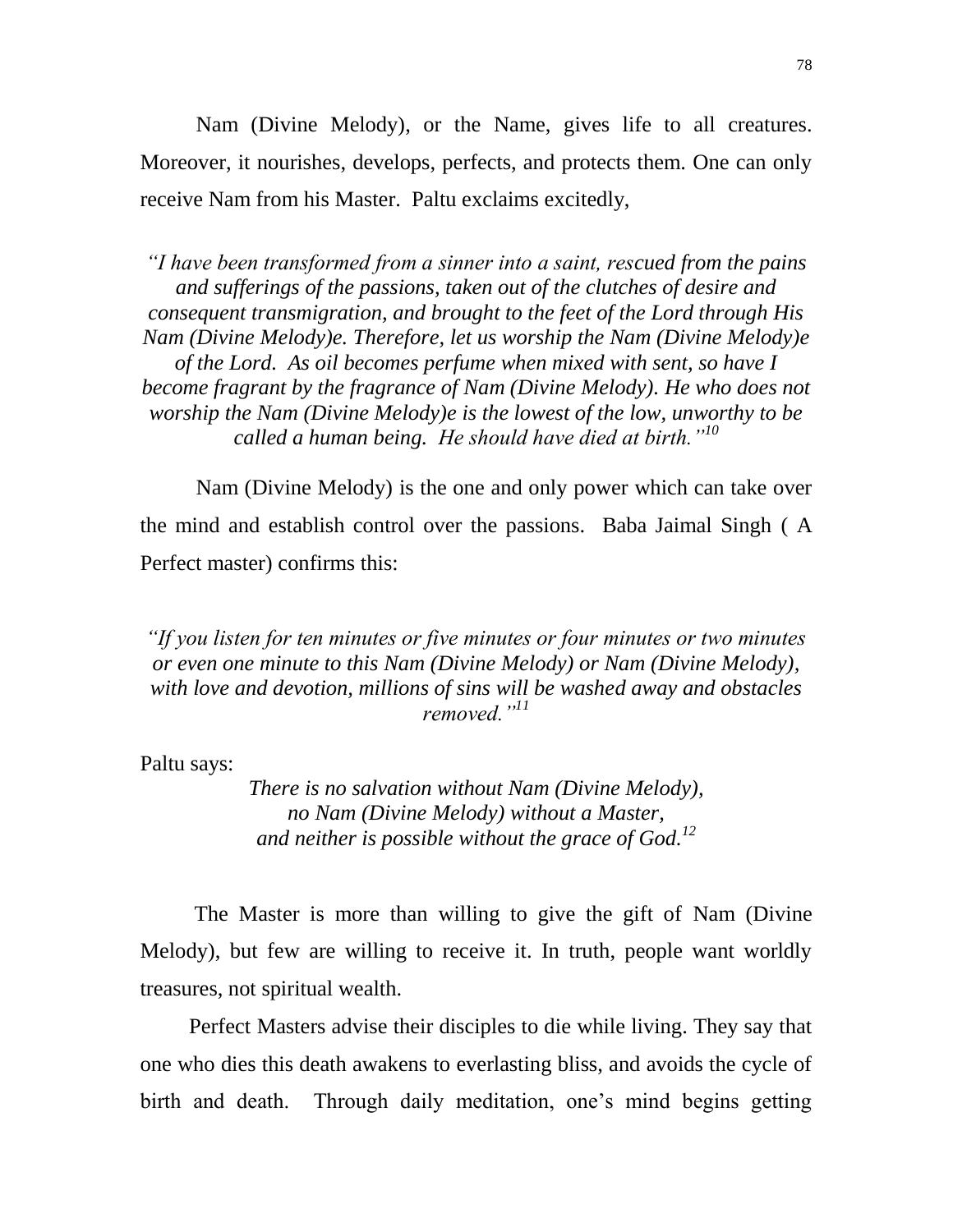absorbed and is eventually pulled from within. By the grace of the Master, the Nam (Divine Melody) and Light soon follow. Paltu describes what happens at this time:

> *The Melody of the Word pierced him like an arrow and Platu died that very moment. Paltu died the very moment he set his foot on the battlefield. His head was the first to go and then he fought with his trunk. Wounded in every pore of the body, his entrails came out and trailed along the field. The beholders, stricken with awe, wondered at the fierce battle Paltu fought. It was, indeed, the Master who shot him right in the heart with an arrow. The arrow went whizzing like a whirlwind and piercing his heart went deep within. Words are easy as the wind, the number of those who merely preach is legion. But Paltu gave away his lift the moment the Melody of the Word pierced him like an arrow.<sup>13</sup>*

Often, seekers begin to wonder why one can not simply follow the instructions given in the many holy books and find God this way. However, the books themselves tell us that without the guidance of a Perfect Master, we cannot achieve success on the spiritual path. Paltu recites from his own personal experience that when he practiced the traditional methods of worship, he was unsuccessful in seeing the Lord. However, when he found his Perfect Master and followed his method of meditation, he was finally able to see the Lord within. He says:

*I sought Him for a long time... I, then,*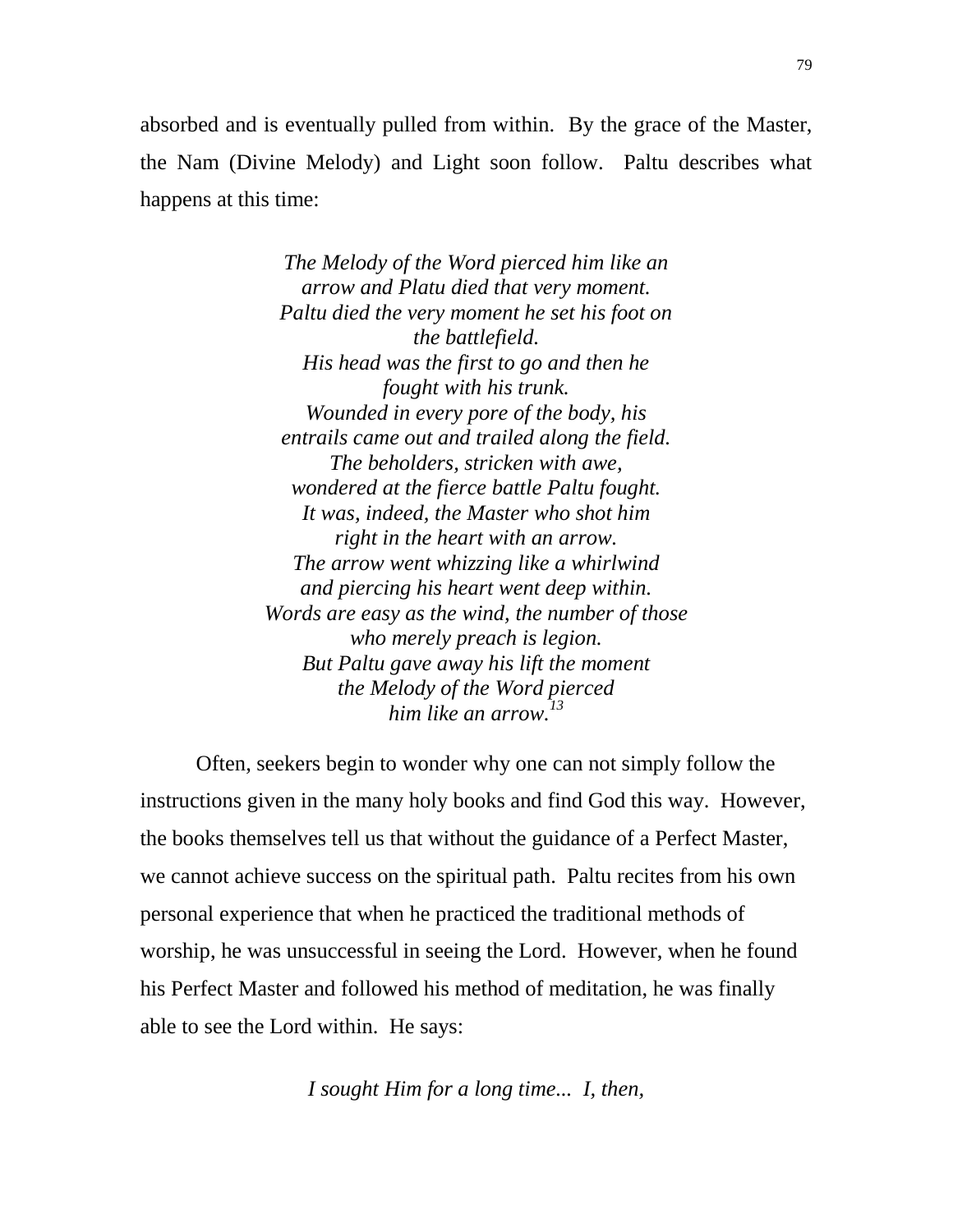*repeated the holy Nam, undertook penances and counted endlessly the beads of rosary. I also looked for Him in the six systems of Hindu philosophy and scriptures. None of these devices could reveal to me the Secret. Not till I put myself under the charge of my Master and followed his instructions, could I attain the Lord.<sup>14</sup>*

 Since God is not a material object, he cannot be found in the material world. It is only from within ourselves that we can merge with the Lord, and this is accomplished only with the aid of a Perfect Master.

 When a Perfect Master initiates us, he does not simply give us some words to be repeated, but essentially joins our soul with the Nam (Divine Melody). Over time, the seed of the true Name, which the Master has sown in the disciple, sprouts and becomes a full-grown tree, bearing the fruit of supreme insight and the final union of his soul with the Lord. That seed of "Nam (Divine Melody)" can not be destroyed by any power, and its effect can not be destroyed by anyone, whether he is in heaven or on earth. Soami Ji says:

*When once hath a Saint put the seed of Shabd in the soil of one"s being, Who is so powerful as to burn that seed? In course of time doth that seed sprout forth; Whenever saints come into the world, The man with the seed ever remaineth with them. They water the little plant (by their spiritual discourses, etc.), And into a big tree doth that plant of devotion grow up, Bearing sweet and delicious fruit (of transcendent bliss and knowledge), Which by his Master"s grace doth the man enjoy.<sup>15</sup>*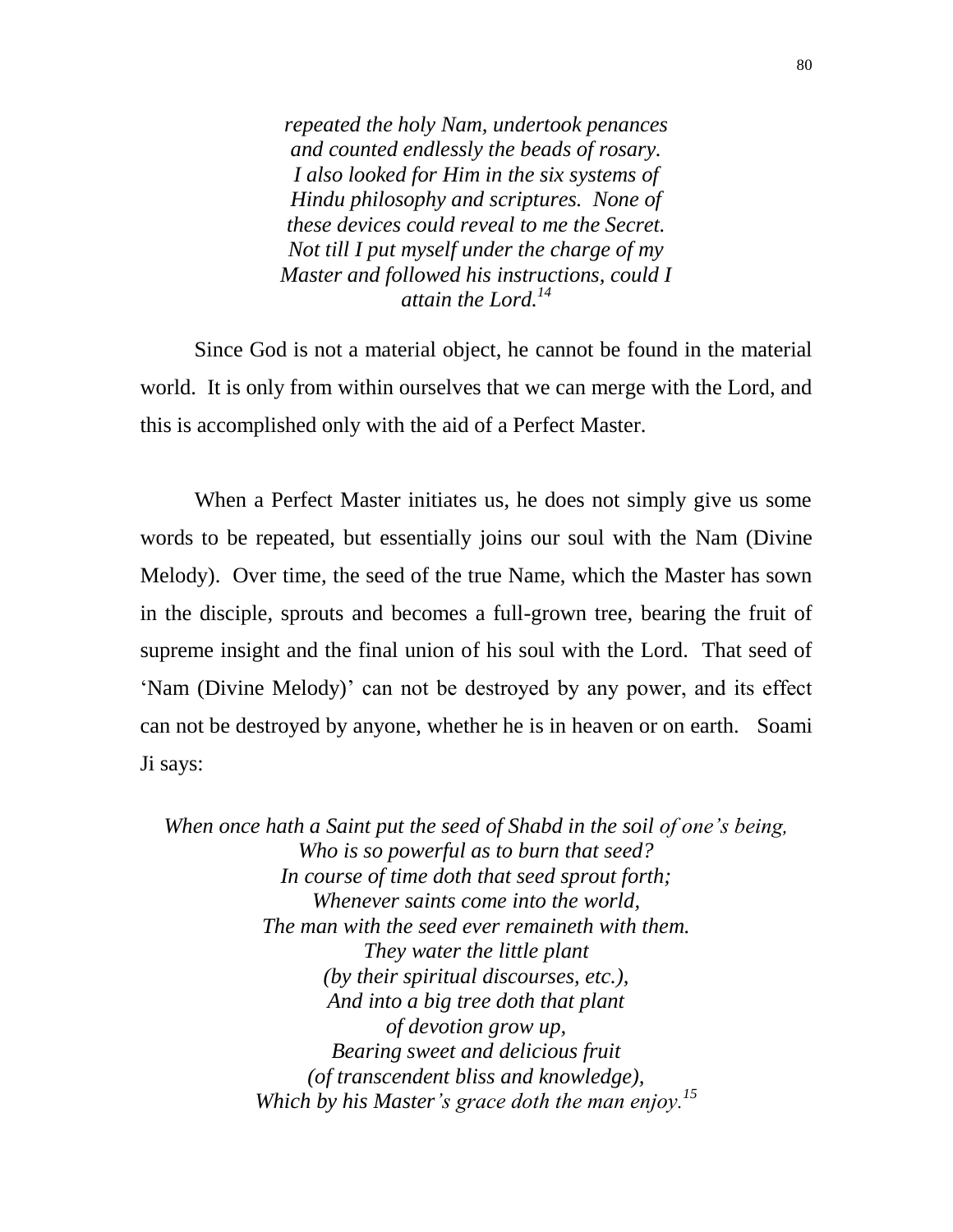When a Perfect Master has willingly bestowed Nam (Divine Melody) on a person, no power whatsoever can obliterate the power of that Nam.

 The Master gives man nothing directly from Himself. However, in a deeper sense, the role of the Master is vital. If a great treasure is hidden in the house of a man who doesn"t realize it, that man will technically remain a poor person. However, if someone were to come along and tell him not only where the treasure is lying but exactly how to get it, that someone has in essence turned the poor man into a king. This is the role played by the Master for his disciple. Since the wealth of the Word is already within man, the Master simply provides his expertise and guidance. Although it seems here that the Master provides little to the disciple, in truth, he gives him everything.

 The Master can help us get rid of all of the karmas we have accumulated both in this life and in past lives. The Lord has sent the Master to help souls who are miserable in this creation and yearn to go back to Him. These souls have been marked by the Lord and it is the goal of the Master to put these souls on the right path and lead them back to Him. The Master can only accomplish his work "while it is day", meaning while he is in his body. It is said in the Bible:

> *As long as I am in the world, I am the light of the world.<sup>16</sup>*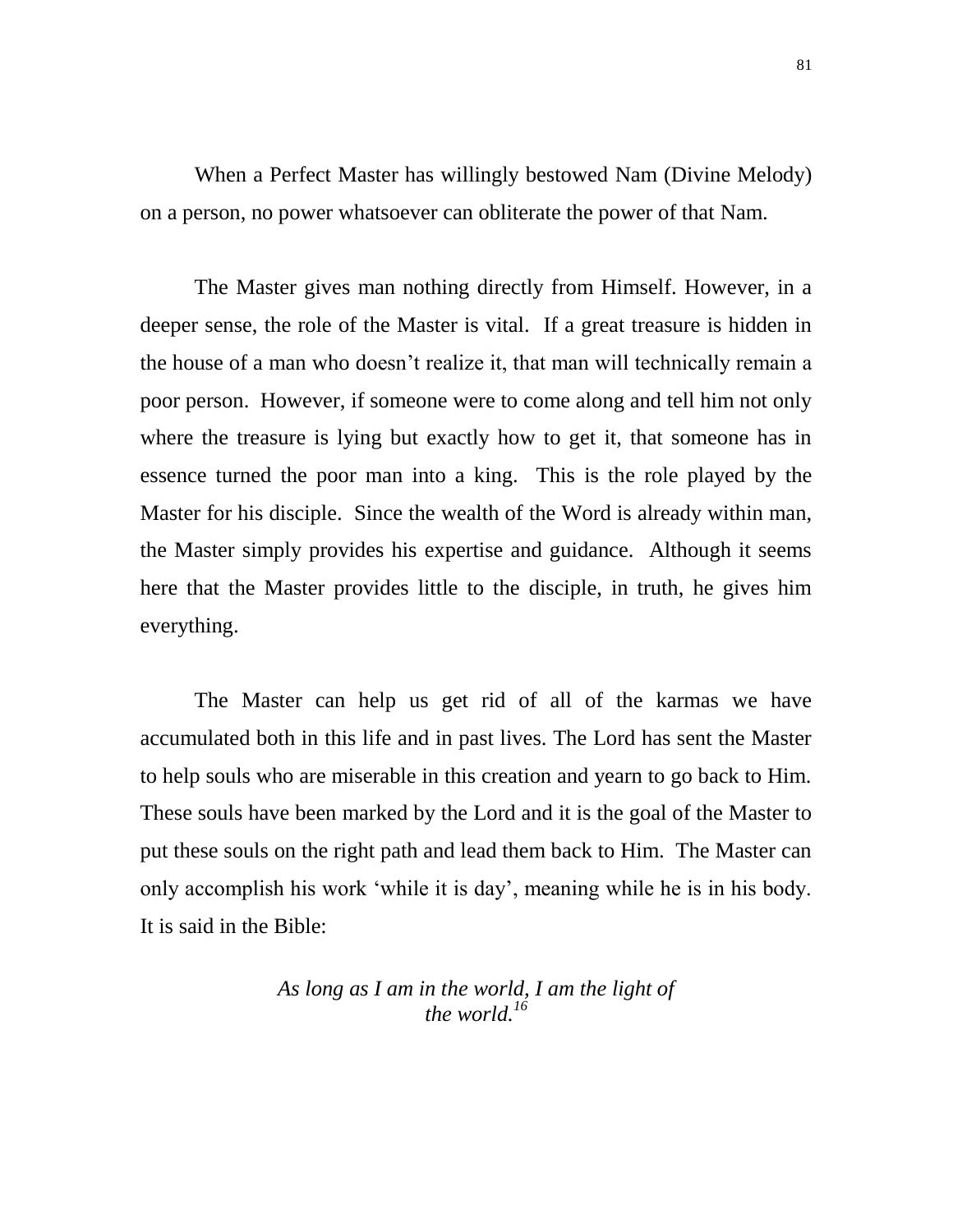Here, Christ himself indicates that we must go to a living Master, for he is the Light of the world only as long as he is in the world. In order for the disciple to be accepted by the Master, both the seeker and the Master must be in the human body. Once the disciple has been put on the path, it makes no difference whether or not the Master or seeker is within the body. For the disciple, the Master who initiated him never dies; moreover, the disciple"s spiritual progress continues whether the Master is in this world or the next.

 Only through a living Master can we go back to the Lord. The Lord sends each Master into the world at an appointed time to help particular souls on their spiritual path to God-realization. Each Master is the Light of the world just as long as he is in the world. If we could now go to the Lord through Christ, who has long left the world, then there would never have been a need for any living Master to come into this world in the first place. However, we cannot contact him directly because the Lord himself has intended that we go back to Him only through a living Master.

 One must seek a Master of one"s own time and surrender to him completely. Only through his grace can one"s inner eye be opened and the inner light be seen. The Master is the ladder whereby one can climb to the Immortal Abode. Dariya Sahib, a Perfect Master, explains the necessity of a Perfect Living Master:

> *One must accept a living Master; He is the authentic messenger of the Lord. Seeing this authentic messenger, Yama flees very far away.<sup>17</sup>*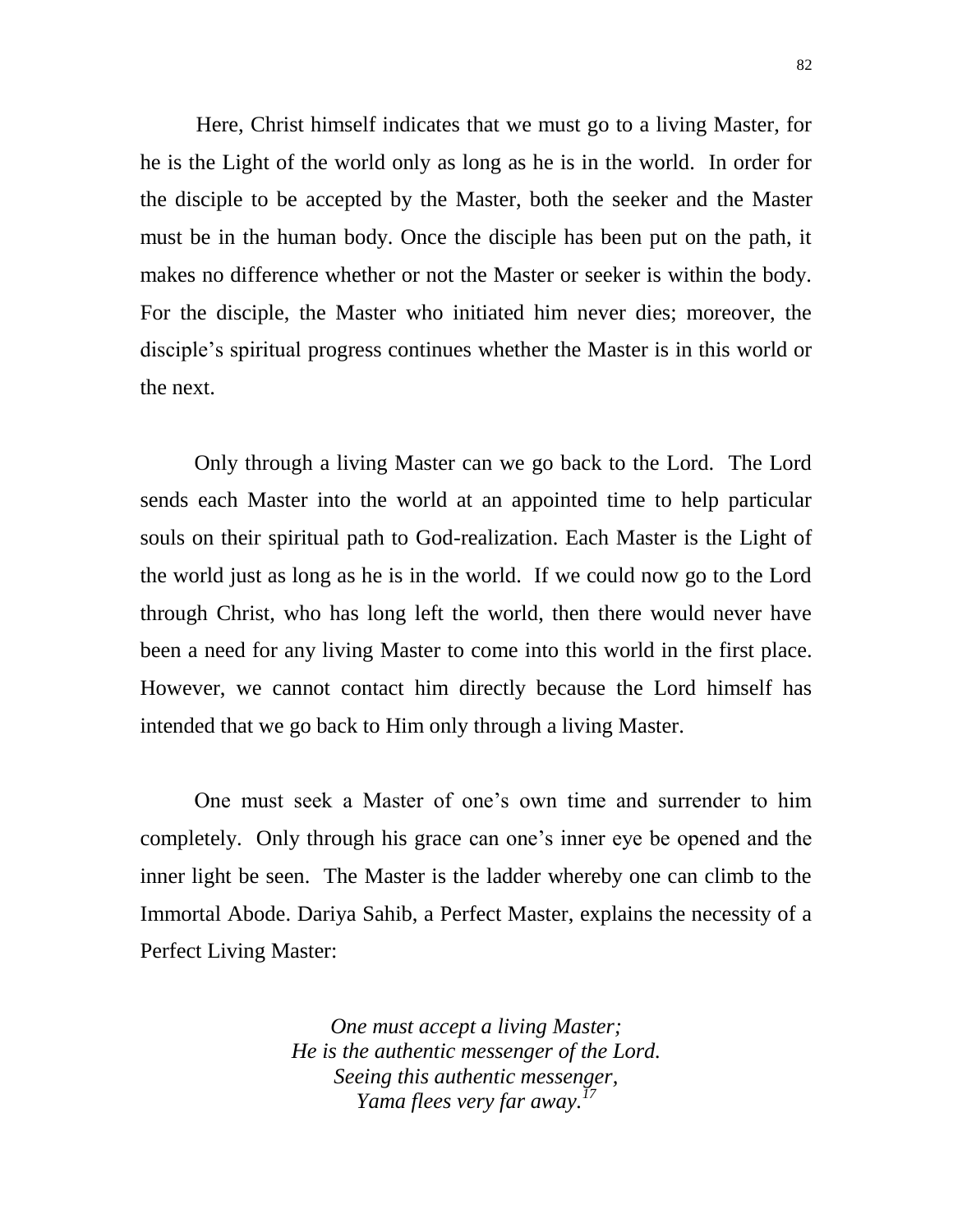*Delusion is destroyed by the true Sound, If a perfect Master is obtained. No one can go to the other shore without a Perfect Master; The world is rotating in delusion.<sup>18</sup>*

Guru Ravidas (a Perfect Master) says that the Master is the only one who can help us achieve union with God. Only the Master can teach us the way back to our True Home and wash away all of our sins. He connects us with the Nam (Divine Melody) which resides within us.

> *If the blind findeth the Master, The blindness of the disciple is removed. Without the eye of wisdom bestowed by the Master, O Ravidas, How can the snare of delusion be destroyed?*

*At the sight of the flame of delusion, Men rush like moths. Without the wisdom imparted by the Master, No one escapes, O Ravidas.<sup>19</sup>*

The moment at which one comes in contact with a Perfect Master is indeed a blessed one. The place in which the Master sits and walks is sanctified. He comes to this world on a mission of mercy, rescuing all of the souls with whom he comes in contact.

It is natural for the human mind to indulge in sense pleasures, and it is therefore constantly restless until it finds something superior. It is only when the mind takes refuge in the Master and follows his instructions that it withdraws its attention from the outside world. This is when the mind witnesses radiant light within and tastes the Divine Nectar of Nam (Divine Melody). These things give the mind a feeling of peace at which time it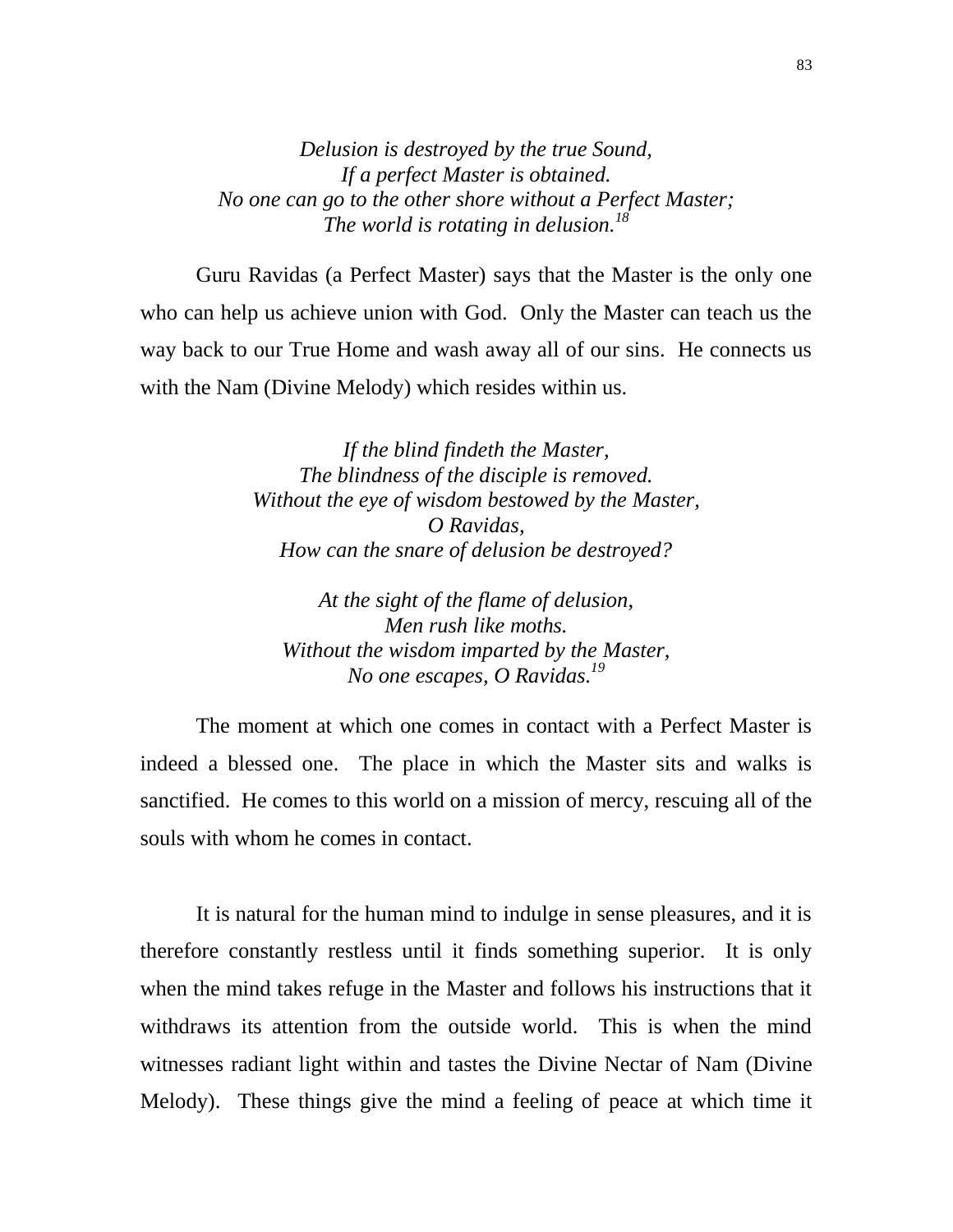becomes completely controlled. Many sinners have thus been saved through love and devotion to the Lord"s Name.

Those who are initiated by a Perfect Master fortunately receive his grace and companionship. Eventually, the disciple becomes confident that God pervades everything and nothing exists without him. The disciple becomes increasingly detached from the world and is instead absorbed with thoughts of love for God. Sultan Bahu (a Perfect Master) wrote:

> *My Master has planted in my heart the jasmine of Allah"s Name. Both my denial that the Creation is real and my embracing of God, the only reality, have nourished the seedling, down to its core.. 20*

Aside from spiritual development, the Perfect Master takes care of his disciple"s worldly life. Bahu says that the state in which the disciple lives is determined by the will of the Master, for he knows what is the best for the disciple. He always keeps the disciple in his thoughts and takes care of his interests and well-being. In fact, the Master himself guides the understanding of the disciple. Eventually, he transforms the disciple into his own form.

Even the hardships that a disciple undergoes are according to the will of his Master and are in the best interests of the disciple. Related to this is the example of the potter who slaps his pot in order to remove its defects and give it a proper shape. However, even as the potter beats the outside of the pot, he supports it with his other hand on the inside. Similarly just as a tailor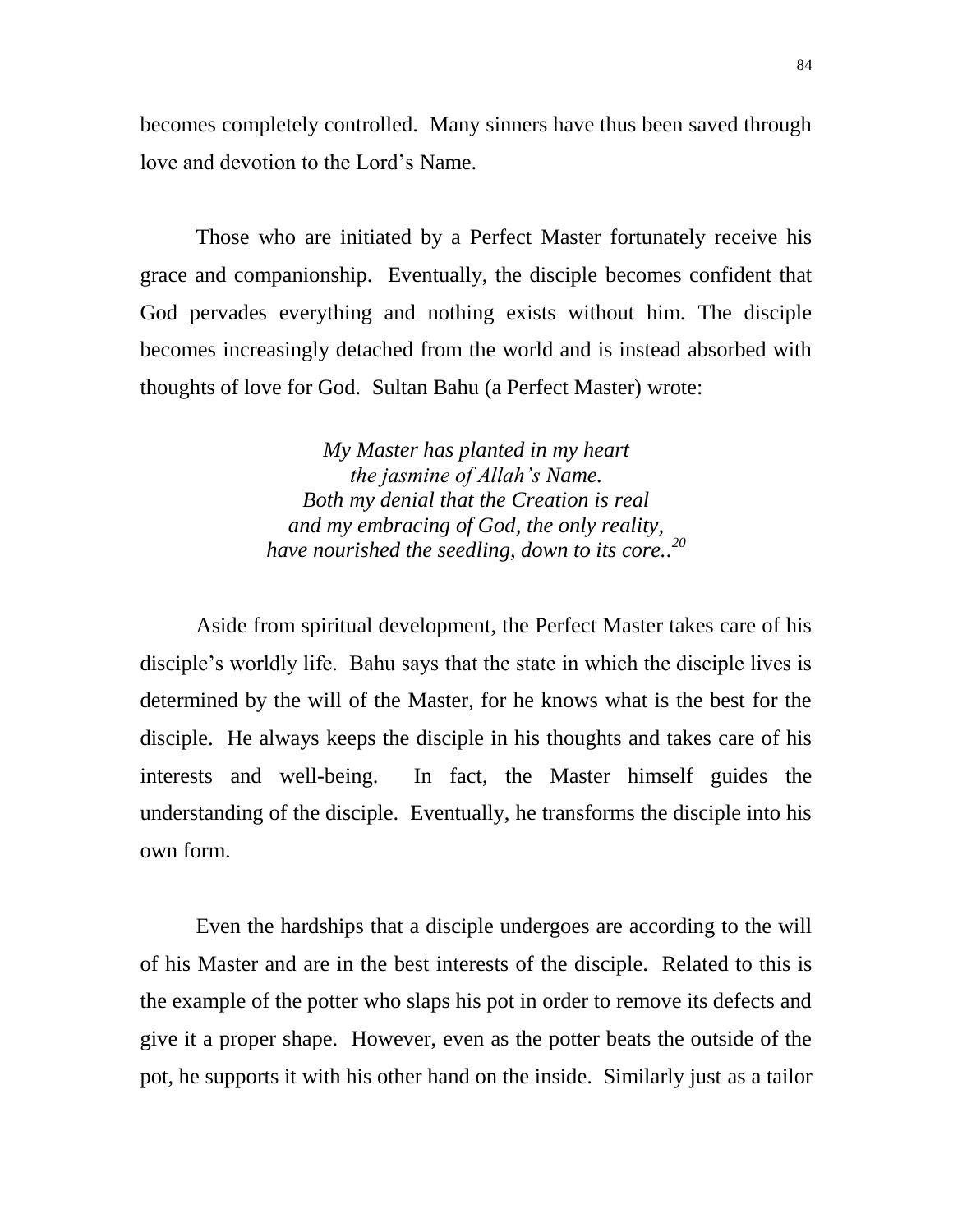cuts cloth to make a garment, a carpenter cuts wood to proper dimensions, a goldsmith beats gold in making an orNam (Divine Melody)ent, a blacksmith melts iron to give it proper form, and a sculptor carves stone to make a beautiful statue, so too does a Master, with the well-being of disciple in mind, mould him into a pure form to make him worthy of union with God.

Mira writes a poem in which she is determined to remain in the company of Saints. She has exchanged wealth, reputation, and worldly comforts for the gift of Divine Love. Her mind is at all times absorbed in meditation and she longs to rest at the feet of her beloved Master. She is even ready to lay down her life for this.

> *Let people try to restrain me, O friend, I will not be stopped. I will remain in the Saints" company And gain the bliss of the Lord"s love.*

*I will not bother with the world; If all my wealth goes, let it go; Even if my head be severed I will not complain. My mind is absorbed in simran; I meet all censure with cheer. Mira"s Lord, Thou everlasting one, Grant me the shelter Of my Master"s feet.<sup>21</sup>*

The Perfect Master always comes into this world to tell us our real purpose in life, which is to go back to our true Home with the Lord. However, only a select few actually listen to and follow his teachings. The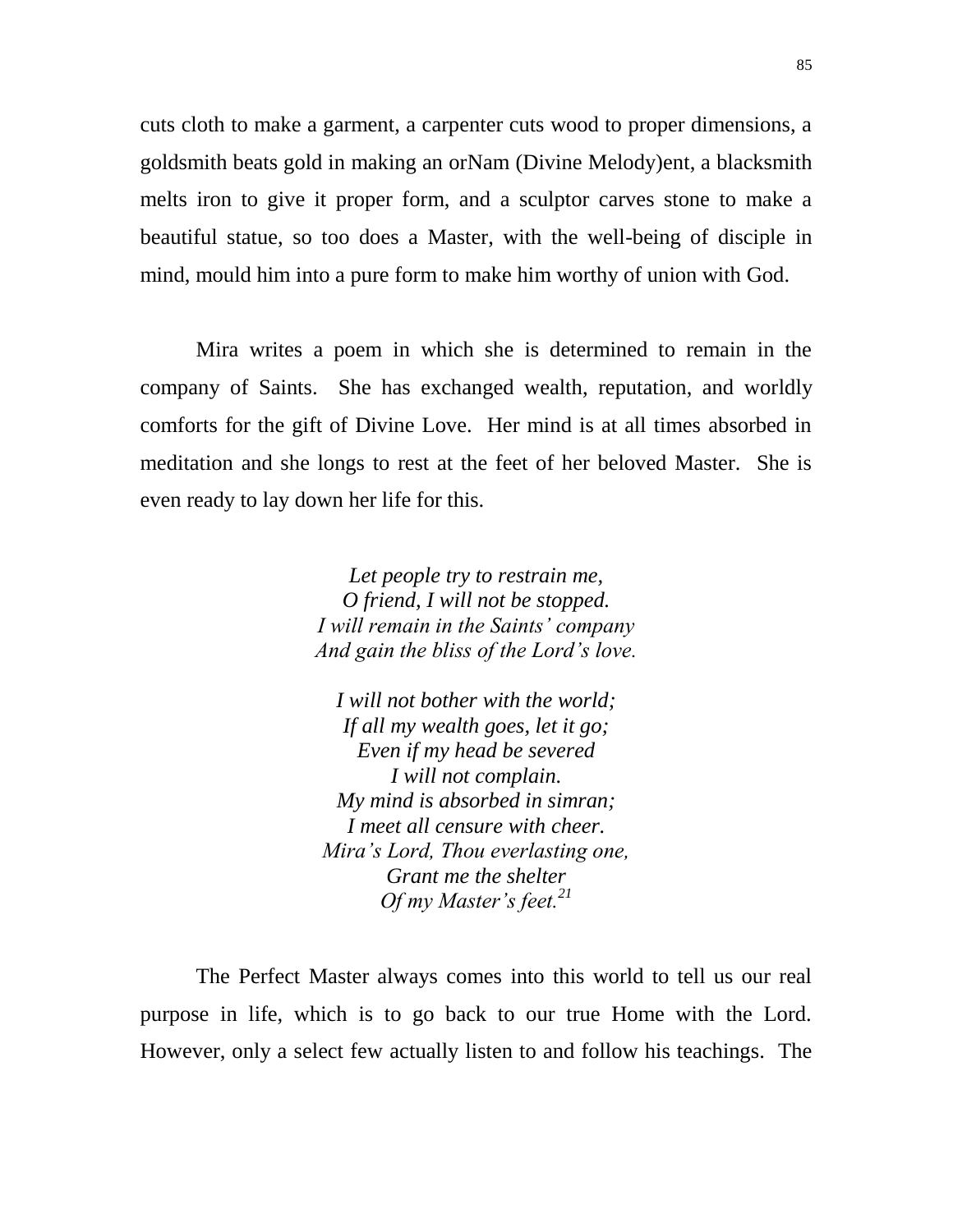rest of the world is not interested in gaining any spiritual benefits. The following story illustrates this:

*"Once upon a time there was a foolish merchant. He loaded a sack of wheat on one side of his horse and balanced it with a sack of sand on the other side, so that the horse would not feel any discomfort. A poor man, watching him loading the horse, asked him, "Sir, may I ask you what you are doing?" The merchant replied, "On one side I have put wheat, and on the other, sand, to balance the load." "Would it not be better," asked the passerby, "if you divided the sack of wheat into two equal parts and put one on each side?" "…replied the horseman testily- "Keep your fancy theories to yourself, lest I too become a poor man like you.""<sup>22</sup>*

 In this example, we humans are like the foolish merchant, as we too are unwilling to take the advice of others, no matter how much it may benefit us.

 The Perfect Masters not only play a vital role in connecting our soul with the Nam (Divine Melody), but they also improve our lifestyle. After receiving initiation from the Master, we have a firm belief that we reap whatever we sow. We look down upon cheating, lying, stealing, or any other bad habits because we know that the Lord resides within us and watches our every action. When in the company of a Perfect Master, we are really impressed with his character and dealings. Having him as a role model, we begin to change our character to reflect his. The following story shows how Kabir Sahib changed the life of a man who originally had no morals.

*Once, during the rainy season, a group of holy men came to Kabir Sahib"s house. There was not a scrap of bread in the house, nor did Kabir have even one coin in his pocket. Kabir) was a weaver by trade and had been unable to sell any of his cloth because it was the monsoon season. He asked*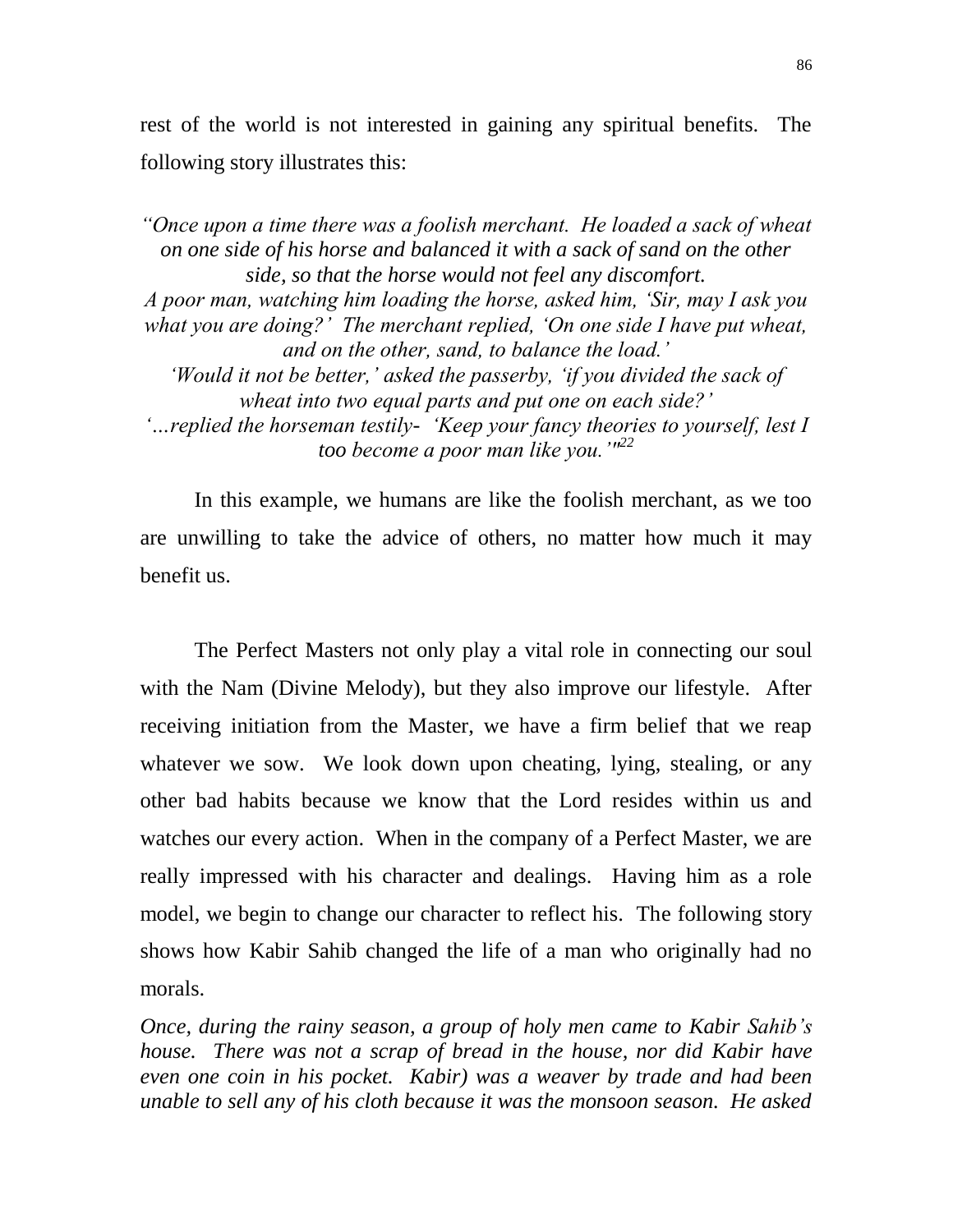*his wife, Mai Loi, if she could buy some provisions on credit, as they could always clear the debt later.*

*But the difficulty was, who would give credit to a poor weaver without a steady income? Mai Loi went from grocer to grocer without any luck. In the end, one grocer did agree to give her rations on credit but, not knowing who she was, he put the condition that she spend the night with him. Mai Loi was upset by his lecherous intentions but did not say anything. She brought the rations home and told Kabir about the deal that the merchant had proposed.*

*That night Kabir reminded Mai Loi about her promise to the merchant. He consoled her by saying that everything would be fine. As she way ready to leave for the grocer's place, he told her, 'It is raining and the path is full of puddles. Wrap a blanket around yourself and I shall carry you on my shoulders."*

*The house was soon reached and Mai Loi went inside, while Kabir waited for her outside the door. Delighted to see her and unable to believe his good fortune, the grocer nevertheless noticed that Mai Loi"s slippers, despite the rain, had no mud on them and nor were they wet. "How is it that you walked through the muddy street," he asked, "and yet there is not a trace of mud on your slippers?"*

*"There is nothing to wonder at," she replied. "My husband, Kabir Sahib, carried me here on his back, and is now waiting for me outside the door." On hearing the name of the great Saint spoken, the grocer was suddenly overcome with shame. Going to the door, he begged Kabir to come inside and dry himself. Then, falling to his knees, he begged both Kabir and Mai Loi to grant him pardon.*

*'Rise up, my good friend,' said Kabir. 'It is a rare man indeed who does not go astray." Kabir and his wife took their leave, and the grocer sat in his corner far into the night, pondering on what had happened. In the end, he came to the conclusion that there was only one good path to follow in this world, the path of discipleship. In the morning he sought out Kabir and became one of his most devoted disciples."<sup>23</sup>*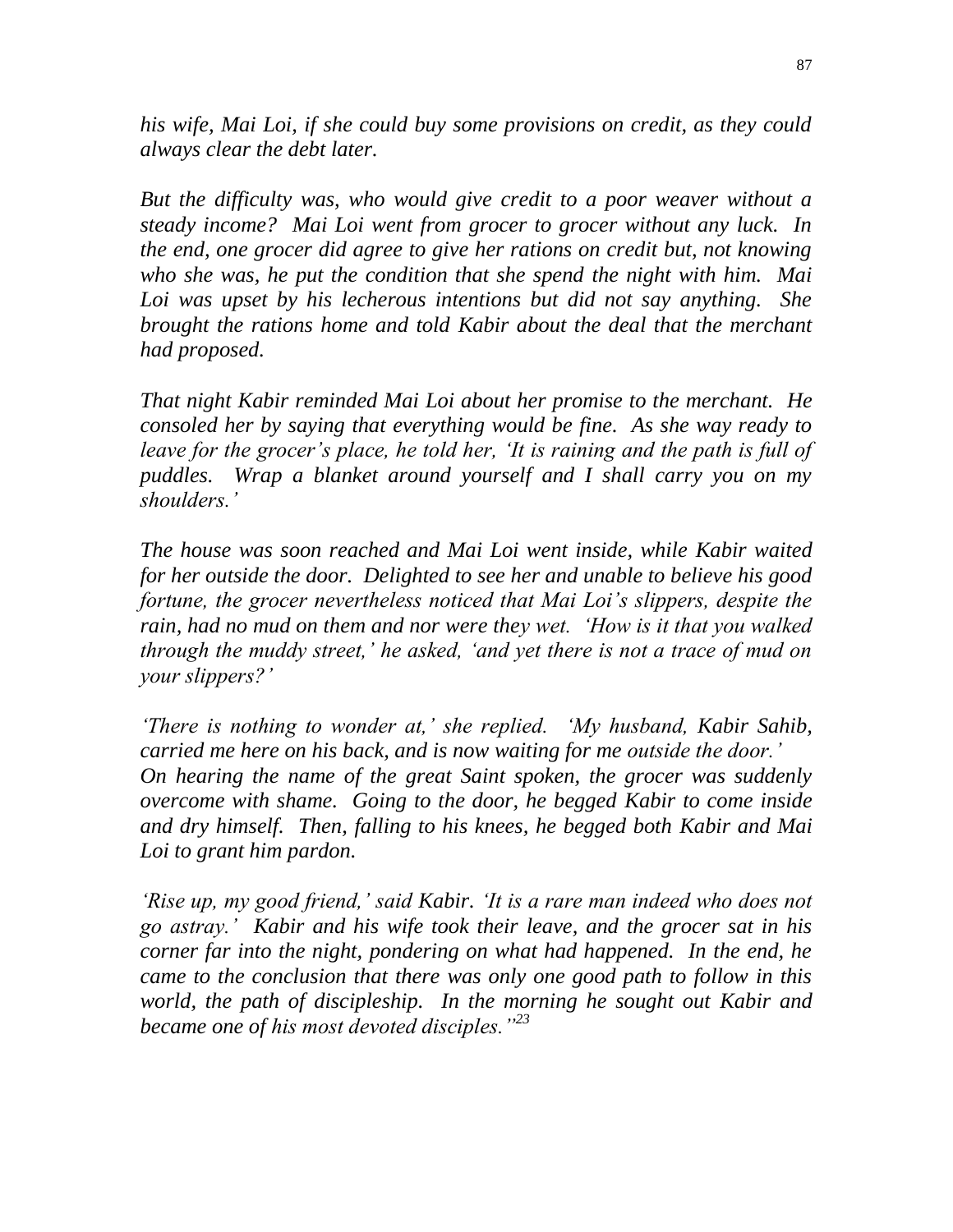The company of Perfect Masters is essential in increasing our love and devotion for the Lord and in bringing about self-purification. Dadu, a Perfect Master, strongly urges one to keep the company of Masters and avoid the company of evil people. Dadu says:

> *In the company of the unholy, a barrier is created, And the taste of piety and devotion disappears. In the company of the holy, bliss is generated, And one is overfilled with joy. Even by having recourse to ten million means, One cannot attain perfection without the company of a Saint. Without the true Master, one can never be purified, O Dadu.<sup>24</sup>*

The Master's power is not restricted to guidance in this lifetime only. At the moment of death, when all relatives and friends are helpless in rendering any help to the dying man, it is the Master who comes to his rescue. Bulleh Shah (a Perfect Sufi Mystic) explains this:

> *Your testing time will surely come, When all near and dear ones will desert you. At that time the Sultan of Bullah Will help you to be ferried across. Put your mind in spinning. O girl!<sup>25</sup>*

A disciple experiences a miraculous change as a result of the tremendous amount of spiritual influence that his Master has on him. He becomes an entirely different person after his contact with the Master. Bulleh Shah writes about the change he experienced: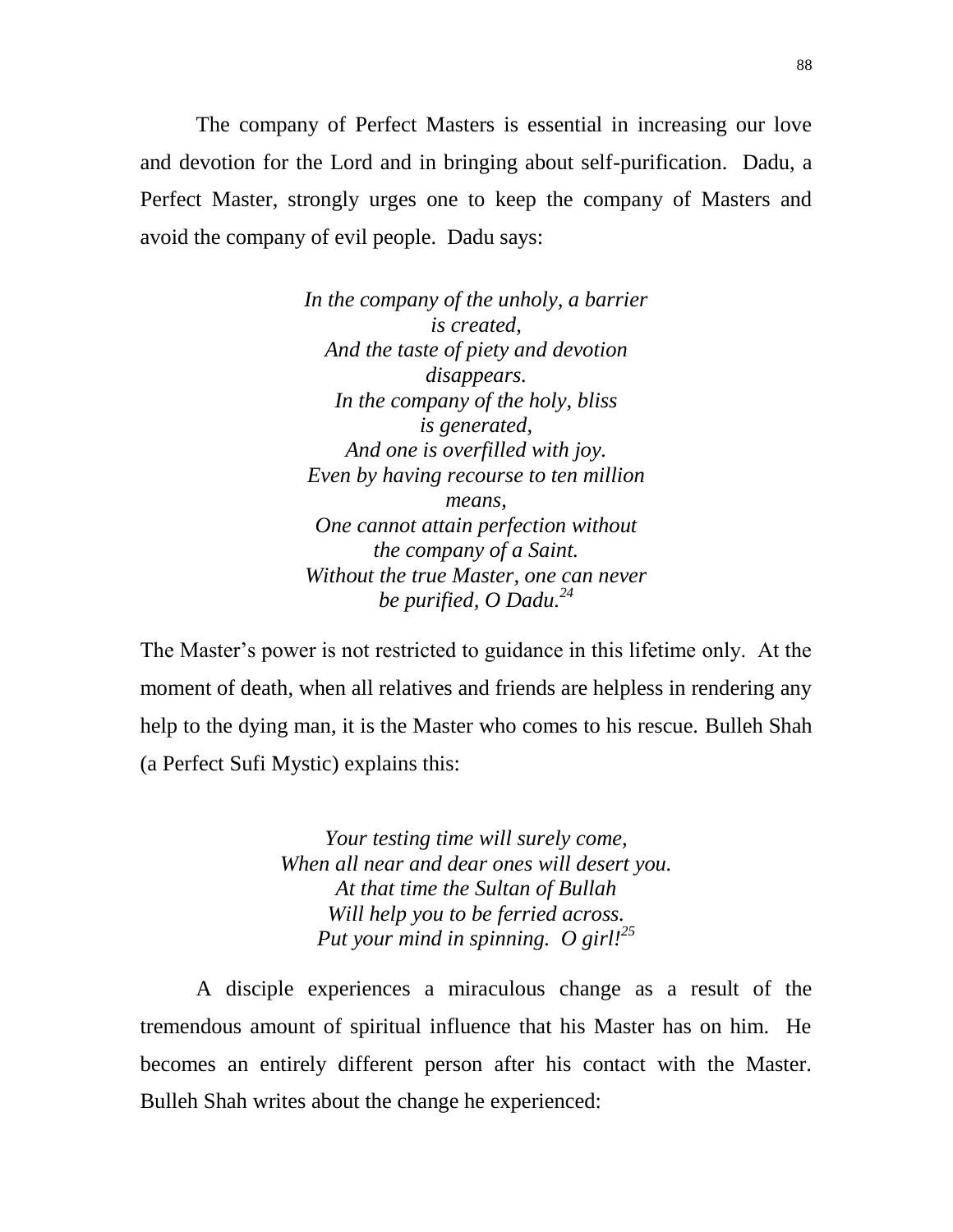*My Guide taught me a lesson, No stranger had admittance there. He showed me the beauty of the Absolute Lord. And a tumult of unity overwhelmed me! Who can now recognize me? Now I have become a different person.<sup>26</sup>*

Different religions have different rituals and practices; however their underlying purpose is similar. The following example clarifies this: an electricity-generating station produces electric power which is used in various ways and in countless institutions. It produces light through bulbs and tubes; it allows us to listen to radio programs and to watch T.V. shows and we use it for cooking and heating. The form and level of each of these uses is different, but the underlying power is the same. So also, it is the same spiritual power operating in the whole world. Not only that, it is the same power that is active in the Lord, the Master, and the soul; although the level at which it operates is different in all three. Using another example, one can see that the water in a drop, wave, and ocean is the same, though it appears in different forms. Similarly, the reality of the Lord, the Master, and the soul is the same. It is for this reason that a drop (the soul), blending with a wave (the Master) can merge in an ocean (the Lord).

The Master is like an engineer who connects a machine with a part that has become detached from it. In reality, the Master connects the separated soul to its source, which is the Lord. He uses the means of the Word to bring about this connection. The entire creation emanates from the Word but while the creation is perishable, the Word is eternal. Once the connection between the soul and the Word has been made, a man is able to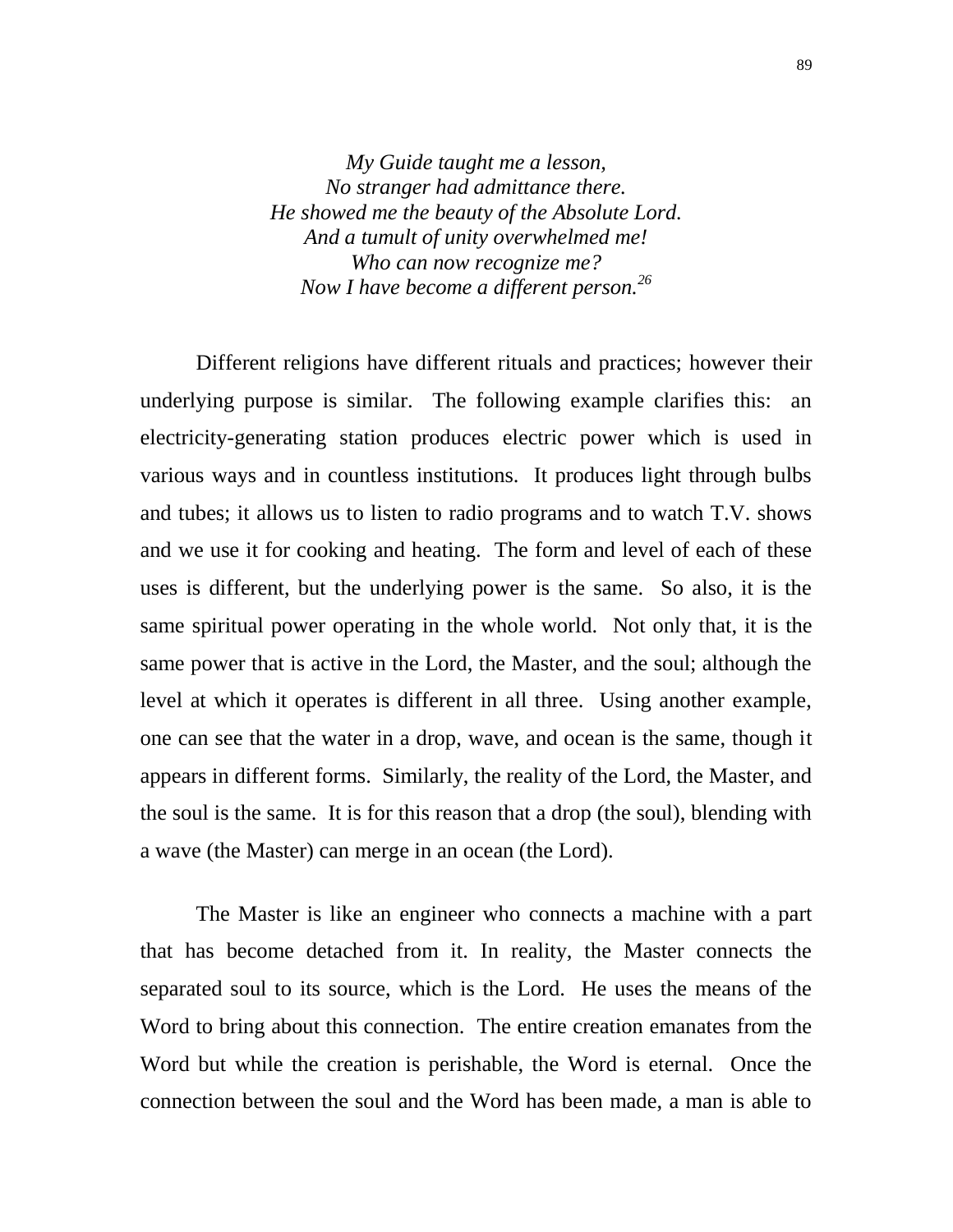live in this world like a lotus flower, which lives in water but remains dry. One who has been able to attach himself to the Word during his lifetime is a man in the world, but not of it. Furthermore, he is free from all delusion and lives in a state of pure bliss.

The Master comes to this world with many duties. However, his primary role is to connect souls with the audible life stream and thus take them out of this world to their True Home with God. The Master also teaches the way of healthy moral living to his disciples. It is he alone who can guide the soul within. Without him, the soul wanders around aimlessly in this world. Without the Master"s help, a soul cannot gain salvation. A disciple may rise a little and gain the first, maybe even second region on the journey upwards, but is halted here because only a Master can show him how to obtain progress beyond that. The Master's wisdom and personal help are necessary if one wants to advance on the spiritual path.

The Perfect Master is the supreme example for all mankind to follow in terms of character, nobility, and spirituality. He is the ideal man and the perfect example of character and conduct. The Master is not only a great spiritual light, but is also a perfect being. Thus, in taking his company, disciples automatically alter their lifestyles to mirror his, and slowly, they develop good habits while eliminating negative ones.

The Master brings light and love into the world so that all men, not only his disciples, can benefit. There is not a living being in the entire world who does not receive benefit from the Master. The Master is the light of the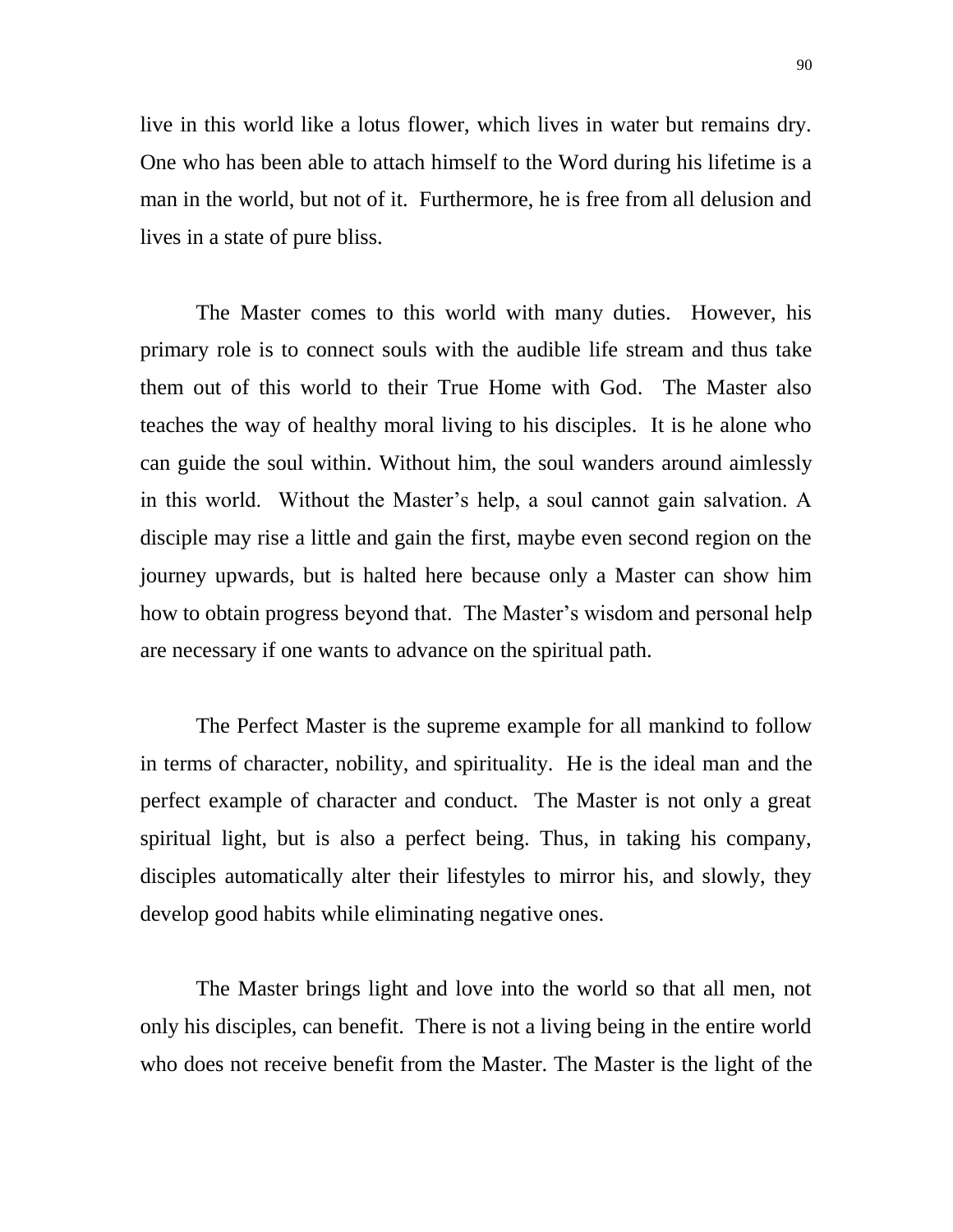world and he increases the light and love in the whole world so that each individual may receive some advantage.

Masters do not come into this world for the purpose of performing miracles. While miracles do sometimes occur, they are not the goal of the Masters. The real miracle that the Masters perform is giving us initiation, which is a new birth that helps to unite us with the Supreme Being. Without this, we would never be able to escape from the cycle of birth and death, nor would we ever reach the Kingdom of God.

No man can go back to the Lord unless he seeks the help of a Perfect Living Master who has himself come from the Father. Even Christ could not go back to the Lord until he had been initiated by John the Baptist, who came from the Father. Even a Master needs a Master before he can become a Master. Everyone who wants to go back to the Father needs a living Master. If we could go back solely through our own efforts, there would never have been a need for Jesus Christ or any other redeemers to come into this world. Therefore, unless we seek initiation from a Master who has been sent by the Father, we cannot go back to Him. This is a Divine Law, taught by all Perfect Masters.

 Garibdas (a Perfect Master) was born in District Rohtak and conducted discourses there. He wrote 10,000 devotional songs. On the topic of the role of the Perfect Master, he said the following:

> *I found a Master who is free from all bondage and anxiety. He is the Perfect Man, the Supreme soul;*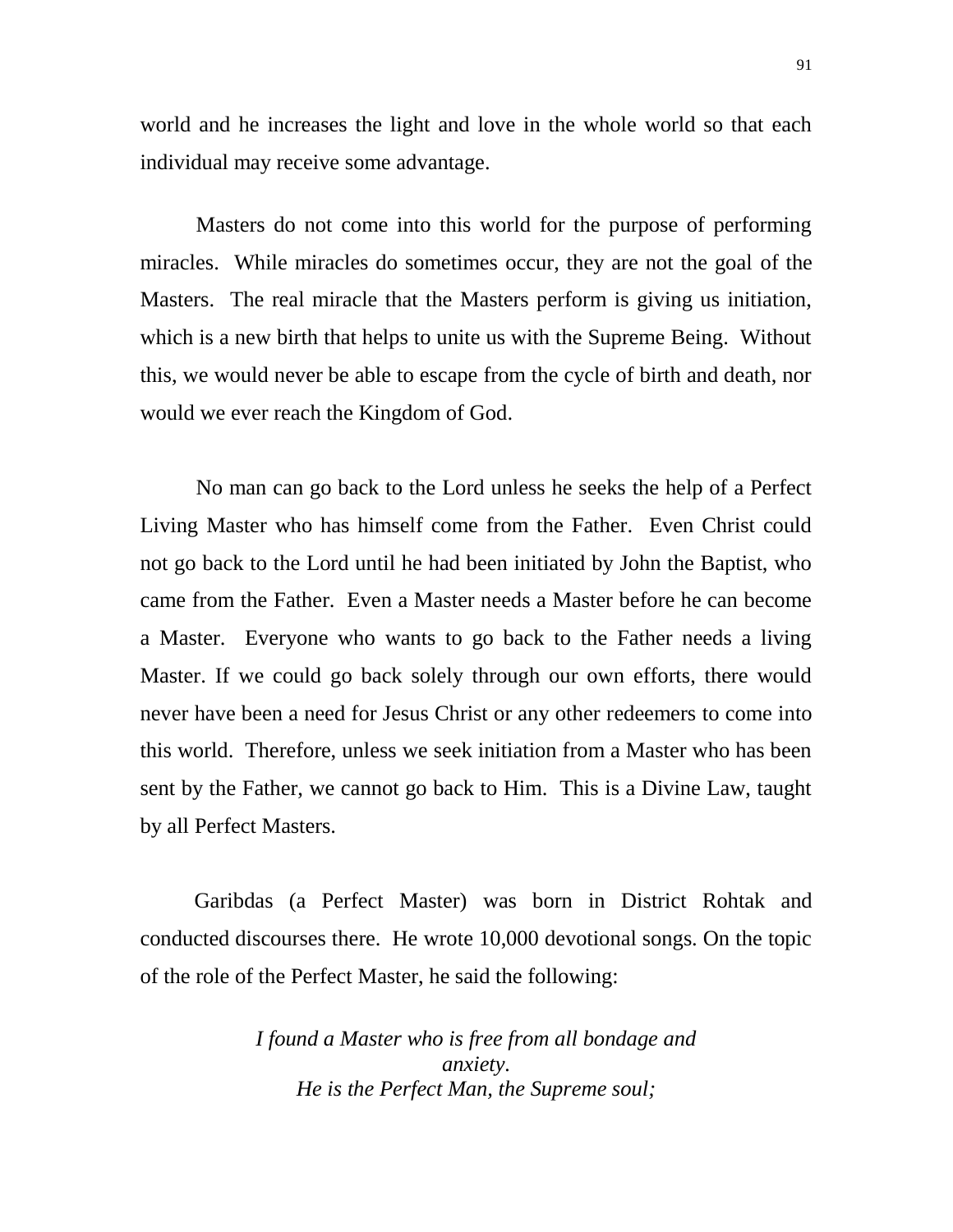*And in every particle of him there is the light of the sun and the moon. I found a Master who opened the impenetrable cupboard [of the body] Leading to the Spiritual Home. He resides in the Region Inaccessible And carries me across the Valley Impassable.<sup>27</sup>*

The following quotes are taken from successive Perfect Living Masters, and highlight the necessity of the Perfect Master in this world:

*Without a contemporary Master You cannot practice devotion.* - Soami Ji

*One will not be saved by any but the living Master.* **-Baba Jaimal Singh** 

*Out of compassion, grace and mercy does He take the human form and comes down to this world as a Teacher of Master…All races and countries can learn from Him*. **-Maharaj Jagat Singh** 

*God is Infinite and cannot be easily approached in His Infinite and Universal form; But He is localized, as it were, and centered in His saints and devotees.<sup>28</sup>* -Maharaj Charan Singh

We should depend only on our Master for whatever we need and never accept favors or help from any other being. All of our love and devotion should be to our Master. He is everything for us; our protector who controls and watches over our entire life and destiny. Our Master looks after our well-being in every walk of life; in the external world as well as in the spiritual realms. Whatever we need, we can get from him and whatever is to be done is done by him.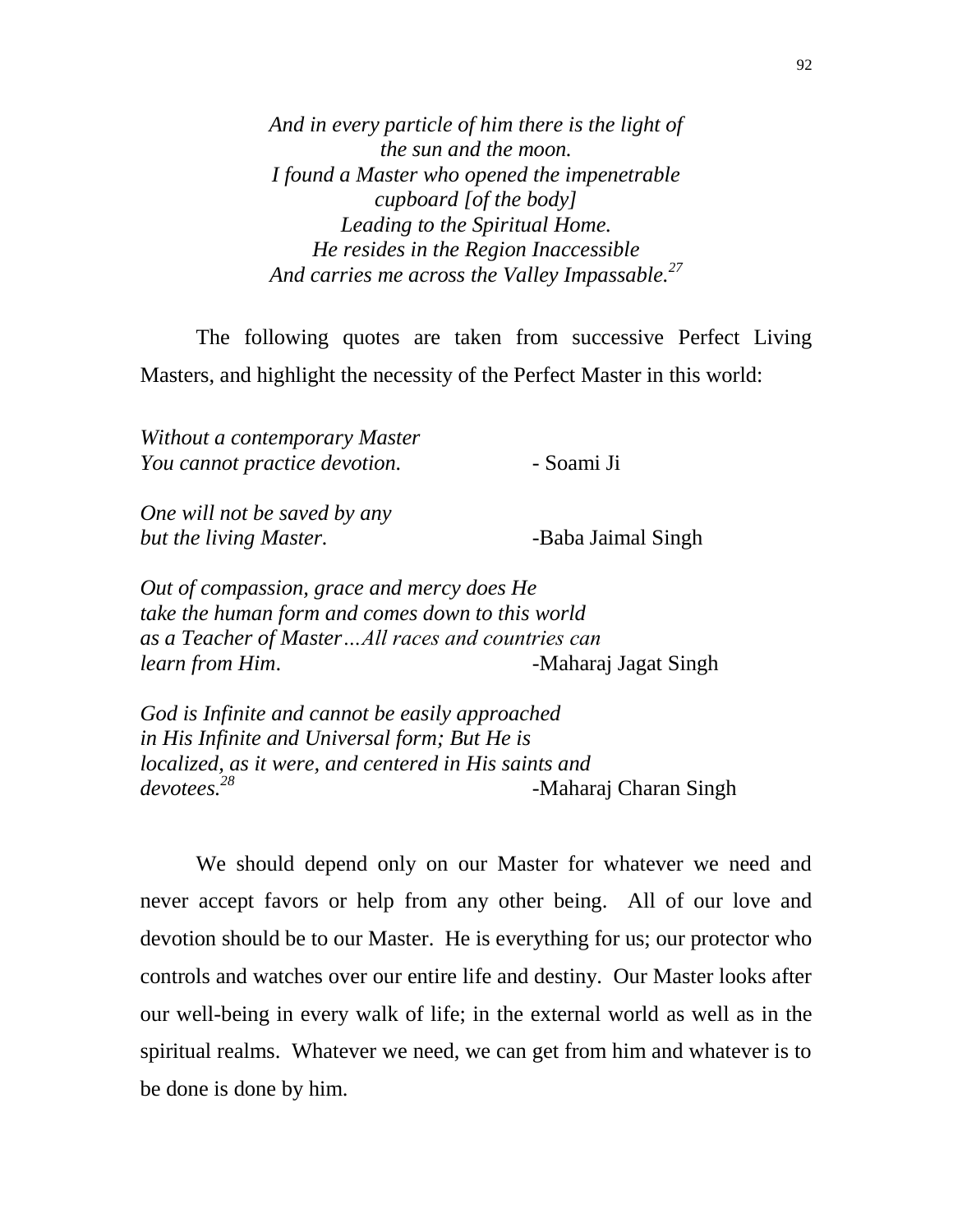The Perfect Master is the one from whom we should seek all of our desires. Just as the child cries to its mother for whatever it wants; we too should ask our Master, who is our real parent, for whatever we want. However, we must keep in mind that we will not necessarily get all we ask for. Just as a mother will not give her child poison no matter how much he begs for it, the Master will not give us things which are morally detrimental for us.

The sole purpose of the Master in coming into this world is to reunite us with the Lord. In order to do this, he has to travel all over the world to find the marked souls whom he is responsible for. These marked souls are then introduced to Satsang (spiritual discourse) so they can understand and learn their true purpose in life. The Master satisfies all of our questions and feeds our intellect. After providing the disciple with the necessary knowledge, the Master proceeds by initiating him. At the time of initiation, the Master teaches in detail the techniques and secrets of the spiritual path. Overall, the Master does not just take care of us spiritually, but looks after our total well being in this pain-infested physical world.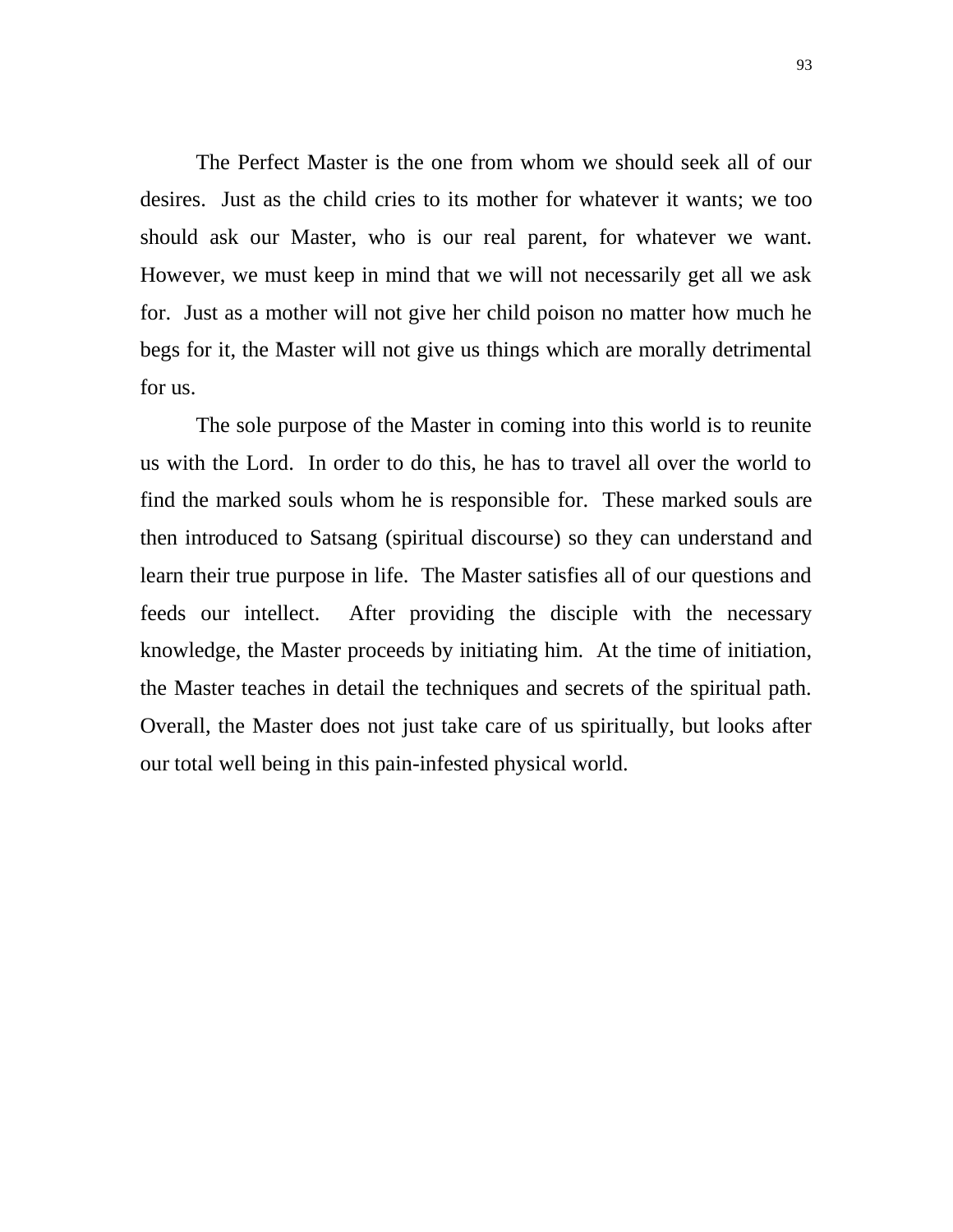### **Chapter 5**

## **CONCLUSION**

Perfect Masters always have been and always will be coming to this world. No matter what time, religion, or country they are born in, they always have the same message to deliver and the same spiritual truth to interpret. The delivery of this message may differ among different Masters, the times they live in, the language they use, and the audience to whom this truth is delivered. Despite these differences, the spiritual teachings of the Perfect Masters are ultimately the same for all seekers.

The Perfect Masters are indistinguishable from the Lord. The question arises in one"s mind as to how we may know whether or not we are following the right master since there are so many false Masters in this world. In the beginning, we should just consider him a teacher or a guide. When we remain in his company, we will slowly begin to realize what he truly is. It is not until we go inside that we will realize what he can do for us. At first, we should simply take him as a friend who has put us on the path to God. Even if a seeker spends his entire life searching for a Perfect Master, this is time gained, not lost. It allows one to build a strong foundation until he finds a Perfect Master. We should never take on a Master blindly, without first doing our research. We must satisfy our intellect before we can progress on the path.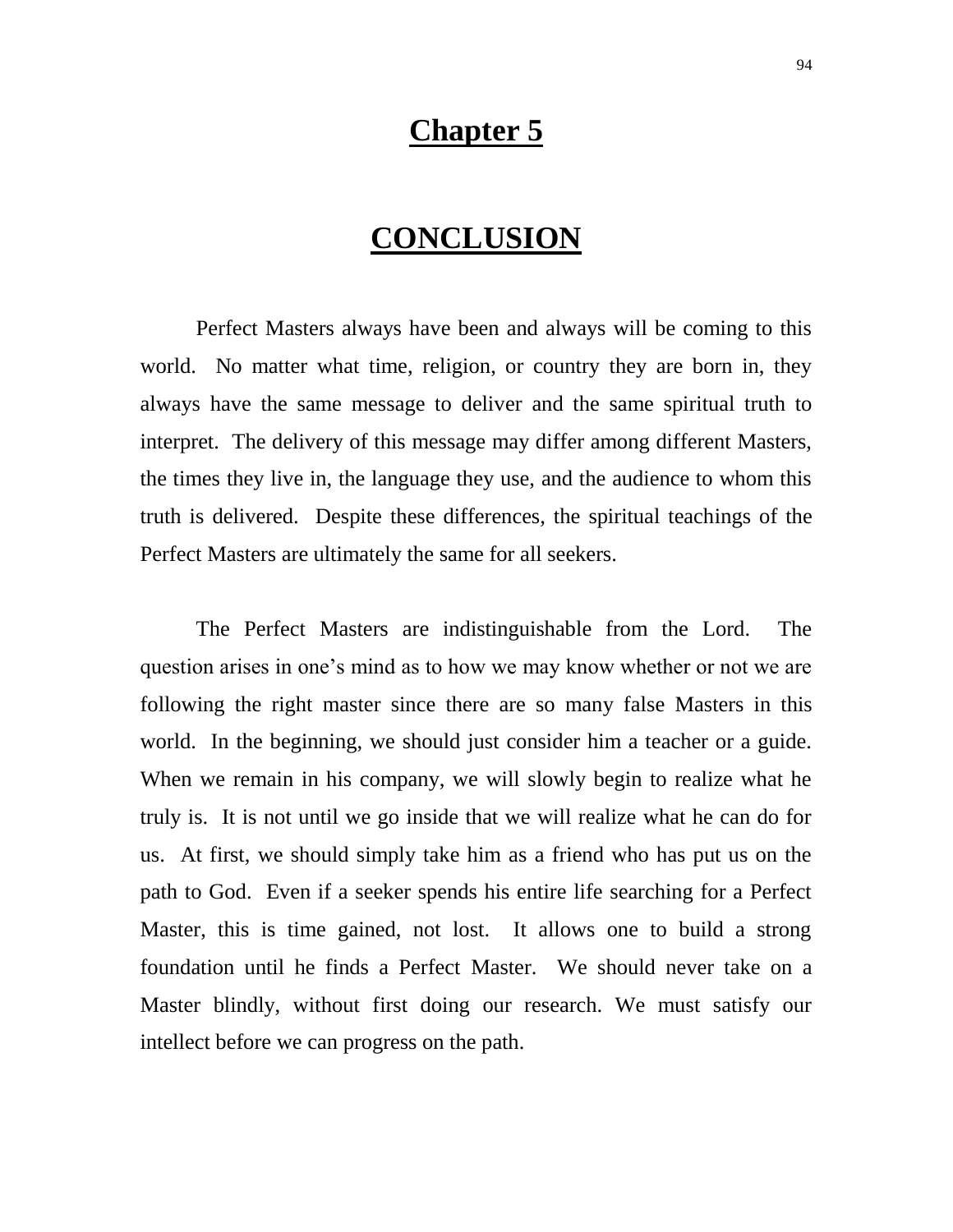Some people, when trying to find a Perfect Master, look for distinctions. They look for someone who dresses, lives, eats, and sleeps differently from the rest of society. However, the Perfect Masters always live simple moral lives and don"t believe in outward displays of greatness. The way to set them apart from the phony teachers is to listen carefully to their teachings. We will find that they preach about the inner experience as opposed to how one should live outwardly. They don"t preach by merely reading scriptures and relaying back to the disciples what the scriptures say. They speak from their own personal experiences.

Even though disciples tend to deny the fact that their own Master ever needed a Master himself, they believe this only out of respect for their Master. They think that their own Master was so great that he never needed a teacher. Moreover, they feel as though their Master will not be considered as great if they admit that he had a teacher. In reality, all Perfect Masters need teachers. Before they become Masters themselves, they are devoted disciples.

The Masters come into this world with a human form so that they may unite souls with the Ultimate Reality. They alone hold the key to the gate of the prison house in which we live, and they alone can open this gate and lead us back to our True Home.

The role of the Perfect Master, our teacher, brings a personal example to mind. In India, we used to make fresh butter every week out of yogurt through churning. When I came to Canada, I often attempted to make butter, however, could not do so. I followed the same procedure that I underwent in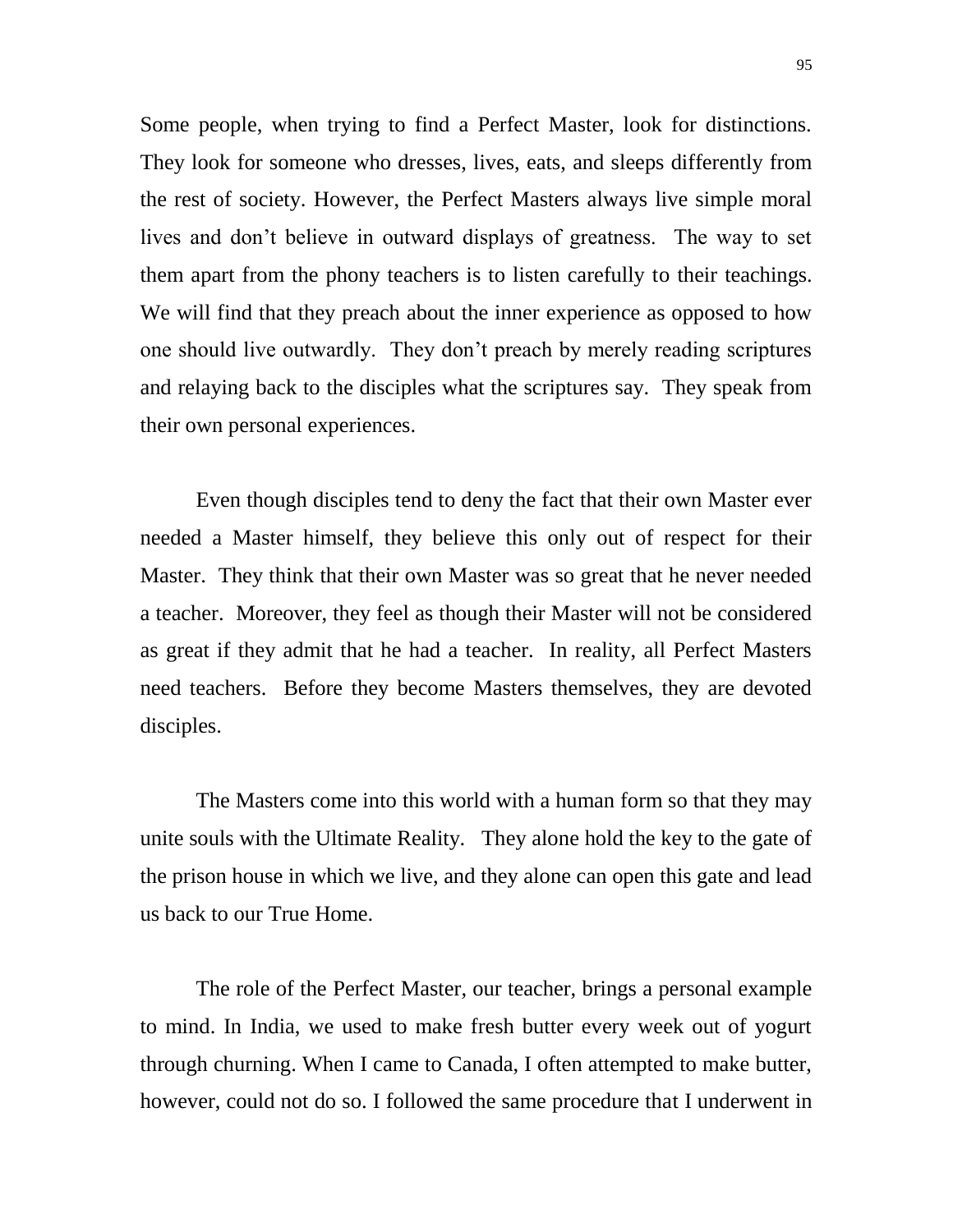India, but was not fruitful. As a result, I consulted many friends and family members, and even went as far as reading cooking books, but still could not make butter. Ultimately, I was told by a friend, who would make fresh butter every week in Canada that the problem I was having was because of the type of yogurt I was using. Only after I switched to a richer yogurt (with 50% cream) was I able to successfully churn butter. This made me realize that even small tasks require experienced people to teach their methods to us inexperienced beings. Following this, it is obvious that the much more arduous spiritual task also requires an experienced person- the Perfect Master- to show us the way.

To fulfill this purpose, the Masters first help us to understand the ultimate goal of our life. It is in human nature to seek happiness and try to escape pain. To achieve this happiness, we search for more comforts, possessions, and sense pleasures. However, no matter how many things we possess or how much pleasure we receive, we remain unhappy. This is because the comforts and pleasures we run after in this world are only temporary. To have permanent happiness, we must attach ourselves to something which is permanent. We feel as though we lack something in life. This emptiness we feel is the desire for our soul to merge back with the Supreme Being. As long as the two are separated, one can never be entirely at peace.

All Perfect Masters tell us that God is not to be found outside. Although God is omnipresent and exists everywhere, He can only be found within each one of us and not outside in the physical world. Performing external rites and rituals will never lead us to Him. The Perfect Masters do not give vain hopes of salvation after death. The path of the Masters is a 'cash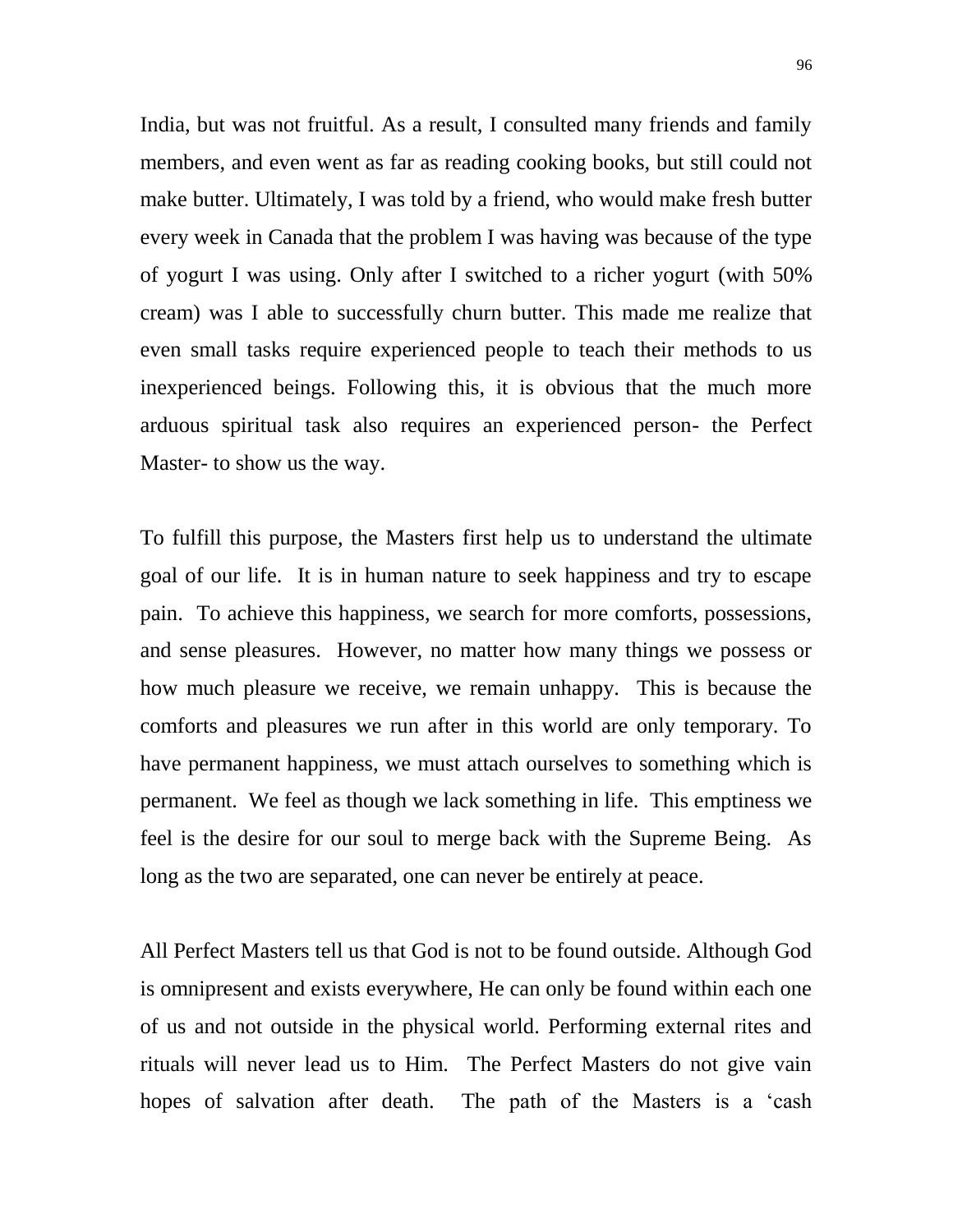transaction" and not an account of the future. God-realization and salvation is to be attained in this very life, not after the time of death. It is vital that we experience the Lord within ourselves through meditation during this lifetime.

The teachings of the Masters are simple, practical, and common for all. They do not ask us to leave our home and family and live alone in jungles or mountains. They simply ask us to carry on with our everyday duties, but at the same time fulfill our spiritual responsibilities.

Perfect Masters come to teach us the Truth and to untangle us from the outward rituals of the material world. They connect people with the True Nam (Divine Melody)e of God and give them the secret of going within. This True Nam (Divine Melody)e of God cannot be written, read, or spoken. All holy books and scriptures are filled with praises for the Lord; however, God is to be found within our human body.

There are millions of spiritual scriptures written by the Perfect Masters of the past. However, just by reading these scriptures, we cannot reach the ultimate goal. For example, even for my Ph. D. degree, I needed the aid of many teachers. Although I consulted many books written by scholars and past Masters, I still would have been unsuccessful with my project if it had not been for the guidance I received from my presently living teachers. For whatever we learn in this world, we always need a teacher, or someone who has knowledge of the subject at hand. No doubt, the path to God-realization is a million times more complicated, which means the need for a living teacher with practical experience is that much more.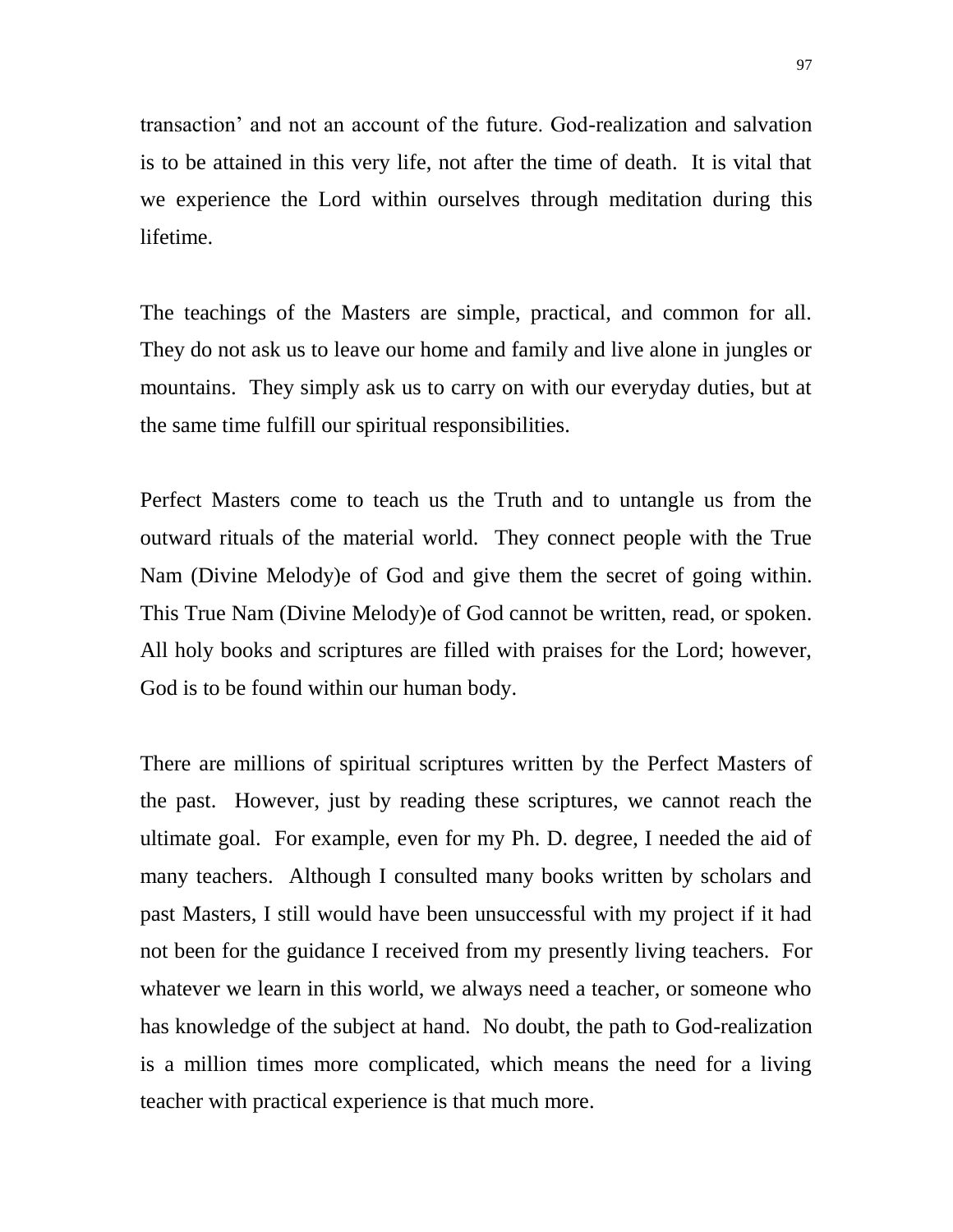If one follows the instructions of the Perfect Master exactly, then he will get to see the inner light and hear the inner sound. This is the light which directs us on the spiritual journey, while the sound is what helps us establish which direction our home is in. So it is the combination of both the light and sound which helps us find our way back home. Similarly, we are lost from our True Home with the Lord, and He has kept the sound and light in each one of us to guide us back to Him.

All Perfect Masters are the same. They are all waves of the same ocean. Our real Master is that Shabd (Word or Logos or Nam or Divine Melody) which exists at the eye center. Masters take on the form of a human body merely to guide us on our spiritual journeys. The Masters are composed of nothing but Shabd, Power, and Nam. All Masters are one and there is no difference between them. When we follow the techniques given to us by the Master at the time of initiation, we will see his Radiant Form within ourselves.

Just to give another example of necessity of an expert in any field, this book was first written to be published in India. Therefore, certain common native words had been used throughout. When it was proposed to be published in North America, I felt it necessary to translate these words into English to make the book understandable to the reader. Having little knowledge of computers, I thought I would need to go through the entire manuscript and translate the words. However, one of my friends, being familiar with computers, guided me to use the "Find and Replace" function in the computer to make my task much easier. Similarly, a Sprititual Master can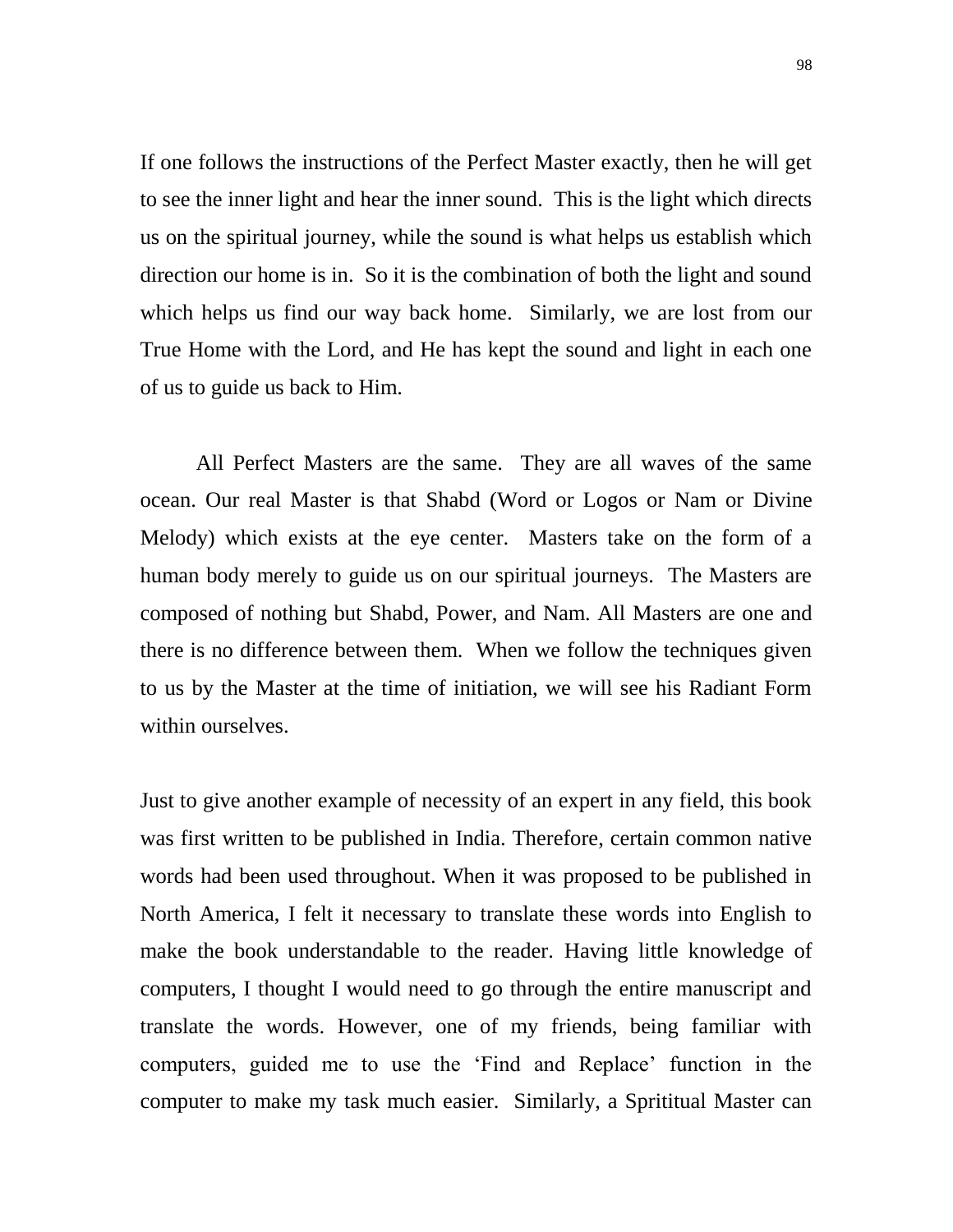guide us in finding the functions hidden within us which can also make our journey into the Spiritual world much easier.

Every soul which has the seed of initiation ultimately merges back into the Lord through the Master. Once this seed is sown within a disciple, it can never be destroyed. Similarly, it is only a matter of time until we merge back into the Lord; however, we cannot assume that because we have been given the gift of initiation, we do not need to make any efforts. It is both our personal effort and the grace of the Master, which allow us to cross the spiritual path and reunite with the Lord.

After discussing the many aspects of the Perfect Masters, it is an obvious conclusion that without meeting a Perfect Master, this human life of ours is gone to waste and we do not accomplish the mission which was handed to us. This human birth gives us an opportunity to wash away the millions of sins that we have accumulated and to cleanse our souls. Real happiness is what we all want. Now that we know that this happiness lies in spiritual bliss, we must begin our journey to attain this. By finding a Perfect Master and following his teachings and techniques, we can get back to our True Home where the Lord, our Father, awaits us.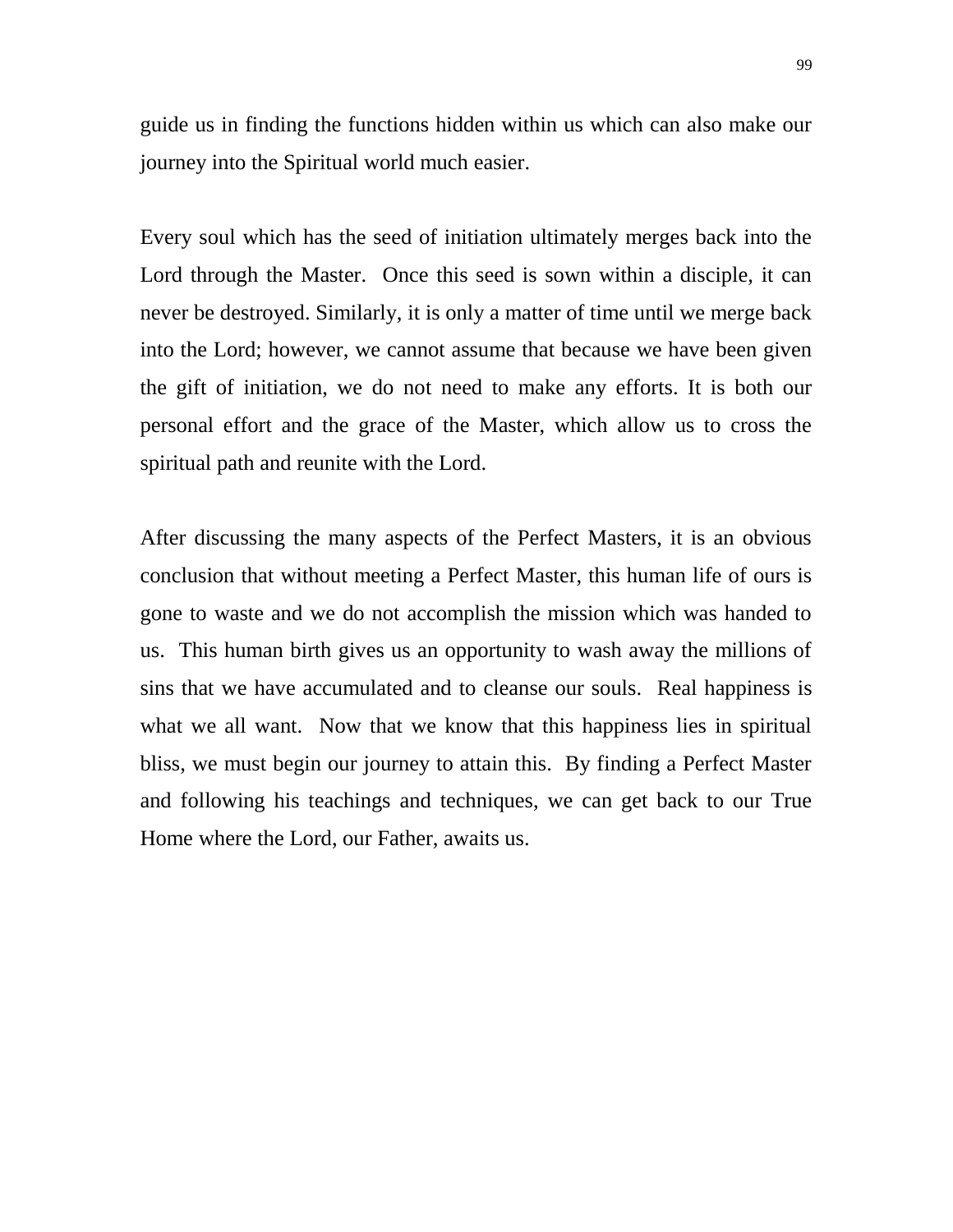# **GLOSSARY OF ORIENTAL TERMS**

| <b>Adi Granth</b>        | Holy scripture, originally compiled by Guru Arjan<br>Dev, the fifth Sikh Guru                              |
|--------------------------|------------------------------------------------------------------------------------------------------------|
| <b>Baba Jaimal Singh</b> | (1839-1903) A Perfect Master of Radha Soami                                                                |
| <b>Bhakti</b>            | Devotion; meditation                                                                                       |
| <b>Bulleh Shah</b>       | (1680-1758) A Perfect Sayyad (Muslim) Master                                                               |
| Dadu Dyal                | $(1544-1603)$ A $16th$ century Perfect Master of<br>Rajasthan (Northern India)                             |
| Dariya Sahib             | (1674-1780) A Perfect Master of Bihar, India                                                               |
| Faqir                    | Arabic term for saint or Master                                                                            |
| Farid                    | $(1181-1265)$ A Muslim saint of Multan in current<br>Pakistan; also known as Baba Farid or Sheikh<br>Farid |
| <b>Gharib Das</b>        | A highly evolved disciple of Soami Ji born in<br>Punjab                                                    |
| Guru                     | One who gives light; spiritual teacher                                                                     |
| <b>Guru Amar Das</b>     | (1479-1574) Third Master of Sikh Religion                                                                  |
| <b>Guru Arjan Dev</b>    | (1563-1606) Fifth Master of Sikh Religion;<br>compiled the Holy Book (Guru Granth Sahib)                   |
| <b>Guru Nanak</b>        | (1469-1539) Founder and first Master of Sikh<br>Religion                                                   |
| <b>Guru Ravi Das</b>     | (1414-1532) North Indian Saint; by birth he was a<br>cobbler in Banaras, India                             |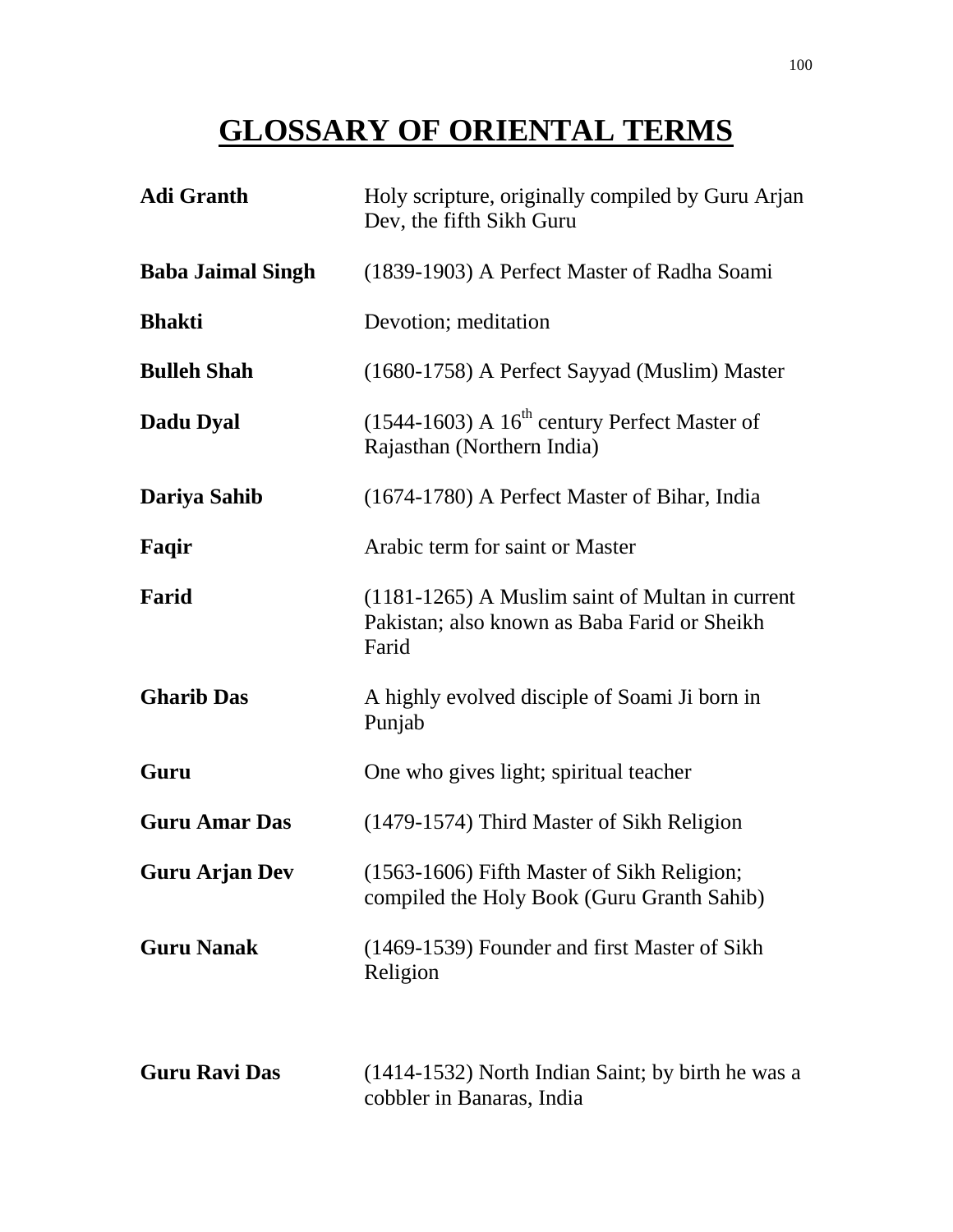| <b>Hazrat Mohammed</b> | Prophet and founder of Islam, the Muslim religion                                                                                            |
|------------------------|----------------------------------------------------------------------------------------------------------------------------------------------|
| <b>Kabir Sahib</b>     | (1398-1518) A Perfect Master who lived in<br>Benares, India; a low-cast weaver by birth                                                      |
| <b>Karma</b>           | The law of action and reaction; the fruit of past<br>thoughts, words, and deeds                                                              |
| <b>Krishna</b>         | Name of God in Hindu religion; known as Lord<br>Krishna.                                                                                     |
|                        | <b>Maharaj Charan Singh A Perfect Master of Radha Soami</b>                                                                                  |
| Maharaj Jagat Singh    | A Perfect Master of Radha Soami                                                                                                              |
| Mai Loi                | Wife of Kabir Sahib (a Perfect Master)                                                                                                       |
| <b>Maulana Rum</b>     | A well-known saint of Persia; known as Rumi                                                                                                  |
| <b>Maya</b>            | Illusion or delusion; all that is not real                                                                                                   |
| <b>Mirabai</b>         | (1498-1563) A Rajput Princess and a devotee of<br>Lord Krishna until she met her Guru Ravi Das; her<br>poetry is still sung throughout India |
| <b>Murshid</b>         | A Sufi term for Perfect Master                                                                                                               |
| <b>Nam Dev</b>         | (1270-1350) A Perfect Master from Maharashtra,<br>India                                                                                      |
| Paltu                  | (1710-1780) A Perfect Master in Ayodhya, a<br>capital city of Lord Rama                                                                      |
| <b>Radha Soami</b>     | Lord of the Soul; another name of God                                                                                                        |
| Rama                   | Name of God in Hindu Religion; also known as<br>Lord Rama or Ram                                                                             |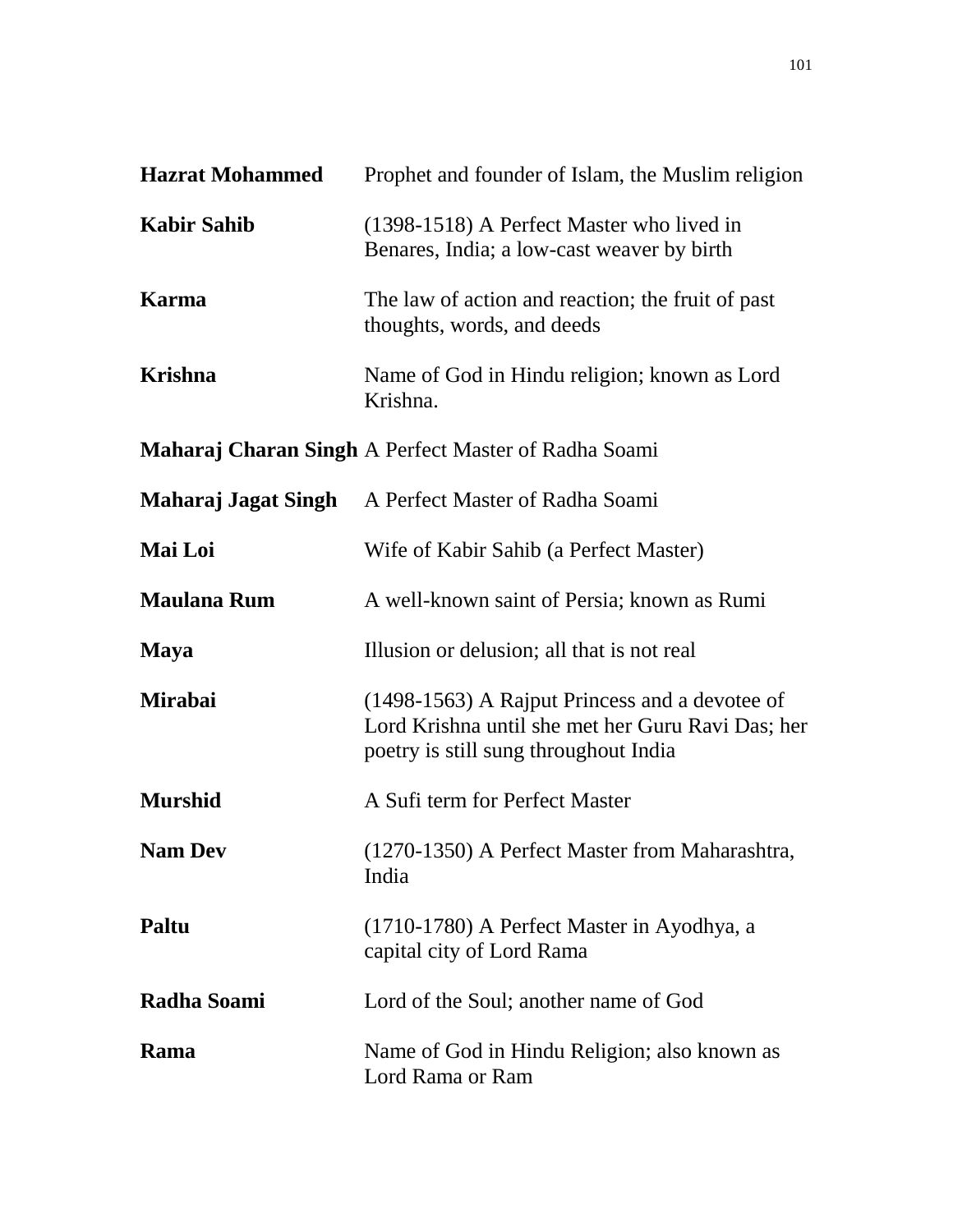| <b>Sant Mat</b>    | Teachings of the Saints                                                                                                 |
|--------------------|-------------------------------------------------------------------------------------------------------------------------|
| <b>Satsang</b>     | Association of individuals who partake in spiritual<br>discourses                                                       |
| Soami Ji           | (1818-1878) Perfect Master of Radha Soami Path                                                                          |
| <b>Sukhdev</b>     | Son of Rishi Ved Vyas; known to have been<br>spiritually enlighted while in his mother's womb                           |
| <b>Sultan Bahu</b> | (1680-1758) A Perfect Master of current Pakistan;<br>known as Bahu or Hazrat Sultan Bahu                                |
| <b>Tukaram</b>     | (1577-1650) A prominent Marathi Saint and<br>religious poet in India                                                    |
| <b>Tulsi Sahib</b> | (1764-1848) A Perfect Saint of Hathras, near Agra,<br>India; He wrote two books, <i>Ghat Ramayan</i> and<br>Ratan Sagar |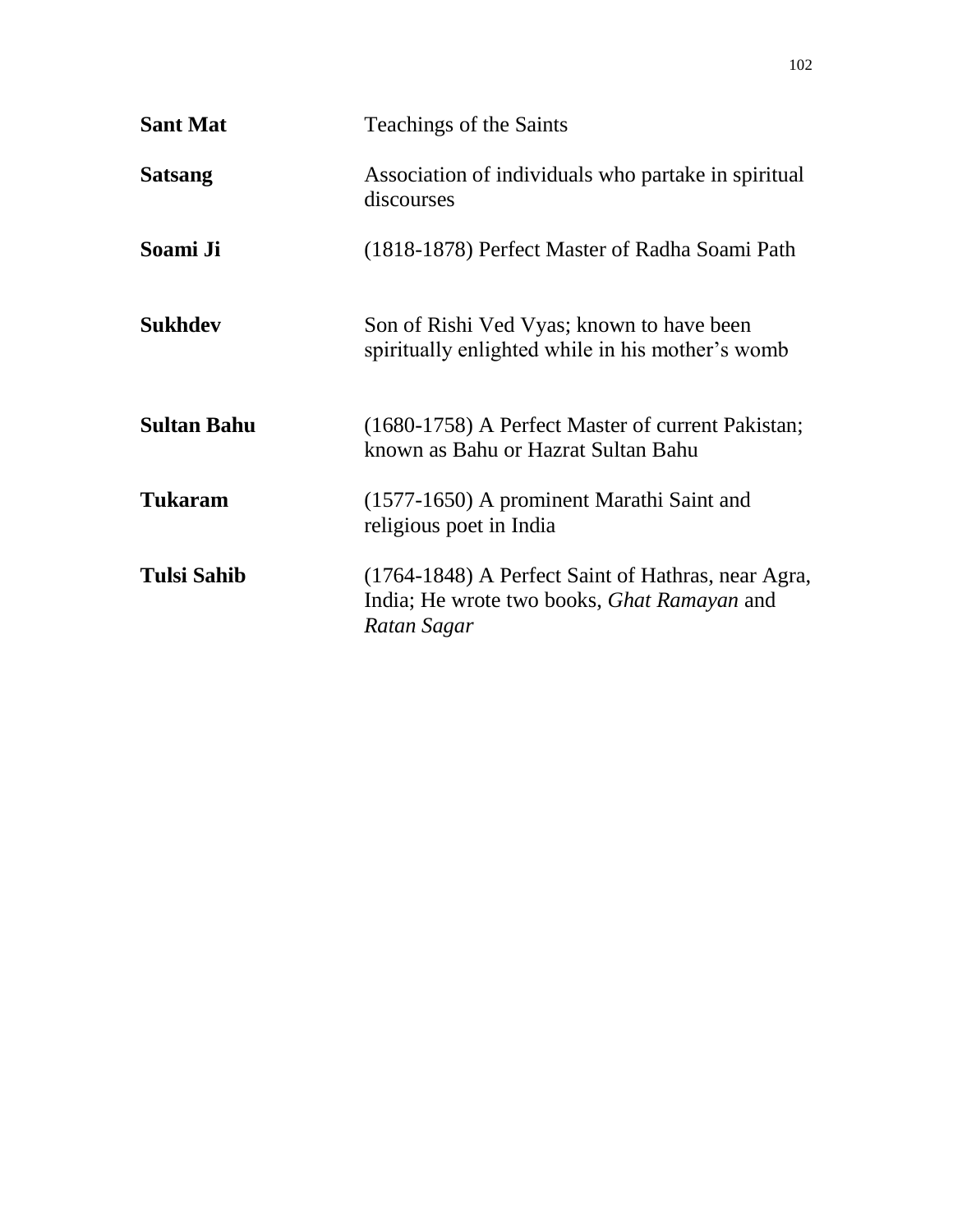## **ENDNOTES**

### **CHAPTER ONE: Life's ultimate goal**

1. John, 1:1-4

2. Paltu Sahib Ki Bani, Pt. III, Shabd (Word or Logos or Nam (Divine Melody)) (Word or Logos or Nam (Divine Melody)) 100

- 3. Kabir (a Perfect Master) (a Perfect Master) Sakhi Sangreh, p. 106
- 4. Adi Granth, p. 754
- 5. Luke, 17:21
- 6. Paltu Sahib Ki Bani, Pt. I, Poem 169
- 7. Sar Bachan, Chhand Band, p. 152
- 8. Sant Nam (Divine Melody)dev Ki Hindi Padavali, Poem 228
- 9. John, 6:38
- 10. Sar Bachan, 19:13

#### **CHAPTER TWO: Importance of a Perfect Living Master**

- 1. Sar Bachan, 8:1
- 2. Adi Granth, M. 5, p. 495
- 3. Adi Granth, M. 3, p. 1046
- 4. John, 14:6-7
- 5. Tales of the Mystic East, p.16
- 6. Philosophy of the Masters, Series V, p. 93
- 7. Paltu Sahib Ki Bani, Pt. I, Poem 2
- 8. Paltu Sahib Ki Bani, Pt. I, Poem 14
- 9. Paltu Sahib Ki Bani, Pt. I, Poem 6
- 10. Sar Bachan, 23:1
- 11. Sar Bachan, 18:6
- 12. Sar Bachan, 8:1
- 13. Bhagvad Gita, Chapter 4, Verse 34
- 14. Katha Upanishad (a holy Hindu scripture), Chapter 1, Pt. II
- 15. Philosophy of the Masters, Volume V, p. 98
- 16. Philosophy of the Masters, Volume V, p. 99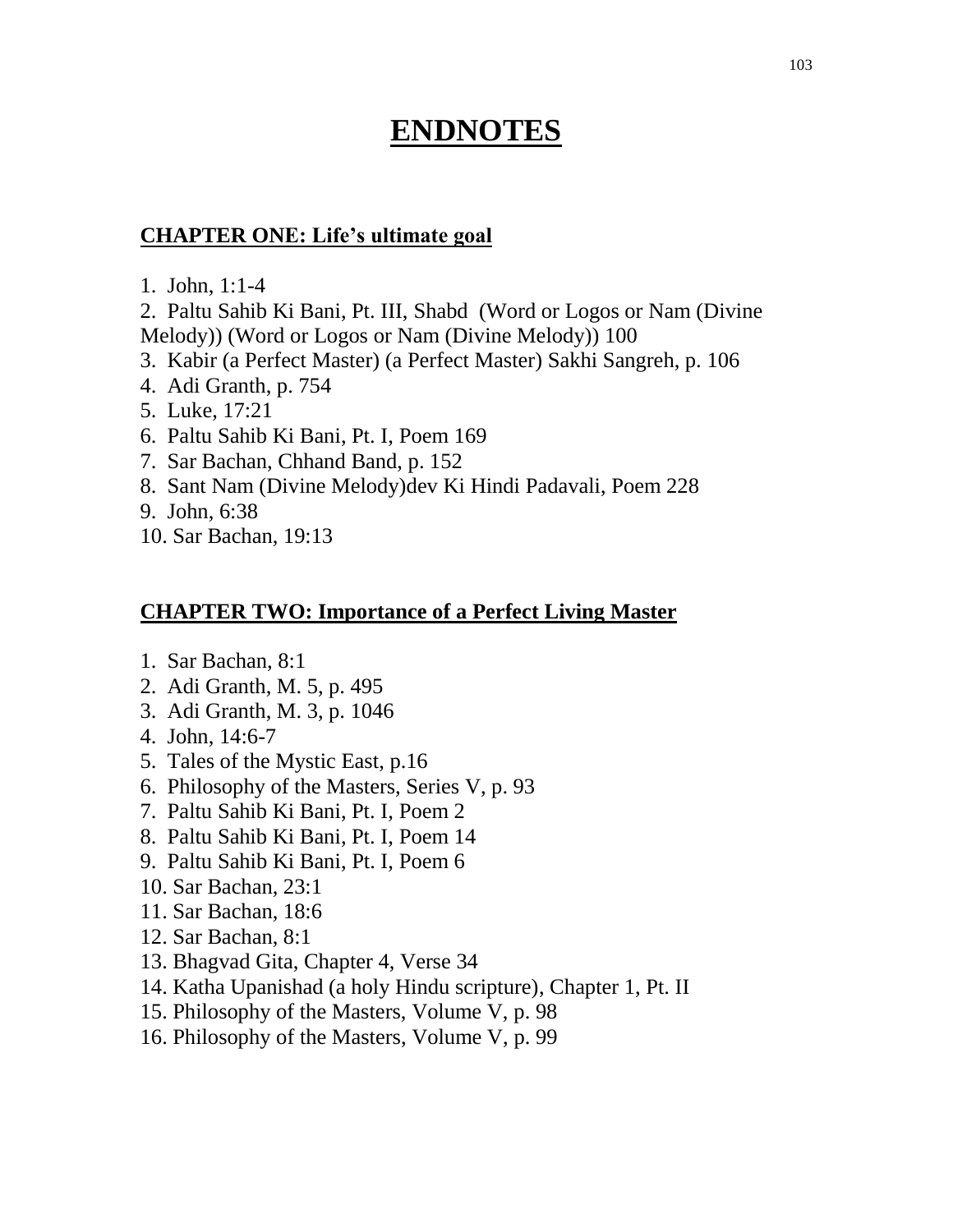- 17. Tulsi Sahib (a Perfect Master): Saint of Hathras, Shabd (Word or Logos or Nam (Divine Melody)) (Word or Logos or Nam (Divine Melody))avali, Pt. I, p. 47
- 18. Dadu: The Compassionate Mystic, p.77
- 19. Guru Ravidas (a Perfect Master): Life and Teachings, p. 116
- 20. Sultan Bahu (a Perfect Master) (a Perfect Master), p. 302
- 21. Adi Granth, M. 5, p. 864
- 22. Adi Granth, M.5, p.864
- 23. Adi Granth, M. 3, p.124
- 24. Bulleh Shah (a Perfect Sufi Mystic), p. 121
- 25. Matthew, 16:19
- 26. Sant Kabir (a Perfect Master) (a Perfect Master), p. 53
- 27. Mira: The Divine Lover, p. 38
- 28. Mira: The Divine Lover, p. 38
- 29. Mira: The Divine Lover, p. 39
- 30. Mira: The Divine Lover, p. 235
- 31. John, 10:30
- 32. John, 14:9-11
- 33. John, 18:37
- 34. John, 12:44-45
- 35. John, 9:4-5
- 36. John, 7:33-34
- 37. Sant Nam (Divine Melody)dev: His Life and Teachings, p. 6
- 38. Sant Nam (Divine Melody)dev: His Life and Teachings, p. 62
- 39. Tukaram: Saint of Maharashtra, p. 107
- 40. The Path of the Masters, p. 188
- 41. Adi Granth, M.5
- 42. Adi Granth, M.1
- 43. Sar Bachan, 18:12
- 44. Paltu Sahib Ki Bani, Pt. I, Poem 6

### **CHAPTER THREE: Recognition of a Perfect Living Master**

Legacy of Love, p. 83

The Path of the Masters, p. 196

Kabir (a Perfect Master) (a Perfect Master) the Great Mystic, p. 155

Kabir (a Perfect Master) (a Perfect Master) the Great Mystic, p. 186 Santa di Bani, p. 257-258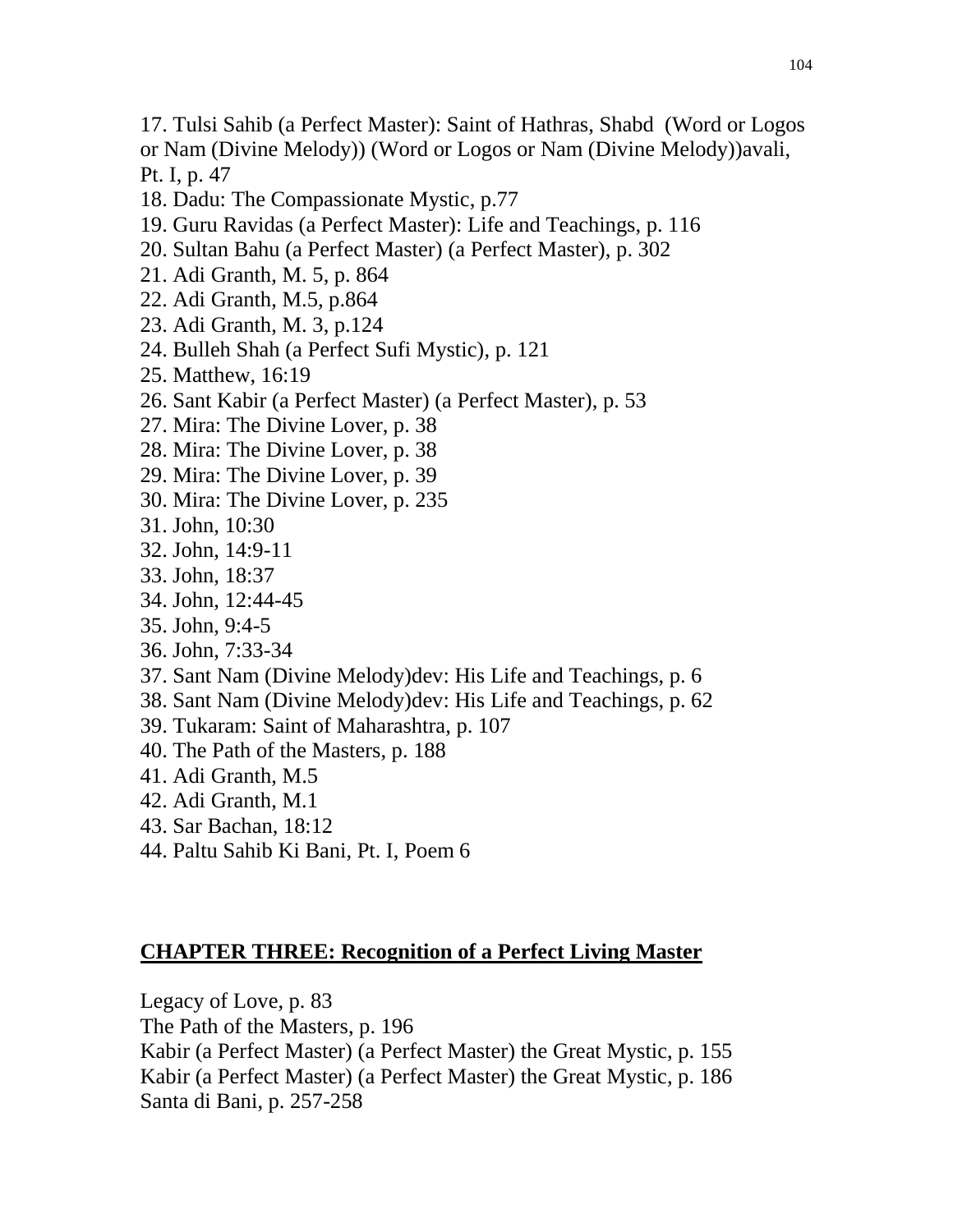Paltu Sahib Ki Bani, Pt. I, Poem 57 Paltu Sahib Ki Bani, Pt. III, Sakhi 158 Paltu Sahib Ki Bani, Pt. I, Poem 240 Adi Granth, p. 1245 Paltu Sahib Ki Bani, Pt. I, Poem 240 Adi Granth, M. 1, p. 1245 Spiritual Discourses, p. 114-116 Adi Granth, p. 378 Adi Granth, p. 486 Message Divine, p. 53 Paltu Sahib Ki Bani, Pt I, Poem 2 Paltu Sahib Ki Bani, Pt I, Poem 7

#### **CHAPTER FOUR: Role of the Perfect Living Master**

- Paltu Sahib Ki Bani, Pt. I, Poem 4
- Bachiter Natak Adhyai, 5
- Sar Bachan, 24:1
- Sar Bachan, 4:8
- Sar Bachan, 19:7
- 6. Sar Bachan, 4:8
	- 7. Sar Bachan, 23:1
- 8. Radha Soami (Lord) Teachings, p. 228
- 9. Paltu Sahib Ki Bani, Pt. I, Poem 88
- 10. Saint Paltu, p.108
- 11. Saint Paltu, p. 110
- 12. Saint Paltu, p. 112
- 13. Saint Paltu, p. 121
- 14. Paltu Sahib Ki Bani, Pt. III, Shabd (Word or Logos or Nam (Divine Melody)) (Word or Logos or Nam (Divine Melody)) 100
- 15. Sar Bachan, 38:7
- 16. Bible, 9:5
- 17. Murti Ukhad, Sakhi 39, p.48
- 18. Dariya Sahib: Saint of Bihar, p. 198
- 19. Guru Ravidas (a Perfect Master): Life and Teachings, p. 115
- 20. Sultan Bahu (a Perfect Master) (a Perfect Master), p. 76
- 21. Mira: The Divine Lover, p. 71
- 22. Tales of the Mystic East, p. 3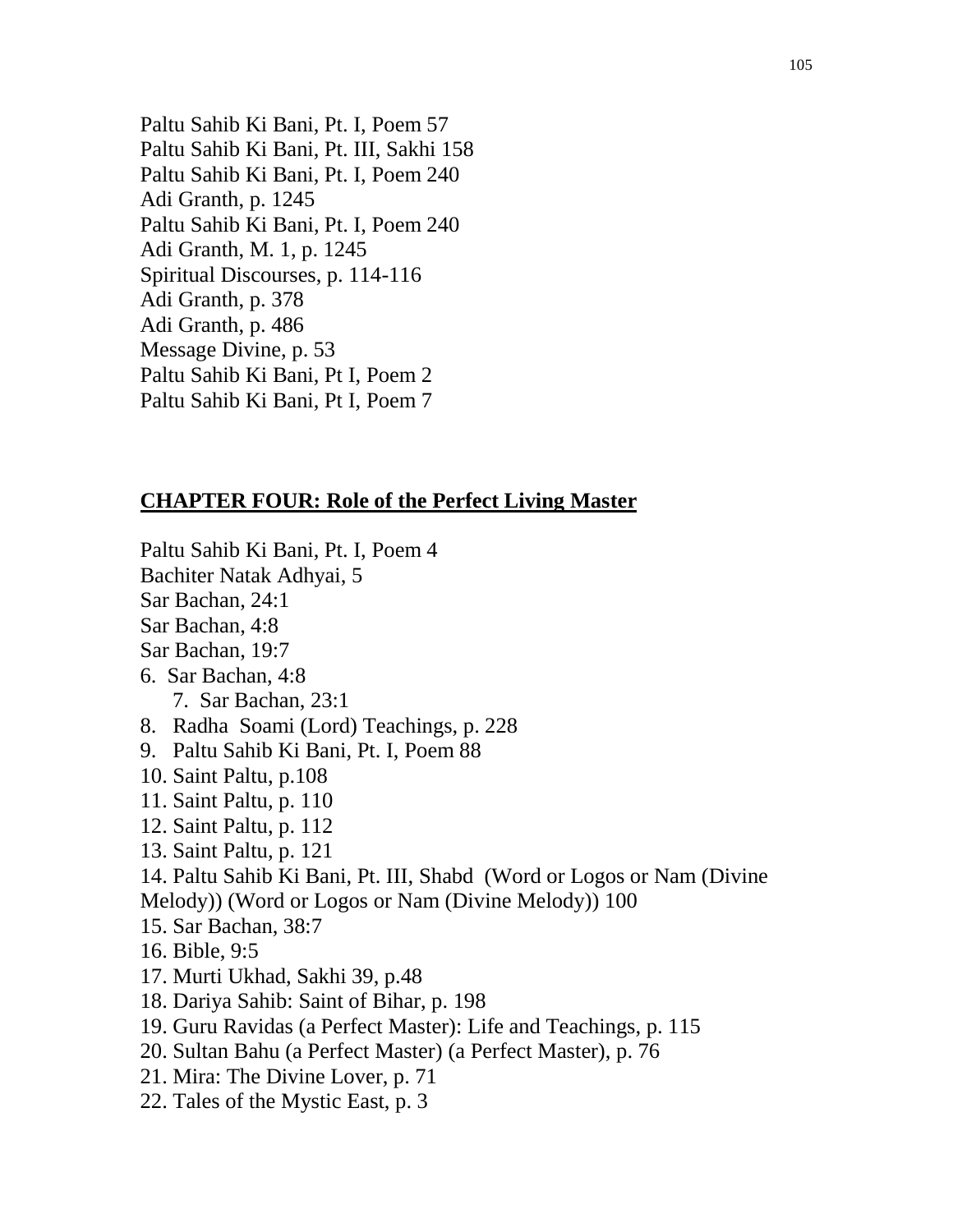- 23. Tales of the Mystic East, p. 7-8
- 24. Dadu, p. 22
- 25. Bulleh Shah (a Perfect Sufi Mystic), p. 110
- 26. Bulleh Shah (a Perfect Sufi Mystic), p. 110
- 27. Sarmad, 140-141
- 28. Sarmad, 144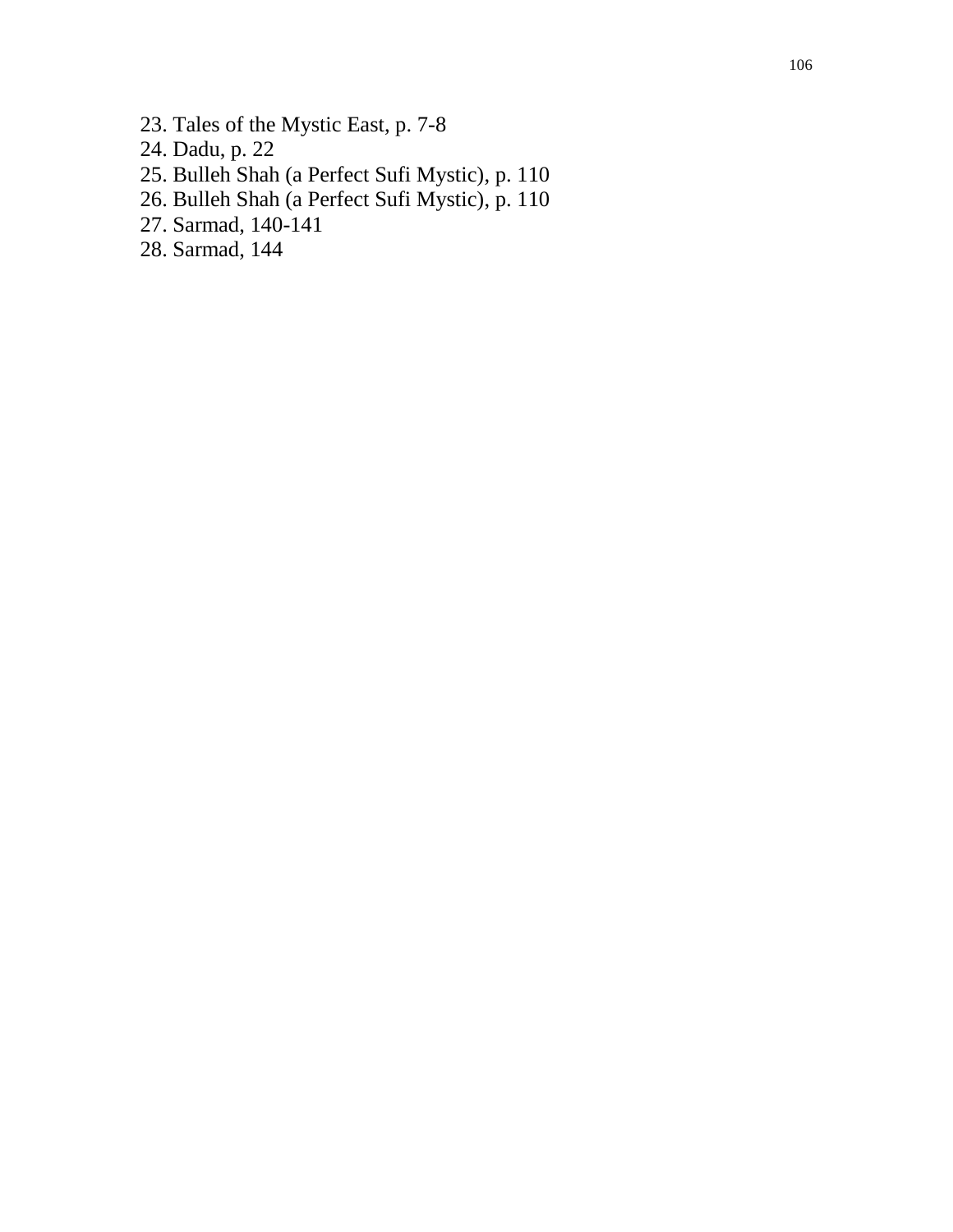# **BIBLIOGRAPHY**

Ansari, Abdulla Haq et al, ed. Islam. Patiala: Punjabi University, 1971.

Aurbindo, Sri. The Message of the Gita. Anil Baran Roy, Calcutta.

Azad, Acharya Prithvi Singh. Guru Ravidas (a Perfect Master). National Book Trust, New Delhi. 1975.

Bhanot, A. R. Shrimad Bhagavad Gita. Jainendra Press, New Dehli, 1973.

Bhargava, Hem Chandra and Chitra Parkashan. Sant Bani. 1st edition. Delhi.

Chatterjee, S. An Introduction to Indian Philosophy. Calcutta University Press, 1968.

Chaturvedi, Parashuram. Uttari Bharat ki Sant Parampara. Bharati Bhandar, Allahabad.

Chaturvedi, Parashuram, ed. Dadu Dayal Granthavali. Varanasi: Kashi Nagari Pracharini Sabha, Samvat 2023.

Dass, Sadhu Chaturi. Dariya Sahib Ke Chune Hue Shabd (Word or Logos or Nam (Divine Melody)) (Word or Logos or Nam (Divine Melody)). Belvedere Press Allhabad.

Deloria, Vine. God is Red.

Dewey, J. Netik Jiwan Ka Sidhant. Atma Ram & Sons, Delhi, 1963.

Easwaran, Eknath. The Bhagavad Gita for Daily Living. The Blue Mountain Centre of Meditation, America.

Ezekiel, Isaac A. Saint Paltu. RSSB.

Ezekiel, Isaac A. Sarmad, Jewish Saint Of India. RSSB.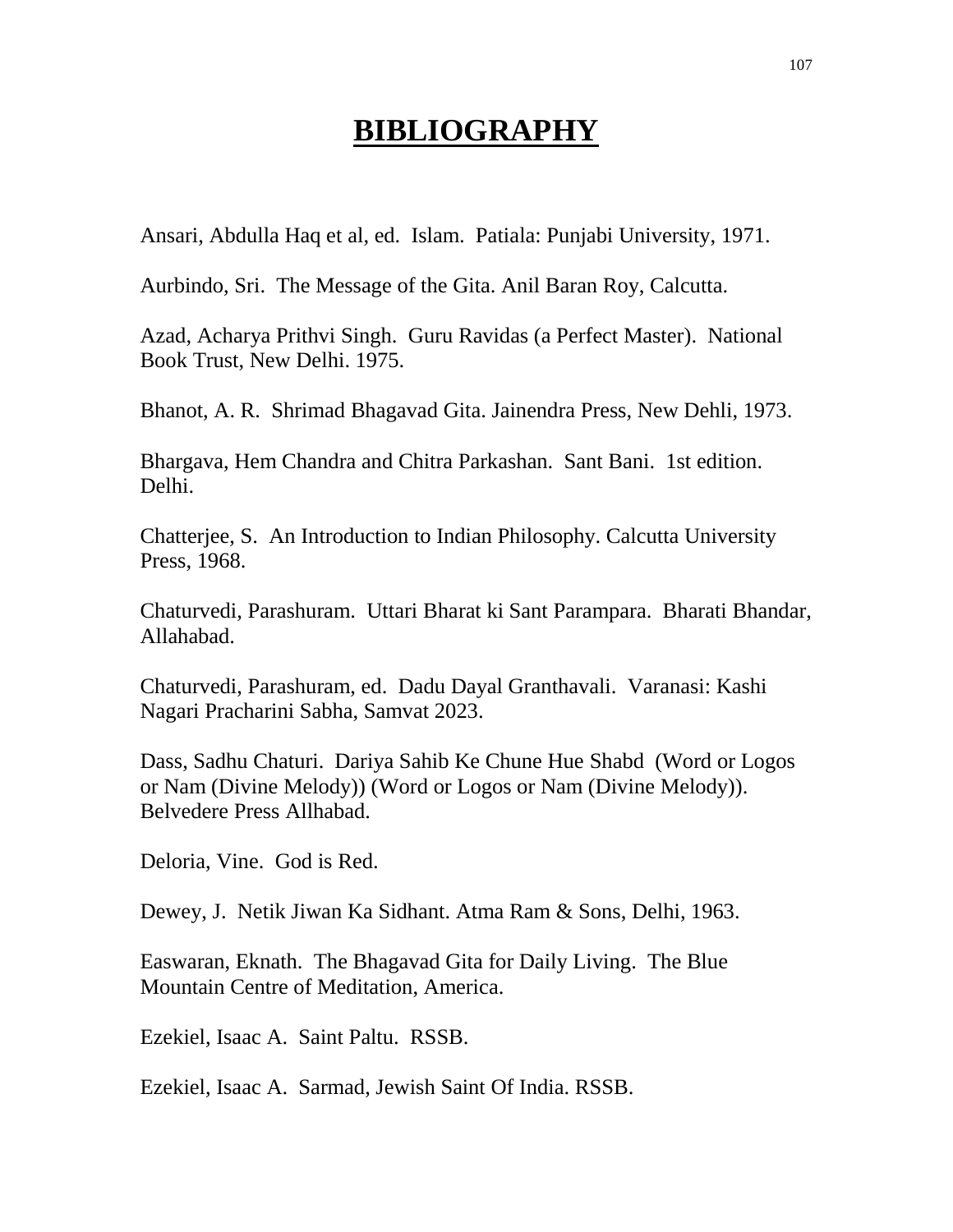Fripp, Peter. The Mystic Philosophy of Sant Mat. RSSB.

Ilahi, Maqbool. Abyat of Sultan Bahu (a Perfect Master) (a Perfect Master). Lahore: Sh. Mohammad Ashraf, 1967.

Johnson, Julian P. The Path of the Masters. RSSB, 1997.

Kamat, Ashok Prabhakar. Shri Sant Rohidas. Pune: Bharati Mudran Mandir, 1968.

Kolenda, Konstantin. Religion Without God. Prometheus Books, Buffalo, New York.

Kushner, Harold. Who Needs God. Simon & Schuster, New York.

Misra, H. N. Moral Philosophy Green & Gita. Kitab Ghar, Kanpur, 1963.

Moreland, J.P. Does God Exist. Prometheus Books, New York.

Nasr, Hossein. Ideals and Realities of Islam. George Allen & Unwin Publishers Ltd. London.

Paltu Sahib ki Bani. Vol. I. Allahabad: Belvedere Press, 1980.

Parrinder, Geoffrey. Religions of the World. Grosset & Dullap Inc., New York.

Poona University. Sant Nam (Divine Melody)dev Ki Hindi Padavali.

Porrath, Samuel. Life Beyond The Final Curtain. Ktav Publishing House, Inc.. New Jersey.

Puri, J. R. & Khak K. S. Sultan Bahu (a Perfect Master) (a Perfect Master). RSSB.

Puri, J. R. & Shangari, T. R. Bulleh Shah (a Perfect Sufi Mystic). RSSB.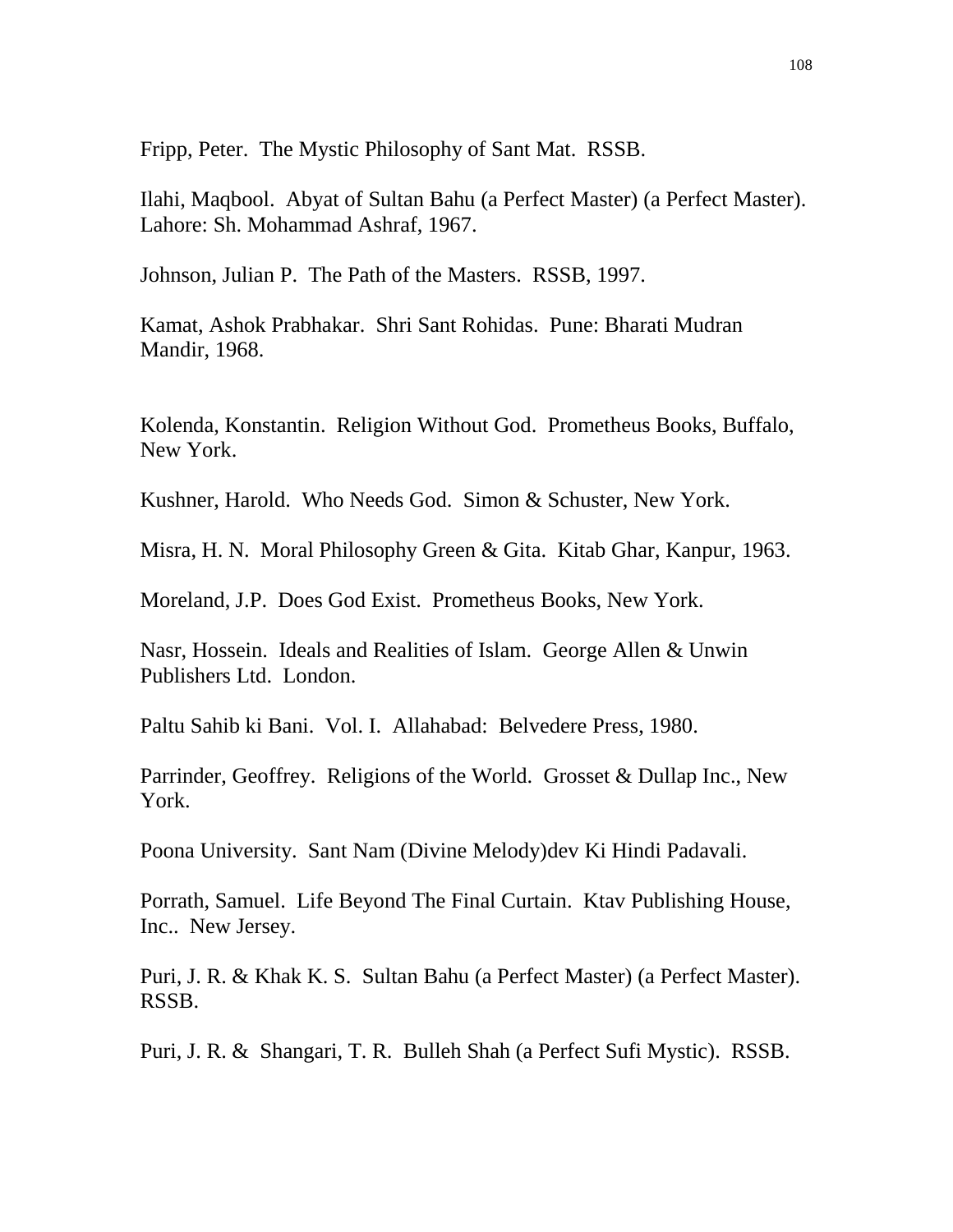Puri, J. R. & Sethi V. K. Saint Nam (Divine Melody)dev, His Life & Teachings. RSSB.

Puri, J. R. & Sethi V. K. Tulsi Sahib (a Perfect Master), Saint of Hathras. RSSB.

Puri, L. R. Radha Soami (Lord) Teachings. RSSB.

Rajwade, C. Tukaram, Saint of Maharashtra. RSSB.

Ross, F. M. Ethics & The Modern World. W.M.C Brown Company, 1951.

Sethi, V. K. Kabir (a Perfect Master) (a Perfect Master), The Weaver's Of God's Nam (Divine Melody)e. RSSB.

Sethi, V. K. Mira, The Divine Lover. RSSB.

Shah, Idries. The Way of the Sufi. Redwood Burn, Ltd. London.

Sharma, B.P. Sant Guru Ravidas (a Perfect Master) Vani. Guru Ravidas (a Perfect Master) Sansthan, Chandigarh, 1978.

Singh, Baghel. Pargat Guran Ki Dheh. Janta Narar, Ludhiana, 1994.

Singh, Charan. Die To Live. RSSB.

Singh, Charan. Light On Saint John. RSSB.

Singh, Charan. Light On Saint Matthew. RSSB.

Singh, Harbans & Joshi, L. M. An Introduction To Indian Religions. Punjabi University, Patiala, 1973.

Singh, Lal. ed. Sultan Bahu (a Perfect Master) (a Perfect Master). Chandigarh, 1970.

Singh, Uddam. Saccha Master. RSSB.

Singh, Ujagar, ed. Sultan Bahu (a Perfect Master) (a Perfect Master). Patiala: Punjabi University, 1976.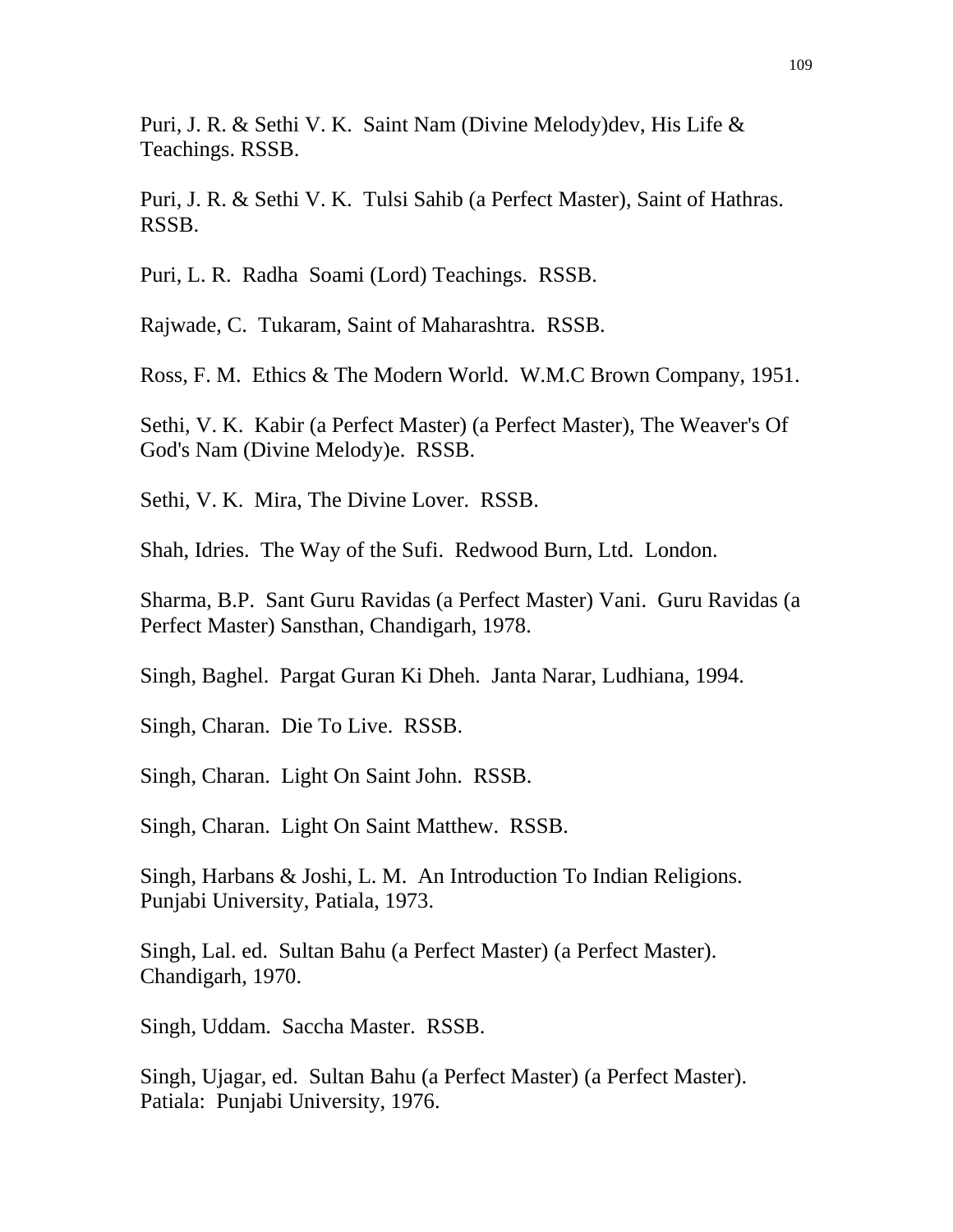Sondhi, S. L. Sant Paltu Sahib. RSSB, 1988.

Stone, Randolph. Mystic Bible. RSSB.

Sundararajan, K. R. et al.. Hinduism. Punjabi University, Patiala.

Swami, Mangal Das, ed. Sri Dadu Dayal Ji ki Vani. Jaipur:Sri Swami Lakshmi Chikitsalay, Samvat 2008 (1951).

Talib, G. S. An Advanced Book Of Religious Studies. Punjabi University, Patiala.

Tripathi, Chandrika Prasad, ed. Sri Dadu Dayal ki Bani. Ajmer: Vaidik Yantralay, Samvat 1968 (1907).

Upadhyaya, K. N. Dadu, The Compassionate Mystic. RSSB

Upadhyaya, K. N. Dariya Sahib, Saint Of Bihar. RSSB.

Upadhyaya, K. N. Guru Ravidas (a Perfect Master), Life & Teachings. RSSB.

Warnock, Mary. A Question of Life. Basil Blackwell Ltd., Oxford U.K.

White, J. Stanley. Liberation Of The Soul. RSSB.

William, Chittick. The Sufi Path Of Love. State University, New York, 1983.

Note: RSSB – Radha Soami (Lord) Satsang Beas